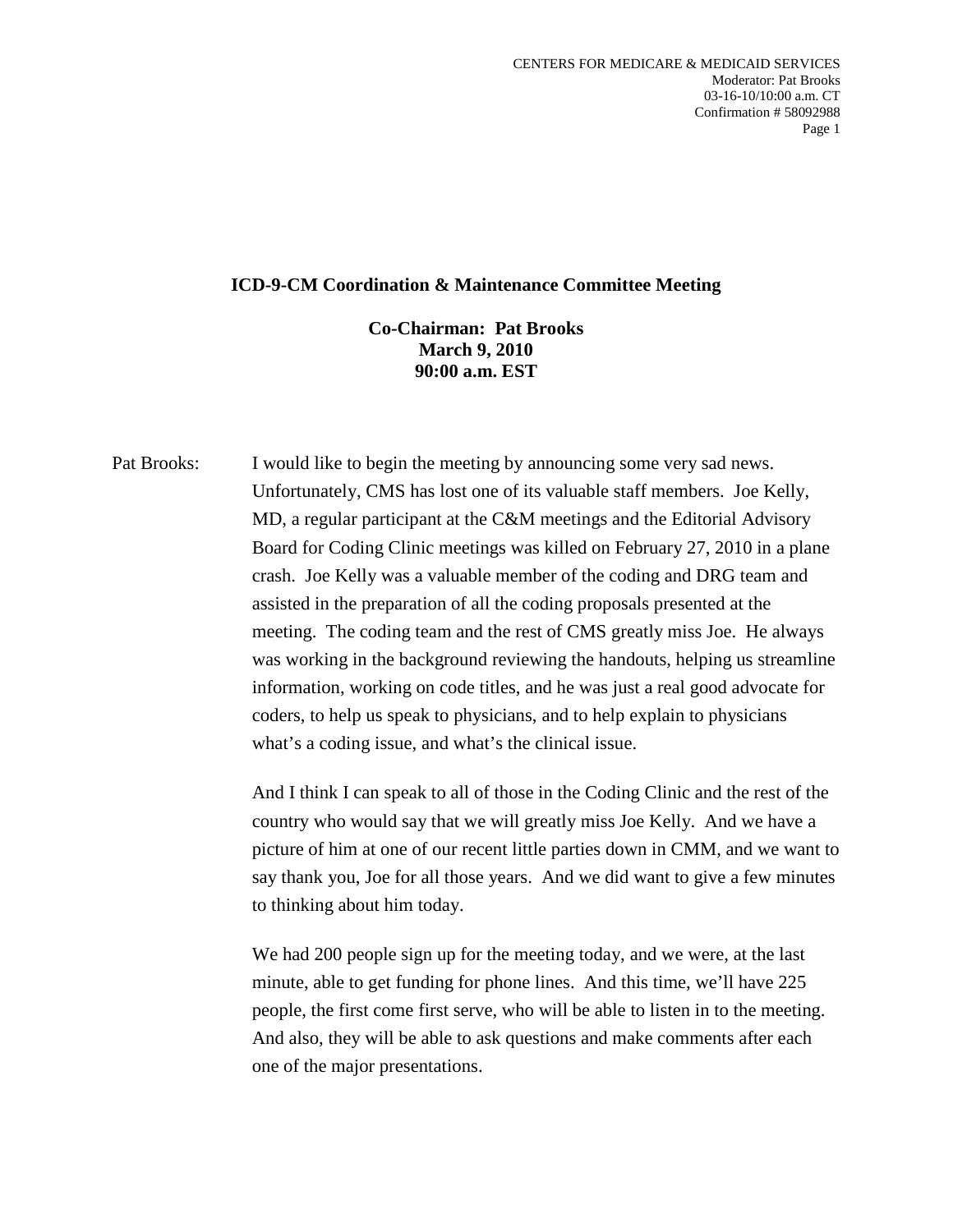So we're going to change things a little bit today. We'll be doing presentations of the clinical issues followed immediately by presentations from one of the CMS staff on the coding options. And then we will ask the people in the audience here to ask your questions or to make a comment. And after that, we will be giving an opportunity for the people who called in today to make – ask their questions or to give their comments.

We are not sure yet whether we'll have funding for the calls for September. As you notice, we didn't share with you the information until very close to the meeting. It may happen that way again this fall. So, if you do not see information on our Web site about call-in numbers, that means there won't be any. And if we do get funding, then as soon as we get that information, we will post it on our ICD-9 Coordination and Maintenance Committee Web site for you.

Another big change that's happening for this meeting is we've decided to join the rest of the country in going green. We are no longer going to be making the huge stacks of handouts; and sometimes 200 of you may sign up but many of you have made your own copies anyway and you don't pick up the paper out front and so there was a huge waste of paper.

So, for this meeting, we did not make handouts and we posted that information on our website. We are facilitating your discussion thanks to the heroic efforts of Ann Fagan who did all the coding options and recommendations in suitable PowerPoint slides. So those of you who did not feel like bringing in your handout will be able to follow along hopefully.

Everything discussed today – this is the procedure part of the meeting. Tomorrow is the diagnosis part of the meeting, and there's Donna Pickett down there who'll be chairing tomorrow. Today, we're doing two things. We're doing procedure discussions, and we're starting the morning by doing ICD-10 information. And Donna and I will be leading those discussions.

We will ask you to – now, Donna will tell you tomorrow which of her topics will be for October, but all of our topics discussed today will be for consideration to be implemented this coming October. I'll go with you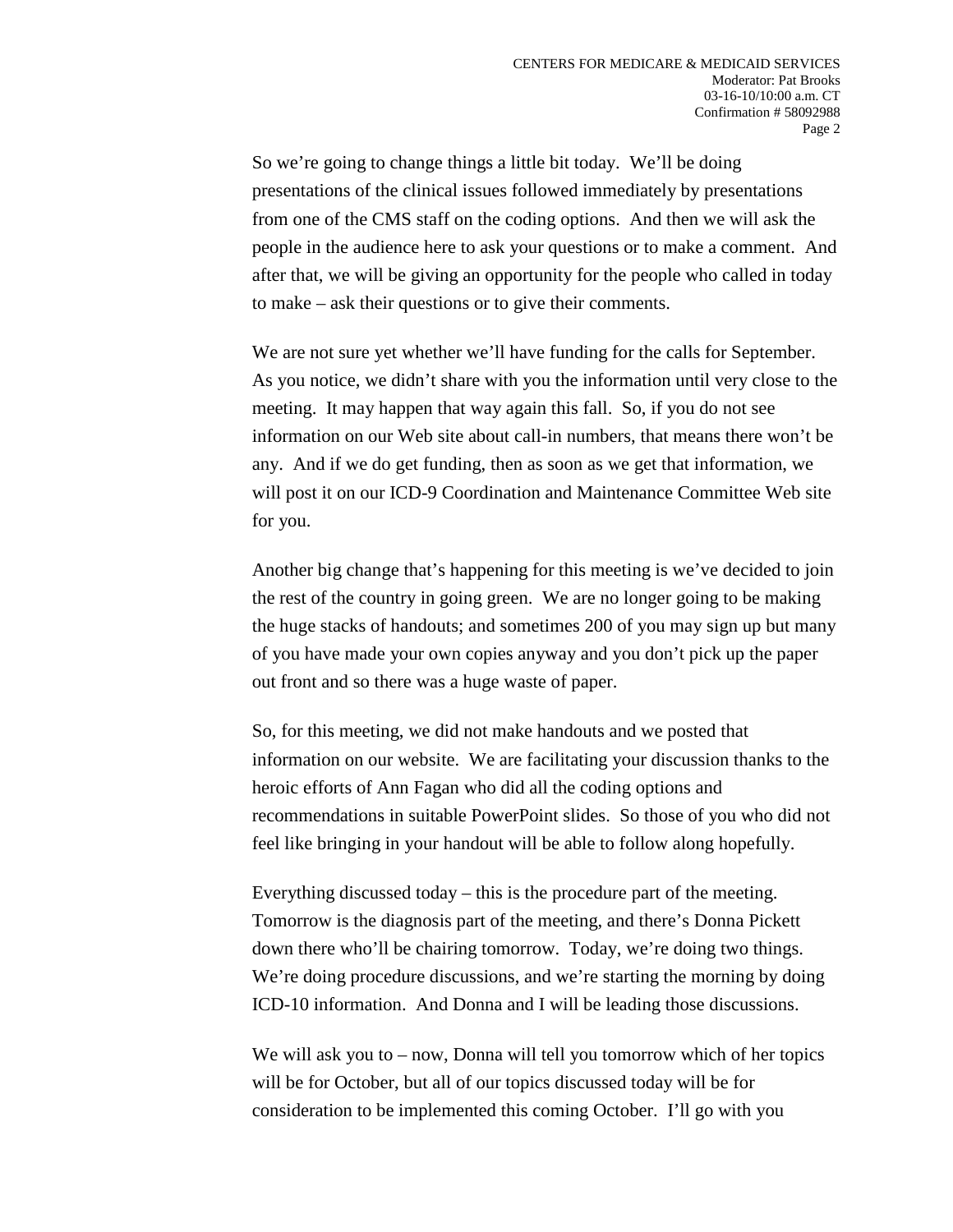through some of the important dates that we will consider. First of all, by April 2nd, we will need you to send in your comments on any issue discussed today.

We prefer e-mail because our snail mail will never get to us by April 2nd even if you mail it today, by the time it goes through the mail room and gets up to us. So please, after the meeting, send your comments but send them electronically. And on the timeline and in your handouts, you'll have our address, our e-mail address.

In April, thereabouts, you will see the inpatient proposed rule that will include Table Six which Amy Gruber prepares that will be all the new, revised and deleted diagnosis and procedure codes finalized in time to make the proposed rule. We will not be able to get the codes discussed today into the proposed rule because of the short turnaround. But any codes finalized today will be mentioned in the IPPS final rules in August.

In April, you'll see on your timeline, there will be a summary report of this meeting; the diagnosis part on CDC's website, the procedure part on CMS's website. And in June, you will see the addendum posted on CMS and CDC's website for all of the code changes that will go into effect October 1st.

Another important date – and this one is for the September meeting – we need – if you have a new code you want to request, you need to send us your request by July the 16th, July the 16th, two months prior to the next meeting on September 15th and 16th, so that we can address those at the fall meeting.

A couple more final dates; one is the August 13th, 2010 will be the date that our online registration site opens. Those of you who go to the site before August 13th, 2010 will think that it's full because – and it won't be open. It'll be closed, and you'll call (Mady) and you'll ask her, can I get on the meeting, and that is because the online system does not open until August the 13th. So do make a note of that and help us by signing up online.

And the last important date which we just mentioned was that our fall meeting is September 15th to 16th. Hopefully, we will get funding to let people participate by phones. We will have to let you know of that later.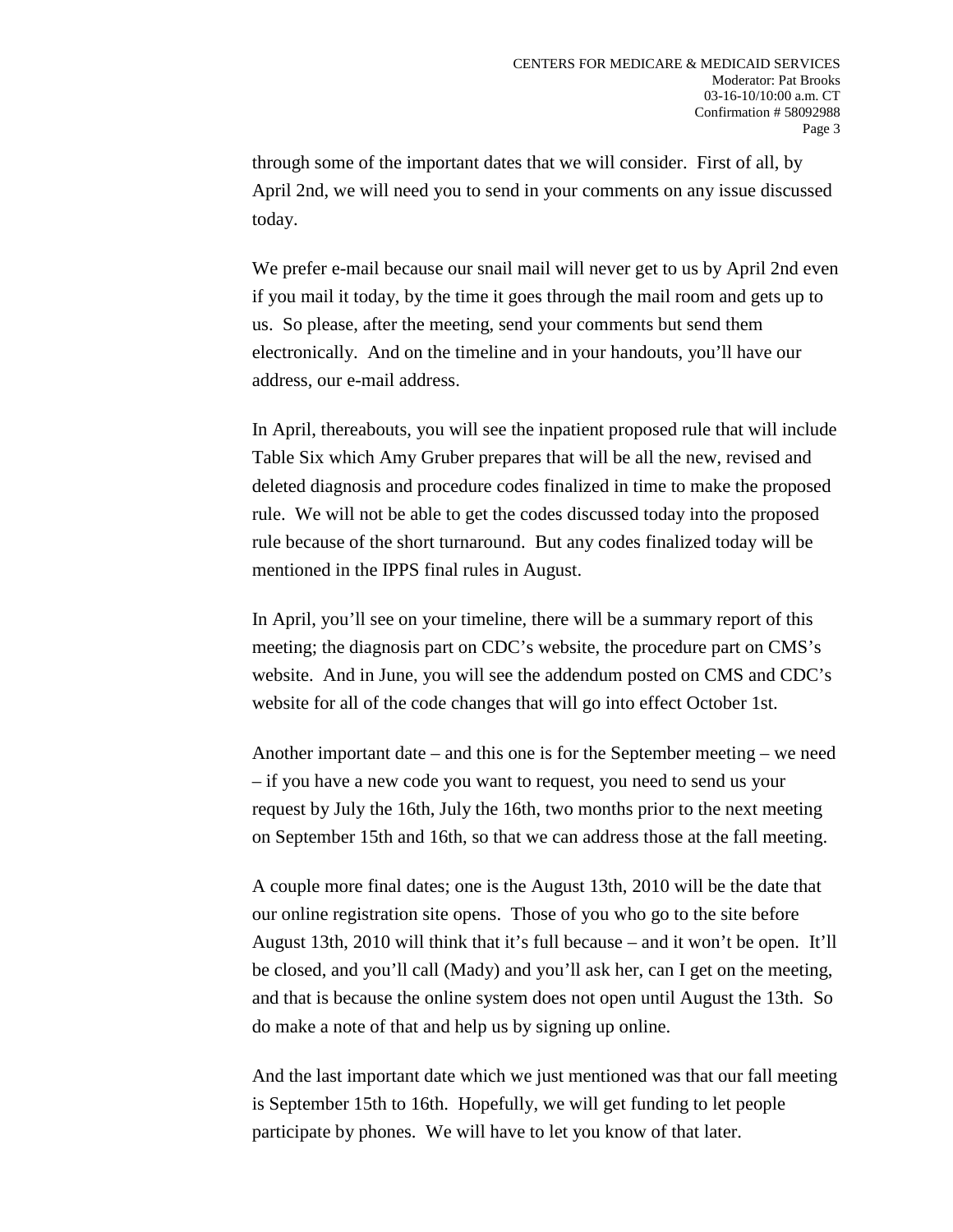Now, today's meeting is a public forum to discuss updates to ICD-9 CM but we're not going to make any final decisions here today. There are people listening on the phone. There are some of you in the audience who need to think things over. And so, we will give you till April 2nd to send in your additional comments.

It is only after all that that we would consider finalizing these codes. We want to give as many people an opportunity to comment on this as possible. And you'll know they're final when you see the IPPS proposed rules around April.

Now, just a few other points for those on the phone maybe who haven't been to these meetings, we do have an ICD-9 CM website. That's in your information. It gives you a lot of information. If you've never requested a new code before and you wonder what you have to do, we go through that whole process.

And, basically, you're just writing to us within the timeframe, telling us that issue with this new procedure, it doesn't have a code or it has a code and you don't think it works really well. And you write up a page, a background to describe what the procedure is all about, and you suggest code titles.

You send that to us and then we revise it, update it, and that's the handouts you see today are based from all that work. Now, the good news; on April 1st of this year, there will not be any mid-year code updates. So, if you were worried about having to update your system, there were no ICD-9 codes approved to be updated on April 1st.

OK. So, now, at this point, what we're going to do is we're going to turn over, and we're going to begin our ICD-10 discussions – and (Donna), if you don't mind coming up to the table up here. I'm going to go through a few things, and then we hope to have some discussions with you on ICD-10 topics.

The first topic is the ICD – the GEMs, the general equivalence mappings, and those are mappings that assist people in going from ICD-9 to ICD-10, and from ICD-10 back to ICD-9. We've had a number of presentations on this at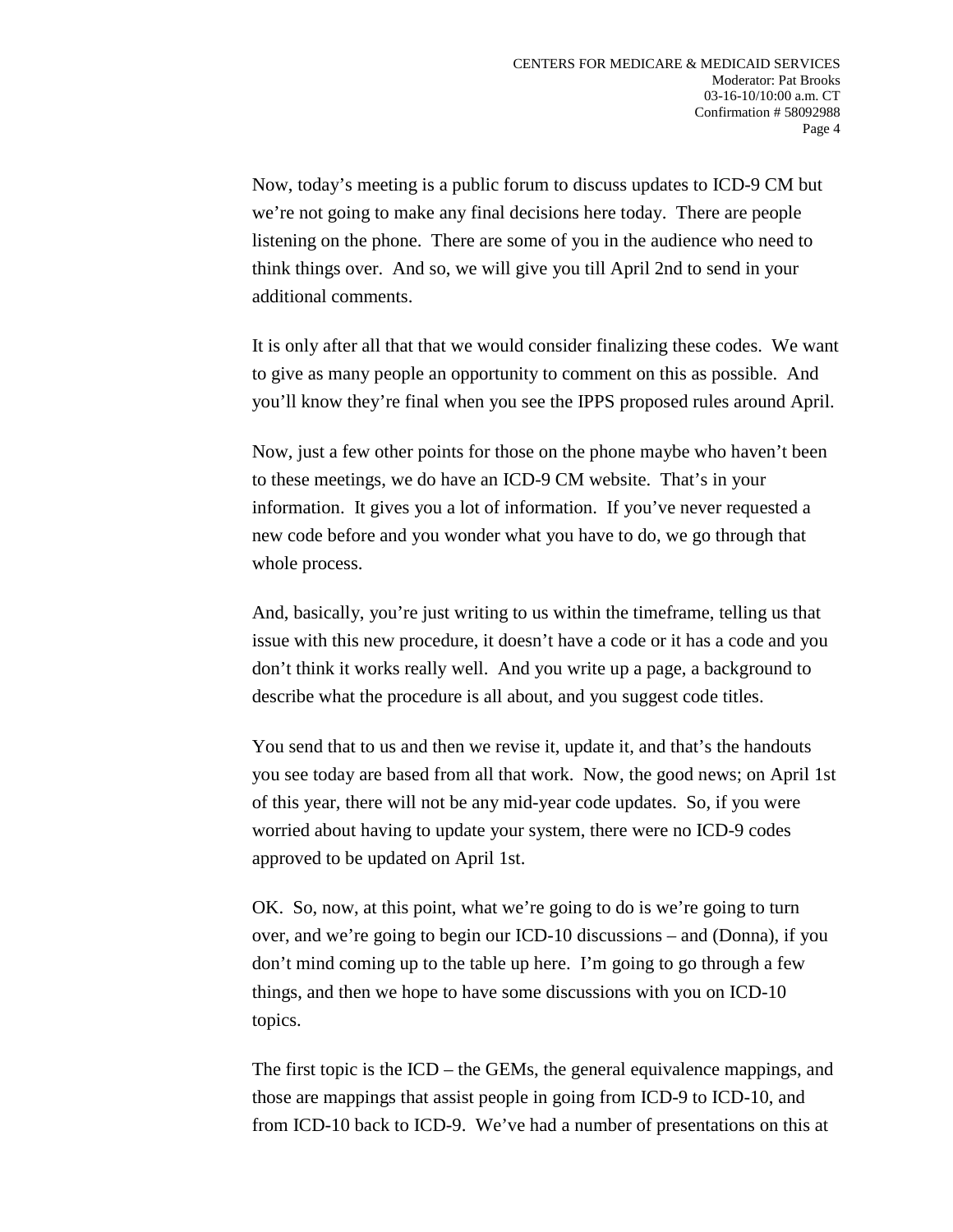the past Coordination and Maintenance Committee meetings. At professional meetings, there are a lot of presentations so we're not going to do all that today.

But we are going to tell you that we did make updates for the 2010 version of the GEMs, and many of those updates came because, first of all, we added new ICD-9 codes. If we do that then we automatically add to ICD-10, and we have to update the maps.

But in addition, some of you are now actually beginning to convert your payment systems, your quality data, your codes or whatever, and you're using the GEMs, and you're finding issues or questions, and you're sending us questions about a particular issue. Some of those have led to small changes and updates to the GEMs, so that's a good thing.

We really appreciate those of you who are beginning to do this, and some of the private plan like Blue Cross plans identified some small issues with some left-right codes that we updated, the codes for this year. As you do that, we would really appreciate your sending in that in writing because some of these things are complicated. It's hard for us to react over the phone like Linda Holtzman just sent us some recently.

And it's very helpful if you say, here's the issue, here's how the GEMs work, which GEMs you're talking about, and ask if a certain other way would be appropriate. And then we can sit back and look at them and consider updates for the 2011 GEMs. So we hope that this year, we will have even more people using GEMs than previously because we are seeing some recent movement in that area.

To help you do that job well, Rhonda Butler has created a very nice fact sheet that we've included in your handout today. It's called the GEM Files Summary Sheet. It's like a cheat sheet, and you'll find it on page eight through twelve of your handouts this morning.

And obviously, you'd probably want to read the user guides before you use the GEMs, but sometimes you just need a quick reminder of things. One of the most important things it does on page eight of this fact sheet – it's not in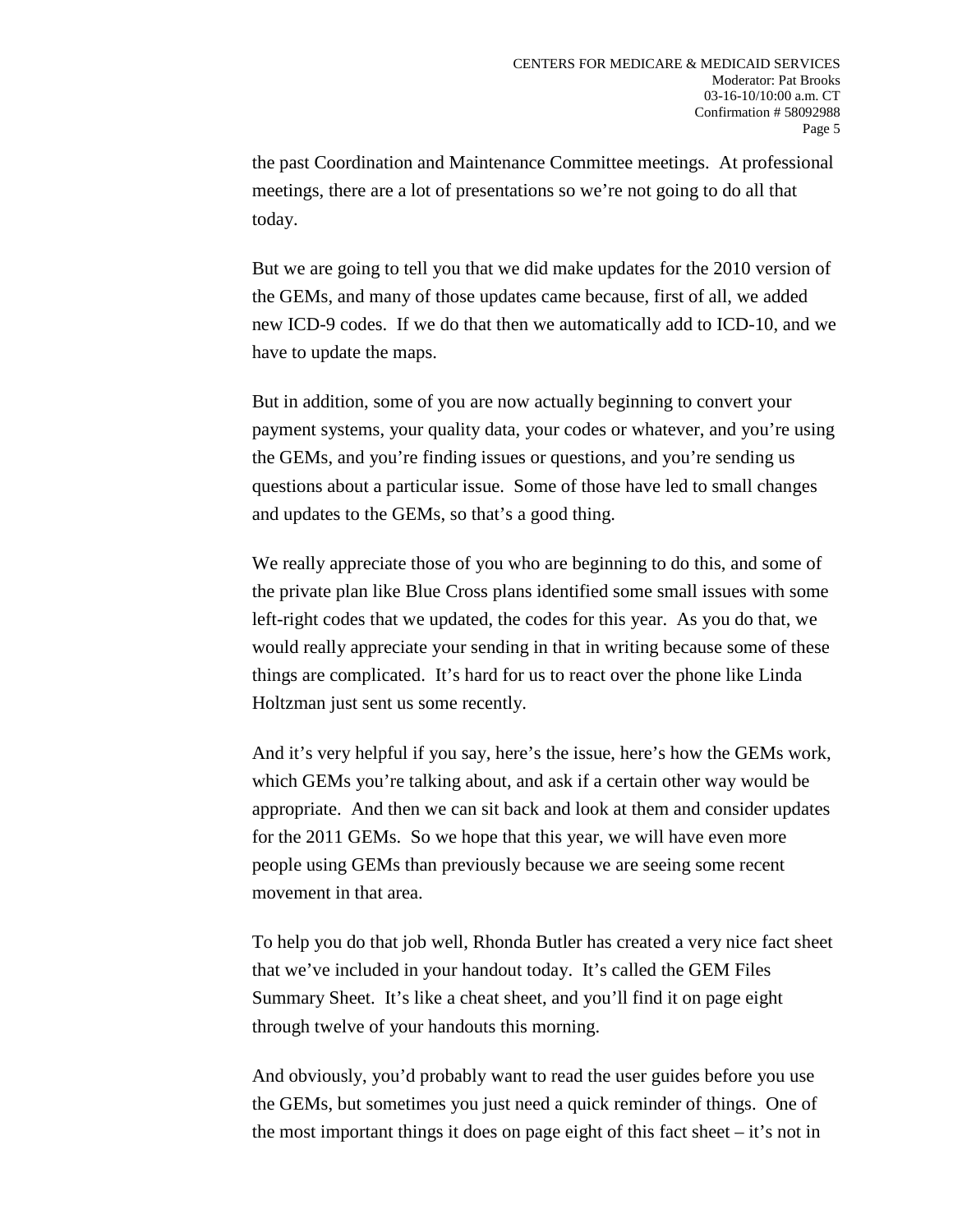the paper handout, it's in your – the ones online. It tells you when you would use the GEM, this is for like big data projects, and it gives you suggestions of when it's appropriate to use the GEMs.

And it also says when you might just want to open a code book, an ICD-10 CM or PCS Code Book. And that would be – when you have a short list of things or when you're actually coding a medical record. One would want a code from the code books or encoder. One would not want to start coding from the GEMs. So that's helpful piece of information to get you started of when to use the GEMs.

On page nine of your handouts, there's a chart that you're using, the GEMs, you may want to look at. Extremely helpful. You wonder which one of those four files do I want to open, do I want to open the ICD-10 CM to ICD-9 file, the ICD-9 to ICD-10 CM file or the PCS to ICD-9 forward or backwards.

On page nine, you'll see that, the filename of each document. It tells you information about how that file is set up and what it contains. And at the bottom of the page, it gives you recommended use for each of the four GEM files. I think you'll find this extremely helpful.

Page ten of this same fact sheet describes some generic mapping projects, and maybe you can find something that you're going to work on that's very similar to that. And on this page, you'll find out which files you should use and how you should use them. And this is sort of an abbreviation of the 100 page paper we talked about undertaking a conversion project. That was extremely helpful. This gives you a shorthand version to help you remember.

And then the end of the document on page 12 simply gives you some glossary terms that we use in case – so we're all speaking the same thing when we're going through this task. And I think you would find this extremely helpful when you undertake your own project.

At this point, I'd like to ask the audience if any of you have anything you would like to share with us about projects that you have undertaken to convert ICD-9 codes to ICD-10 and any quick lessons you've learned or issues that you'd like to make us aware of. And if so, I would like you to come to the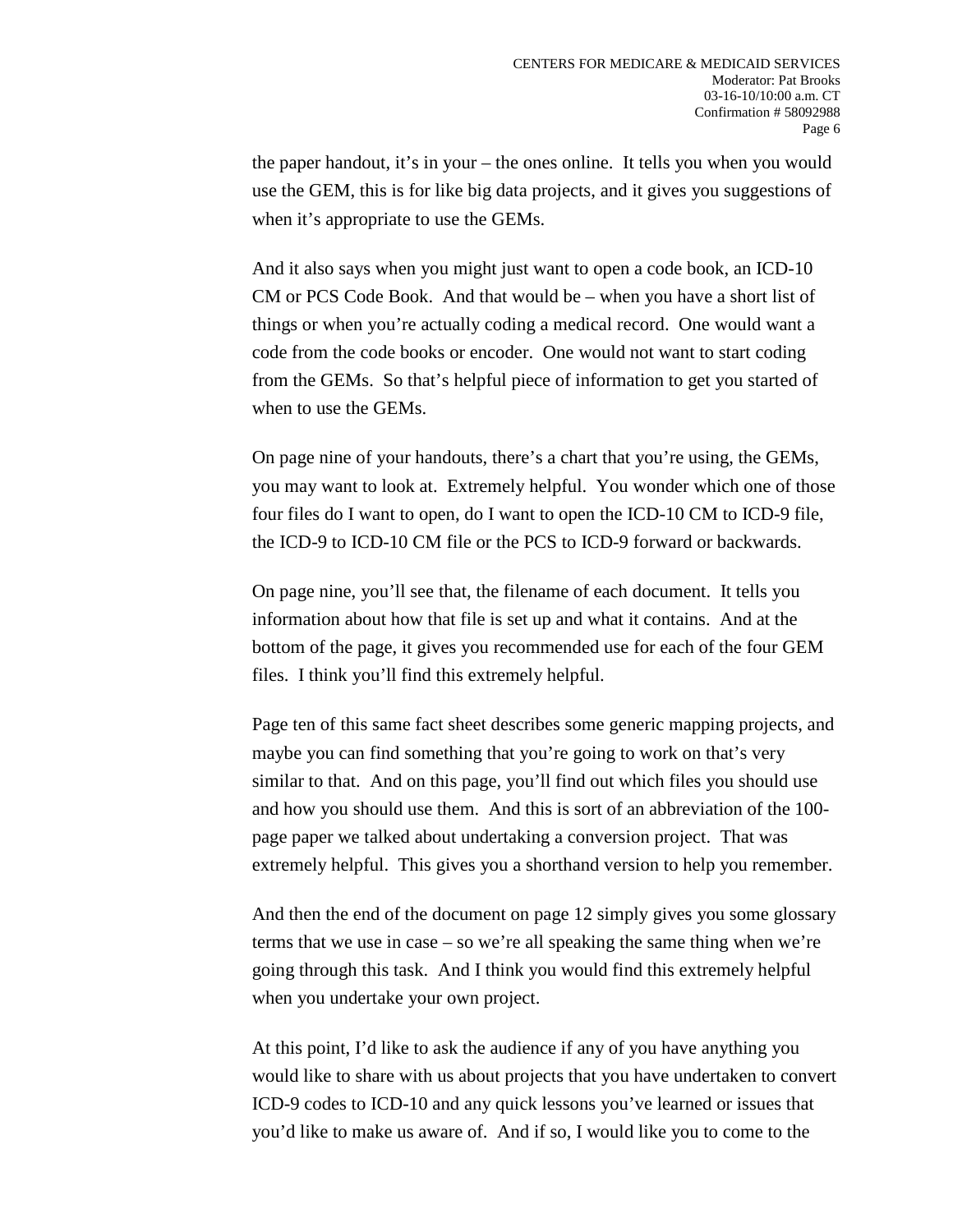microphone, because maybe we can all learn from this as we're all undergoing our project or maybe we'll see that there'd be some issues to work on that's from the GEMs that you've identified.

But is anyone here in the audience undergoing any or initiated any project that they'd like to share some of the lessons learned? OK, then I'm going to ask the same question in September, and hopefully, a few more of you will have been brave. We must now have a lot of the payer community here.

Operator, do you want to open the phone lines to see if there's anyone on the phone line that would share anything that they've learned by taking the GEMs and applying them to a conversion project?

Operator: If you would like to ask a question during this time, simply press star one on your telephone keypad. There are no questions at this time.

- Pat Brooks: OK, thank you. And now we do have one from the audience.
- Female: Just one thing...
- Pat Brooks: Speak in to the microphone, please.
- Female: Just one thing. Bone up on Access again. If you haven't used it for a couple of years, you know, get out your book because it's sure does make it easier; apparently, you can remember how to import those tables, and link them, and all that stuff. OK.

Pat Brooks: Thank you. There's a good practical tip for you. And just to mention again, and I should've done this earlier, we do have some fact sheets outside on the GEMs that are helpful. And also, I neglected to mention all the red bottles that we have everywhere.

> Our CMS staff that are working on the 5010 conversion made these available, and I believe they have the website there too; 5010 will be happening very soon. More than likely we'll be accepting 5010 format next year. So, we have to have it ready so that we can accept ICD-10 codes. So we have bottles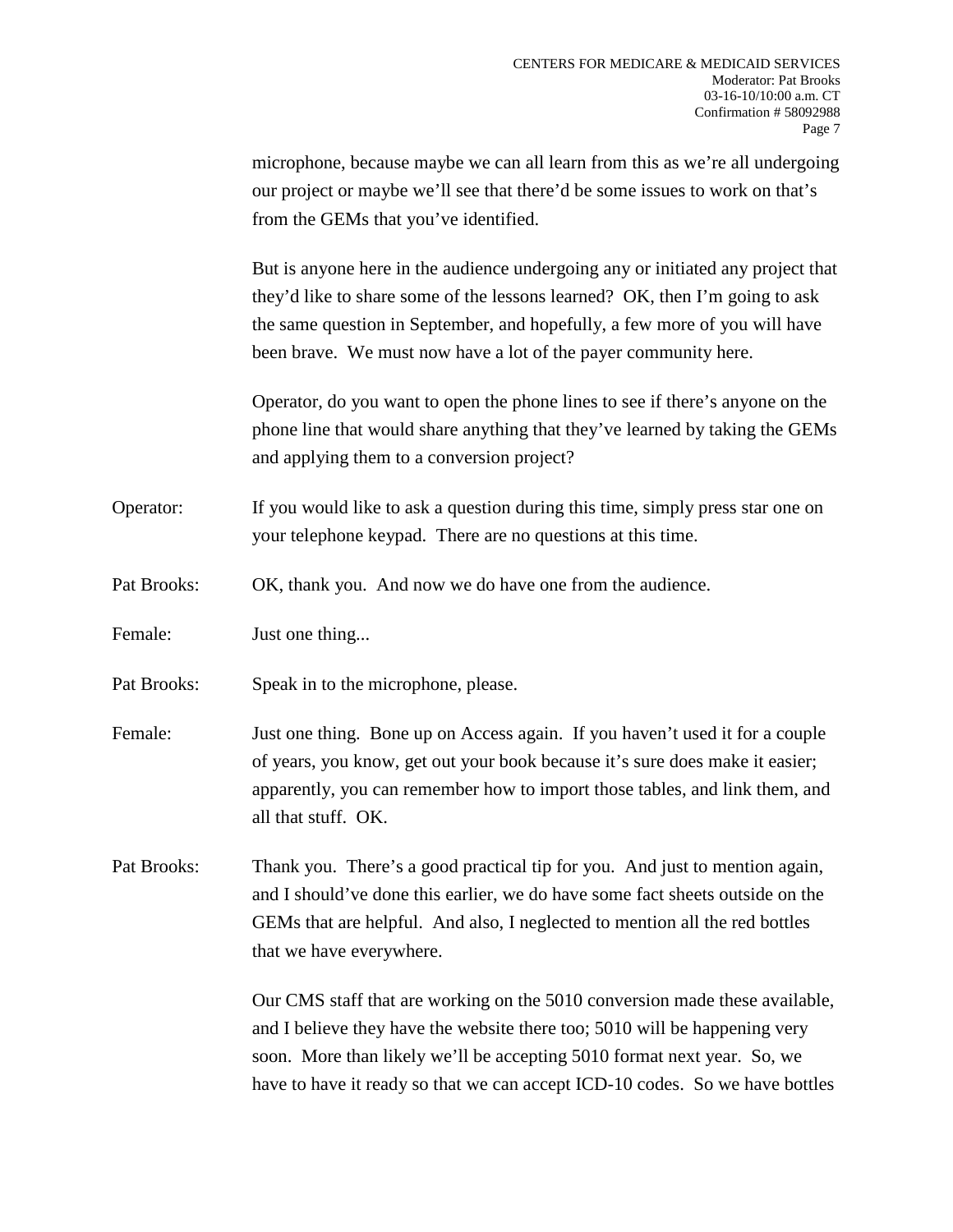for you to remember that important work that's happening on 5010. So, please, take one or more of the red bottles with you.

OK. Now, we're going to move to probably one of the more controversial topics of the day, and that's freezing of ICD-10 codes. I'm going to go through a summary of what's happened so far, and then what (Donna) and I would like to hear is additional comments from the floor when we're finished. And we would like for you after this meeting to send more comments.

Some of you have said that your thoughts on this are evolving over time. That's good. We've noticed that from the discussions of the meeting and from the comments coming in. But what if has taken place so far is that at our September 2009 Coordination and Maintenance Committee, we had an extensive discussion of whether or not we should freeze ICD-9 codes, and/or ICD-10 codes prior to the implementation of ICD-10 on October 1st, 2013.

People wrote to us afterwards on this issue. Overall, there has been considerable interest in dramatically reducing the number of code updates we do before that implementation period. It was suggested that we reduce those code updates for both systems; ICD-9 CM and ICD-10.

And many of us who have written in representing vendors, rebutters, system maintainers, payers, and educators have told us that if we will reduce those code updates, it would be so much easy to prepare, to develop systems, payment systems. Educational products are hard to update and prepare when the code's changed every year.

So, if you want to read detailed comments from that September meeting, it's in our summary report for that meeting. After the meeting, we have gotten a number of other written comments, and people stop me in meetings when I go places and say that they are very passionate about this issue. Based on that, we would like to tell you the recommendations we hear most commonly, and we would like to raise those today to get your input.

It seems like it's easier to have something to react to, some firm proposal. So, based on the comments we've gotten so far, we are recommending now that our last regular annual update to both ICD-9 and ICD-10 would be made on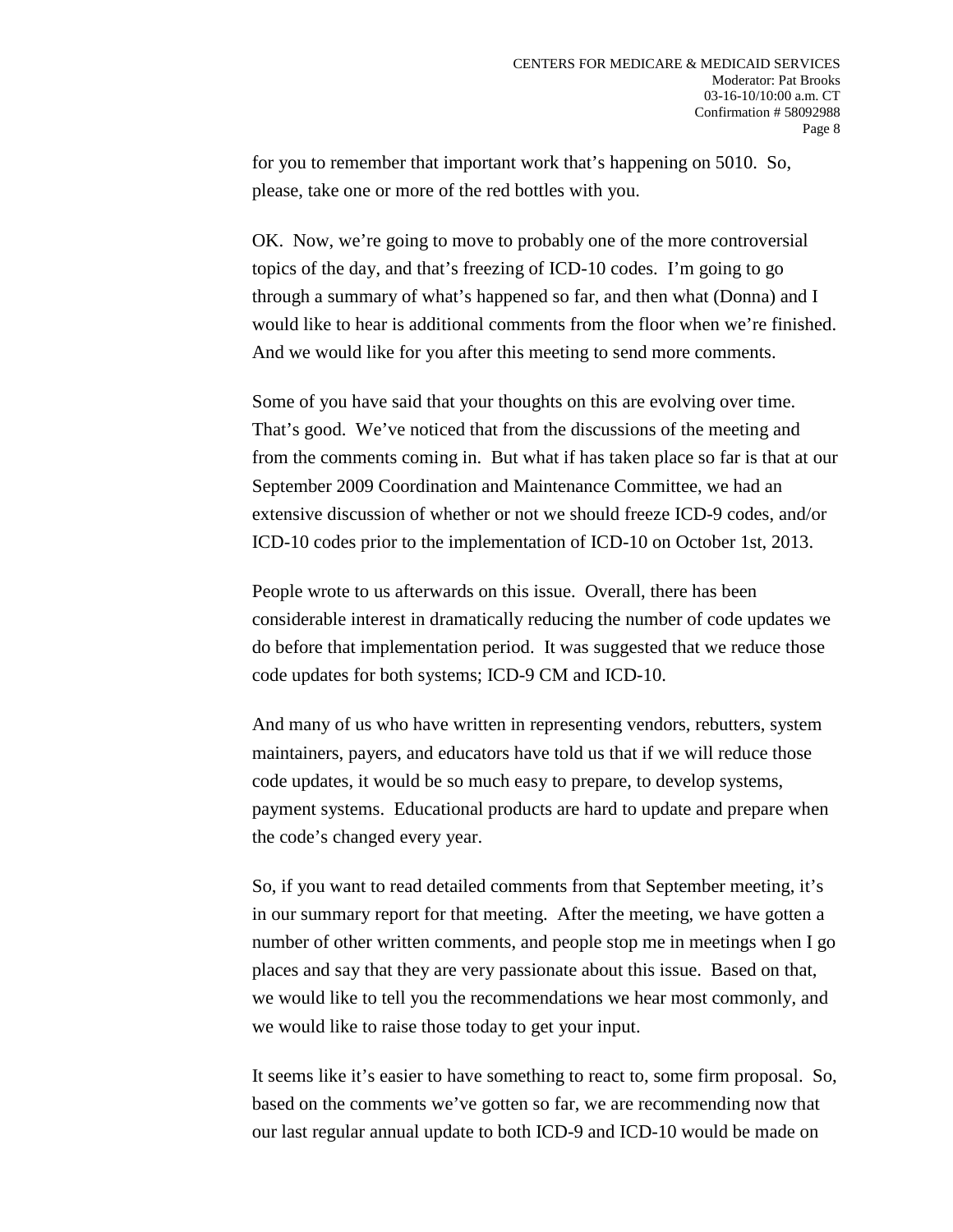October 1st, 2011, so we'd be business as usual for 2011. Then, on October 1st, 2012, there would be only limited code updates for both ICD-9 and ICD-10 to capture new technologies and new diseases.

And by new technologies, we're not going to totally restrict that just to people who are applying for new tech applications, that there's some new surgery, some really important new procedure, then a handful of those codes we would consider too. And if there were new flu outbreak that's only needed for CDC to capture, then, clearly, we need to have a handful of codes like that.

So, on October 1st, 2012, we'll begin the annual process with dramatically reduced number of code updates. And then on October 1st, 2013, once again, the first year – this ICD-10 implemented, we would have a very limited number of new updates once again to capture new technologies and diseases.

We would continue to have our Coordination and Maintenance Committee meetings throughout this time, and any other issues that didn't reach that mark after this group discussion on what's a new technology and new procedure; this would be held until October 1st, 2014. And October 1st, 2014 would be our first regular update for ICD-10 from there ongoing.

Obviously, we have the provision by law that we can make updates to capture new technology in the new technology provision in April 1st, those would continue too. Hopefully, as we are now, many of those are accomplished to the October 1st update. What we think should happen is that we need to come to groups with this issue. And if you agree, then we believe that if the September 15th to 16th meeting this fall, we should all come together again.

And we should all know and agree that we have finalized this issue. We know that there will be a freeze, there won't be a freeze, and we'll know how we're going to implement it so that we can discuss in September how we are going to begin to think about the criteria for this update around interim basis.

So I'd like now to open the floor for those of you to react to this date of October 1st, 2011 being the last major normal update for new codes – ICD-9, ICD-10 then we will open the microphone for those on the phone. And then equally important, we would ask you to send your written comments to us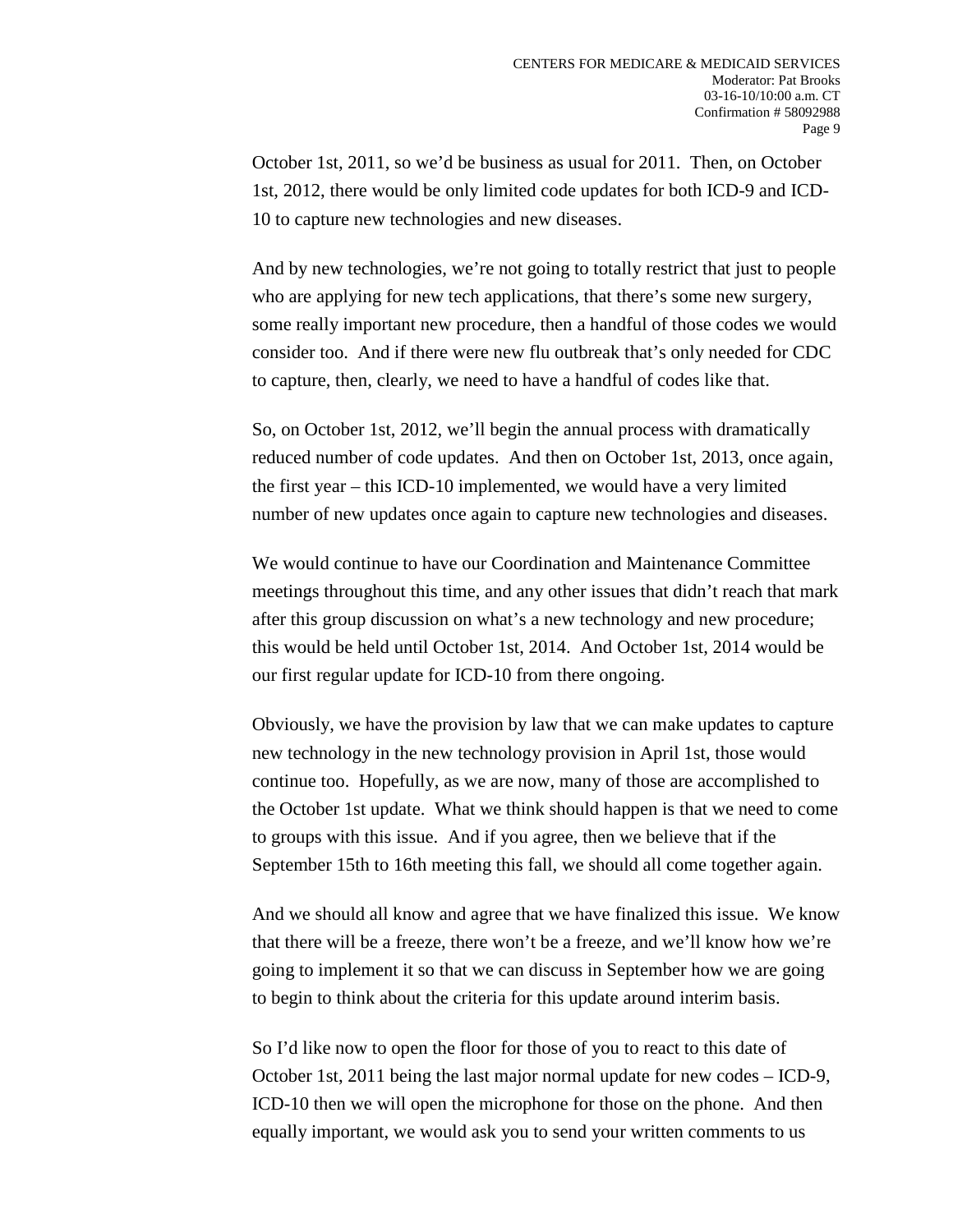throughout the fall and early summer so that we can really understand how you feel about it.

I think frequently hearing people make one comment; it has led people to change their minds. So hopefully now we can focus on this kind of approach that we can decide if it's workable or not. So I'll now open up the floor to those here in the room to have their comments if they agree or disagree with the October 1st, 2011 last regular update.

Darrel Regier: Good morning. I'm Darrel Regier from the American Psychiatric Association. And we are in the middle of a major revision of the diagnostic and statistical manual of mental disorders.

> We have just released draft criteria on a website on February 10th at dsm5.org. And we'll be having a field trial starting in July of this year. We'll then have another revision based on field trial results going into a second revision or second field trial in July of 2011.

> As a result, we will not have our final recommendations for the DSM-V probably until early 2011. So our clear recommendation would be to have the final freeze of the major classification for mental disorders, the chapter S in this case for October 1st, 2012.

The importance of this for us is that we had a complete conversion table (inaudible) as you will for DSM-IV and ICD-10 that was prepared back in about 1995 or so. So it's been sitting, waiting, ready to go for ICD-10 for quite some time. Our expectation is that we will be working with the central office at WHO on the mental health division throughout this time. They, of course, are working on ICD-11, which they hope to implement or approve in 2014.

Our expectation though is that ICD-10-CM will be the procedure – will be the diagnostic code for this country probably for the next 20 years. Maybe not as long as 36 years as ICD-9-CM has been, but our plan is to really have concordance between the proposed ICD-11 major categories and disease names in agreement and harmonization with the DSM-V by about October of 2012.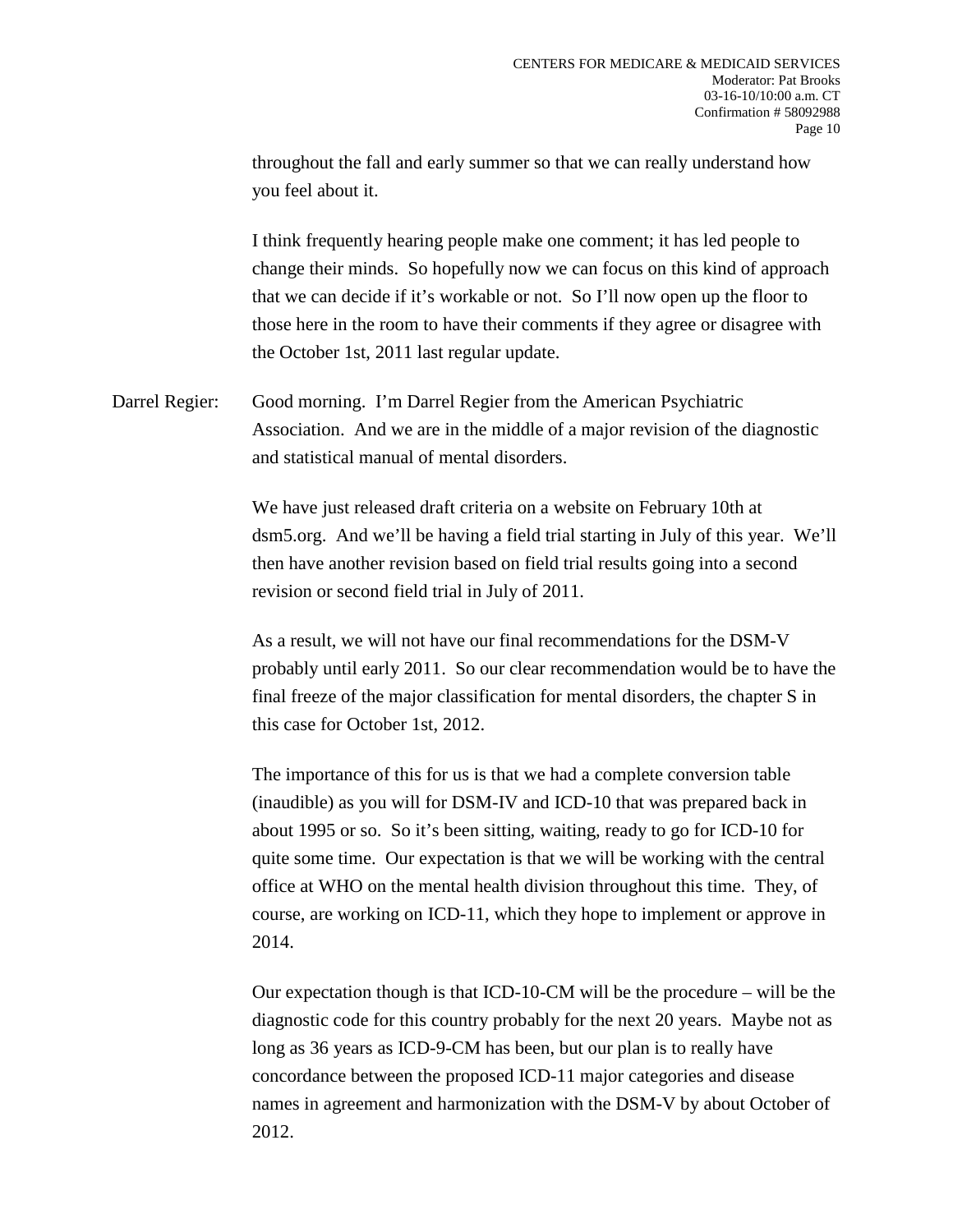So, that's what we're working toward. From the ICD standpoint, this would give them really a wonderful field trial for their ICD-11 if we introduced the mental health codes into the ICD-10-CM that essentially will be going into ICD-11. So, it's a strange period of time with the revision of ICD-11 and now the revision of DSM-V being basically in synch.

What would be remarkably helpful is if we could basically hold on the firm freeze of the ICD-10-CM so that we could have this synchronization with DSM-V and then we would have a system that would be supportive of mental health diagnosis coding for probably a couple of decades.

Pat Brooks: Thank you. Do we have additional comments?

Nelly Leon-Chisen: Nelly Leon-Chisen, American Hospital Association. We're very, very pleased that you are considering the last regular update to both I9 and I10 to be October 1st, 2011.

> We are hearing that especially payers and assistant vendors are doing a lot of work to get ready, and I think that it would be beneficial for everybody to have a stable system to work with and not have major changes anticipated as we get closer to actual implementation date, because it would mean having to touch all those systems, all those applications all over again, so we're very pleased with your recommendation.

- Pat Brooks: Thank you. Linda?
- Linda Holtzman: Linda Holtzman, Clarity Coding. I just want to second what Nelly said. I think you've done  $-1$  was here for the previous meeting. You're right. It was pretty controversial and there were a lot of comments and I think you've done a good job in balancing the concerns and the benefits to come to this particular recommendation.

I think it's a good idea to have a freeze on both systems at the same time for two years. I know there are people that would like it longer but I don't think that's practical. And I think something shorter just – doesn't give us any benefit of a freeze.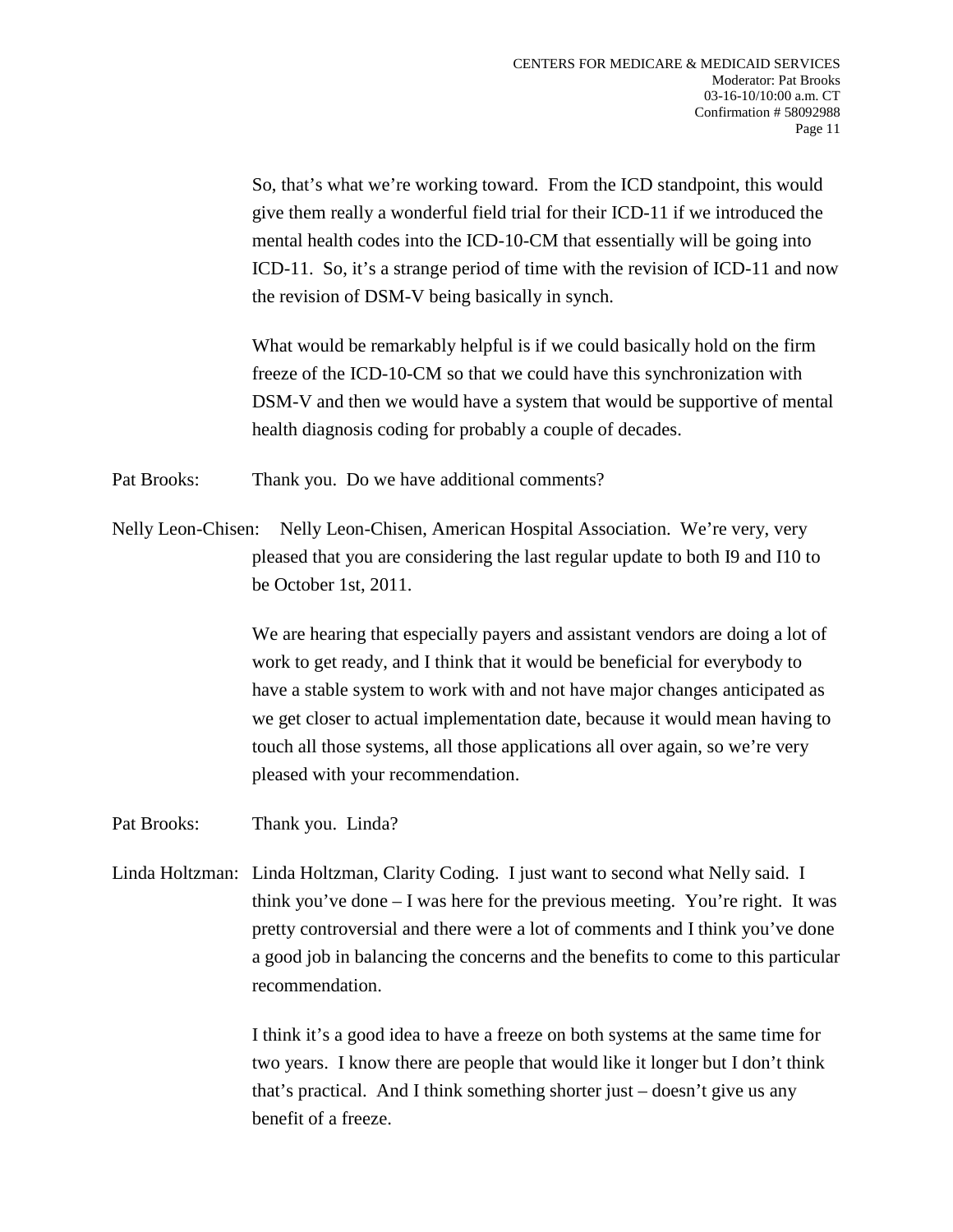So I think two years is about right. It will make everybody equally happy and equally unhappy. And I would also like to thank you for allowing for these limited updates for new disease states that come to prominence and also for new procedures, because I do think that those types of exceptions are necessary. I don't think we can go two years or three years without having any kind of an update. So I appreciate that exception as well.

Pat Brooks: Thank you. Do we have additional comments?

John Shaw: Hi. John Shaw from Next Wave. I want to echo what Linda said. It's good to have a safety valve for limited updates where it's important and material. And wanted to just add a third category that might fit into there – we don't know but it might and that's new uses of data that uncover problems, particularly in the area of quality indicators.

> You know, the kind of things that Pat Romano has been here refining the patient safety indicators. The code that comes to mind is dural tears breaking that out of the complication code. Many hospitals and doctors were not coding that at all and in looking at the real impact on measures that are being suggested for pay-for-performance.

> That one code and difficulty in coding was as much as 20 to 40 percent of the entire variation of the entire pay-for-performance metric. And that to me is material, particularly since some of the reform proposals put in value-based purchasing pay-for-performance as much as five percent of the payments.

> But again, I totally agree with, if it's material. And so speaking about September, coming up with what might be materiality thresholds and one suggestion is to look at what NQF is doing on their materiality thresholds for indicators.

Pat Brooks: Good point. All right. Next comment?

Laura Powers: Laura Powers, American Academy of Neurology. I want to say that your proposal is great. One of my jobs is to try to  $-1$  decided in looking at all this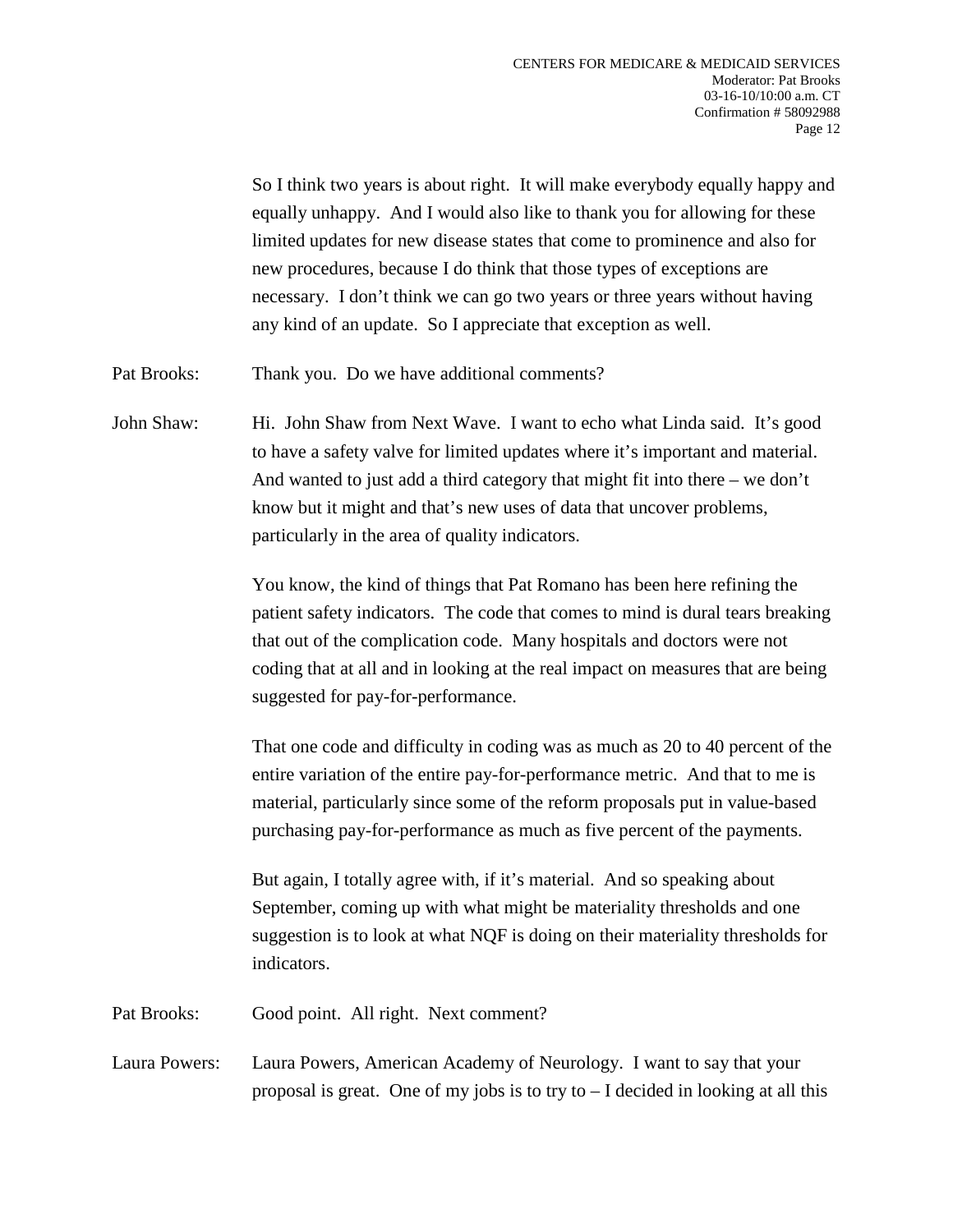is, it's important for me to explain to neurologists the changes in the system, you know, new things they need to know about using the coding system.

But what's more important is for me to get them familiar with the languages, the wording of the code so that when they answer documentation that they answer the appropriate wording so that the coders can take it up. And one year is not enough time to do that. I want to introduce it in groups by disease category and I think that your two years is great.

Pat Brooks: Thank you.

## Nelly Leon-Chisen: Nelly Leon-Chisen, American Hospital Association. Again, I'd like to address John Shaw's comment about the NQF measures.

I had the pleasure of being part of an expert panel that NQF had convened to try to figure out a plan on how they will convert their measures. And it is a big deal for them to ask the measure maintainers to convert all their measures. And yes, they do rely on the codes but, actually, they were very concerned about their ability to process conversion of all their measures.

So I think there is a recommendation that they're working on, that they will be making public for comment. And in there, they have some timelines as far as when the measures will be converted. And I would say based on the more recent discussions that NQF would probably support an earlier freeze, because just the magnitude of the work involved in having to convert all the measures and take them through the process of public comment and everything, that, in reality, I have a feeling that they would probably not want new codes being introduced or swapped over because it would mean that these measures would need to be relooked at and reworked.

But, you know, I can't speak officially on NQF's behalf but I know that they are very seriously looking at just the workload involved. And I have a feeling that changing the codes any more frequently would work for them. I also had some comments about the other timelines but I'm not sure if you wanted them – to take them one at a time or if you wanted them...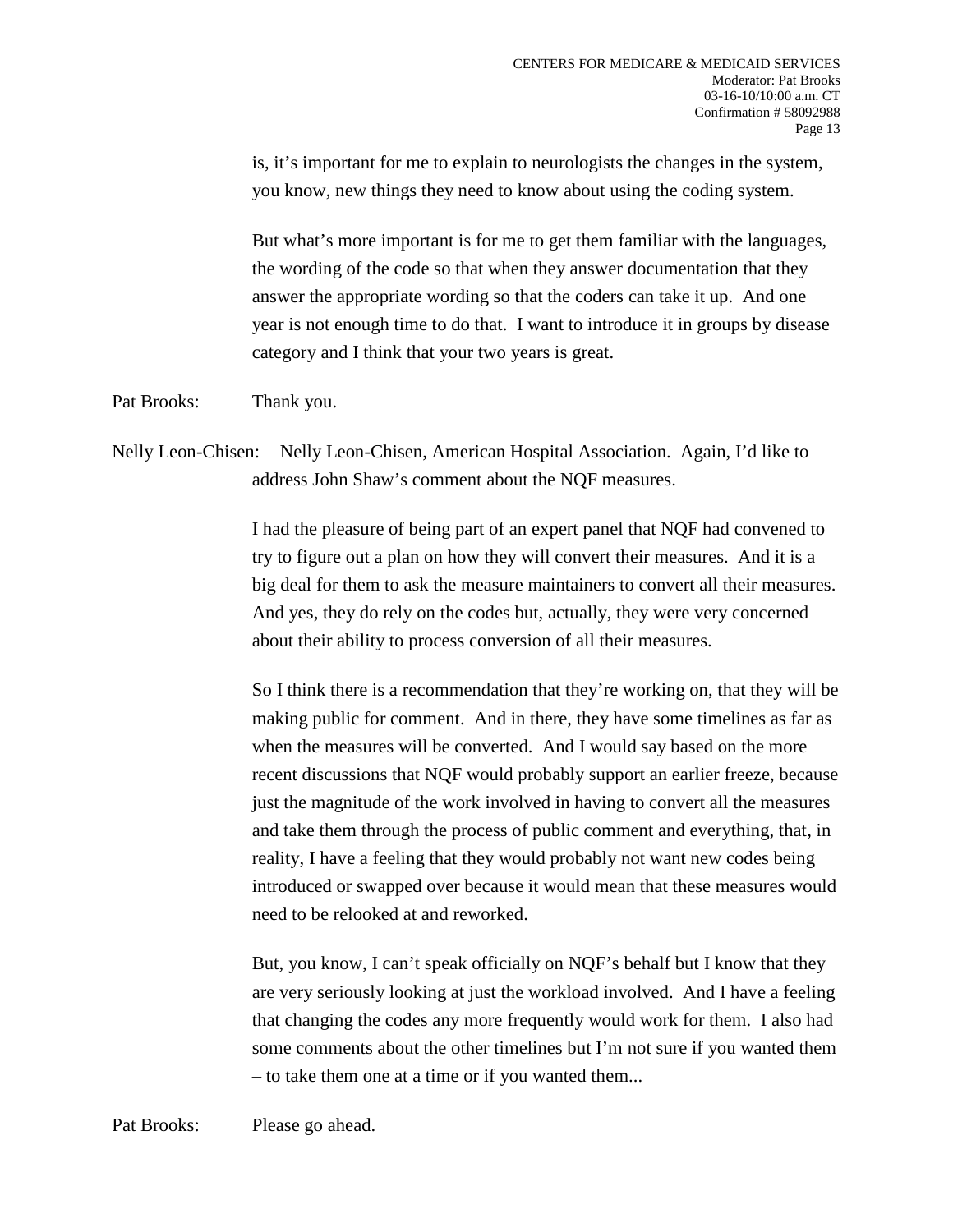Nelly Leon-Chisen: OK. The other thing is that not everyone that's involved with codes and code updates is sitting in this room, so I hope that in the proposed rule in the Federal Register this year that you do make mention of the intent or ask for comments for a code-free so that everybody else has an idea where you're headed.

> The only date that I would really, really have problems with is having, even a very limited update, the day that we're supposed to implement the new system. And so I'm not sure what it will take because I realize that there are provisions that you have to make for new technology and perhaps there could be an exception where it's kind of like what we do for April 1st updates where you allow the public to provide comments whether there is a need to have an April update for a particular proposal, that you follow that process, because I think it would just be total, total disaster to have everybody get ready, and then the day that we're supposed to go live, who knows, who knows, there's so many possibilities of things that could go wrong.

> And just one or two codes that are changed, it would mean a lot of system changes, I mean, not so much for the education part but more for all those automated processes that payers and providers and everyone else has. And it would mean – just like when people were talking about updating their systems to accommodate the year 2000 where every calendar date had to be looked at, someone would have to go through and figure out where those, you know, even limited number of updates would need to made. And I'm not sure that the field would have enough people available to incorporate all those changes because I have a feeling some of them are going to be scrambling just to meet that date for rolling out ICD-10.

Pat Brooks: So you're suggesting that this committee would help assist with those as we get closer, maybe tighten up the criteria even more?

Nelly Leon-Chisen: Yes.

Pat Brooks: Is that your suggestion?

Nelly Leon-Chisen: Yes.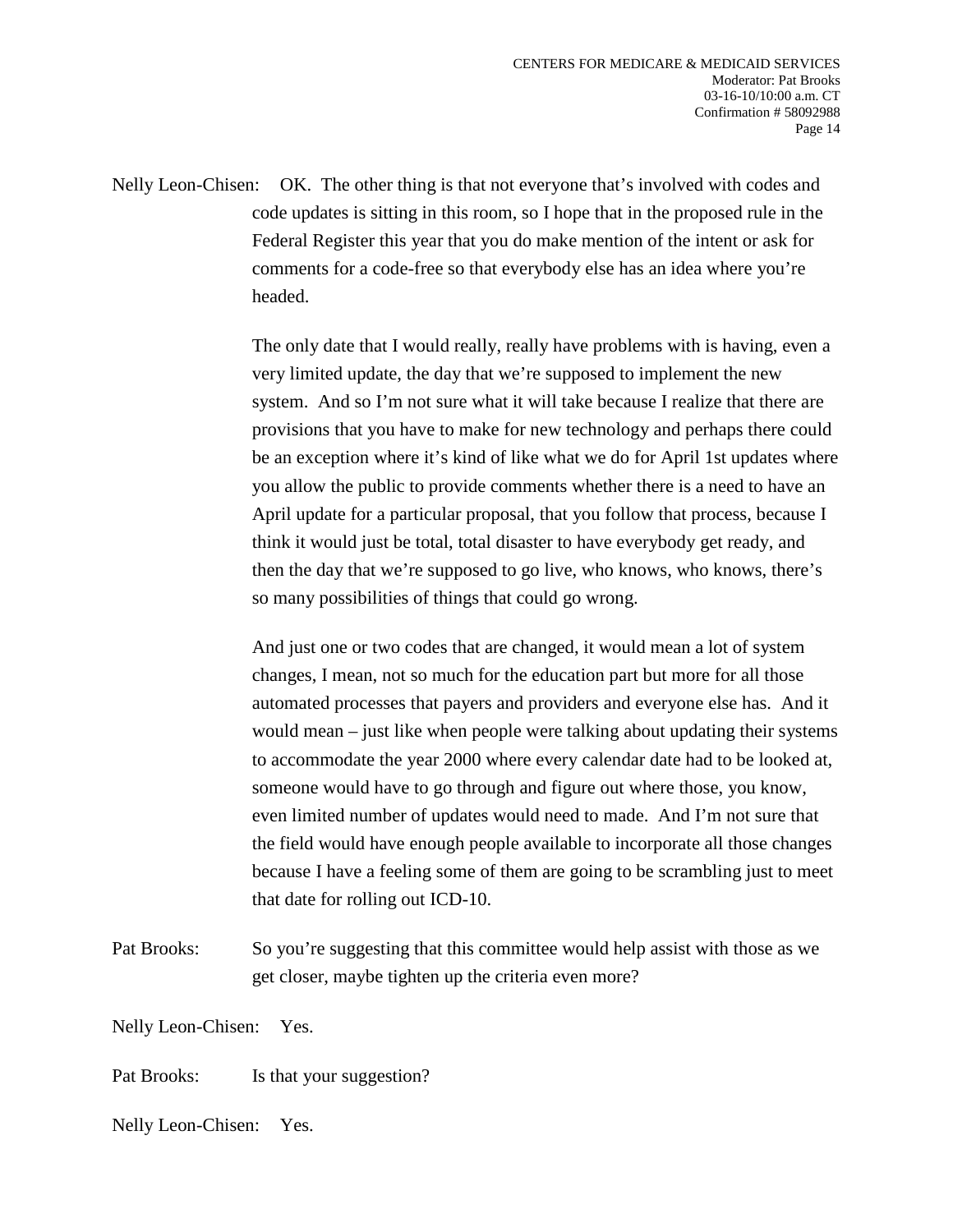Pat Brooks: OK.

- Nelly Leon-Chisen: Yes, tighten it to the point where maybe we just don't do it. I mean, I think that would be my preference.
- Pat Brooks: OK. And also some of you perhaps, maybe by announcing these dates in advance, perhaps we can move up some of those changes so that we don't have, if this might be possible, that we don't have a request for that year if people knew, perhaps. Any more comments? OK. Then, Operator, (Melissa), shall we open up the phone lines and allow them to have some comments?
- Operator: Again, if you would like to make a comment, please press star-one on your telephone keypad. There are no comments at this time.
- Pat Brooks: Well, great. So after this meeting, you're all going to give this some more thought and then you'll comment to us. And we do intend to make known to the public through several vehicles that we're considering this so that we get a great deal of comment in all this.

And we would like your comments back on if you think that we ought to have a firm decision made by the September meeting so that we can all discuss how we implement whatever we've decided to do.

OK. Next thing we're going to do is we're going to move to the ICD-10-PCS updates. And I will tell you basically that – some of you have seen in our website, we have a place called What's New on our ICD-10-PCS from CMS and on Donna's ICD-10-CM website. And we do have duplicates of the ICD-10-CM files on CMS' website.

Those of you who want to know what changes each year, we won't go through all of those now but I'll just tell you, that website's there. You can look through that and see what has changed. Many of those changes were because we had a new ICD-9 code.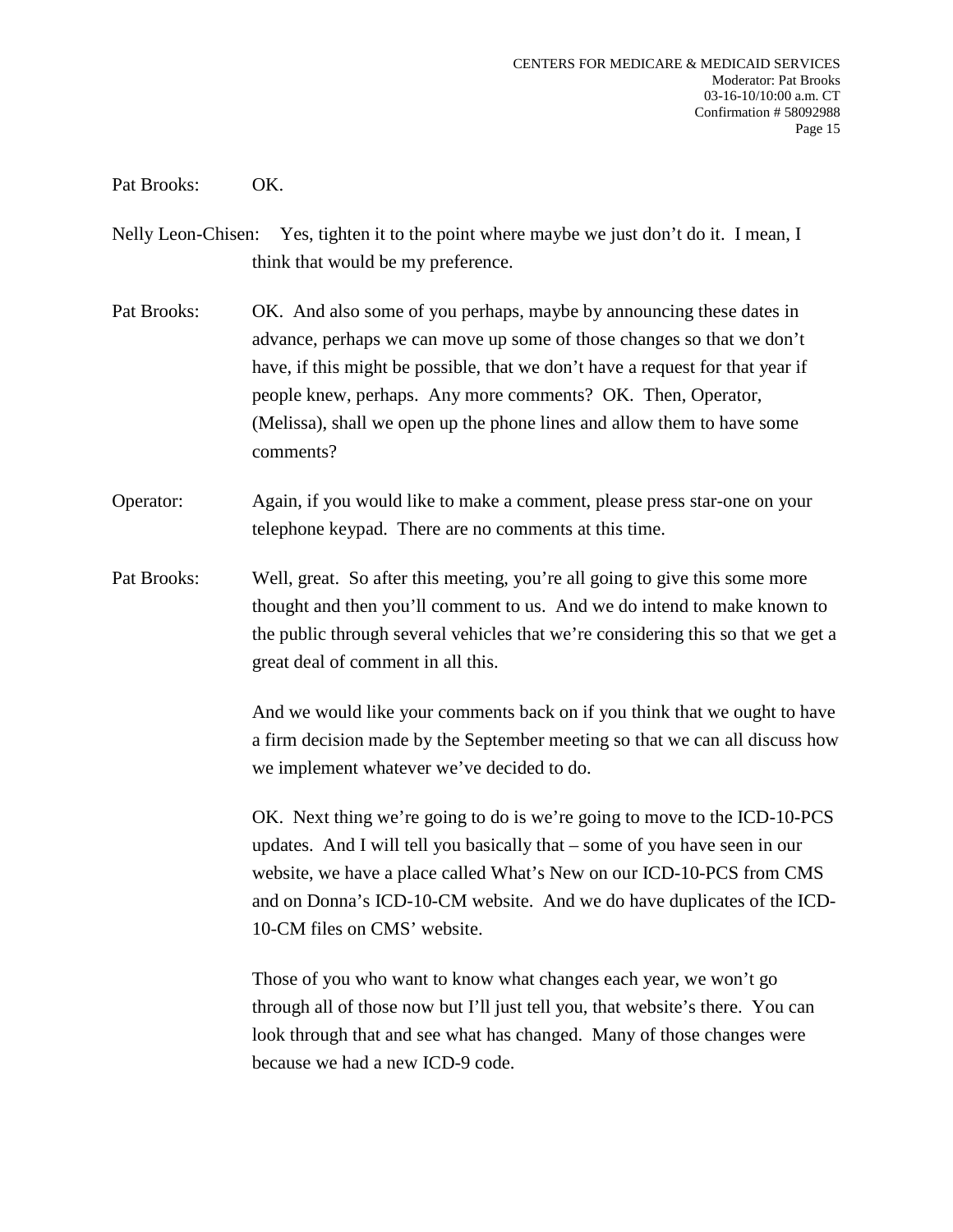The other changes were because people identified issues that needed streamlining or improving. So I would ask you to look at that. We will now have – turn it over to Rhonda Butler who's going to talk to us about the ICD-10-PCS updates we're considering for 2011. Rhonda?

Rhonda Butler: Thank you, Pat, and hello, everybody in this room and on the phone. I have a few slides for those of you on the phone but they follow very closely the two pages that are in your handouts.

> And for those of you who are regular attenders at the public meeting, this is the first time we've done anything like this. This is kind of a dry run at the process of the PCS update becoming a public participatory thing. The announcement Pat just made about the changes that were made for last year, we get public input, we get internal input from CMS and we make those changes and we announce them.

And as you know, we've never talked about what we think we're going to do from year to year in PCS until now. So this is a quickie take on what we're experimenting with for the future. We're all going to have to negotiate this process together, learn how to update it together, learn how to ask for changes and learn how to discuss what that would mean.

And the three changes that I'm going to outline for you here are essentially the kinds of things any of you who are involved in this process, certainly the team at CMS and the team at CDC who implement the change – the annual changes to ICD-9-CM know that the day after you've implemented the changes, you're already compiling the short list of changes for next year. And so this is what you're seeing, things that came in that were too late to make the deadline for the next year.

The first is a proposed change to capture the information that is clinically relevant to ultrasound procedures that are done via the esophagus. Clinically, typically, it's called the TEE in the chart or transesophageal ultrasound. So you're going down through the throat and you're doing an ultrasound of the heart.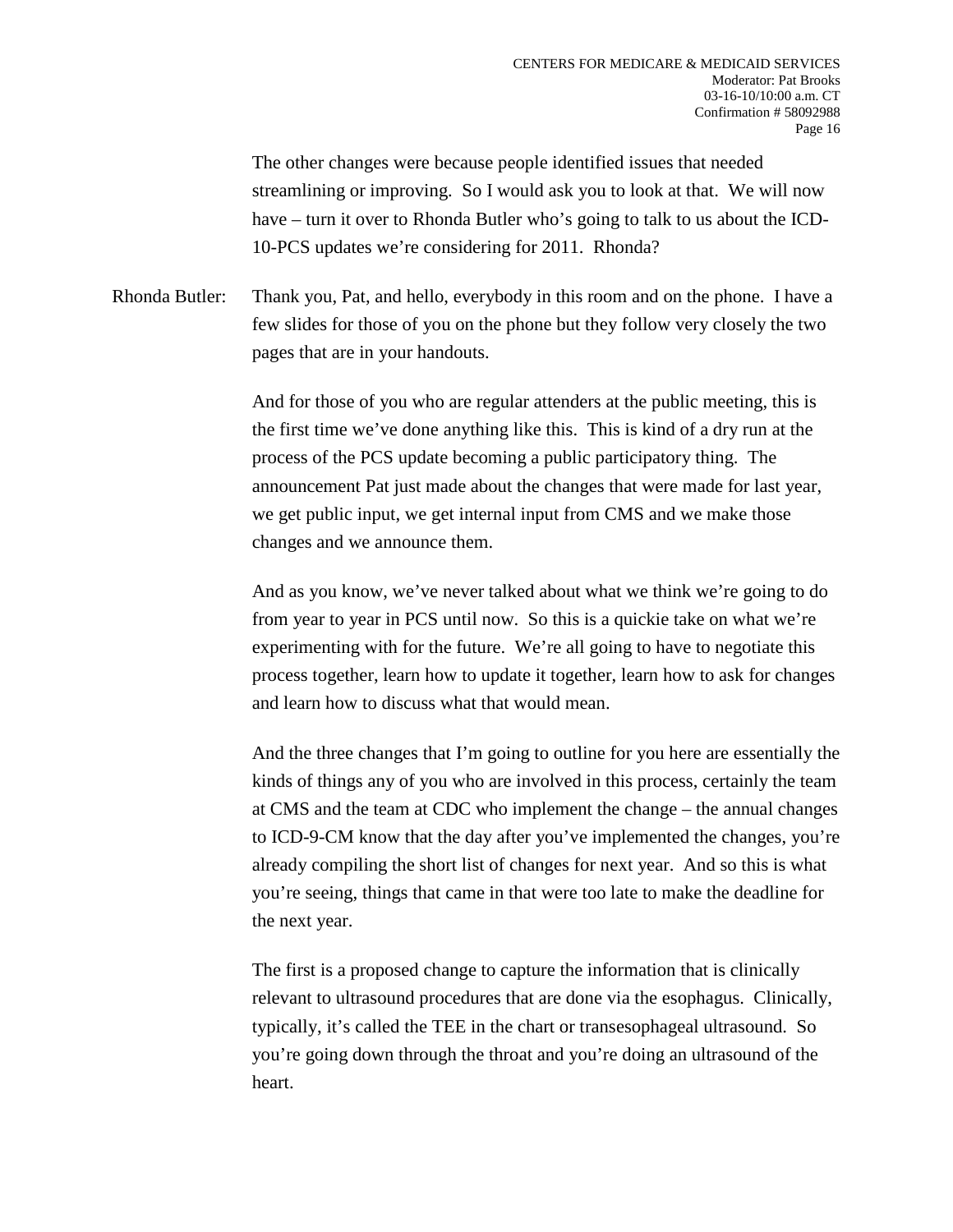PCS currently does not specify that that mode of reaching the heart was performed, so you can't tell whether it's internal or external to the body, whether they were using a probe or whether they were just doing a typical extracorporeal ultrasound.

So the proposal is to add this new qualifier. It will be in the table, in the imaging section for the heart body part. And so that would – when it's added to that table, that would result in  $-$  if you do the math and multiply the amount and look at them as separate code description, that would result in eight new codes. And there's the table. And the proposed addition is to add as a qualifier this value that says transesophageal and so then you would have that information captured in the code. So that's how it's done.

The next two are additional codes that we feel are pertinent to the new root operation supplement that was added, not just last year but the year before, I do believe. I'm losing track here. But adding a new root operation to a code system was a very big deal. We haven't done that since it was first – since PCS was first introduced in 1998.

So adding a new root operation was a big process, of figuring out which values, you know, what rule-based criteria we are going to look at for adding, for populating all those tables. And so, in subsequent update cycles, we've been tweaking that, we've been looking at places we missed or places where we overdid it.

So here is one area. The body system J, skin and subcutaneous or subcutaneous tissue and fascia needs to be able to capture this, the type of information that's described by root operation supplement procedures. So soft tissue body parts, the pelvic region is an example of that.

So the proposal is to add this – create a new table, root operation supplement for the body system J, and it would look like this. Now, notice I've, in the slide on – here in the room, I've just copied the slide that's available in your handout and just to save space, I didn't put the entire table on there. There are 12 other body parts that specify the subcutaneous tissues and fascia, of parts of the extremities, upper arm, lower arm and so forth, left and right.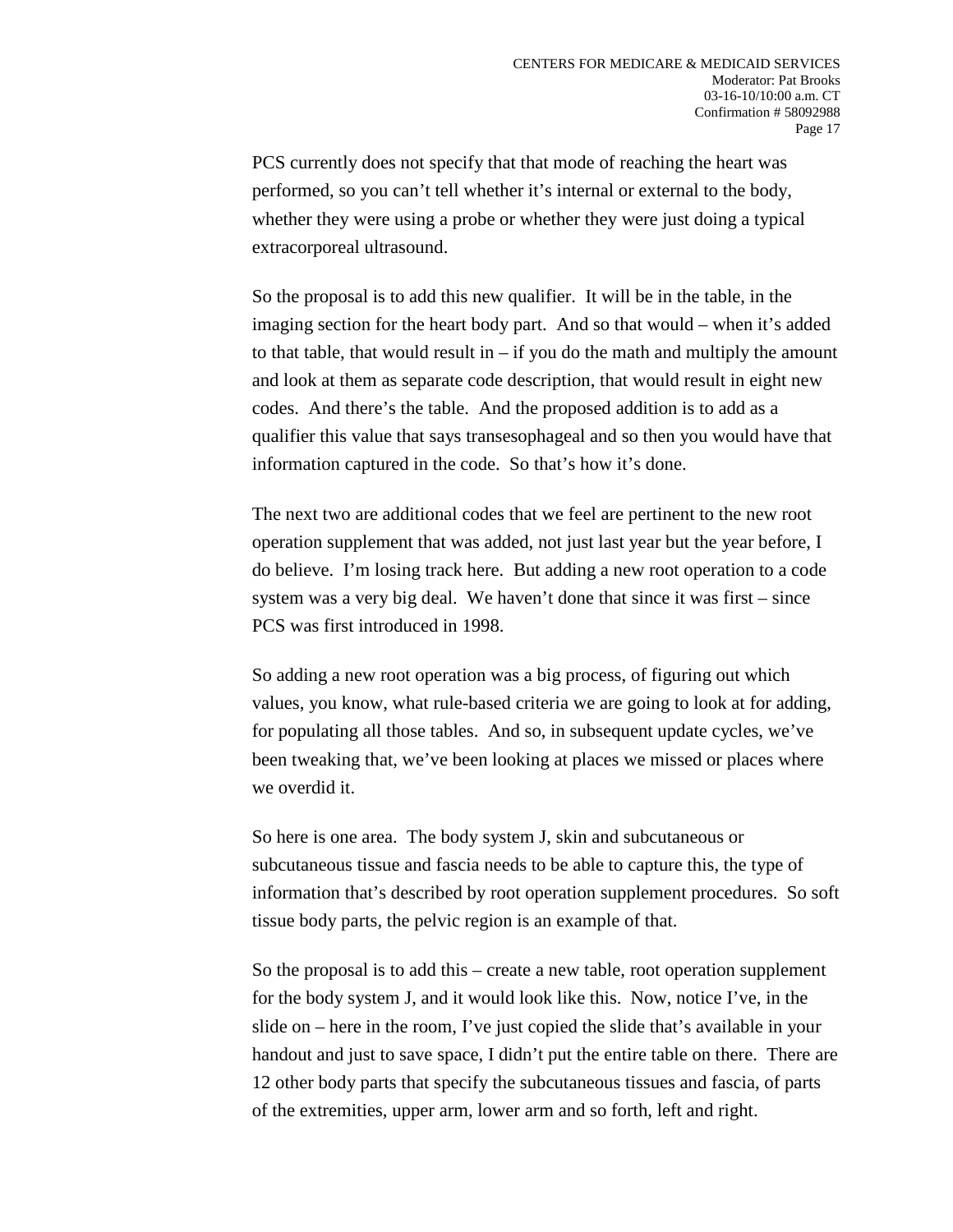So that's what's being proposed and if you multiply all those values out, you end up with the creation of 132 codes. Hopefully, we'll wean the public of freaking out over the number of codes. Computers handle big numbers now and so you're not memorizing all 132 of these; it's OK.

All right. The third proposed change is a very specific change to one of the tables for root operation supplement that already exists, and this was in response to a public request for – actually, it was a question, you know, how would I code these procedures for scleral buckle where they're putting this plastic deal around the outside of the eyeball to kind of reshape it and treat glaucoma. That is what scleral buckle procedures do, isn't it?

Oh, that's right, retinal tears. Yes. So we're adding specifically the body part of the eye generally to this table. So, a body part that said, just says eye left or right because currently, in the root operation supplement, as you'll see in the table, you have very specific codes for the various anatomical structures that make up the eye, but we needed that eye body part to say that you're putting this scleral buckle on the eye generally.

And so that just adds – several more codes to that table but we're not creating a whole new table in this case. And that is the three general areas where we're proposing changes to PCS so far, and I'd be happy to take any questions. And here's Linda Holtzman. Go ahead, Linda.

Linda Holtzman: You're shocked, shocked, right? Can you go back to the second one? It was about supplements for soft tissue or – yes.

Rhonda Butler: Yes.

Linda Holtzman: I might have missed it, but what – can you give me an example of what would be a subcutaneous tissue or fascia supplement as opposed to a replacement?

Rhonda Butler: How about a cystocele or rectocele repair when they're in the pelvic region body part, they're using mesh to shore up and basically tighten up that subcutaneous tissue and fascia. You're not repairing the female reproductive structures per se but you're in the area around it.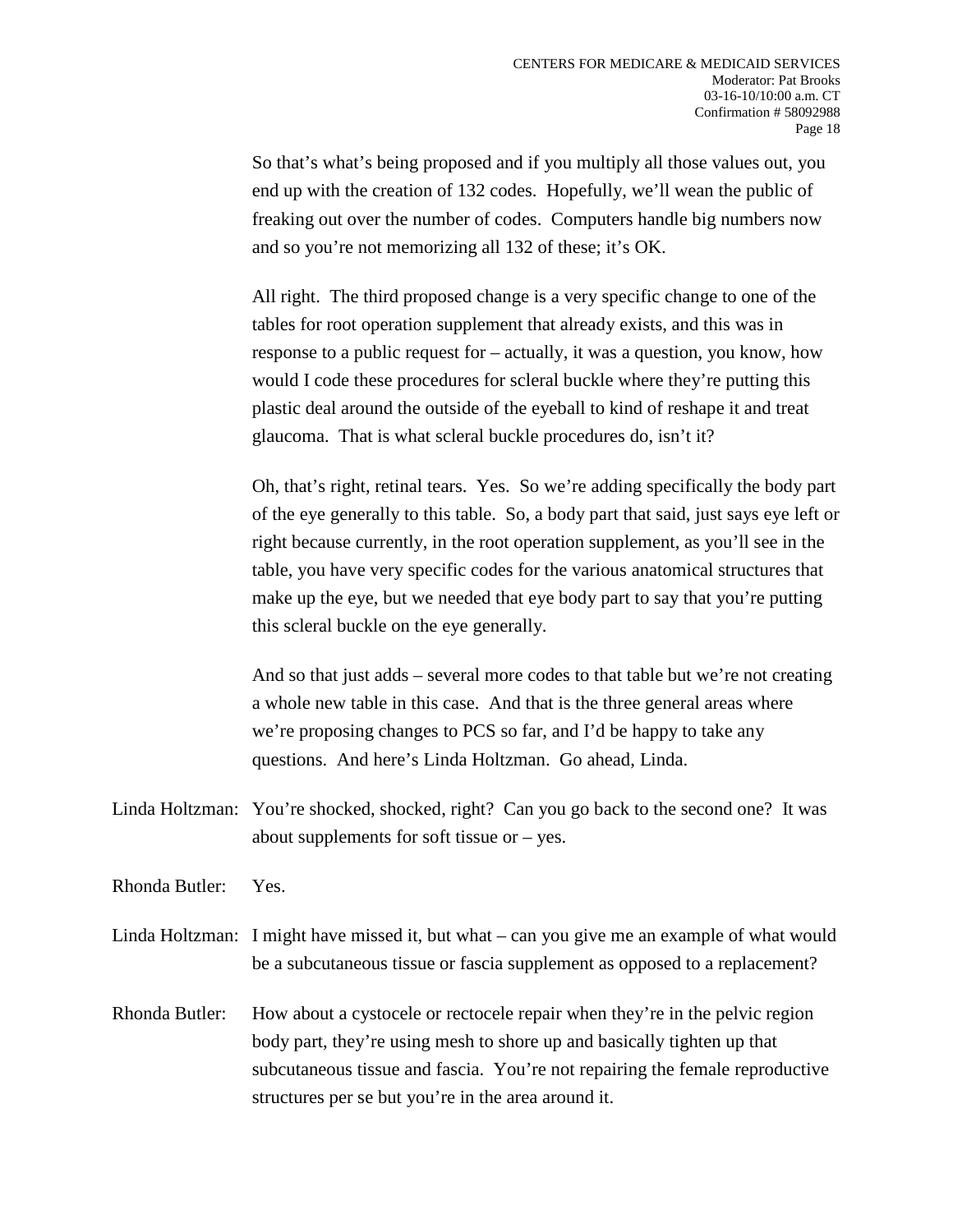Linda Holtzman: OK. I just want to be sure I could differentiate it because I know – well, I think I know. Like a graft would be replacement.

Rhonda Butler: Exactly.

Linda Holtzman: Oh.

Rhonda Butler: But sometimes, yes, and sometimes graft – remember, the key differentiator between supplements and replacements is that supplement – replacement is replacing a body part.

Linda Holtzman: Right.

Rhonda Butler: It's doing what it's saying. So the old one isn't there in some ways. It's either eroded, it's been burned off, or it has been taken off. This one, you're not taking anything out or nothing has been lost in the original anatomy. It's all still technically there but it needs some help.

Linda Holtzman: OK. So, this would be something like putting in some kind of a mesh?

Rhonda Butler: Right.

Linda Holtzman: OK. And I'm just hesitating on that because sometimes in the documentation, the surgeons tend to use mesh and graft interchangeably, but that's not your issue. OK.

Rhonda Butler: Yes. Well, that's the quandary of the ages, what did they mean when they said what they said.

Nelly Leon-Chisen: Nelly Leon-Chisen, American Hospital Association. This brings to mind a couple of things to consider as we – not specific to this proposal but as we consider what criteria would be used for determining what would be a limited number of updates. And hopefully, we'll uncover all the root operations that we can think of now.

> But I think one of the criteria could possibly be, don't create any root operations, no matter what it is, and I don't know, you know, how you'd do that because, I mean, as we can see, even with a little bitty proposal like the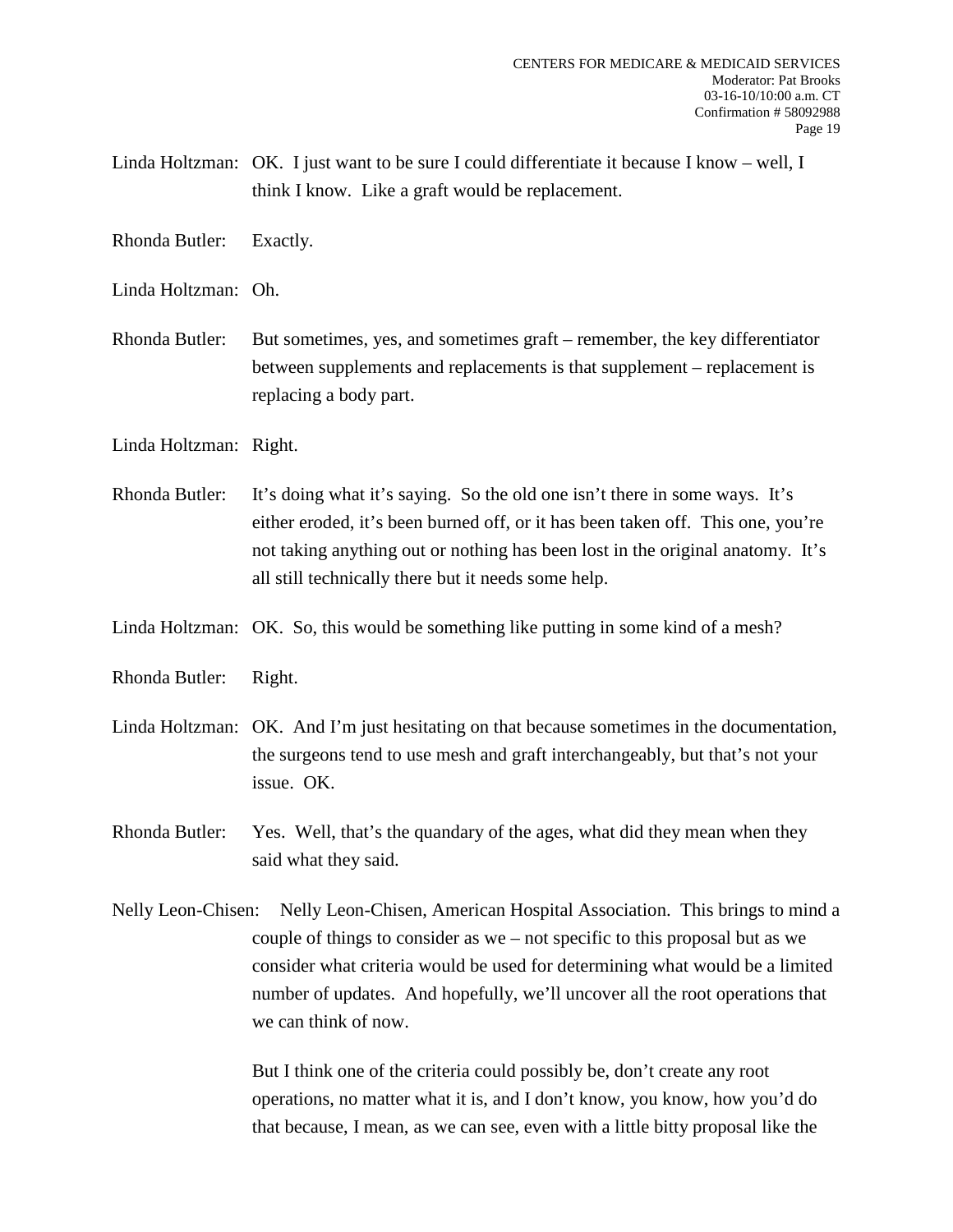second one, you've come up with 132 codes and that's just by adding one, you know, root operation that was already new and now we're adding a body part and that kind of thing. And you can imagine if we have something like that. Even like the year before, we're supposed to implement ICD-10 and all of a sudden, we got one proposal but it could be a whole new root operation and would create hundreds of new codes.

I mean that's just sort of like the worst case scenario to think about; but it's not just the matter of sort of adding 132 codes into the system. It would be figuring out where those types of procedures where in the application, whether it was an adjudication, you know, medical necessity guidelines, quality measure, you name it. But figuring out what was the code that was used to report that before, where that code is, take those out and swap them in with the new codes.

So it's a lot of work. And so I don't have a specific recommendation for these proposals today, but just sort of having us all think about what would it mean if we would still be able to do major updates. And, you know, limited, major, comprehensive, minor, that sometimes is in the eye of the beholder. So it's just something to think about in terms of, you know, what are we going to call limited.

Pat Brooks: I think that's a good point. We'll make note of that for that separate issue. And additional comments like that this (inaudible), that you want to jot down, that would be really good to discuss in September when we talk about, you know, how we're proceeding forward.

> Does any have any other comments on these three particular issues? If not, Operator, why don't we open the phone lines?

- Operator: At this time, I would like to remind everyone in order to ask a question, press star then the number one on your telephone keypad. There are no further questions at this time.
- Pat Brooks: Thank you, Rhonda. OK, we'll get Donna up here to do her oh, we have one more comment from the floor.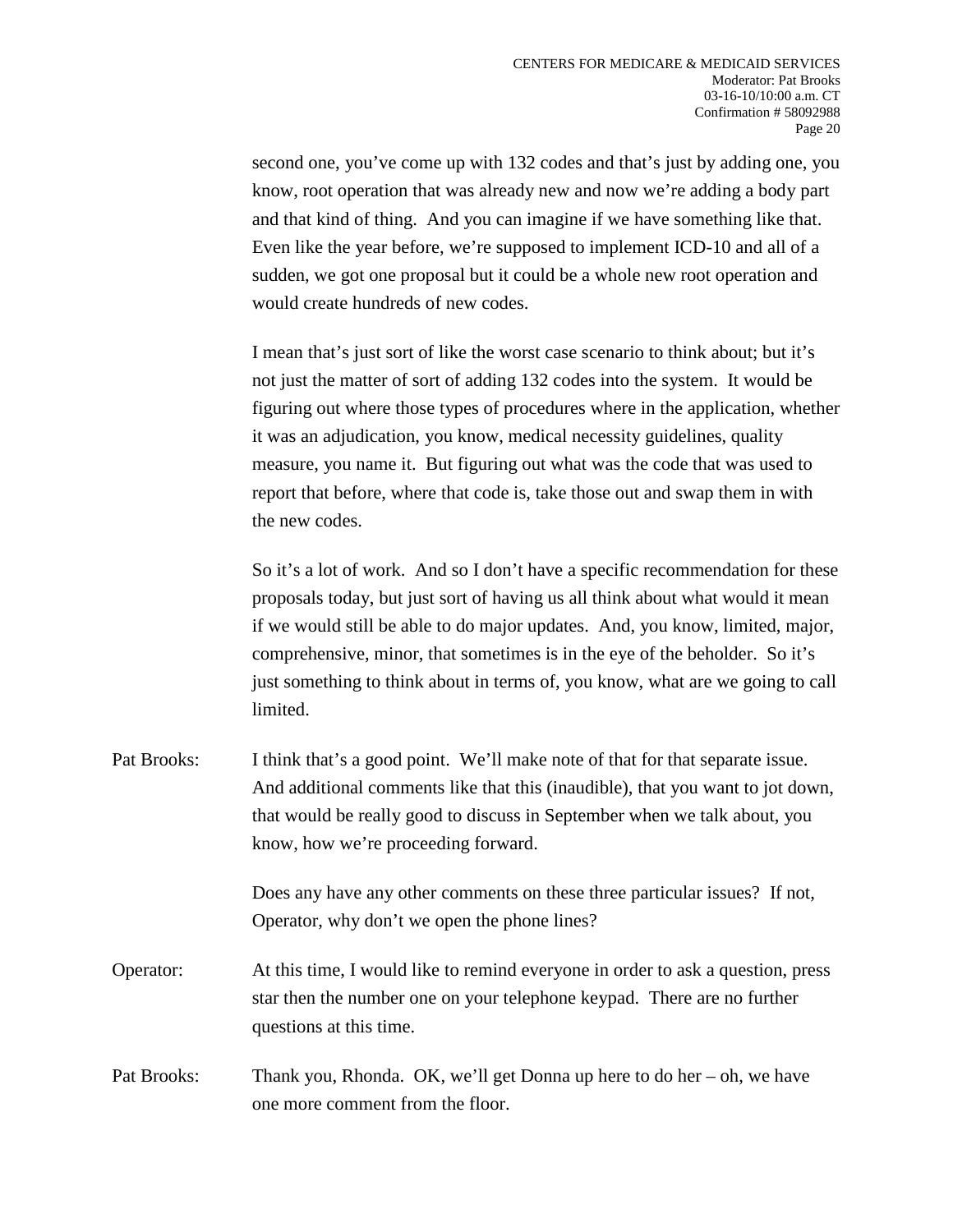- (Melinda Segment): Hi, (Melinda Segment) from Ingenix. Rhonda, can I ask you one question about something on the 2010 update?
- Rhonda Butler: Sure.
- (Melinda Segment): We noticed that in body systems R and S which are upper joints in medical-surgical procedures that for the root operation fusion, that we got a new device character and the character value is three which is inter-body internal fixation device. And what we noticed when we were updating the books is that within that same body system or those two body systems, device value three is infusion device elsewhere within the same body system.

And we were just kind of wondering about it because it didn't seem like there were duplication of values within a body system elsewhere in the classification. And so we're kind of wondering about that.

Rhonda Butler: Right. That's – and that was intentional. That's not an error. The fact that devices are not stable within or I shouldn't say stable, but are not consistent with body – within body systems. We should expect that, you should prepare for it in your systems and not have something come up flagged as an error because that is our future.

> A body system, a device and a qualifier can be root operation-dependent. It can be body part dependent. It can be approach-dependent. It could be any of those things. That's one of the characteristics of the system is that anyone of those 31 values in a defined portion of a table can mean what it means.

Now, when the thing was – when PCS was first introduced in 1998, it was basically the rough tables, the basic armamentarium of what you would consider PCS.

And as we get these very specific requests based on ICD-9-CM code updates or specific areas where a value is of use but it won't be used anywhere else, for example, trans-esophageal qualifier on an imaging system, we can't just tuck that value away and say we can't use it anywhere else. That limits our ability to add new values.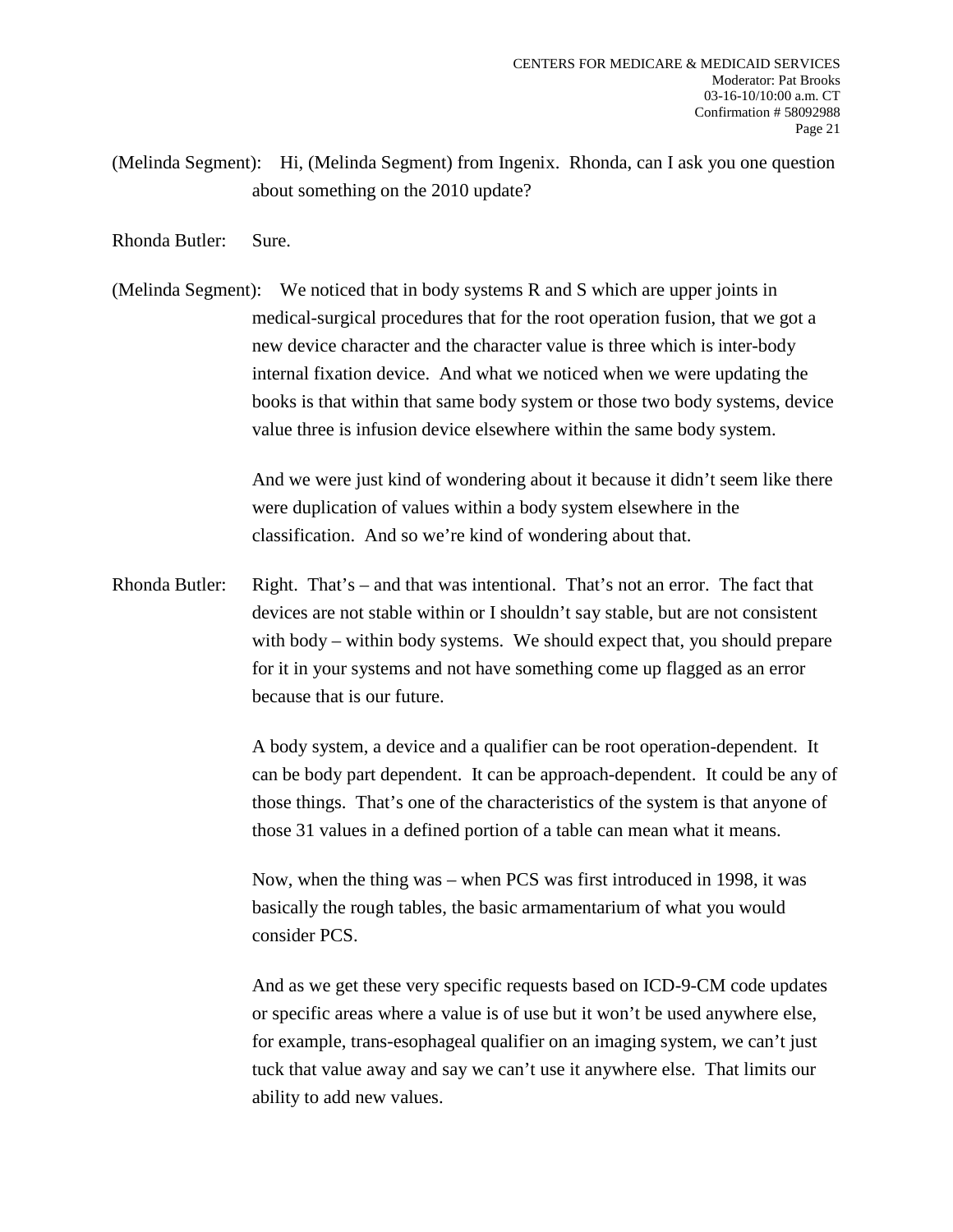- Pat Brooks: You know, you make a good point, because we're working on the PCS guidelines, maybe this would be a good PCS guideline that we could work on so that people would just fess up that this is our approach, that we have to reuse these numbers and just be aware and it's because, you know, we need to do it.
- Female: Yes.
- Pat Brooks: So it's a very good point.
- Female: They should be aware of it because it's the first time that we saw when we were putting together the appendixes that show what characters are valid for each body system and it was just the first time that we had to put, well, it could be infusion device or it could be this inter-body internal fixation device, but only for this root operation.
- Pat Brooks: That's an excellent point.
- Female: Yes and...
- Pat Brooks: So we'll look at that for the 2011 guidelines.
- Female: So people have to be aware of that for reporting instances also. If they're just looking back at their procedures done on those two body systems that if they looked at that device character, you know, they need to also take into account the root operations for that to really make sure that they understand what 3 really represents, right?
- Pat Brooks: OK. We'll take one more comment here before we'll go to phones. Oh, we've already done the phones, OK. Yes, Linda?
- Linda Holtzman: Since you raised the issue of the PCS guidelines, I would like to make a suggestion.

Pat Brooks: OK.

Linda Holtzman: I think one of the things that would be very helpful to myself and hopefully other people would be if you had a section in the guidelines that talked about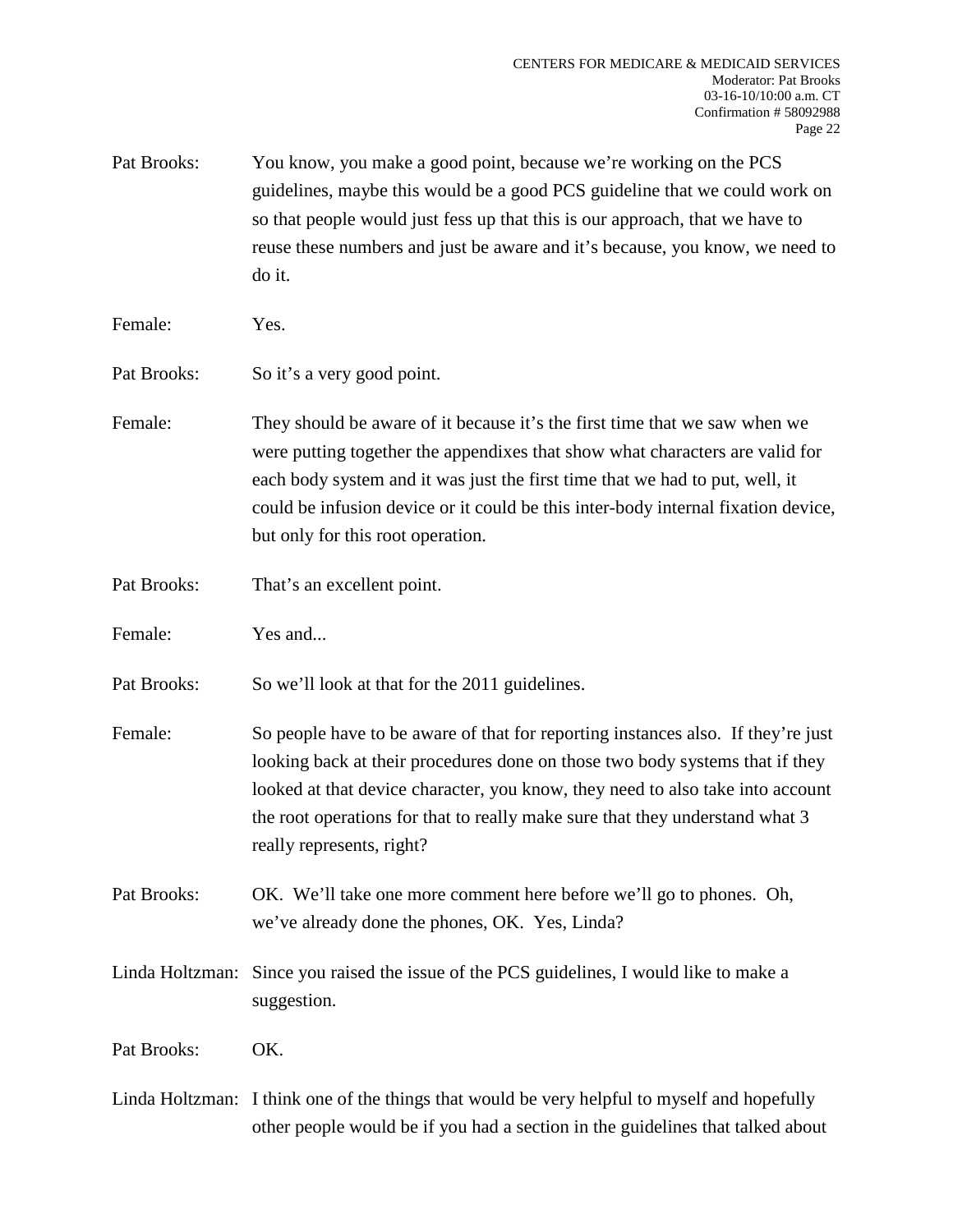or gave examples of each of the device characters. You know, when I look at autologous tissue substitute and synthetic substitute and non-autologous tissue substitute, and then I'm actually looking at the chart and I think which one of those is it? And, sometimes, it's not at all clear.

I know that I was looking at infusion characters and I said, "Well, OK, so this is a reservoir and this is a pump. What does character X mean?" I don't know. So, I think it would really be helpful to have a separate section in the guidelines that lists every single device character and gives at least one or two examples of what each of those characters mean, so that you have a better sense for which one of those device characters to choose. Thank you.

Pat Brooks: Thank you for those comments. And perhaps what we'll start doing is adding onto one of our future coordination (events) in this committee as get a little caught up, some discussion, quick discussions of the guidelines as they change. But that's very helpful for us to consider.

> OK, now, I think we need to get Donna up here to go through the ICD-10-CM updates. And while she's coming, let me just make one announcement for those of you who haven't seen it.

> Those of you were asking us every year, where do – who's doing ICD-10 software books, whatever, encoders, two organizations have agreed to serve as clearing houses to post up information for vendors who will have ICD-10 products available. It doesn't mean necessarily that they endorse them but they're trying to list things in one place.

> And one of those is WEDI. You can go to www.wedi.org, Wedi.org. They are listing ICD-10 products. And also HIMSS, the Health Information and Management System Society, www.himss.org/icd9 – I'm sorry, ICD-10. And I'll put both of these in the summary report. But if you're looking for a product, or if you're a vendor here, you've got a product, you may just want to have that listed there so people know where to go look. And now we'll let Donna talk about ICD-10-CM.

Donna Pickett: OK, just a few brief updates. And for those of you who haven't visited the NCHS website – but I have a feeling many of you already have – you know,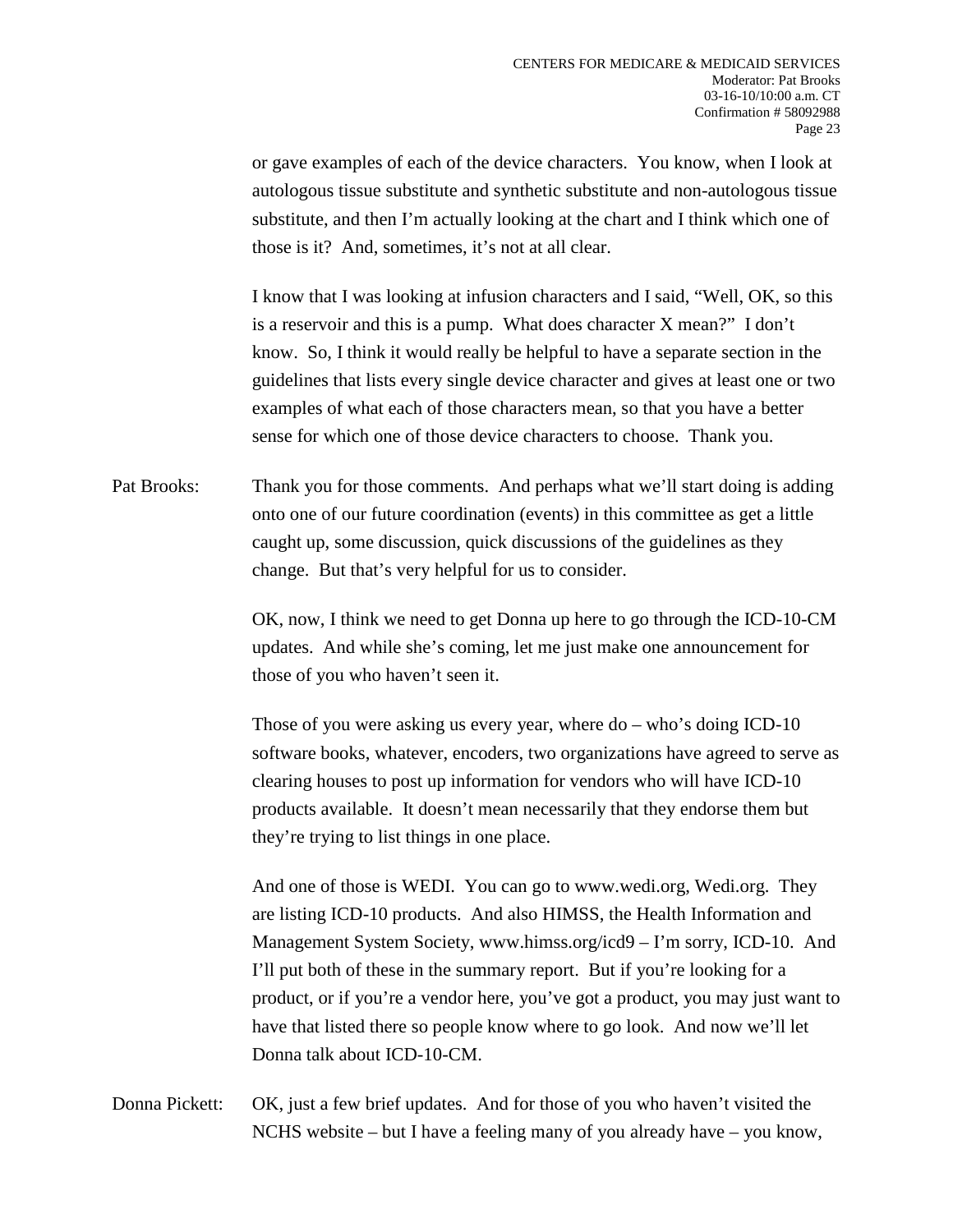we posted the 2010 update to ICD-10-CM and that included changes to the tabular list, the alphabetic index, the coding guidelines, of course, the equivalence maps. We also reposted updated table of drugs and chemicals, table of neoplasms and the index to the external cause of injury chapter.

Now, by way of background, because many of you may not be aware how the changes flow through into ICD-10-CM, not only are we dealing with the ICD-9-CM annual update flowing into ICD-10-CM, but we are also having to deal with the updates that WHO does to ICD-10 itself. It used to be years ago when we were still in an ICD-9 environment, WHO did not make any changes annually to the classification.

However, with the implementation of ICD-10, there is an update process. The meetings are held annually and updates are posted on the WHO website. So we're also having again to deal with the actual WHO changes. And for the first time with the 2008 that we incorporated into ICD-10-CM, it also included codes that were deleted from ICD-10. That actually was a first and that had to do with changes made by WHO to the neoplasm chapter, Changes Related to Leukemia and Lymphoma.

As you can see on this slide – apologies to those on the phone but we will be posting the slides so you'll have this information available following the meeting – the 2008 approvals, there were actually 42 pages of changes to the tabular list and another 52 pages of changes to the alphabetic index. So as you can see, you know, the staff were peddling quite fast because there's a lot of information that's flowing through and the update cycle is separate from our update cycle.

So, staff is actually having to deal with two sets of updates when we are updating ICD-10-CM. And, again, the 2000 update not only included the 9- CM update which was, for two years, the October 2008 and the October 2009 but also the WHO updates.

Addenda, yes, many of you have called; you kept wondering where that addenda was. I see all the heads nodding. We weren't ignoring you, trust me. We were having some issues trying to put together addenda documents that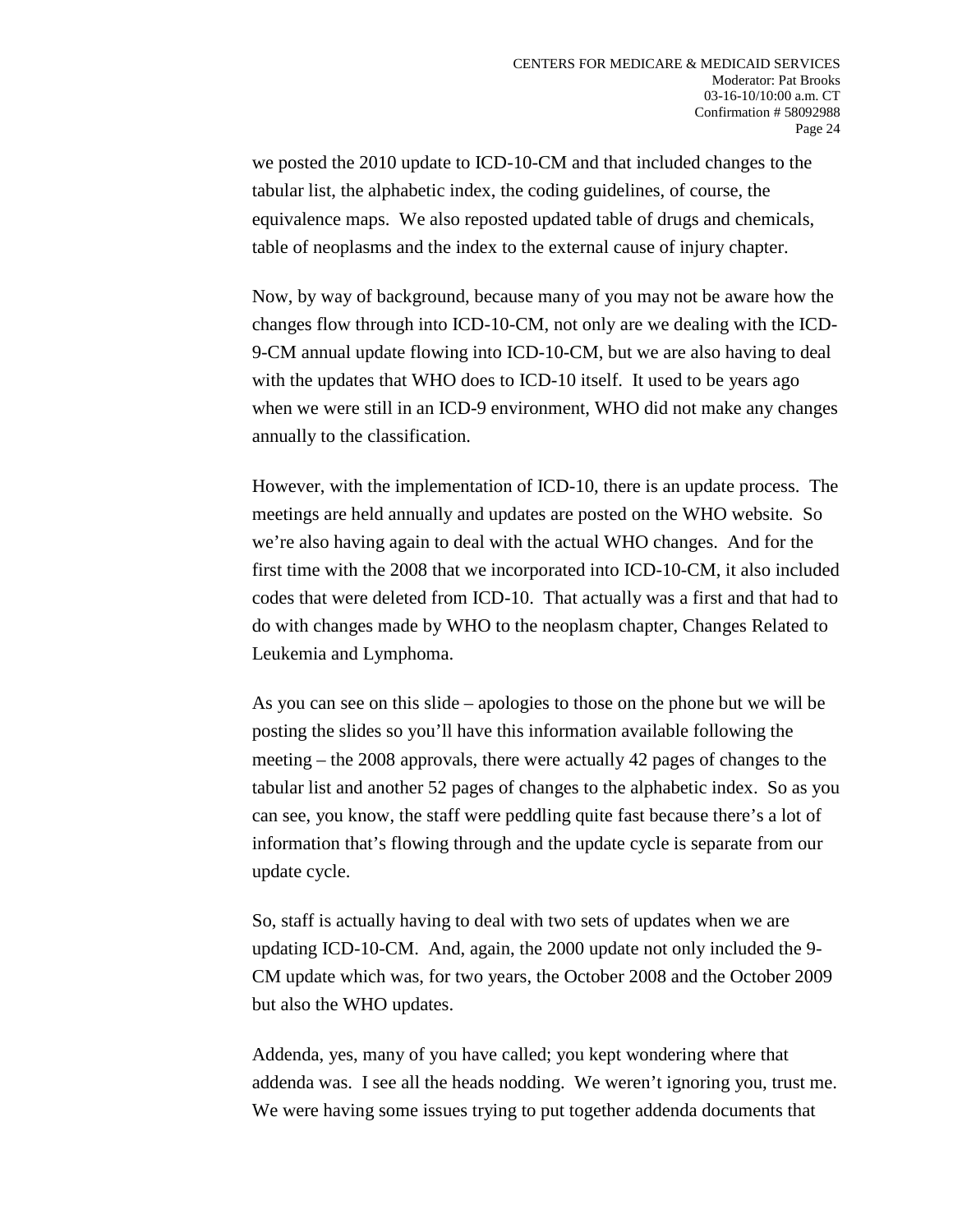you kind of know and love, you know, and you're familiar with through the ICD-9-CM process, but also being able to post something on our website that is compliant and that everyone who needs to access it can actually view it in a way that they need to view it.

So, what we have done, our IT people are working with us to get something posted but as an interim measure, I hate saying this, but you can call us. And we do have an addenda that we can distribute to you. Again, we just can't post it on the website at this point but if you want to see the addenda – and, again, it's a change-only agenda – you can contact us and we can make that document available to you.

Two screenshots, one just to show you how the new addenda will look, and again, it still has pretty much the look and feel of what you're familiar with from the ICD-9-CM addenda. The major difference with the tabular addenda is that in the left margin, you won't see revise, add, or delete. There is a legend, however, at the bottom of the page which will give you an indication of what has changed.

And for the alphabetic index for ICD-10 CM, again, this looks like what you normally would see as part of your ICD-9 CM addenda changes.

So, again you know how to contact us, our information is on the Web, it's in the topic package and you can contact us to release the information. And a big thank you to the NCHS staff that worked on this. I know there are some who have seen earlier version of the addenda and it kept being refined until we could get to something that everyone thought was more useful in terms of understanding where the changes were for ICD-10 CM.

I mentioned the WHO update. This is a screen shot of the ICD-10 webpage for WHO. They do have the cumulative changes that began, I believe, in 1996, and that's not shown in this slide, but there's a document that has cumulative changes and it is also the individual year changes that are posted on the website.

When I made this screen shot I had noted to WHO that they had not added yet the 2008 update, but they will be releasing that information and probably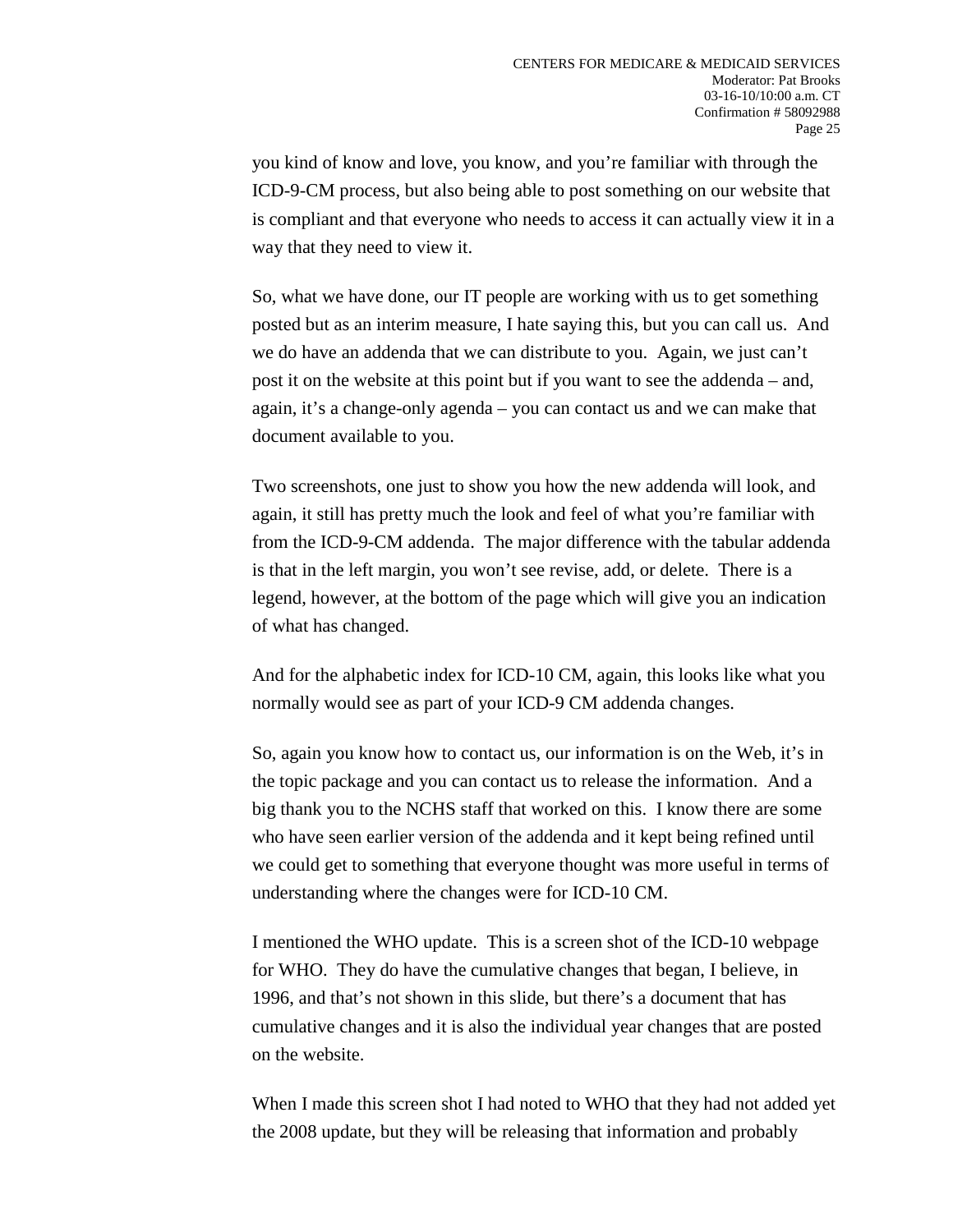adding the 2009 update, those things that were just approved this past October, shortly.

For the 2011 update, again, the process will be very similar. We will be looking at corrections that people have suggested to us and going through those to see, you know, where there is concurrence and what needs to be changed and as necessary those changes will be made.

We are going to be dealing with the WHO updates once again. At this point we have a draft that has 24 pages of changes to the tabular list and another 25 pages of changes to the alphabetic index. So, again, as you can see, this starts to get to be a rather interesting process because we're having to maintain things side by side.

And also we would be looking to include in 10 CM any of the 9 CM things that will be approved for this October that are not already represented in ICD-10 CM.

Another issue that has come up that I don't have on the slide is, we are beginning to receive requests from people that are interested in providing proposals to update ICD-10 CM that specifically affect ICD-10 CM, they're not something that's flowing through the ICD-9 CM process. And I guess it would be interesting to hear from people, how we should be processing those. In the past, many of those proposals would come directly to us and we would just incorporate them into ICD-10 CM without necessarily bringing them forward to the (C&M) process. And I think we really would like to hear some feedback from all of you as to whether some of those proposals actually should come through (C&M) for discussion, particularly as we talk about things in relation to a freeze. But also just to see for some new, entirely new concepts whether those things actually need a fuller discussion.

And so, if anybody would like to share those thoughts with us, I'd be pleased to have people step to the microphone and provide input for us as we consider how to move forward with some of these proposals.

Sue Bowman: I actually think that that would be a good idea, particularly for a new concept or major changes to be able to get the fuller input. And also it would provide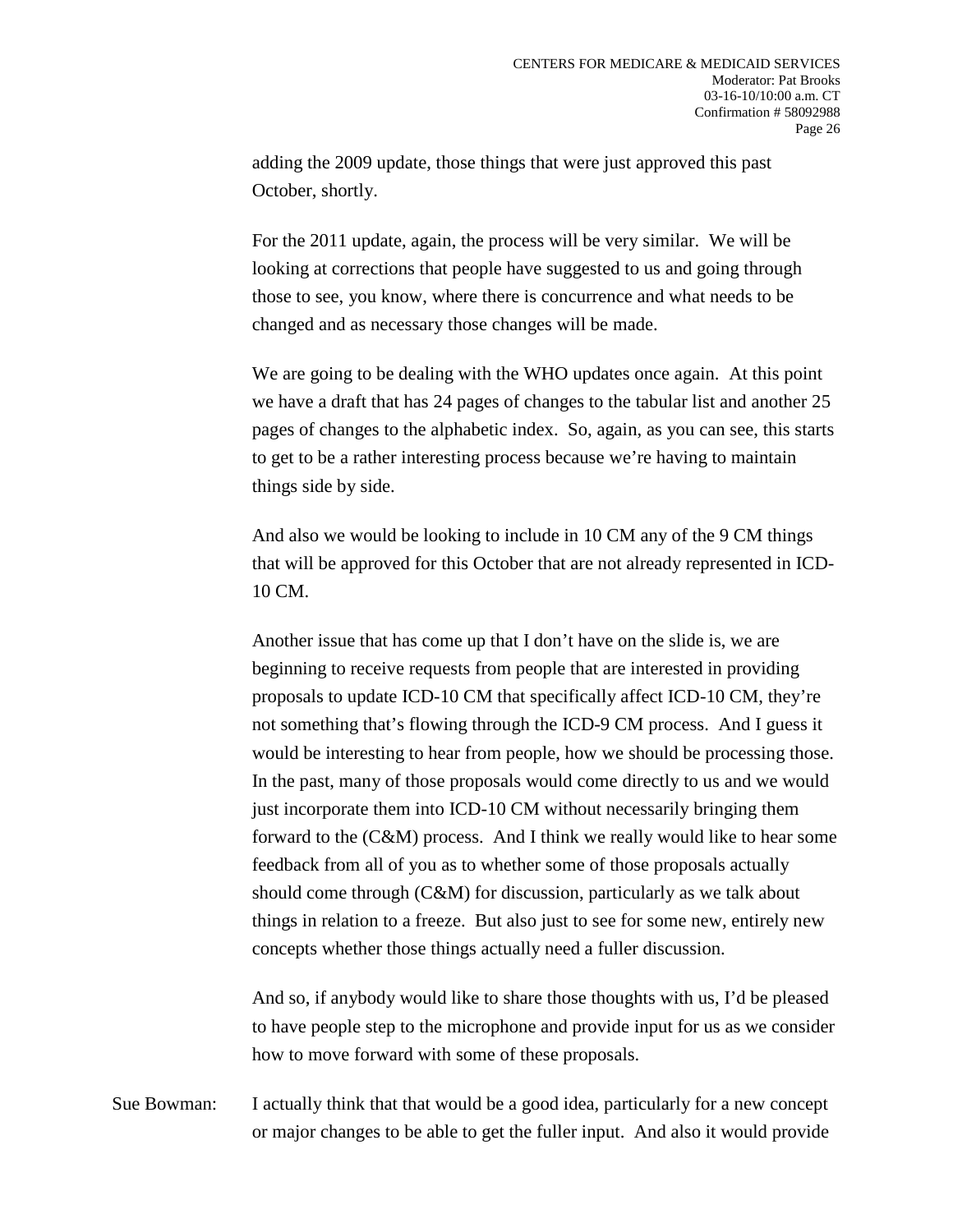a better industry understanding as to the rationale of maybe where the changes come from, what the reason behind them is, that kind of thing.

Donna Pickett: OK. Thank you Sue. Any other comments? Operator, could you see if there are questions on the phone line?

Operator: I would like to remind everyone, in order to make a comment press star, then the number on your telephone keypad. There are no comments at this time.

Donna Pickett: OK. Thank you operator. Having nothing else, if there are any questions anyone would like to ask regarding the 10 CM updates, we'd be pleased to try to entertain them or get back to you if we don't have an immediate answer.

OK. I thank you all and let's – we can proceed with the meeting.

Pat Brooks: Thank you, Donna. We'll now move to our ICD-9 CM procedure topics. This is the second topic on your agenda where we will be discussing central venous catheter placement using intra-arterial electrocardiographic guidance.

> And we have here today to do the clinical presentation, Dr. Peter Rothenberg, President of PacerView Technologies.

Peter Rothenberg: Well, good morning. I would like to make a correction right off, this is not intra-atrial. This is not intra-atrial, this is an intravascular procedure, principally, an intravenous procedure. Oh, I am Dr. Peter Rothenberg, I'm from PacerView Technologies.

> I'm here on behalf of Bard Access Systems and I'm here to request the new ICD-9 code that incorporates magnetic and ECG guidance, placement and confirmation of centro-venous access catheters.

Centro-venous catheters or CVCs are catheters that access large intrathoracic veins that return blood to the heart. Most commonly they target the superior vena cava. The superior vena cava is created by a merger of the right and left brachiocephalic veins. It terminates by merging with the right atrium. This termination point, the caval-atrial junction, will be referred to numerous times during this presentation.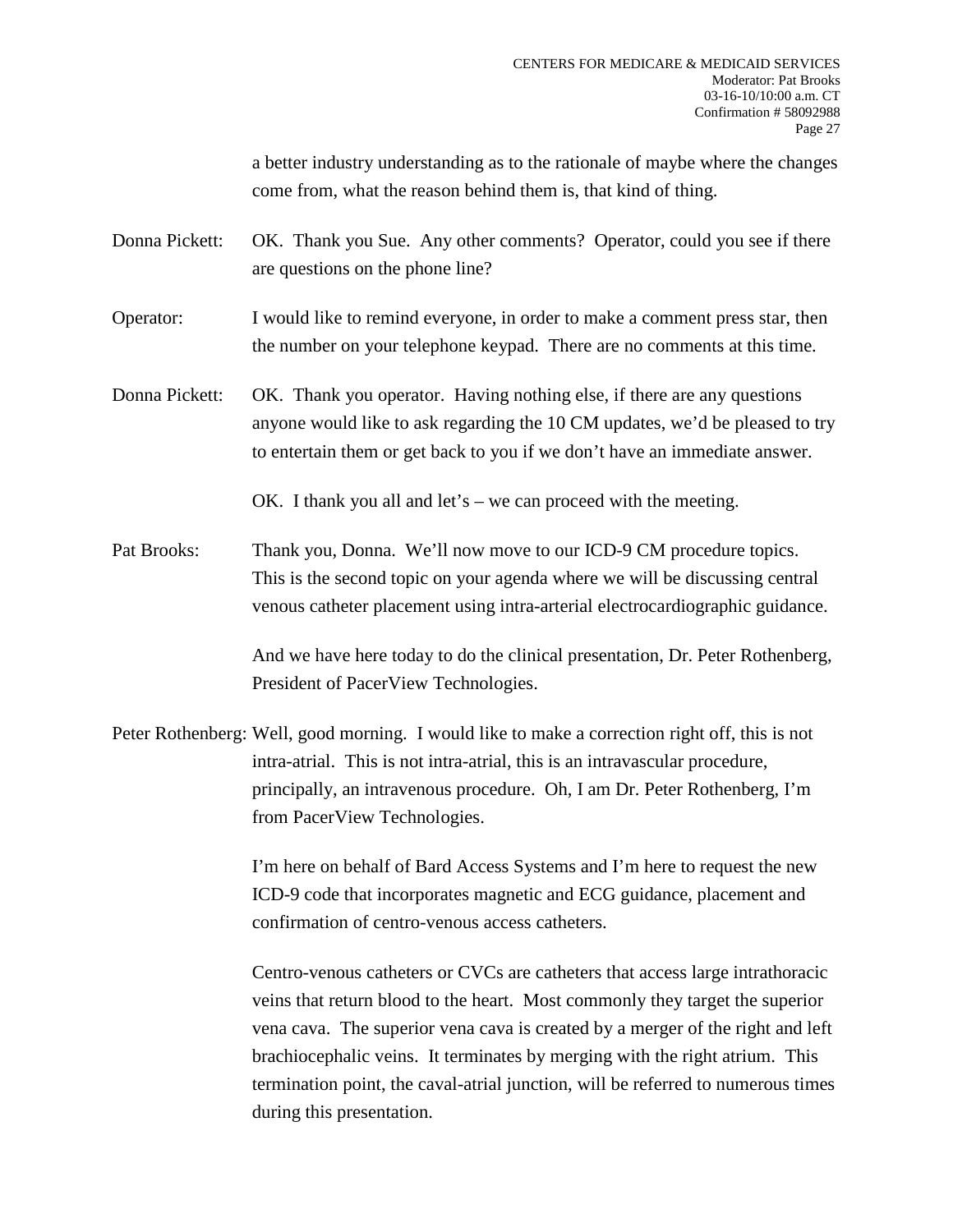A peripherally inserted central catheter, or PICC line, is a central catheter where the point of insertion is an arm vein, rather than on a more central insertions site such as the subclavian or the internal jugular. As typically performed, a large arm vein is located with ultrasound; a measurement is then taken from the point of insertion to a surface landmark, (the ones that) overlie the distal end of the superior vena cava, usually the third right intercostal space.

The catheter is then inserted to this length and a chest x-ray performed to document the final PICC location. Navigational technologies like the Bard-Sherlock, the (Biosys) Navigator were developed to remove much of the uncertainty of blindly traversing central vessels.

As currently embodied, a stylet inserted into the catheter and a companion component on the chest wall allow a small magnetic field to be detected and tracked. The same surface landmark is targeted. ECG guidance utilizes the display of a continuous intravascular cardiogram and following characteristic changes in the wave forms, the operator may determine the catheter position in the distal superior vena cava relative to the caval-atrial junction.

This technique permits fine-tuning of positioning and is complementary to a navigational system. If this is your patient, PICC lines the way they are traditionally performed, you identify a vein in the arm with ultrasound. You then take a measurement from this point of insertion to a surface landmark thought to overlie in the distal end of the superior vena cava, usually the third right intercostal space. You then insert the PICC line to that length, take a chest x-ray to document your final PICC position.

With the advent of navigational technologies, you now take a stylet with a small amount of magnetic substance at the tip. You insert the stylet into the PICC catheter, the tip of the stylet and the tip of the catheter are aligned, and you then insert the two of them together up the arm in the area of that surface landmark. That magnetic substance can be detected in the case of the Bard-Sherlock, by the sensor on the chest, and the position of that magnetic substance can be detected on a bedside monitor.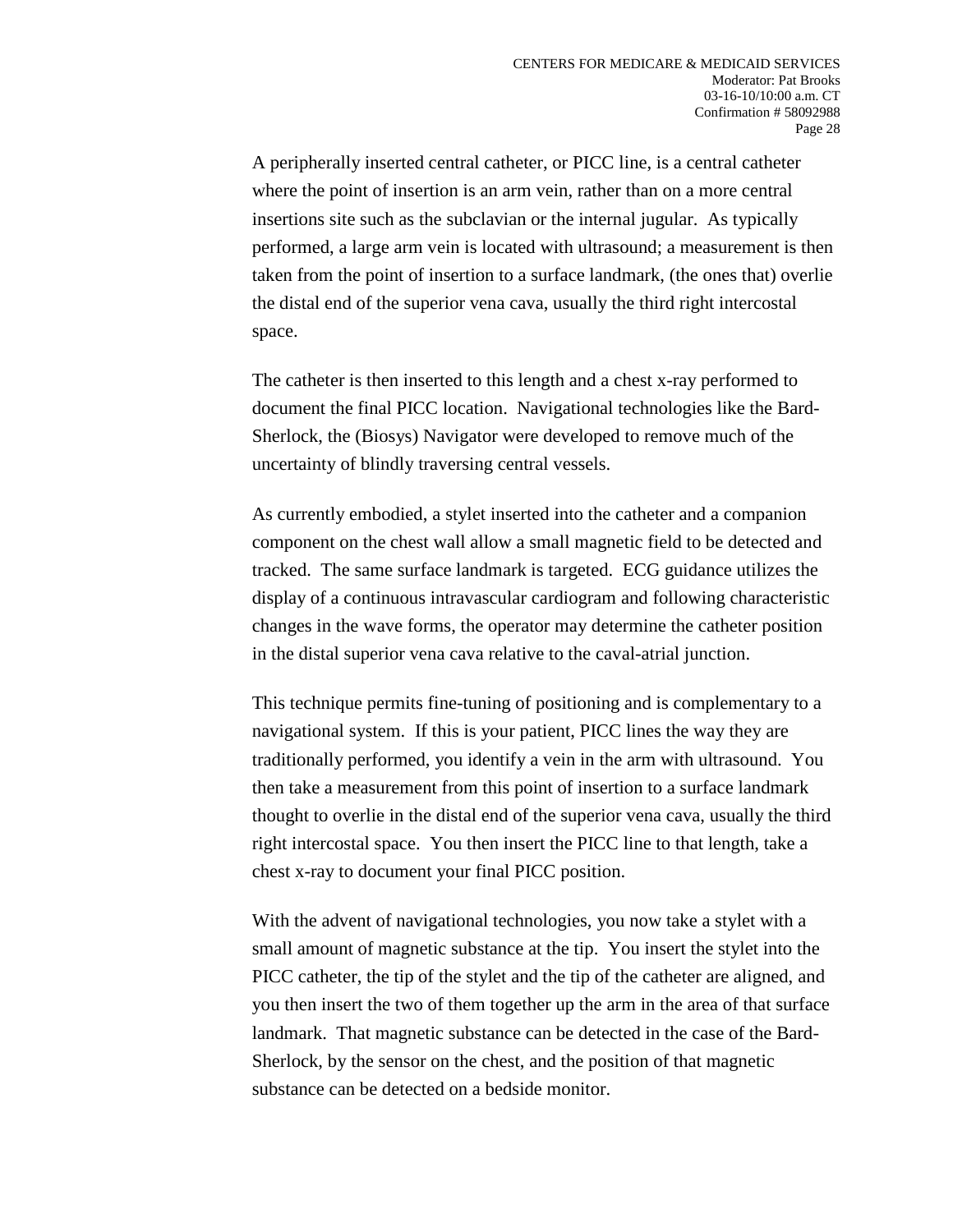In the case of the ECG guidance, you are now acquiring a continuous cardiogram from the tip of the catheter's stylet. That continuous cardiogram is also displayed on a bedside monitor. The operator – the operator will follow these characteristic wave forms and then make the appropriate changes in his catheter position. Catheter tip location is so important because the incidence of catheter malfunction and complications is dependant on the distance from the caval-atrial junction. This relationship applies whether the catheter is placed too short or too long.

If the catheter is too short, the risk of catheter malfunction increases with the distance from the cavoatrial junction to greater than 80 percent, and the risk of catheter-related complications increases almost twenty-fold. If the catheter is too long and the catheter enters the atrium, there's a risk of atrial perforation and catheter-related thrombi.

Current guidelines are to place the tip of the central catheter in the distal third of the superior vena cava up to and including the cavoatrial junction. Chest xray is the current community standard for documenting cavoatrial junction placement. Paradoxically, chest x-rays are incapable of visualizing the cavoatrial junction.

The superior vena cava would appear to terminate where the shadows of the mediastinum and the right heart (border) meet. In actuality, the cavoatrial junction lies one to three sono-meters below that junction point and it's hidden within the cardiac silhouette. Furthermore, patients who were ill enough to acquire a PICC line commonly don't have such sharply demarcated borders.

Radiologists also don't do very well at interpretation. One study looked at 212 central catheters. When the catheters were placed, they then did chest xray and they also did transesophageal echocardiography or TEE to actually document the true location. Then they showed the x-rays to a senior radiologist with more than 10 years experience and two fifth-year radiology residents.

And what they found was, when the catheter tip was actually in the atrium, three out of five were missed by the senior radiologist. When the radiologist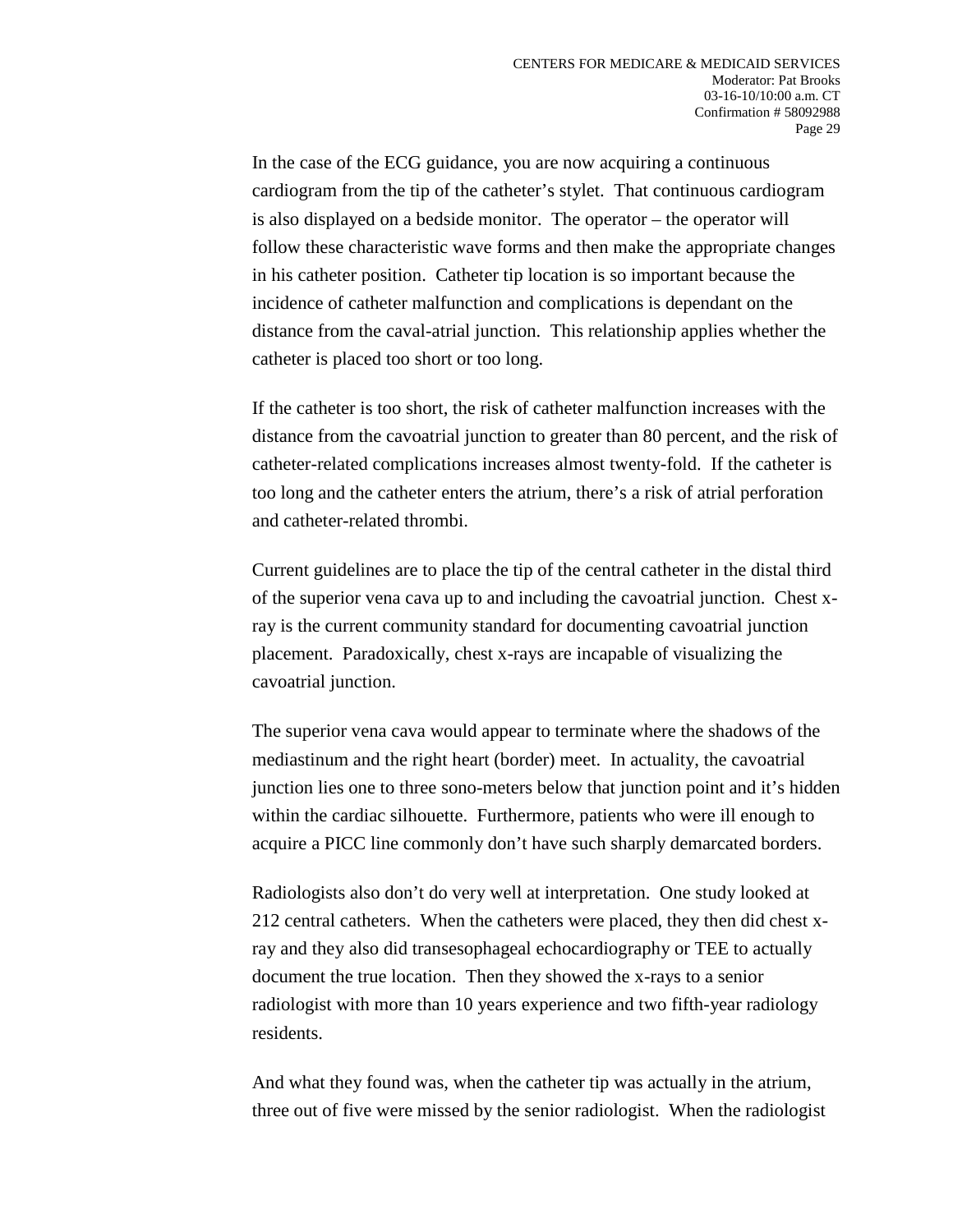told you the catheter was in the atrium, he was wrong 86 percent of the time. They also showed that interpretive accuracy was highly dependent on the experience of the radiologist.

So that when the catheter tip was within the atrial silhouette on chest x-ray, but shown to be outside of the heart by transesophageal echo, a senior radiologist was able to use his experience, other radiologic markers to correctly conclude 94 percent of the time that the catheter indeed was outside the heart whereas radiology residents were accurate only 52 percent of the time.

Navigational technologies are particularly useful in detecting aberrant catheter course during placement; however, for final tip location, they rely on surface landmarks. ECG guidance rather than using shadows of anatomic structures on film or inferring internal anatomy from surface anatomy detects a biologic structure and has been shown to be comparably accurate to transesophageal echo.

Numerous studies have documented the accuracy of the ECG guidance. One study took 60 patients in need of central catheters; 30 head catheters placed with ECG guidance, 30 head catheters placed using standard surface landmarks. Once all catheters were thought to be correctly positioned according to their respective techniques, transesophageal echo was performed to document tip location.

Satisfactory placement was defined as within one sono-meter of the cavoatrial junction and what they found was a 100 percent concordance between ECG guidance and transesophageal echo whereas surface landmarks were only 53 percent accurate.

So what is the rationale for ECG guidance? The heart is a muscle. And like any muscle, it's innervated by an electrical impulse. Although almost any of the heart muscle fibers could initiate the impulse, under normal circumstances, it originates in the SA or the sinoatrial node which is a specialized cluster of cells that lies at the cavoatrial junction.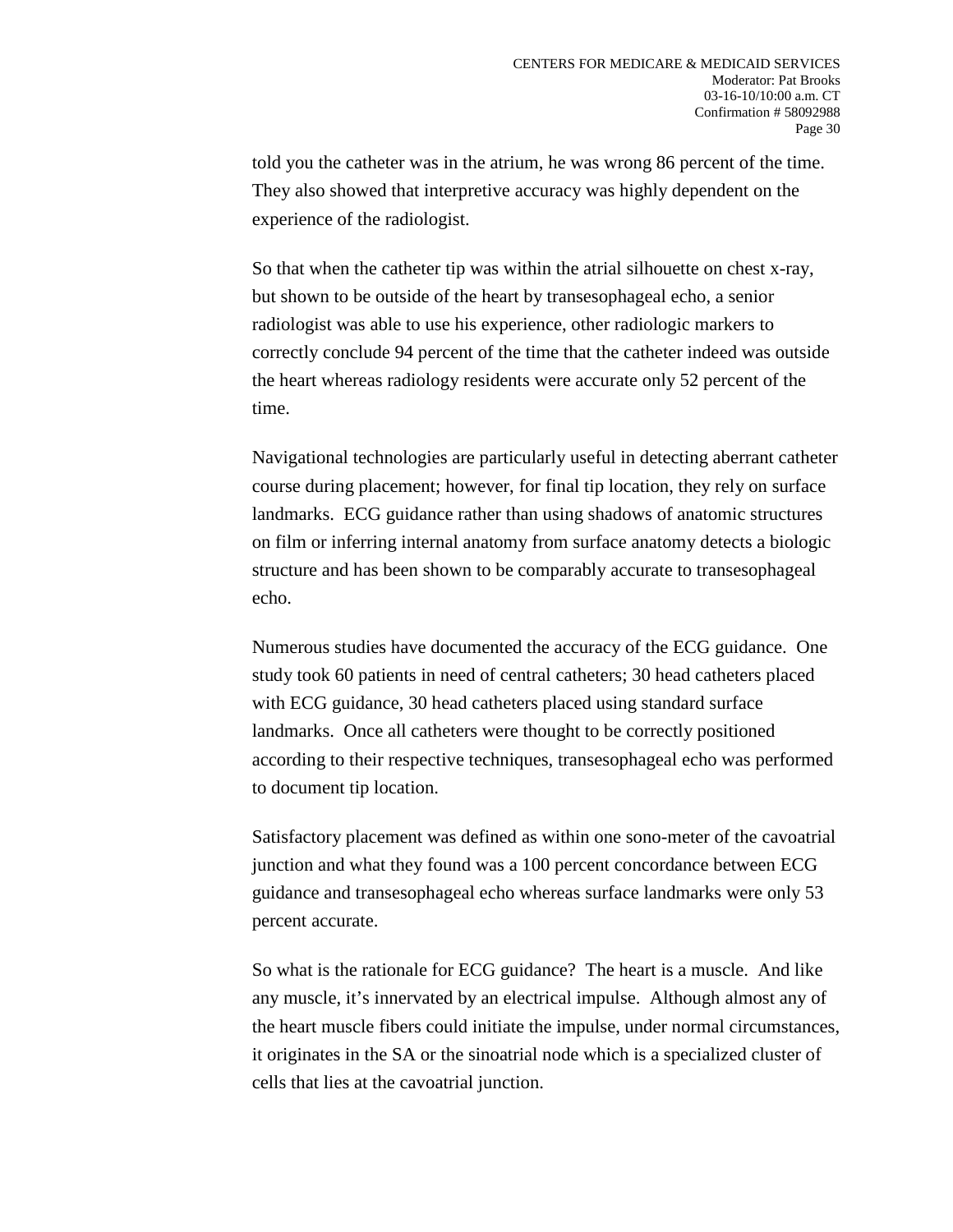This is your superior vena cava. The front of the atrium is opened up like a door. This is the atrium here. This is the orifice of the SVC where the SVC enters the right atrium and your SA node sits right at that junction. Once the impulse is created in the SA node, it travels down through the atrial tissue into the ventricles to stimulate the heart to contract.

These impulses repetitively travel along a well-defined and orderly path and it is this travel that is mapped by an electrocardiograph. So when the impulse leaves the SA node, it starts to depolarize the atrial tissue, creating a P-wave on your cardiogram. When it depolarizes your ventricular muscle, it creates a QRS on your cardiogram.

Here's your cardiogram. The impulse leaves the SA node and shortly thereafter as your atrial tissue depolarizes, your P-wave is created. When it reaches your ventricles and your ventricular muscle is depolarizing, it creates your QRS. This electrical impulse can be detected by electrodes either on the surface of the body or from internal electrodes within the body, usually in a heart chamber or a blood vessel.

Since the impulse moves from one point to another – we use pairs of electrode to look from one point to another. Bipolar leads look from one point to another and they are the basis of ECG guidance. Standard bipolar leads are created by pairing together two of three standard surface electrodes. You may be familiar with these if you go to your doctor and you get a cardiogram.

Lead one looks from the left arm to the right, lead two from the left leg to the right arm, lead three from the left leg to the left arm. The lead one is looking – the electrode one is looking from is considered the positive. The electrode one is looking toward is the negative.

The Bard product, the Sherlock 3CG TPS system uses a modified lead two bipolar system, looking upwards from the left leg towards the tip of the stylet. The left leg serves as your positive. The tip of the stylet serves as your negative.

Since the SA node sits at the entrance of the right atrium, this chamber really has a built-in tip location system. Now, ECG guidance only works in patients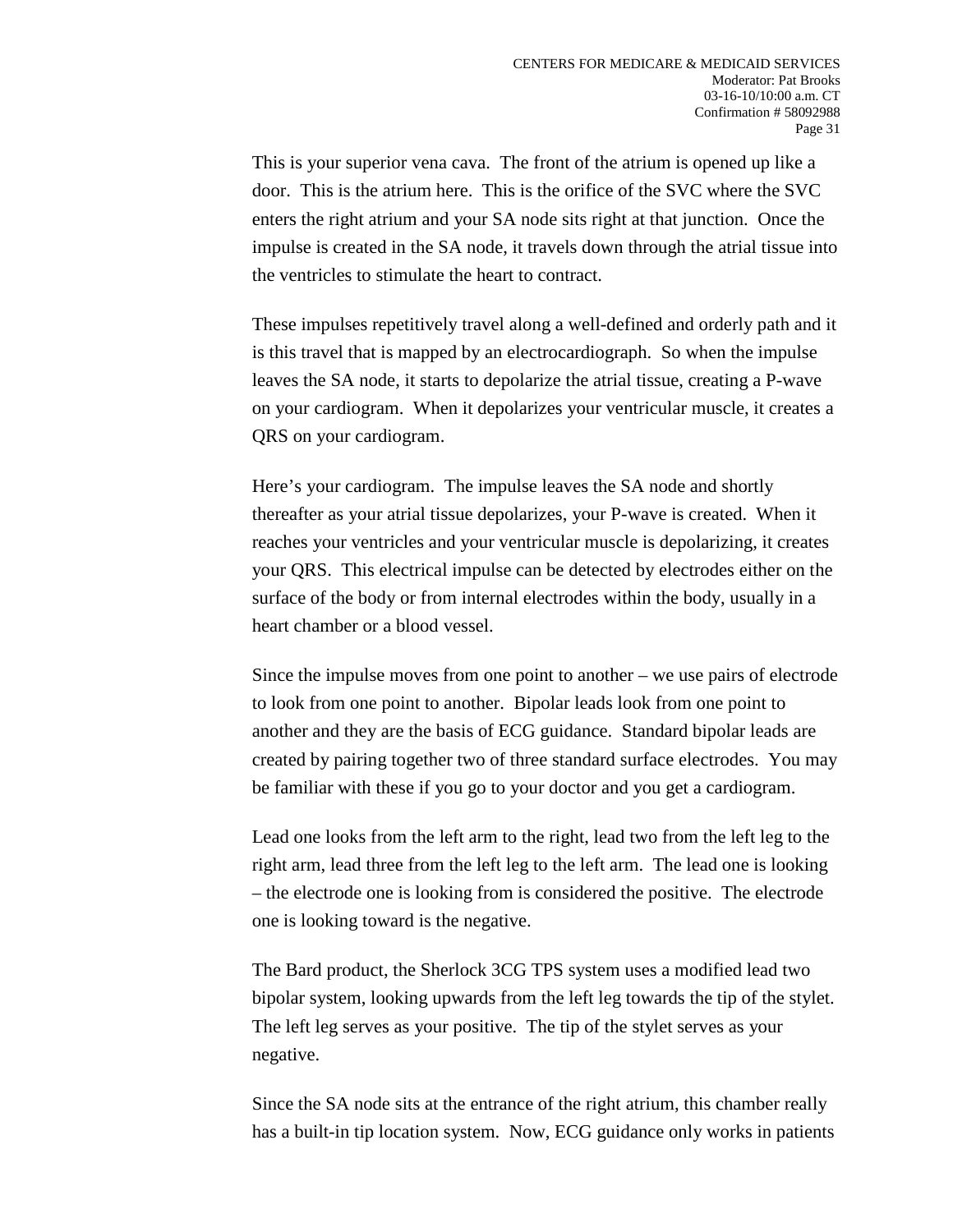with an SA nodal rhythm. It does not work in patients with atrial fibrillation. It does not work in patients who are pacemaker-dependent. It does work in patients who have a pacemaker, but are not dependent on it for their rhythm.

So if you take a catheter and you advance it through the superior vena cava toward the SA node, multiple data points for the size and shape of a P-wave are required. As the tip passes the mid superior vena cava, the U shape of the P-wave becomes spiked and dramatically increases its voltage. This is the proximal superior vena cava. You have a U-shaped P-wave about three tenths of a millivolt.

As you pass the mid-superior vena cava, it begins to elongate and becomes frankly spike-like and reaches its maximum negative deflection opposite the SA node at the cavoatrial junction. This is a continuous trip that takes us from the proximal superior vena cava through the right atrium into the right ventricle. Here you are in the proximal superior vena cava, U-shaped P-wave.

As you get into the second quarter of the superior vena cava, it begins to increase its voltage some. Passing the mid superior vena cava, it becomes obviously spike-like and reaches its maximum negative deflection opposite the SA node. This here is atrial entry and this is right ventricular entry.

So imagine that you're sitting at the bedside and you're advancing your catheter. You are acquiring a continuous electrocardiogram from the tip of your catheter. This is what you see. Here's your P-wave. As you enter the second quarter of the SVC, your P-wave starts to increase its voltage a little bit. Passing the mid SVC, it becomes obviously spike-like and it reaches its maximum negative deflection opposite the SA node.

This little nubbin here tells you that you're now entering the right atrium. Current ICD-9 codes do not address the component procedures of this technique. There is no ICD-9 code that refers to use of a magnetic navigational system for central catheter placement. There is no code that refers to the acquisition of a continuous intravascular cardiogram.

Code 8952 does refer to a continuous cardiogram, but appears to refer only to a surface-derived cardiogram, not intravascular. There's no ICD-9 code that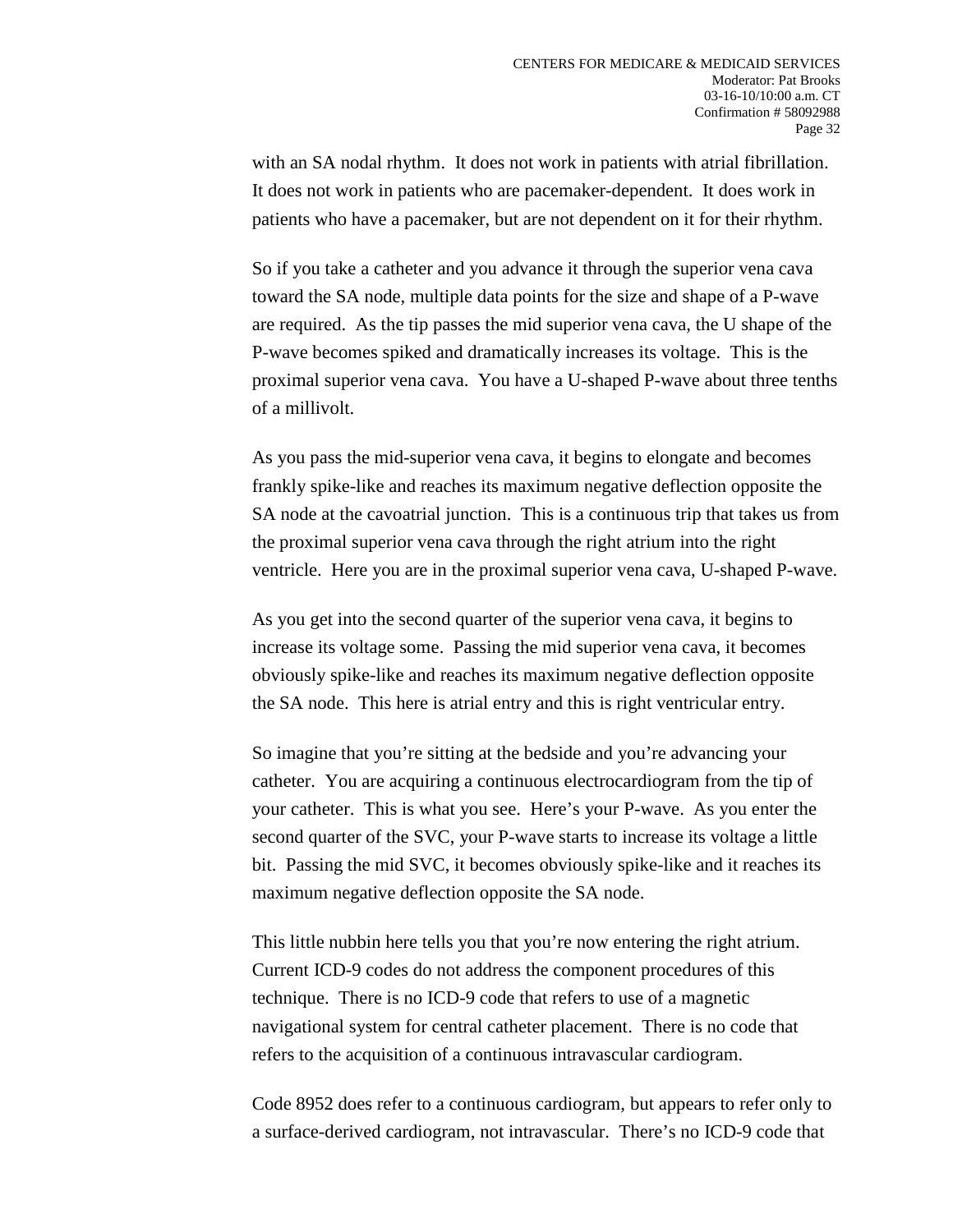refers to monitoring P wave morphology from a continuous intravascular cardiogram for the purposes of central catheter placement in the distal SVC or the cavoatrial junction. So, therefore, the following ICD-9 code is requested: magnet and ECG guidance of central venous access catheter placement and confirmation.

So, in summary, today's current practice is to place a PICC line by accessing a peripheral vein and then threading the catheter. In lieu of a navigational or ECG guidance system, distance to the superior vena cava and the cavoatrial junction is estimated by taking measurements from a point of insertion to a surface landmark.

Navigational systems generally guide the user to the same surface landmark. And because of this, their accuracy may be as low as 50 to 60 percent. ECG guidance improves this to 90 to 100 percent. Compared to the current community standard of chest x-ray, no radiation is involved. ECG guidance is objectively definable and is not subject to patient habitus, variable chest x-ray quality, or a radiologist's interpretation.

ECG and magnetic guidance each give placement information immediately and in real time rather than waiting for a chest x-ray to be developed. ECG and magnetic guidance technique saves x-ray technologist's time in taking the image, the radiologist's time in interpreting the image, transcription time in typing the report, information technology in storing the image, and so on.

ECG magnetic guidance may help to avoid many types of (inaudible) placements in real time. So, finally, there is no ICD-9 code currently available that describes either the individual components of this procedure or combination of these components of this central catheter procedure. Thank you.

Pat Brooks: We'll go through the coding options and then we'll provide people a chance to ask questions, clinical and coding. I'll mention, first of all, that if we have no new technology application for this, and that the procedure is FDA-approved. Now, we'll look at the current coding. Currently, the codes you would use to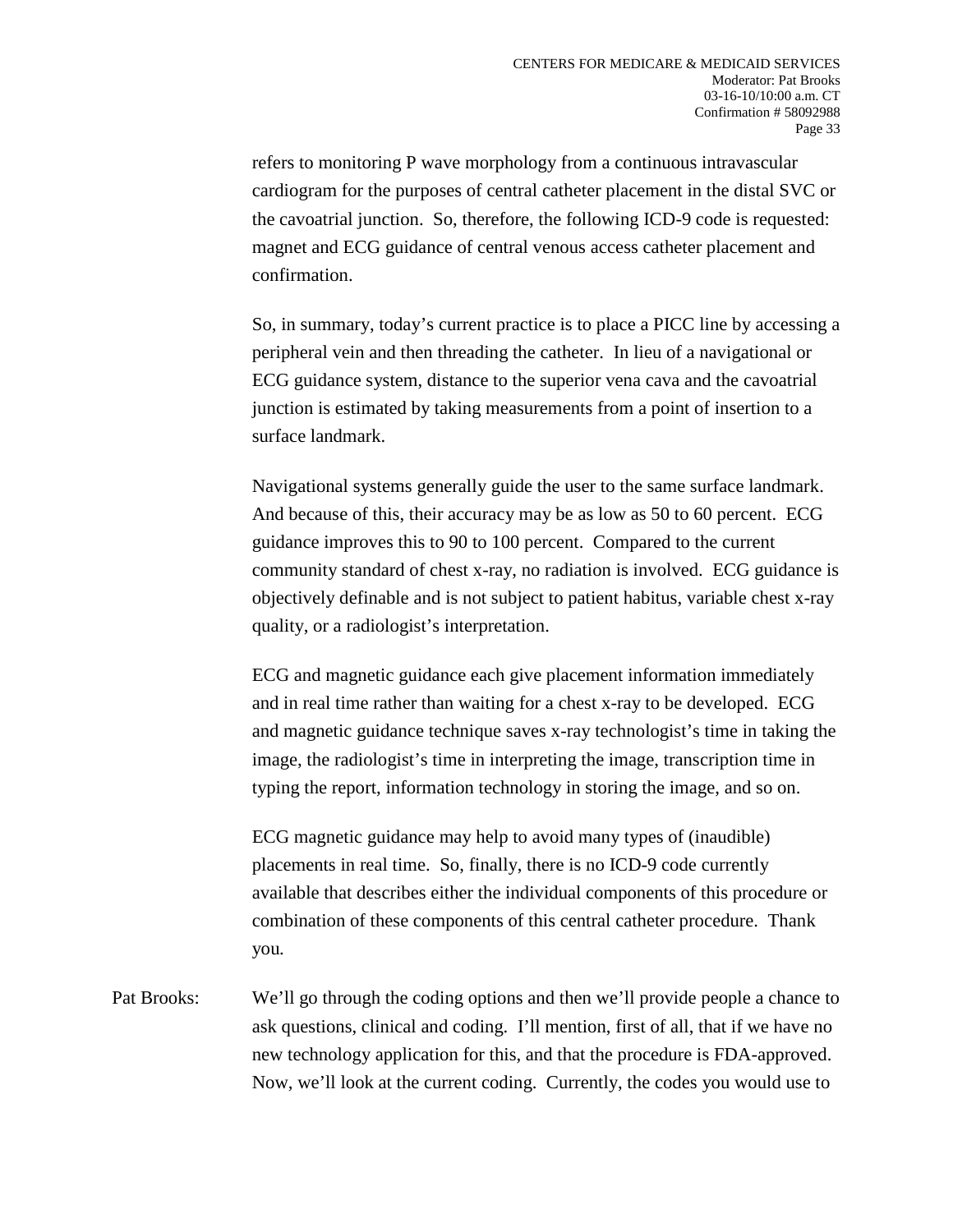capture this procedure would be two codes, 3893 for the venous catheterization, and 3852 for the electrocardiogram.

We've developed two options for you to consider. One option would be not to create a new code and to continue assigning codes 3893 and 8952 to capture this procedure. Option two would be to create a new code, and we show you new code 3897 with the code title, electrocardiogram-guided central venous catheter placement, and that's different than the one the doctor mentioned.

Our recommendation would be to go with option two and to create new code 3897. And in the interim, you would continue to assign codes 3893 and 8952 to capture this procedure. Now, I'll open up the microphone to those here who would like to either ask a clinical question or who would like to comment on this proposal, if you would just please come to the microphone.

- John Shaw: Hi, John Shaw from Next Wave. I had a question on the presentation. You indicated that proper placement can reduce complications by 20 times or something to that effect. Which complications are in that?
- Peter Rothenberg: The risk of complications has been shown dependent on the distance from the cavoatrial junction. It's principally venous thrombosis so that as your catheter is more proximal than 6 centometers from the cavoatrial junction, meaning that if your right atrium cavoatrial junction is here and you are now up here higher in the chest, if you are more – if that distance is more than 6 centometers, the risk of venous thrombosis in that subclavian vein can exceed 28-plus percent.

John Shaw: Thank you.

- Pat Brooks: Do we have any more comments or does anyone support any of these options? If you do, could you come to the mike?
- Tien Langlee: Tien Langlee from the University of Maryland. I have a question. Is this always done by this PICC line or is support also done because we have two types of codes? We have – one is for the port vascular access v-line; the other one is for central v-line. If these particular procedures only done by central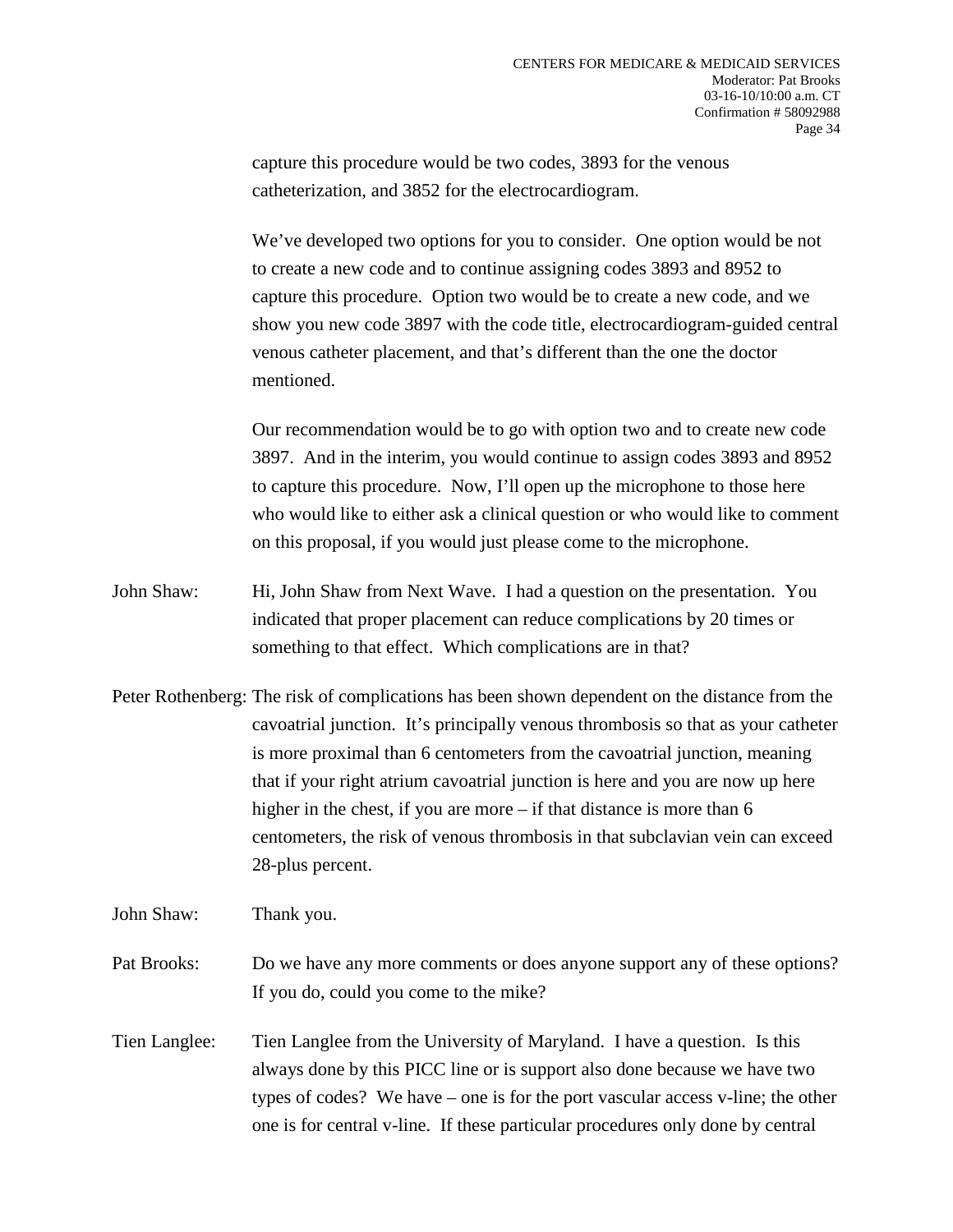venous line, do we use 3897 for new code or there is not a code out for the port placement?

- Peter Rothenberg: That's a trick question. ECG guidance has been used with all different kinds of central catheters including port central catheters and PICC lines. Magnetic technologies have been used with PICC lines. To my knowledge, they're not used with other types of implantives or others.
- Tien Langlee: So, if you're going to update this code 3897, what if my doctors decide to do the port for this – I think it's EGC...

Peter Rothenberg: ECG.

- Tien Langlee: ECG, so how are we going to report that?
- Peter Rothenberg: Yes. Well, the bigger problem will be how he'll perform that. If you don't use the Bard technology which will be a combined magnetic-ECG guidance system, it's difficult in this country to do ECG guidance. In Europe, they're using ECG guidance with a proprietary catheter, but that's ECG guidance alone. That technology is not available in this country.
- Tien Langlee: Thank you.
- Pat Brooks: OK. We have no other comments right now, so why don't we open the phone lines for questions and comments? Operator?

Operator: At this time, I would like to remind everyone, in order to make a comment, press star then the number one on your telephone keypad. There are no comments at this time.

- Pat Brooks: OK. Then I will look forward to receiving comments, after you think about this, in writing. And so please do write to us by April 2nd. Thank you very much. We will now turn the podium over to Ann Fagan who has several procedure code topics to begin.
- Ann Fagan: Well, good morning. If you printed out your handout paper, we're going to talk about page 17, the closed chest intracardiac mitral valve repair. And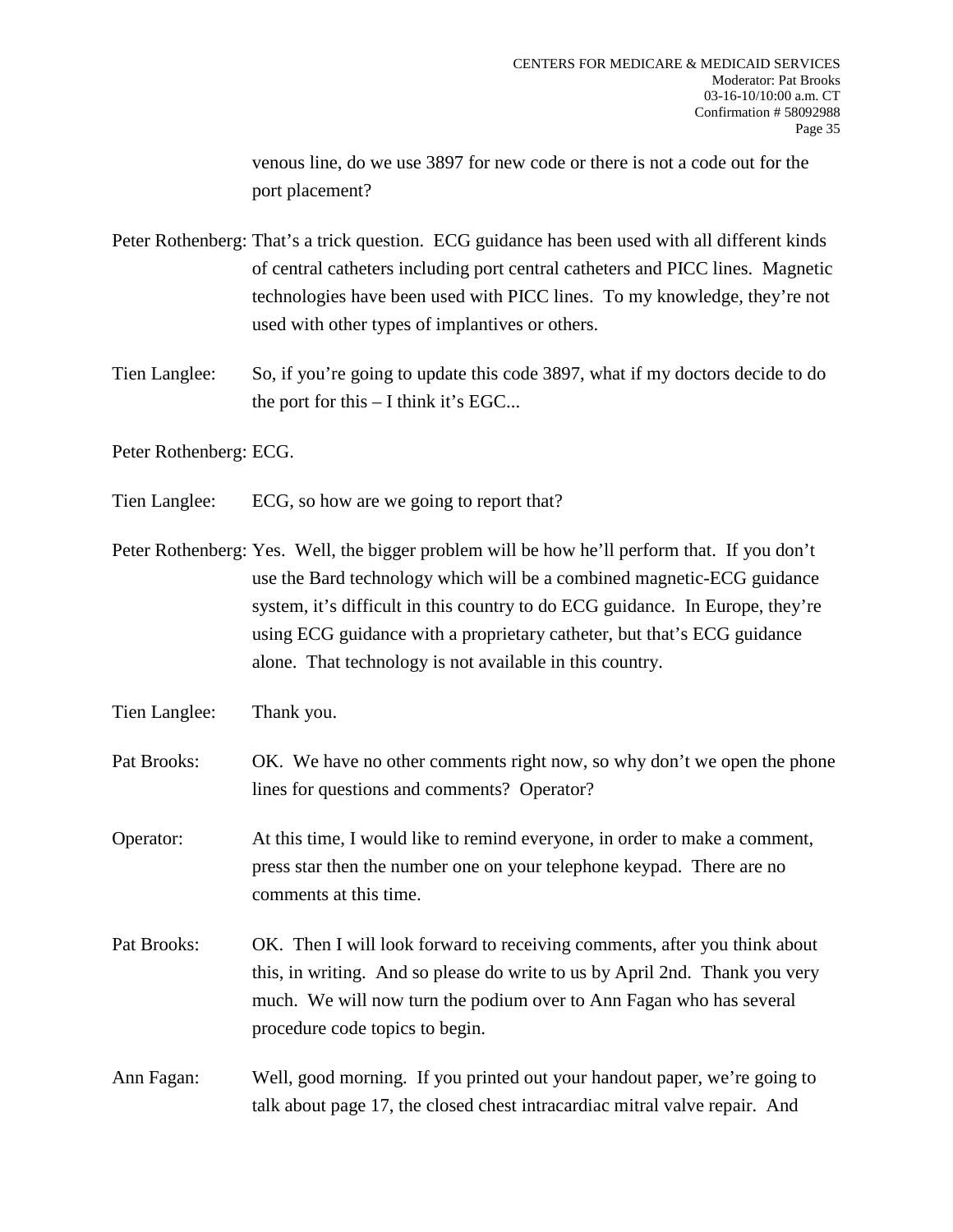basically – now, those of you who've been with us awhile know that this is not the first time we have touched on this. Hopefully, it will be the last.

OK. Basically, what we're talking about here is that the procedure provides a minimally invasive closed chest repair of mitral valve in order to reduce mitral valve regurgitation. This is a catheter-based approach and a unique code for mitral valve identification is being requested. This is not new technology. The Food and Drug Administration pre-market approval is planned for the end of the first quarter of 2010. So, actually, the timing is right in terms of code creation.

It is expected that the technology for this particular device named MitraClip and marketed by – well, never mind that part – will be reviewed by FDA in the Circulatory Systems Advisory Panel in mid-2010, and the PMA approval is expected in the first half of 2011.

All right. It is my pleasure to introduce Dr. Scott Lim, Virginia Children's Hospital Center at the University of Virginia Medical Center, and he is an associate professor of pediatric cardiology.

Scott Lim: Good morning. It's my pleasure to be here. And as Ann said, I'm going to share with you from a clinical standpoint my experience in closed chest intracardiac mitral valve repair with a MitraClip system, and our experiences as we have worked with this technology.

> So what we're talking about when we say this is a disease of mitral regurgitation. The mitral valve is a valve on the left side of the heart right here. And regurgitation means leakage of that valve, and that can be either due to the muscle of the heart is weak and doesn't have the straight to properly close that valve or that valve is fundamentally abnormal and because of it, it leaks.

> So with each heartbeat, some of the blood, rather than being ejected out of the heart, leaks backwards to the lungs, causing symptoms of shortness of breath. Traditionally, we found that medical management with medicines is not effective for this condition as the disease is progressive, unfortunately.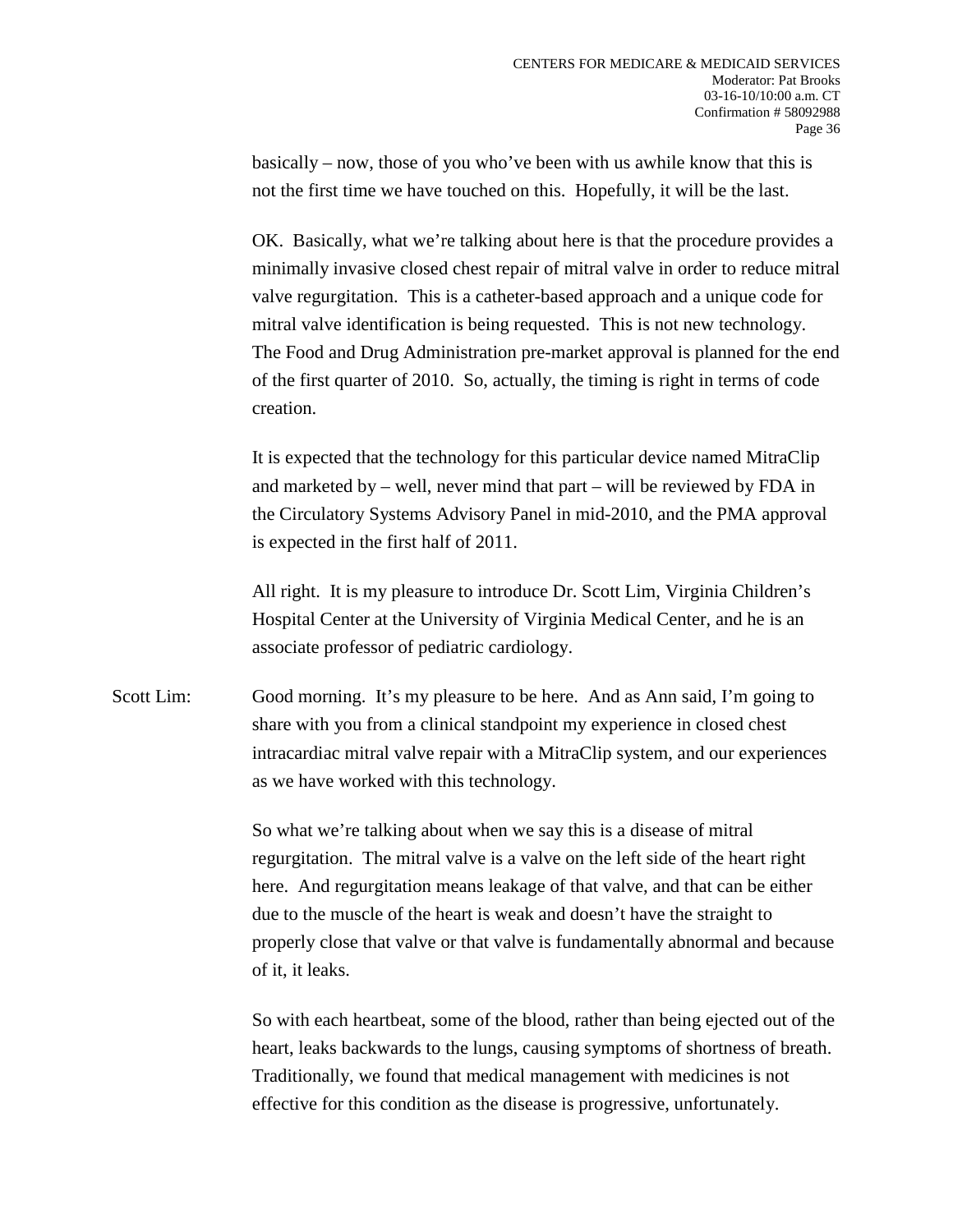Surgery, open heart surgery is definitive but invasive, and due to its invasive nature, oftentimes is delayed or not offered particularly in the high risk elderly patients, resulting in decreased survival for this patients and repeated hospitalizations for heart failure.

So, mitral regurgitation or MR is shown here, what ends happening, the increased amount of mitral regurgitation causes more blood to leak backwards and less to be ejected forward. The heart trying to compensate for that remodels, and unfortunately, remodels in a poor way, becoming dilated, decreasing the amount of blood being ejected forward, decreasing the cardiac output.

The patient then has increased symptoms or NYHA functional class, and decreased quality of life with increased hospitalizations. Medicines try to address this. However, as we just said, medicines are essentially just bandaids for this and don't halt the progression of the disease, leading to a significant cost to our healthcare system.

Surgery on the other hand will address this, decreasing the MR and in turn causing the heart to remodel in a beneficial fashion, improving the quality of life and symptoms for the patient. However, as we said, because of its highly invasive nature, surgery, while it might be optimal for a relatively young person, for the elderly and many other patients that constitute a significant part of this population, is not offered to all of them.

So the mitral clip, as I'll show you in a moment, because it's less invasive, it goes through a catheter, a small incision on the leg, tries to do the same thing that surgery does to repair that valve as a less invasive alternative.

Now, how we do this? This is an example of the mitral clip where this part here is the clip that's inserted on the leaking part of this mitral valve. The clip is at the end of the catheter. However, to get that there, to the appropriate place is a very labor-intensive procedure.

And so, this is how I do it in my hospital for my patients. We use general anesthesia with continuous monitoring throughout the case. We also use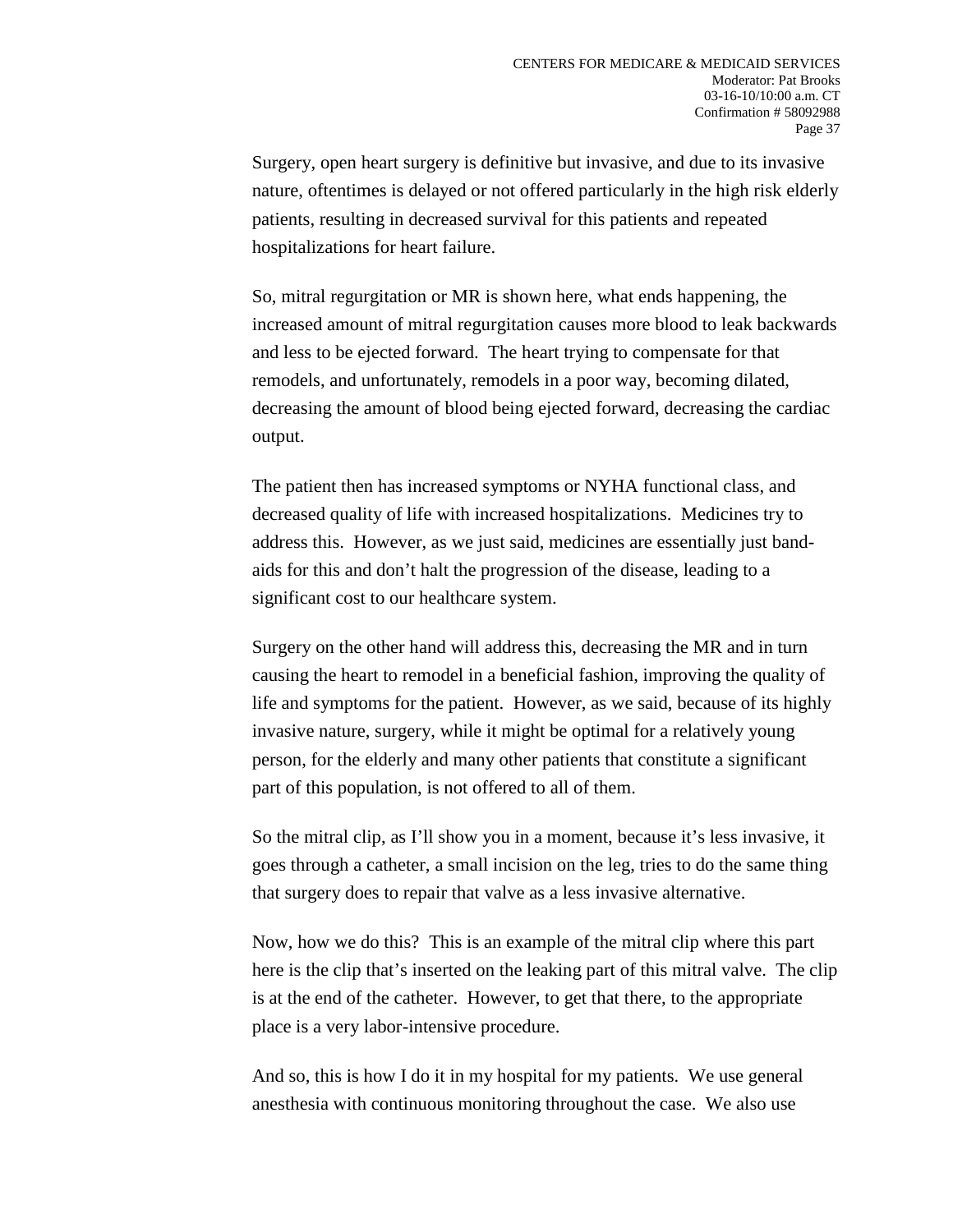continuous TEE or ultrasound guidance to place that clip in the exact right place.

This is all done in real time or the heart is beating. To do that, we do a standard catheterization and then a non-standard transseptal puncture, which I'll show you in a moment, to gain access through a wall of the heart, to the left side of the heart.

We then use that ultrasound to guide the mitral clip to the appropriate place in the valve, to place it on the valve and to assess the efficacy of its placement before then deploying it in recovering the patients.

To do all this, we have number of physicians involved. Those are – they're actually scrub (inaudible), the cardiac anesthesiologist, and as I've mentioned, a cardiologist specializing in the ultrasound to do that, as well as all of our nurses and other staff in the cath lab. It's actually done in many places more and more in what's called the hybrid room which is a combination of part cath lab, part operating room.

So, this is an example from just one patient we did that one long ago. And she was 88 years old. She was seen by both myself and one of our cardiac surgeons. And we were both concerned. She was quite symptomatic and quite frail, but she was not a good candidate for the standard open heart surgery. So, this is a picture of an echocardiogram. The color is leakage, significant leakage from her mitral valve.

The MitraClip procedure involves four-key steps and I'll go to them one by one. And a hallmark of all of them is that they are guided, unlike any other procedure we do just about, by ultrasound during the procedure. It can even be compared to an open heart surgery where we do ultrasound before and after. This involved – these pictures all the way through it. This is the heart. This is the left atrium. And this right here is the mitral valve. And when we add on the color, it shows us exactly where, beat by beat, the valve is leaking.

And then, we can work to go ahead and place the mitral clip just on that point of leakage there. As you can see, these are two-dimensional images and we used multiple two- dimensional images in our brains to put forth a three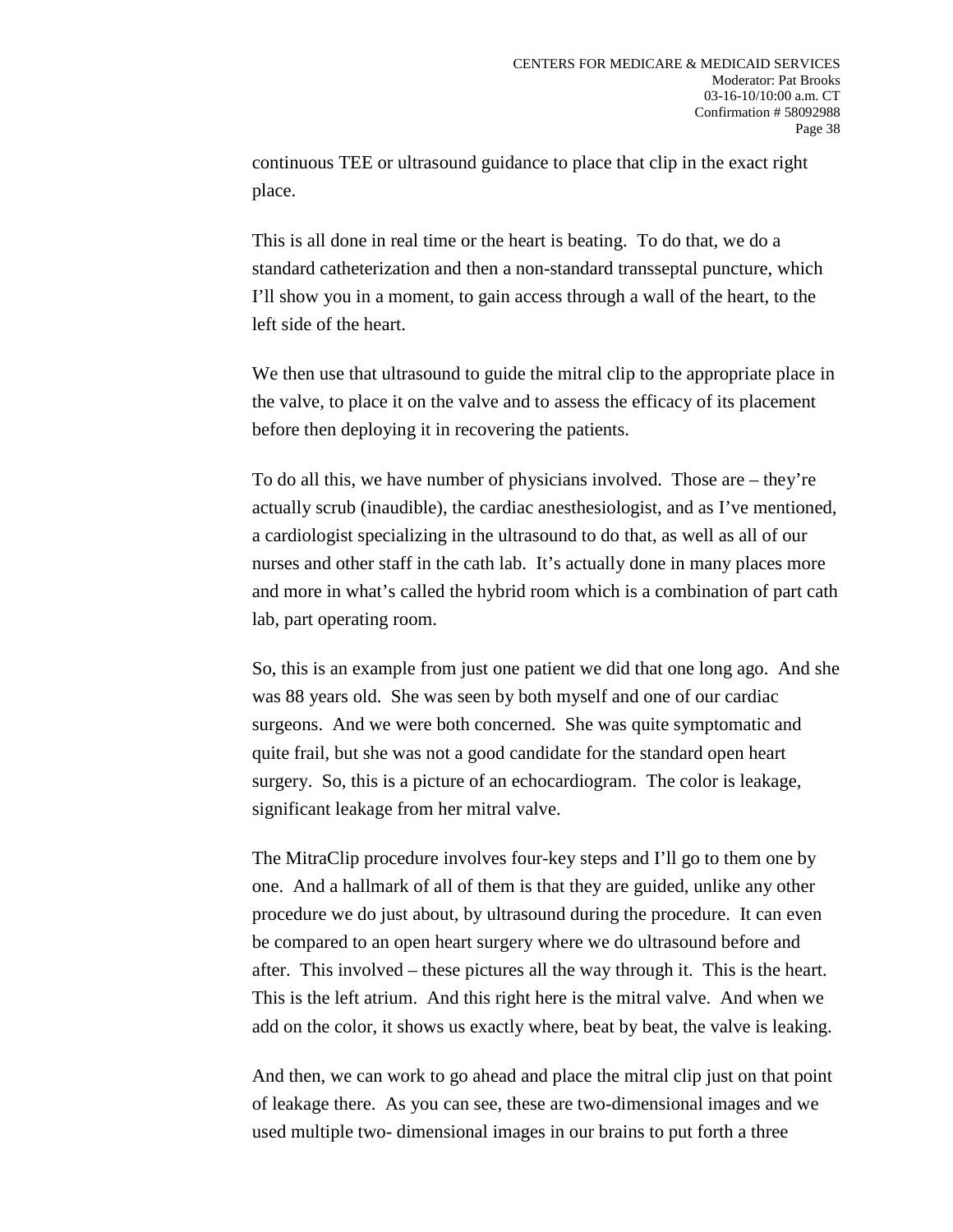dimensional image of where we need to place that clip. And the first step is to gain access to the left side of the heart. There's a wall in this plane, and we're doing what's called the transseptal puncture where we have a catheter with a needle at the end, and we're puncturing to place our clip in the left side of the heart.

We have to do that in a very precise position to allow this mechanical system controlling the clip to work properly. So, we're using the ultrasound to visualize. This is the transseptal puncture needle coming across. And we want to make sure the right position relative to that mitral valve, which is where we want to place the clip.

In order for this mechanical system to function appropriately, it has to be lined up just so, it has to be at certain height above that valve. And that's what they're doing right here is they're measuring that distance. And as I said, not only in the procedure, they have the MR physicians, myself, with hands on the catheter controlling the clip, we've got a physician doing – who's solely dedicated just to doing these measurements and helping us with ultrasound to guide the procedure.

Once we're in the right position, we can go ahead and advance that transseptal puncture catheter across to the left side of the heart. Then, in order to place the mitral clip, we have to put out a stiff wire, which is what you're seeing here. We dilate up that wall, the hole that we just created. So, therefore, then place a very stiff wire all the way across in our – on that stiff wire, we place this 8 millimeter diameter steerable guide catheter to the left side of the heart.

And through that, we can then safely, carefully introduce the mitral clip. This is an ultrasound picture watching as we do that and we place that steerable guide catheter in that position above the mitral valve.

The next step is to steer and navigate the mitral clip to the origin of the mitral regurgitation. And these are images showing us introducing this black catheter with the mitral clip at the very end of it and it's locking into place in this mechanical system. We have all these other knobs to help control the direction of that catheter. And this is an ultrasound picture of us, you know,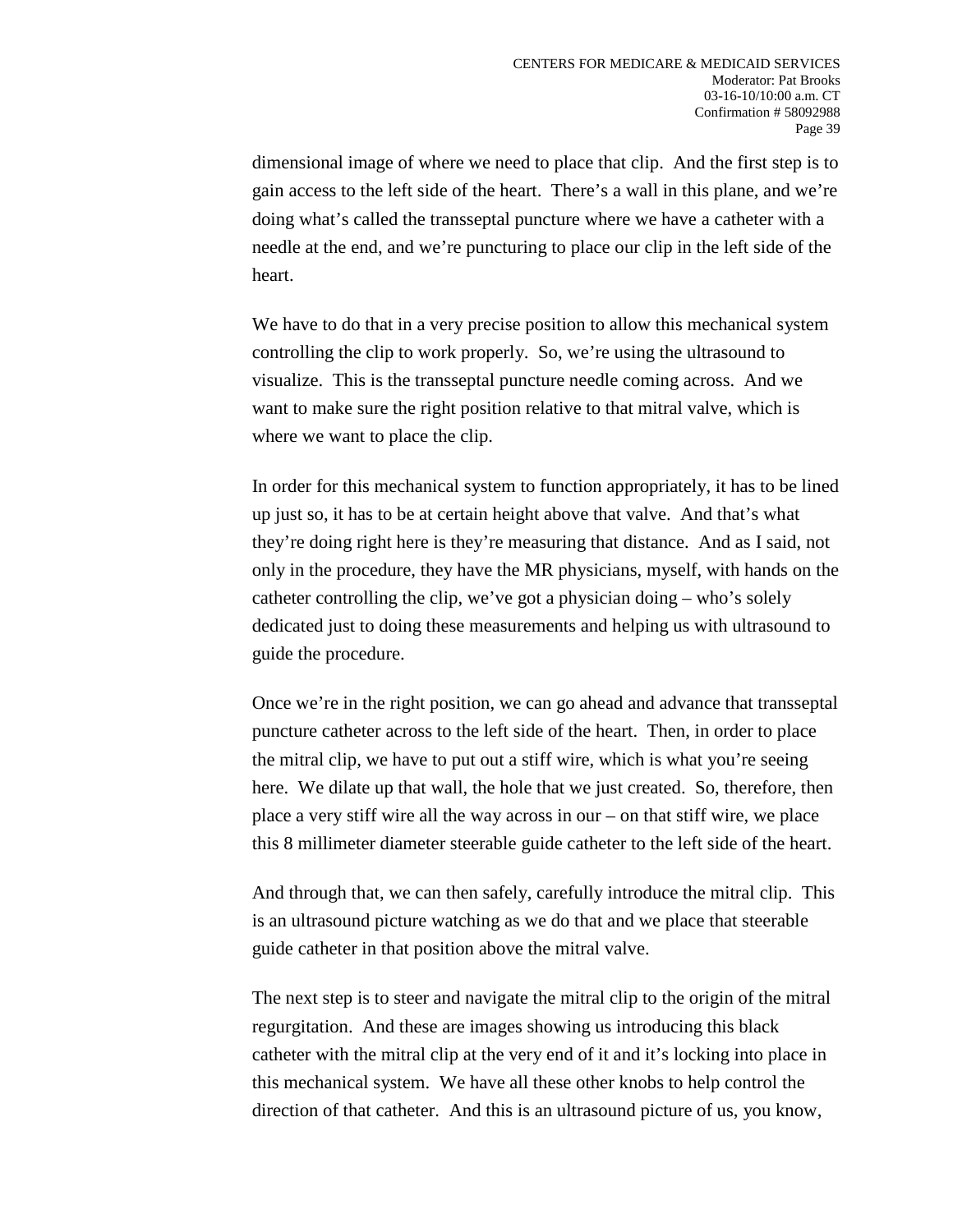introducing out the catheter with the mitral clip into the left side of the heart above that mitral valve.

As you can see, traditionally, we use a lot of fluoroscopy in the cath lab, which doesn't show us the structures. So, this procedure is complicated by using much more ultrasound there. And then we can angulate the catheter as shown by this model here. So that we're trying to place the mitral clip right on the point of leakage and make sure that it's parallel to the leaflets in the mitral valve so it grabs appropriately and securely onto the mitral valve.

Compared to many of the more standard procedures we do in the catheterization laboratory, this is by far a much more complicated and laborintensive procedure in order to do something like this which is really unique.

So at this point here, we're angulating that catheter a bit more so it will now be paralleled to – well, the valve and to – we use ultrasound to show where the leakage of that valve is. Once we have it parallel with it, we could then advance the whole system farther in to the patient, as you can see right there. So that is now positioned appropriately above the valve and above the leakage.

The next step here is to go ahead and open up the mitral clip. It has two arms for grabbing the two leaflets of the mitral valve. Once those arms are opened up with the next step, which I'll show you here, is to orient them so each arm is positioned appropriately to grab both leaflets. And we do that, again, by ultrasound guidance right here. You can see it. It's fully open. Those arms are positioned above each leaflet to grab it.

The next step is to say, all right, are we angulated or are we – we look at the leaflets in a different view by ultrasound to make sure that, again, we are lined up appropriately. And then, it can  $-$  if we're not lined up appropriately, adjust the catheter which is controlling that mitral clip on the end so that each arm is above the leaflet appropriately as seen here in this model, in here in that same patient.

Once we like it, we can then advance the MitraClip across the leaflets. We change the angle of those two arms. And the next step is to go ahead and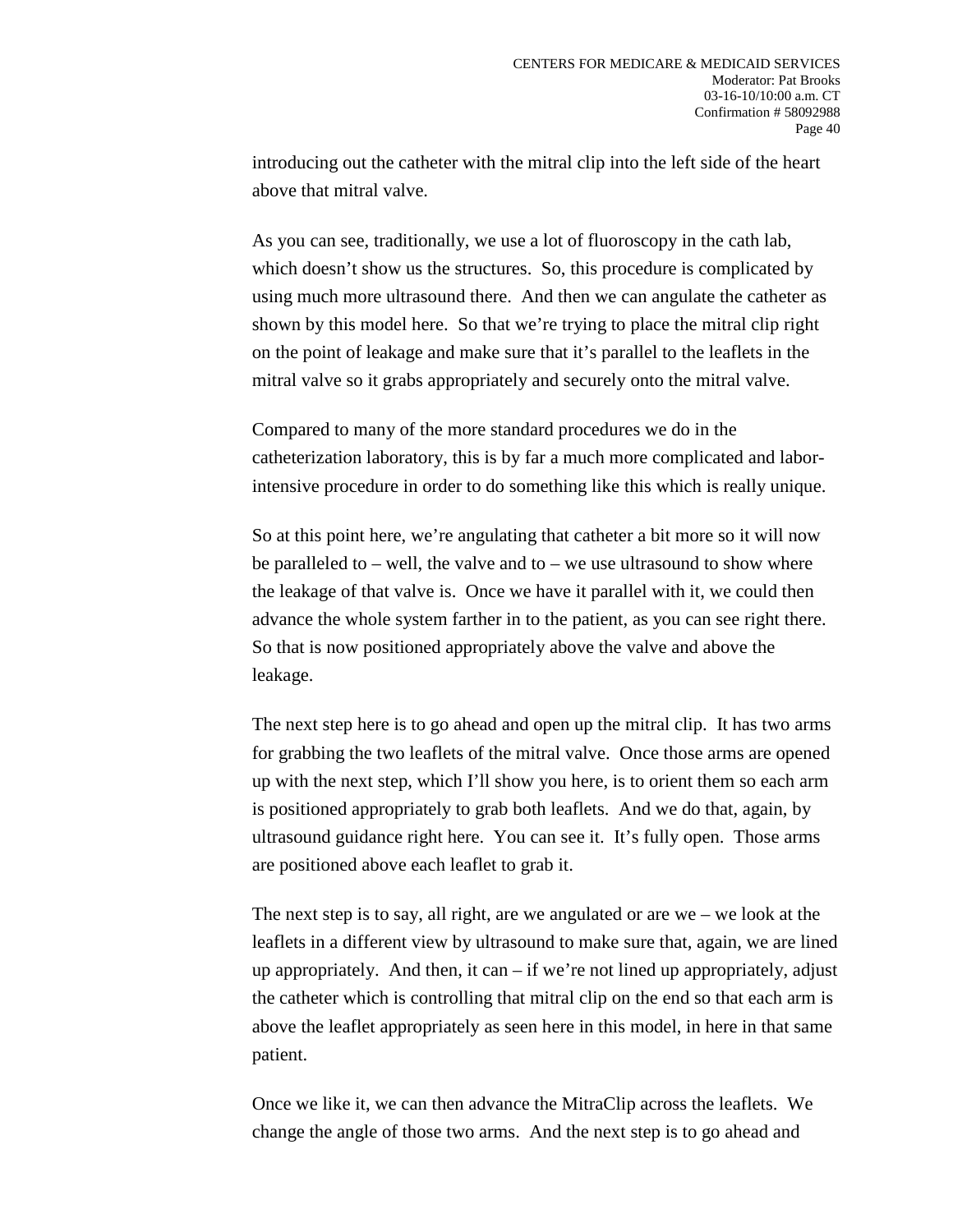grasp the leaflets at the point of leakage. Then we do that by pulling back on that handle and adjusting that the arms in the mechanism of that mitral clip.

And here's a fluoroscopic view showing the exact same thing happening right there. And then we used the ultrasound to say, are – did we grab it in the right place? And as you can see here, did we reduce or eliminate the leakage from that mitral valve? Which in this case, we did. And if we like it, great; if we don't, we can adjust and move the mitral clip a millimeter one way, a millimeter the other way.

And the final step is once we're happy with its position, is to go ahead and deploy the mitral clip device which goes through a series of unlocking steps to release the shaft of the catheter from that mitral clip, making – leaving it as a permanent implant for that patient. Here, we're unscrewing the shaft to the catheter from that clip.

And we'll show you what that looks like in this model here, and then show what it looks like actually in the real patient once we release that and that becomes a permanent implant there. Then we reassess again, did we do this adequately, do we have any residual leakage in this particular patient's case? And the answer is no. What we've done now is clip the central part of the valve leaflets right here together so that there's no more leakage there. And these are the before and the after pictures in that same patient.

So, there has been a growing body of clinical evidence as we've used the MitraClip in a series of research trials, from the very first feasibility trials to a randomized trial to a separate registry for high-risk patients in (continued) access. There is now been over 1,100 MitraClips procedures performed to date.

The initial data that came out from the feasibility trials, we've now had published in peer review journals looking at its safety and found very encouraging – more than 90 percent freedom from major adverse events. And this is also encouraging because this is a very novel procedure with a lot of learning going on.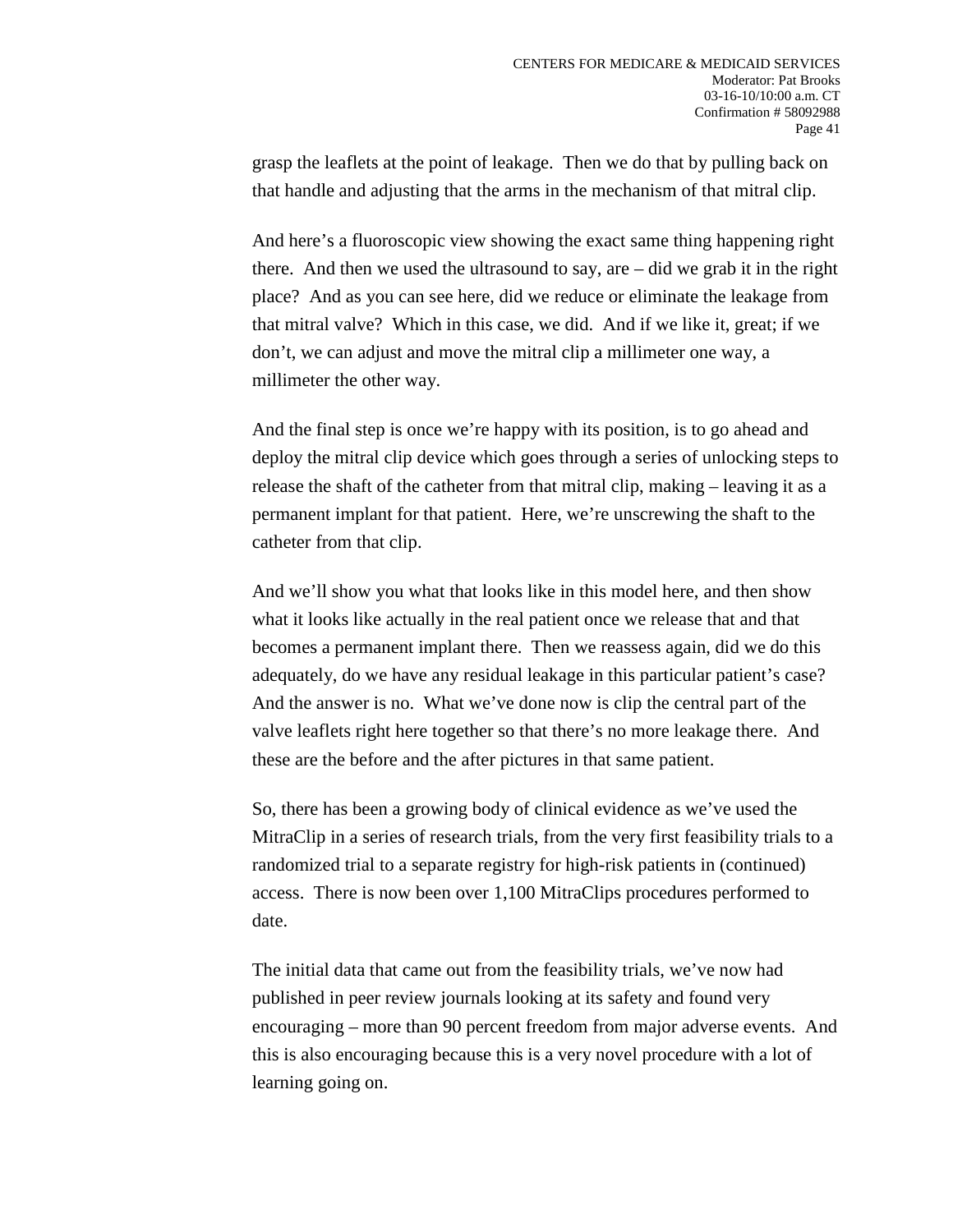The patient, how they're benefited, and this is a chart showing their symptom class. Meaning, this is a baseline before the patients got their MitraClip procedure, and more than half of them were severely symptomatic from heart failure. Then following these patients out 12 months, over 90 percent of them were minimally or not symptomatic at all, meaning, that they sustained a significant clinical benefit from that MitraClip procedure.

We also created a separate high-risk registry for those patients that were felt to be so high risk that they were not good candidates for the regular open heart surgery. And what we found when we looked at those patients is that they were so high risk that for every patient we calculate, what would be the risk of mortality, of not surviving having a regular open heart surgery and that was in a group of the high-risk registry, over 18 percent.

We also looked and compared to our control group, medically treated, and their actual mortality following the MitraClip procedure was significantly less, less than eight percent. And comparing them to a medically treated control group, following them out a year, we found that they did better in terms of survival at a year than those patients who just got the traditional treatment of medicines alone.

Also, following these patients for the 12 months after their procedure, we found that we had a significantly decreased rate of repeat hospitalizations for heart failure. So all this data was, from a physician's standpoint, it was very encouraging for this difficult-to-treat group of patients.

So what we found, to date is that the MitraClip therapy offers safe and reproducible results even and especially in a very high risk population of patients from this very novel procedure. Those patients benefited in a number of different ways, and it worked for both patients with functional as well as degenerative valve disease (of the) mitral valve.

Our surgeons too are – we do this together with our surgical colleagues, and one of the things that's very gratifying too is we feel that this isn't burning any bridges for those patients in terms of future surgical option.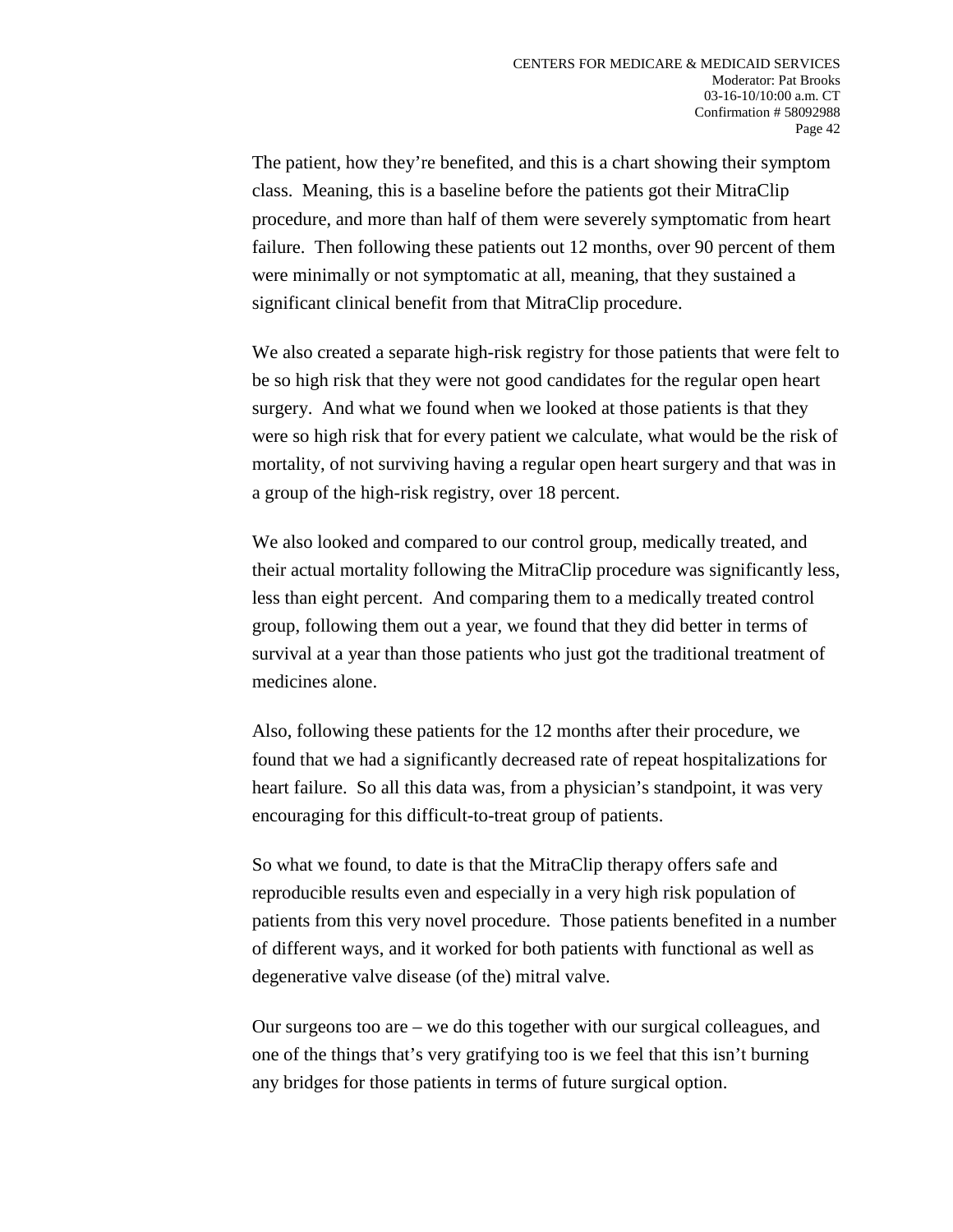So with that, I'd like to conclude this and thank CMS for considering a new code to better reflect this very novel procedure that I think is benefiting all of our patients.

- Ann Fagan: OK. Not unfortunately, but when this company came in to present to CMS, I – that's the unfortunate part, I wasn't here. But I have a question. So once the clip is in, it stays in; there's no removal?
- Scott Lim: That's correct. This is designed to be a permanent implant for the patient. So, if this goes in and works well, it's stays there for the rest of your life.
- Ann Fagan: I'm anticipating your request for removal codes, OK? OK. Let's talk about, yes, let's talk about the current coding. So, obviously, we don't have one for a closed – catheter-based closed chest repair of the mitral valves, specifically, mitral valve. Therefore, code 3596, Percutaneous Valvuloplasty, is recommended, which is consistent with instruction that is published in Coding Clinic for ICD-9-CM, third quarter of 2004, page 10.

So, the coding options, you know, we always do – coding option number one is not to do anything. So, basically, that's option one; don't do anything; don't create a new code, instead, use the available code.

OK. So, option two is to create a new code to describe the procedure making it very specific to the mitral valve because that's what we have today. Will there be other valves that can be repaired in the catheter-based technique?

Scott Lim: There certainly will be other ways to repair valves and other technologies coming down the line. Yes.

Female: OK. Coming down the line, which is why we're only going to do mitral valve today. OK. So, the recommendation then is at Category 35.9, "Other Operations on Valves and Septum of Heart," is to create a new code at 3597 for endovascular mitral valvuloplasty.

> Glancing up one line, you can see that we would take – an excludes term to code 3596, excluding it from that code, and our recommendation is to create a new code as described in option two with corresponding changes to Code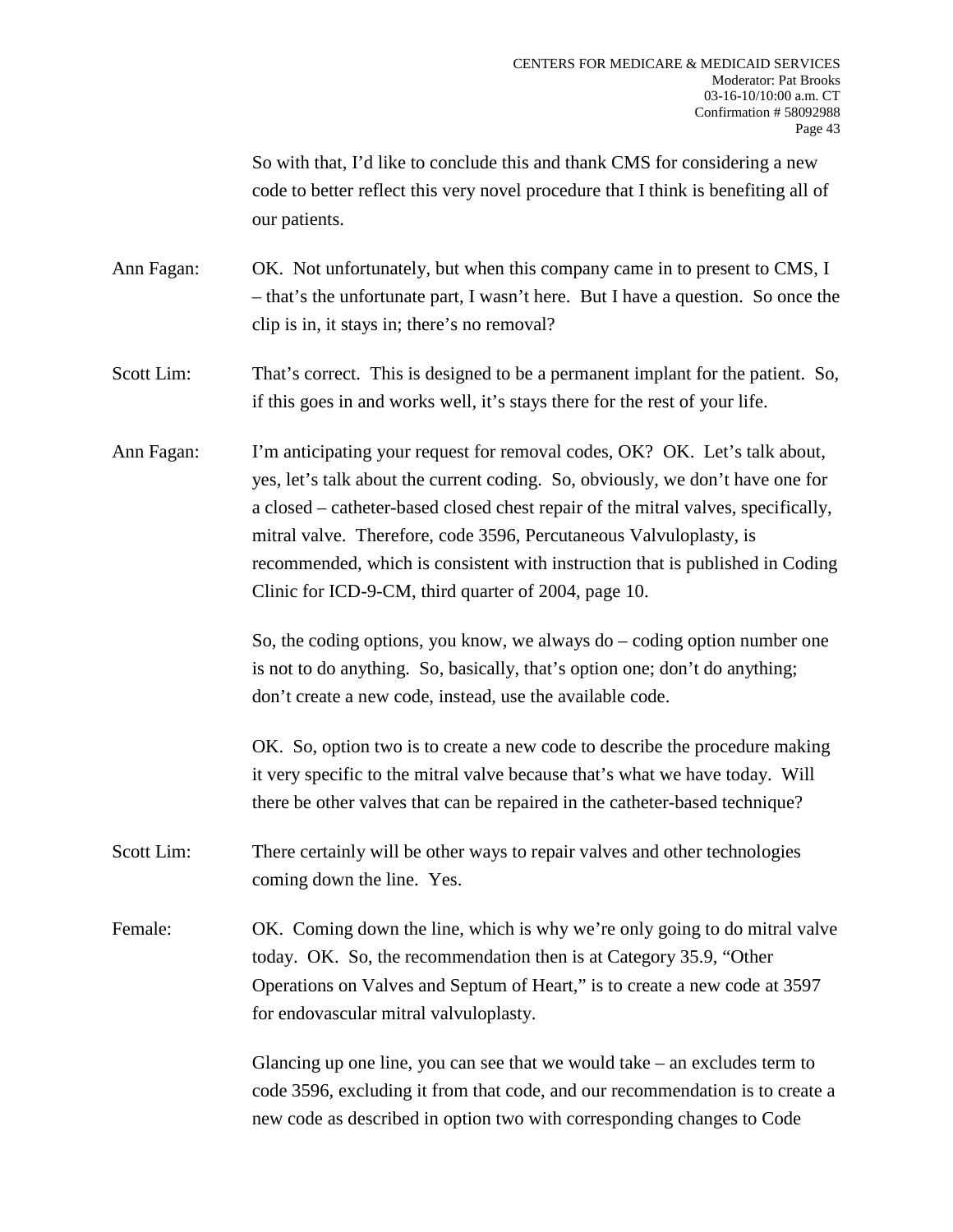3596. But then, of course, in the interim, we have to use 3596, Percutaneous Valvuloplasty; and so we create the new code if we do so. So, do we have any comments, either for myself or for Dr. Lim?

Female: I actually have a question of – what's wrong with 3596? Is it mainly that it doesn't specify which valve? I mean, it's still a percutaneous procedure, right?

- Scott Lim: 3596 is for a percutaneous procedure for a different disease process, and you're doing an entirely different procedure. It's done at my institution on an outpatient basis. It's done for rheumatic heart disease; it is mainly affecting the mitral valve as the most common indication. And this is something we don't really see anymore in the United States. So...
- Female: But you could pick up the diagnosis of the diagnosis codes, we typically don't make new procedure codes for different diagnosis. And, I guess, the question then is, if we're going to split it out on the basis of the valve just like we do on the open procedures, why not have codes for aortic valve, pulmonary valve, or are you saying that all the other valves then would remain at 3596?
- Scott Lim: No. Those are different entirely different procedures. So, with a balloon mitral valvuloplasty...
- Female: Well, the balloon is not it's an inclusion term under 3596, but it's not required for 3596. I guess that's why I'm saying, is it's just a percutaneous valvuloplasty. So, I guess, you know, it's not necessarily that you have to have a balloon (inaudible) 3596.
- Scott Lim: As a physician in the United States doing that procedure, that's the only way it is done. There is no other option in the United States. And it's done – from my standpoint, it's entirely different. This code, in my understanding, is trying to look for how do we describe what is now a novel and entirely different procedure? And that's why I think 3596 does an injustice for describing what's just been done for my patients.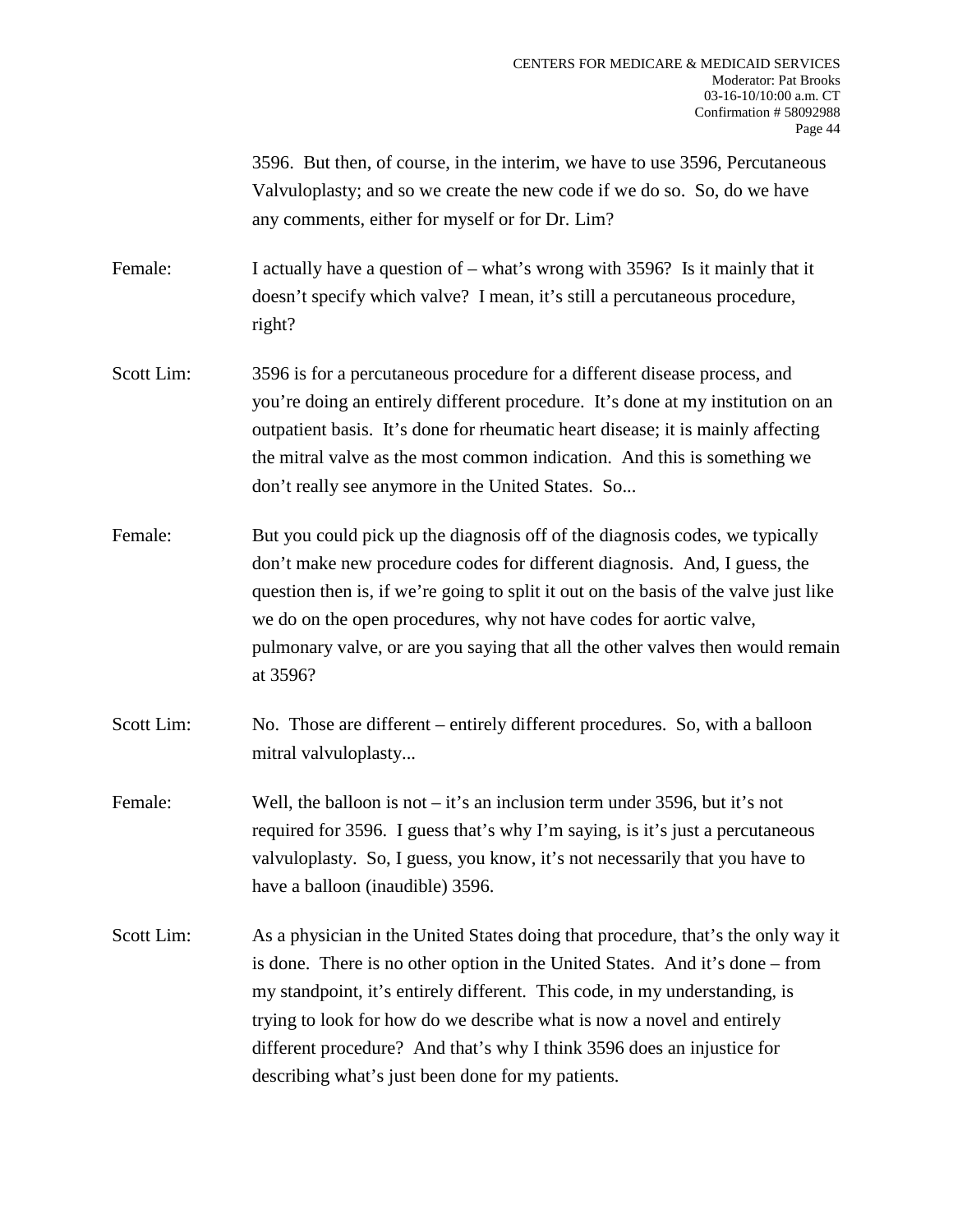- Female: OK. And I guess as a coder, I'm sorry if this sounds a little bit too basic, but what makes this procedure novel? The fact that there is no balloon and it's on the mitral valve? Or...?
- Scott Lim: No. This is novel because it's for a different disease process.
- Female: Right. Then let's take out the disease process because  $I you know, as a$ coder, I sort of see it as being a diagnosis code.
- Scott Lim: It involves a permanent implant of a device into the patient...
- Female: And the other ones are not permanent?
- Scott Lim: Currently, yes, there's nothing the balloon goes in for about and I inflate it for about five seconds and I take it right back out.
- Female: So they don't leave anything behind?
- Scott Lim: Correct. And we don't use general anesthesia, we don't use all these other things that we normally use, and it's a much quicker outpatient procedure.
- Female: OK. I think also if this goes through, the excludes note under 3596 should stay excludes; and the vascular mitral valvuloplasty, because there is another code for open mitral valvuloplasty.
- Scott Lim: Yes. Yes. Thank you. I should've I forgot to point out something or say something being I don't have any equity or stock in the companies involved in this. I'm simply here as a physician who thinks that this is a great idea for something – a new code for this for my patients.
- Keith Allen: My name is Keith Allen. I'm a practicing cardiovascular and thoracic surgeon in the Mid America Heart Institute in Kansas, Missouri. As a disclosure, I'm a clinical advisor (with) the (Abbott). I'm also a principal investigator in the Edwards Percutaneous Aortic Valve Trial, otherwise known as the (Partner) Trial.

I come here really to applaud CMS for addressing this issue head on. As we've gotten more knowledgeable over the last decade about valvular heart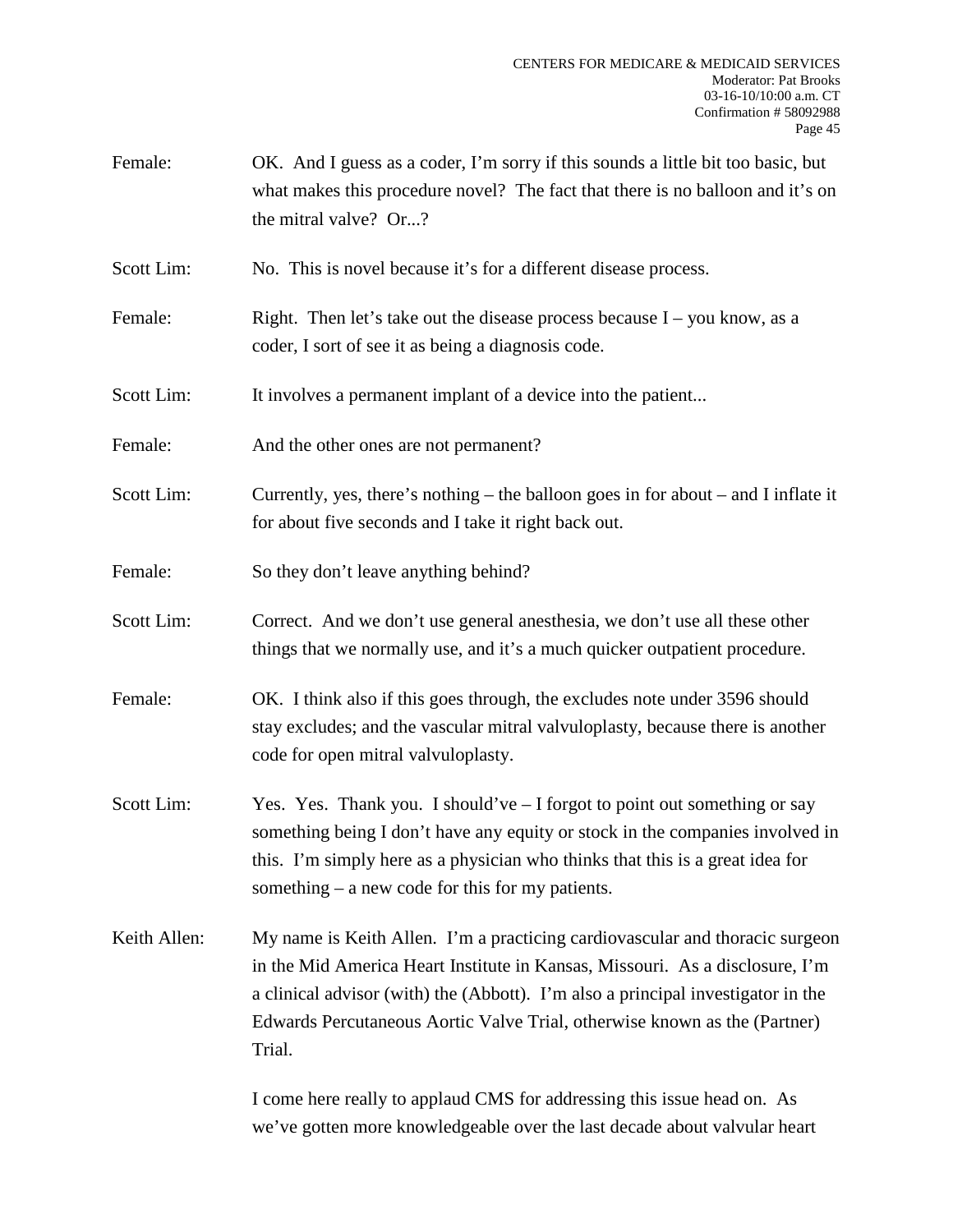disease, the way we manage this process has become more complex. Unfortunately, our patients have gotten sicker and older and more challenging to take care of and more expensive.

You're going to see in the coming years new technology that is less invasive that will allow us to treat a larger population of patients that would otherwise be denied therapy. And the current codes don't accurately reflect that treatment.

These codes are based on technology and practices that surgeons implemented decades ago. And so, the fast pace of change that we're seeing in this percutaneous endovascular technology, it's really crucial that CMS, as they are doing, recognize that the current codes are inadequate, and I just simply want to applaud you for being proactive on that measure.

- Ann Fagan: Thank you, Dr. Allen. Linda?
- Linda Holtzman: Linda Holtzman, Clarity Coding. I'd also like to just mention before I say anything else that I sometimes do consulting for Medtronic including their cardiovascular division which does make devices for valves.

I have to say that I really like the idea of creating a new code for this procedure. And I like putting it at 3597, but I hate that description. There's two parts of it I hate. I hate the part that says endovascular...

- Ann Fagan: Can I interrupt? You know we're generic...
- Linda Holtzman: Yes, I do. Yes. I don't like the word "endovascular" and I don't like the word "valvuloplasty." Other than that, mitral is great. The reason that I don't like "endovascular" is because I don't think there's enough of a clinical distinction between percutaneous and endovascular. I think – even the gentleman before me who was a physician himself used the term "percutaneous" to refer to this procedure. And the procedure reports that I read for this procedure, I see "endovascular" and I also see "percutaneous." And my understanding of the distinction between "percutaneous" and "endovascular" really has to do with how are you accessing the vessel.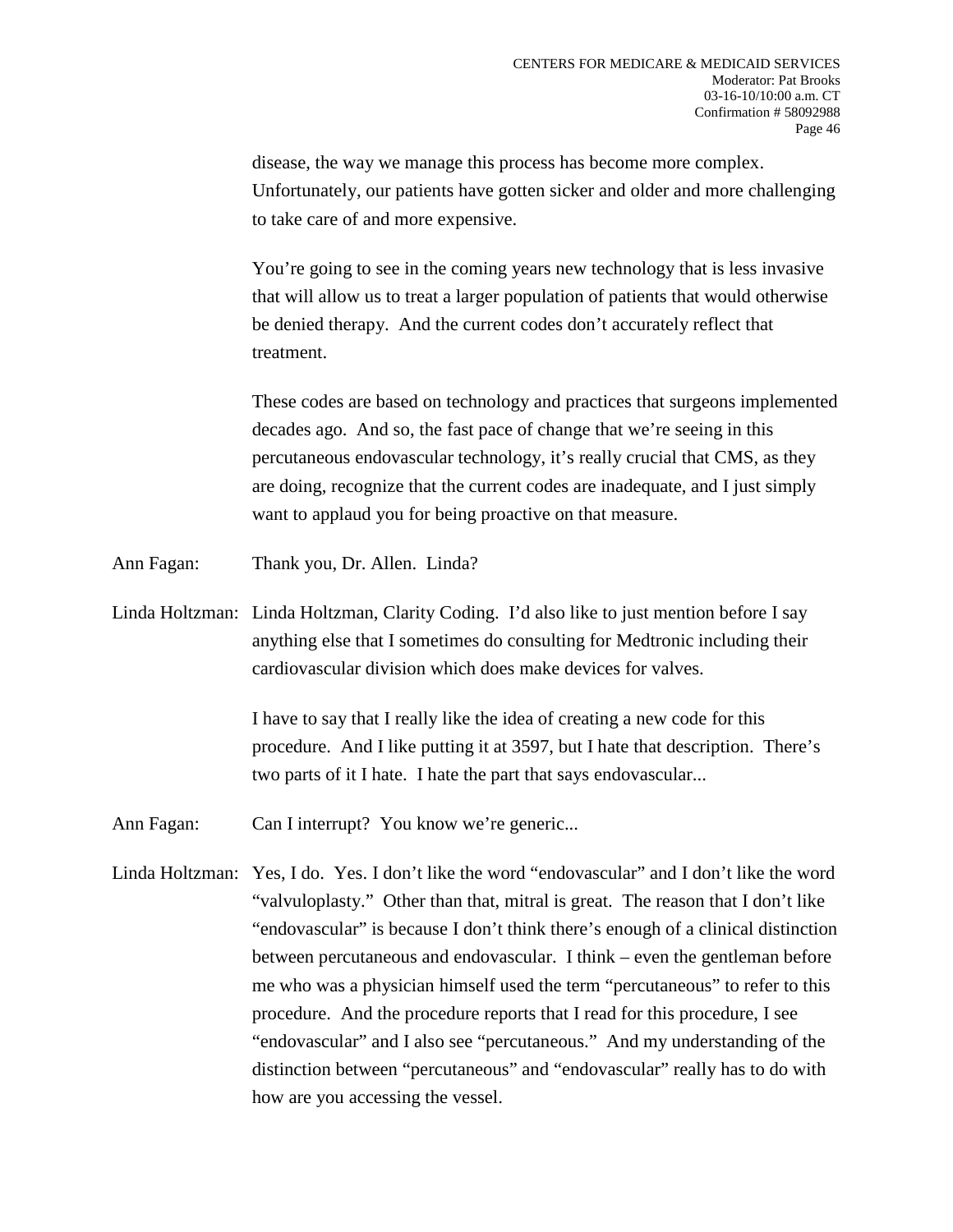If you just do a puncture and everything goes in through that puncture, people tend to say, "That's percutaneous." If you have to do a great, big hunking cut down so that you can get some fat catheter in there and, you know, a delivery device or a delivery system for a large device, then people tend to refer to that as endovascular. But it's not consistent, just, you know, as we just saw.

Also, there's like an evolution too, many procedures, many of these vascular procedures, at least in my observation, they start out as endovascular, and the catheters are fairly large. And then over time, these catheters get smaller and smaller and smaller and they become what you would consider a percutaneous procedure.

So, to me, to make the distinction here between percutaneous and endovascular really is a false distinction and one that won't serve us well within a year or two years. So I don't quite know yet like how I'd word it but I don't believe endovascular is the way to go.

My other concern is with the word "valvuloplasty." And I take Nelly's point that you are doing a repair on a valve. And I know the coding clinic that says, "You know, we're currently using 3596 for valvuloplasty for this." But I really do feel there's a huge difference in these procedures. One is using a balloon, and the other implants a permanent device, and those are usually different techniques.

And if we use the term "valvuloplasty" to refer to  $-$  in other words, valvuloplasty to me is too big, too broad a term here. It creates too big a bucket. You can start putting any kind of valve repair into valvuloplasty. If it doesn't have another code, just put it in valvuloplasty. It degrades the data because you won't be able to make distinctions between these very different types of devices.

I also think that it's worth – I'm almost done here. I also think it is worth noting what's coming down the pike because there are many endovascular percutaneous valve procedures including valve replacements that are being done endovascular, percutaneous techniques, and you'd hate to see all that get mushed into this as well.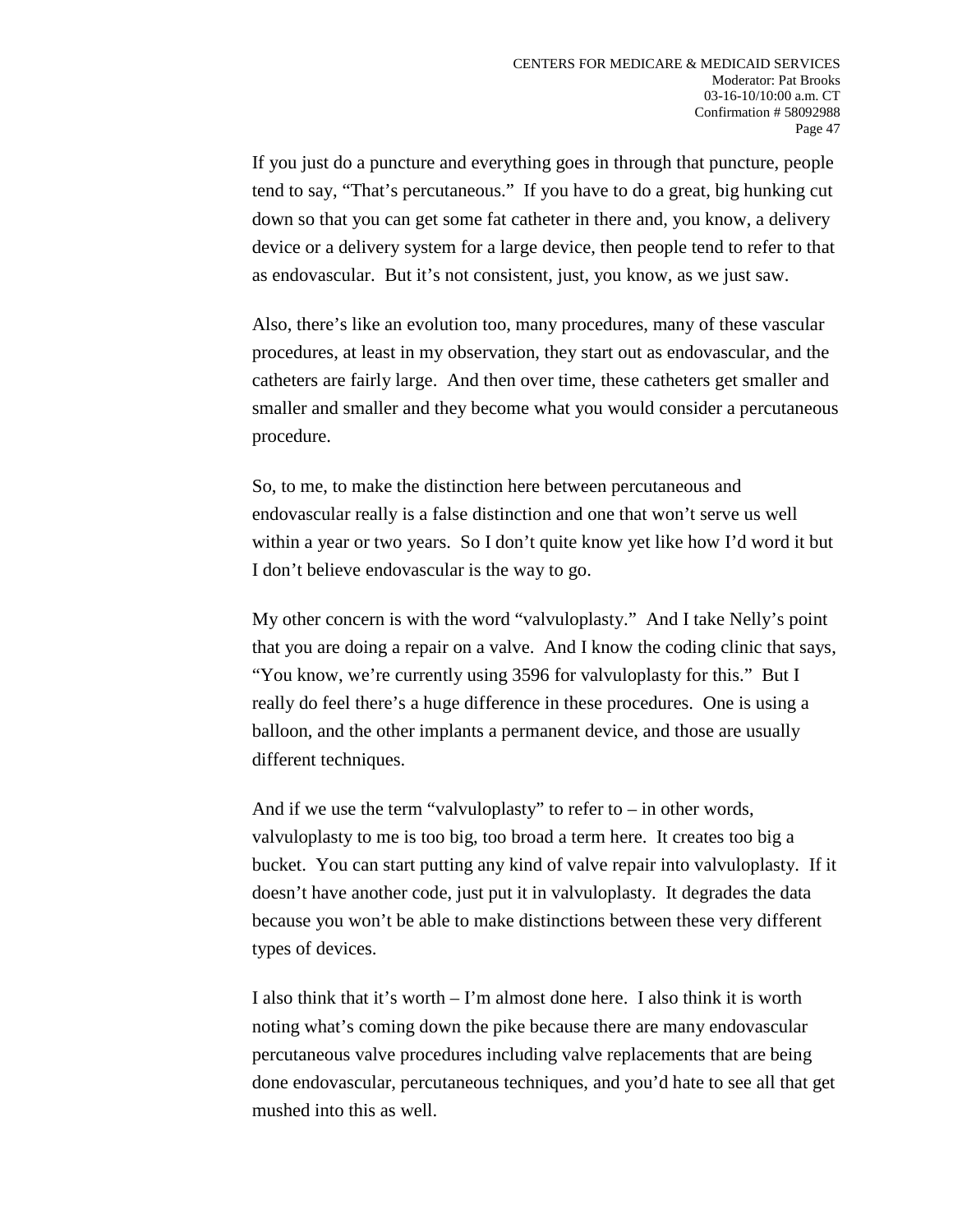So I'm kind of thinking maybe something along the lines of – well, first, I would like to see 3596 revised to really be specific to balloon valvuloplasty, and then to create a new code, 3597, something like, you know, percutaneous insertion of valve repair device or something like that which would make a much clearer distinction between what these two codes are. And I think I'm done.

Scott Lim: Thank you. I think those are very excellent points. As a physician doing these procedures, I wholeheartedly agree with everything you said.

Linda Holtzman: You're the first one (to wholeheartedly say that).

Ann Fagan: OK. We'll take one more question from the floor.

Carlos Ruiz: My name is Carlos Ruiz. I'm a pediatric cardiologist from NYU, and I'd like to, first, make a follow-up comment to the previous comment. Perhaps we should use the word "transcatheter" because it really doesn't make any difference whether you put a catheter through the chest or though the groin and whether the incision is one millimeter or two millimeters. So I would probably perhaps suggest using a different word that explains that.

> But I really applaud CMS for taking the steps into getting a new code. And I see – first of all, I have no disclosures pertaining to any company so I just want to make clear to that. And it's important in today's age where the cost of medicine is escalating to an incredible pace.

> We are doing a lot of things that we don't know really if they are worthwhile doing or not. And my point is that we need to follow and track outcomes. And if we want to track outcomes in a longitudinal way, we must know in detail what that procedure entails and we need a code to really specify what was done so that we can track whether that procedure was worth or not. And I applaud CMS for doing that because I think it's the only way that we will achieve that. Thank you very much.

Ann Fagan: Thank you for your remarks, Dr. Ruiz. Now, we do have some time constraints today. We have a lot of topics to get to and we have to go, you know, back and forth through the phone. So I'm afraid I'm going to have to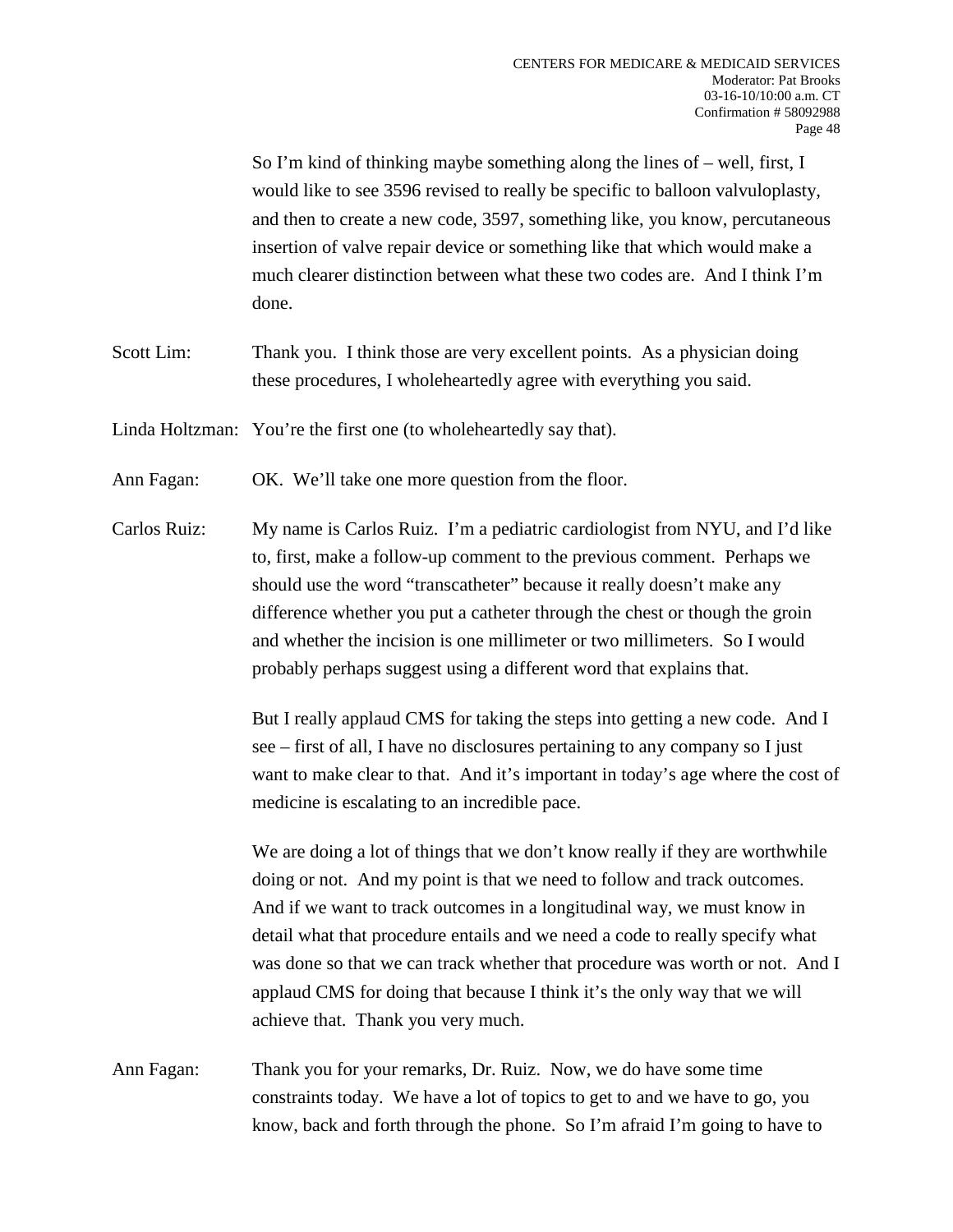cut off the comments on this section. But if you will please look at the website.

There are the addresses that you can e-mail your comments to all of us, any of us. Start with Pat. She'll distribute them as appropriate, and we can go from there. Operator, can you open the phone lines for any questions or comments?

Operator: At this time, I would like to remind everyone, in order to make a comment, press star then the number one on your telephone keypad. There is a comment from Gorav Ailawadi. Your line is open.

Gorav Ailawadi: Yes. This is Gorav Ailawadi. I'm one of the surgeons that works with Dr. Lim from the University of Virginia. And I wanted to reiterate what he said. I do think this is a much different procedure, much more complex than a balloon valvuloplasty. It requires a fair amount of expertise and then, certainly, leaving the device in is a distinguishing factor.

> We have seen quite a bit of benefit especially in the high-risk group of patients that really we don't have any good surgical option or if we do put those patients with a standard open surgical approach, they have a high mortality.

Ann Fagan: Are there any more questions on the phone line? Comments? OK, thank you very much.

> OK. Since I'm up here, we'll just go the next topic which is the thoracoscopic cardiac ablation procedure often known as maze. And we know, we've seen this one before, too. So, it is my pleasure to introduce Dr. Andrew Wechsler. He holds the Stanley K. Brockman chair at the Department of Cardiology – I'm sorry, Cardiothoracic Surgery, Drexel University, College of Medicine.

Now, the issue here, the maze procedure can be performed by open thoracoscopic or endovascular approaches. The question is, should a new ICD-9 procedure code be established to distinctly identify the thoracoscopic maze procedure differentiating between the three of them? Is it new technology? No. Is Food and Drug approval required? No. No, that's not applicable.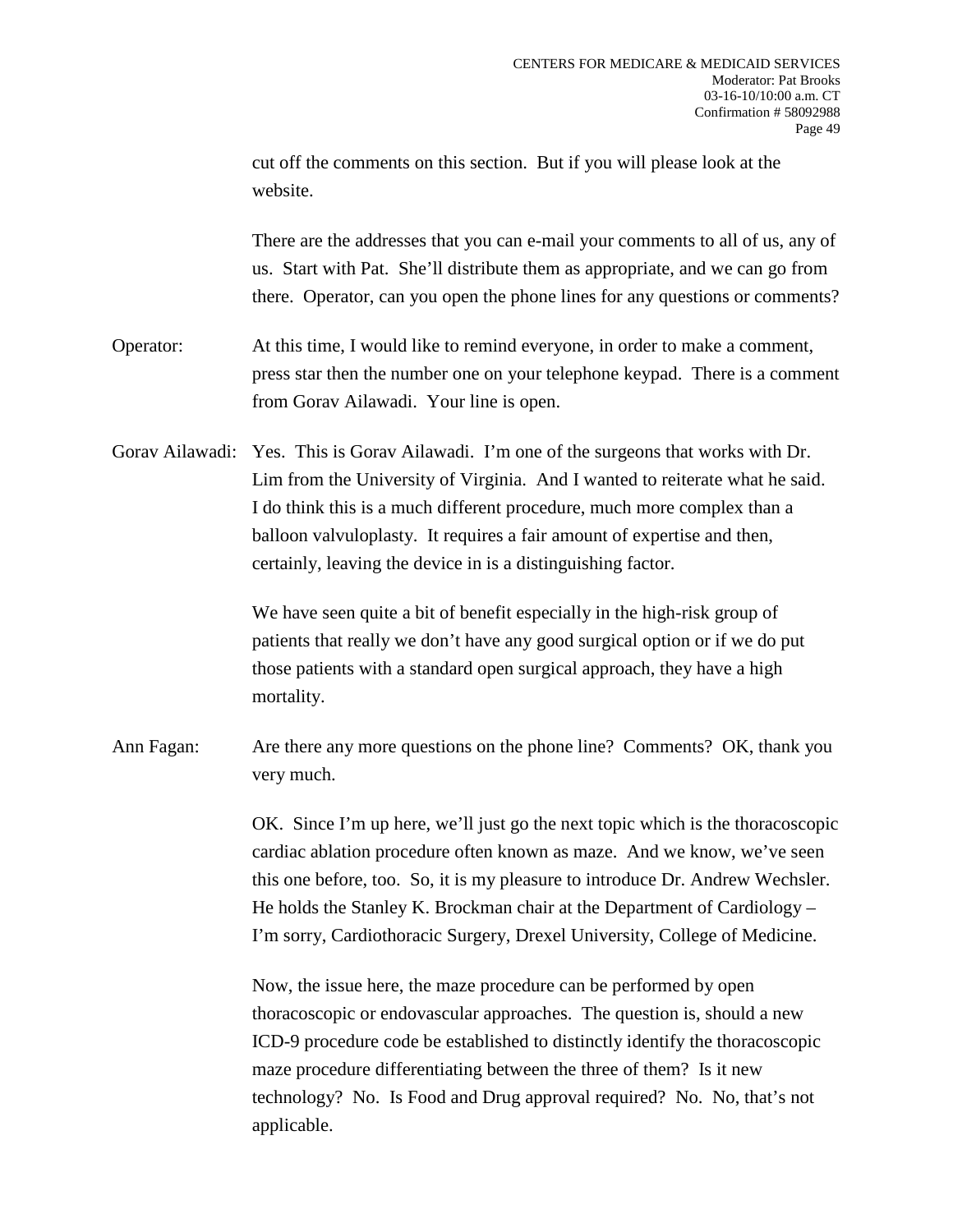So, I will give this to Dr. Wechsler, and he'll tell you all about thoracoscopic maze.

Andrew Wechsler: Hello, good morning. As the slide says, my name is Andrew Wechsler and I'm a practicing heart surgeon in Philadelphia. And I'm a person who actually does these procedures, and I've been doing them for about 10 years. And I'd like to describe a little bit about the maze procedure to you. I thought so. So, as you can see, this is a review of the normal sequence of activation of the heartbeat. And in the lower, your lower left side, it demonstrates the normal activation of the heart.

> The heartbeat begins with some cells in the atrium as you heard in earlier presentations. That begins with a depolarization or electrical impulse in the upper part of the heart that rapidly spreads to the other atrium, and then down through the conducting pathway system into the ventricles. And this coordinated activity of the heart is very important for optimizing cardiac performance.

In atrial fibrillation, as you probably heard in the past, the initiation of the cardiac electrical impulse becomes completely chaotic and disorganized, and originates from multiple foci within the atrium. And it's fortunate that this node, through which electrical impulse have to pass in order to get to the squeezing part of the ventricles, acts like a tunnel or a gate, or else you would be capable of having heart rates in excess of 300 per minute. But the filtering capacity of the atrial ventricular node reduces the traffic that can go through it. There are people with atrial fibrillation who, in fact, do develop very, very rapid heart rates, so much so that they can barely retain consciousness.

They are the risks of atrial fibrillation. One of the problems with this chaotic activation of the atria is that there is not a coordinated contraction, and blood tends to stagnate in the atria and can form clots, particularly in the atrial appendages or ears on the atrium. Those clots can then drop into the contractile part of the left ventricle, and embolize out into the systemic circulation.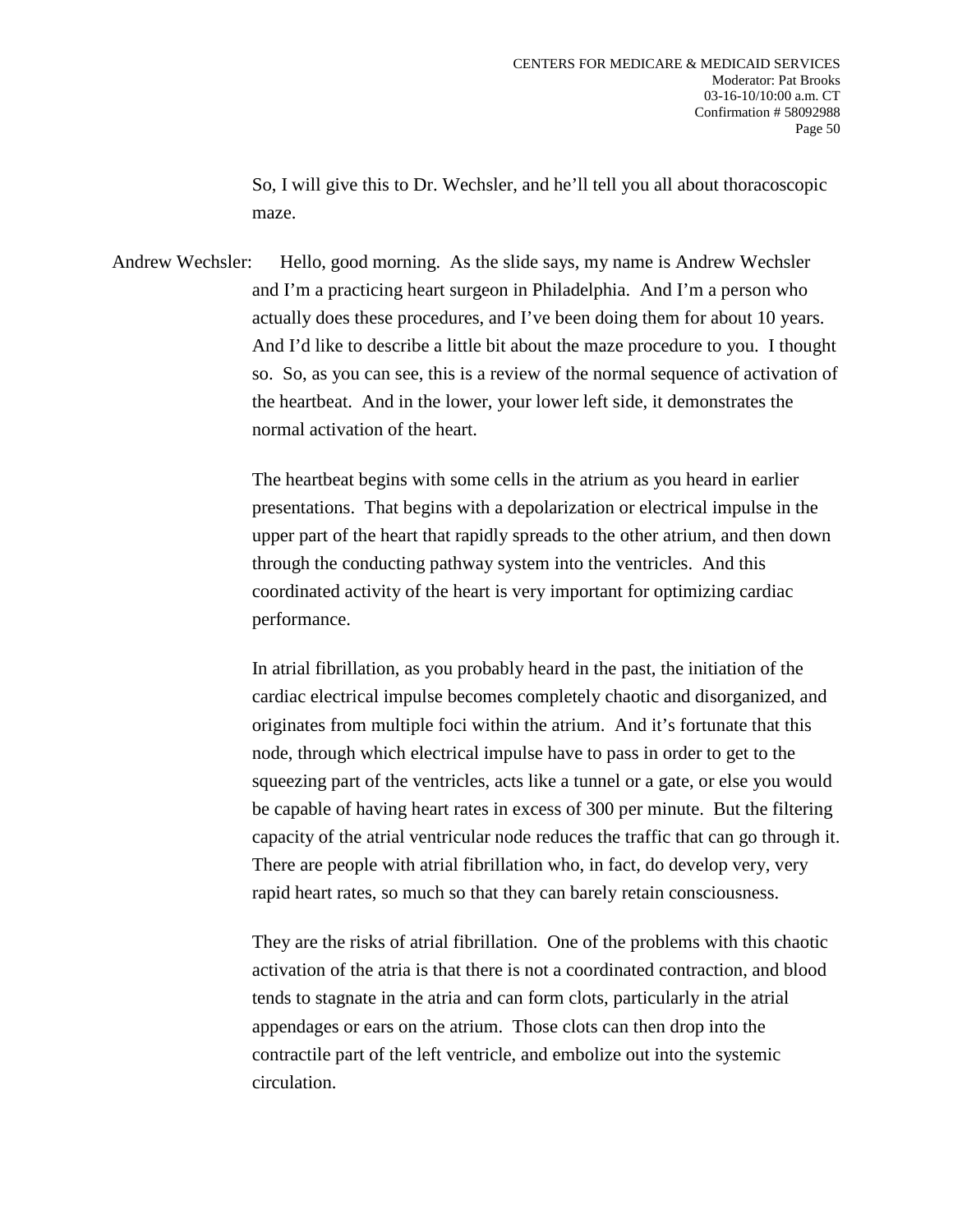People that have atrial fibrillation, and I'm sure there are people in the room that probably have atrial fibrillation, are at an increased risk of – for having a stroke as a consequence of these blood clots being present. That risk is seven to nine times the normal population. Moreover, because atrial fibrillation commonly occurs in people who have impaired heart function, the absence of a coordinated contraction of the upper part of the heart followed by the lower part of the heart results in less effective cardiac performance.

And when patients who have atrial fibrillation have strokes, their prognosis, their outcome is less favorable than patients who have strokes from other causes, and atrial fibrillation increases almost linearly as you get older. So that by the time you get to be 80 years old the occurrence rate of atrial fibrillation may be as high as 10 or 15 percent in the general population.

Because of this, there are a number of treatments that are available. The first of these is medication, which is designed either to cure the abnormal heart rhythm, or when that can't be done, to slow up the rate at which the electrical impulses are transmitted to the ventricle and reduce the heart rate.

When the episode of atrial fibrillation is a relatively sudden onset and medication is not effective in reversing it or if somebody becomes very symptomatic, they can be subjected to an electrical shock, which depolarizes the entire heart in the hope that the normal conducting pathway will take over the cardiac rhythm.

In patients who typically conduct very rapidly through their atrial-ventricular node and medication cannot control this or produces its own complications, it's possible to electrically ablate or get rid of that node completely, so there's no conduction between the upper and lower part of the heart. In other words, you create heart block. And then, a pacemaker is implanted that at least gives the patient a reproducible heart rhythm.

Or, alternatively, in patients who have atrial fibrillation and it's very problematic and who generally do not respond to medications, the atrial fibrillation will be treated through a catheter placed in their leg just like a cardiac catheterization, or alternatively, they might undergo a surgical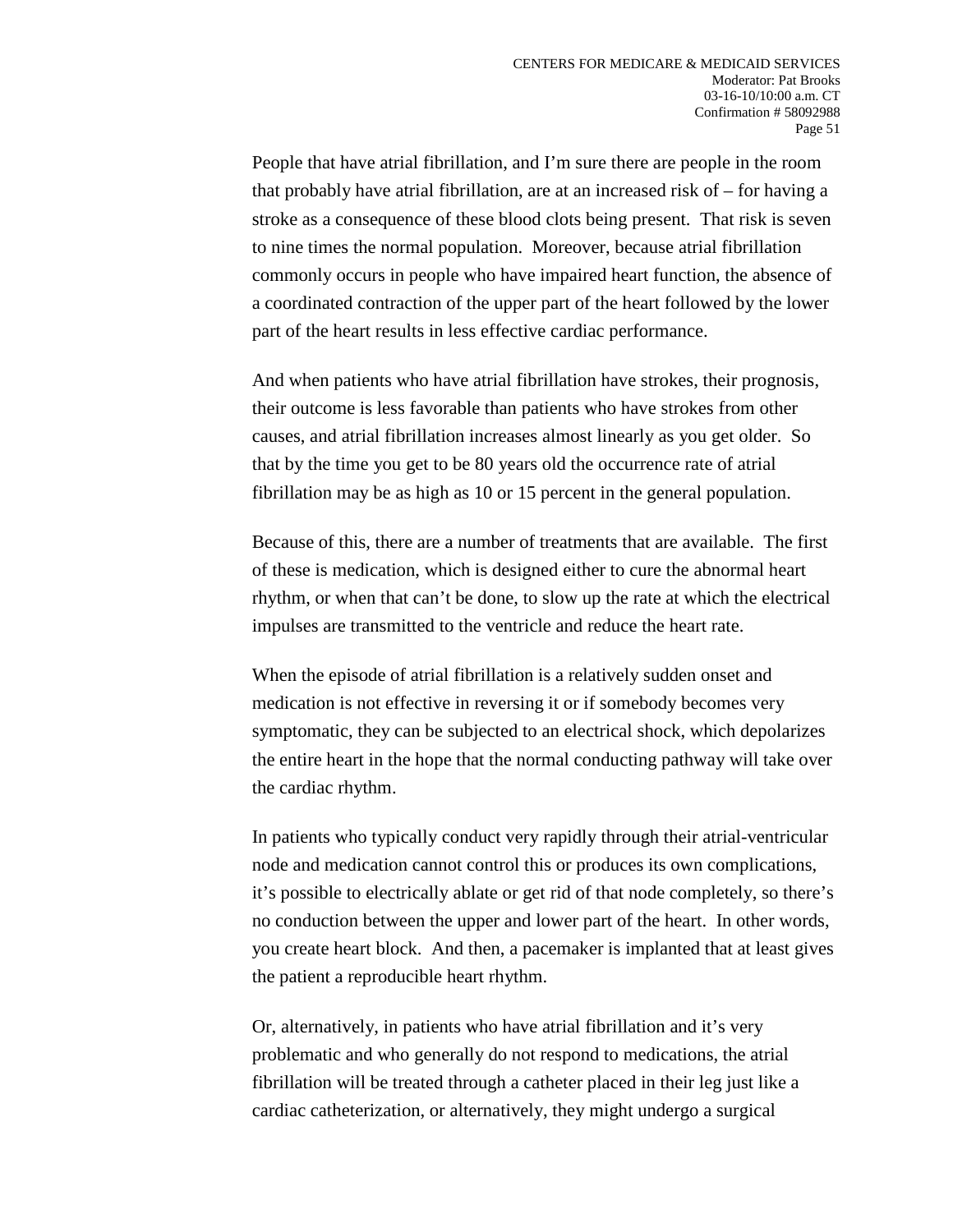procedure called a maze procedure. And we'll talk about each of this in a little bit more detail now.

The maze procedure works by creating a set of lesions or scars in the upper part of the heart, both in the right atrium and in the left atrium. As these lesions, which can be created in a variety of ways, heal, they produce an electrical block and they isolate small segments of the atrium, which interferes with the maintenance of the atrial fibrillation. You have to have a certain mass of atrial tissue in order to have atrial fibrillation persist.

The original way that these lesions were created or scars was by a surgical incision. So, you actually cut the atrium wherever you wanted to, sewed it back together again, that produced the scar across which electricity could not be conducted. Now, it is a very invasive procedure. It has the obvious complication of bleeding because there are multiple, multiple incisions that are made.

And as an alternative a variety of energy sources have been applied that can replicate exactly the lesions that are done by what was called the cut-and-sew technique. Four of these techniques, radiotherapy, ultrasound, laser, and microwave work by heating the tissue to the point of causing death of the tissue. One does the exact opposite which is cryotherapy. It cools the tissue to such a low temperature that it kills the tissue.

But regardless of the technique, it produces a scar across which atrial activity – electrical activity is not transmitted. It can be done using penlight devices or probes, or a clamp, which is shown here, crossing – blocking the pulmonary veins from entering the left atrium, because it's known that some of the atrial fibrillation signals originate in those pulmonary veins. So, if you can create a radio frequency or cold block here, you could block those impulses from getting to the heart.

And there are basically three approaches to this, and I'm going to present them in historic order rather than in order of complexity or likeness. So, the first of these the open approach is the oldest approach. This was developed in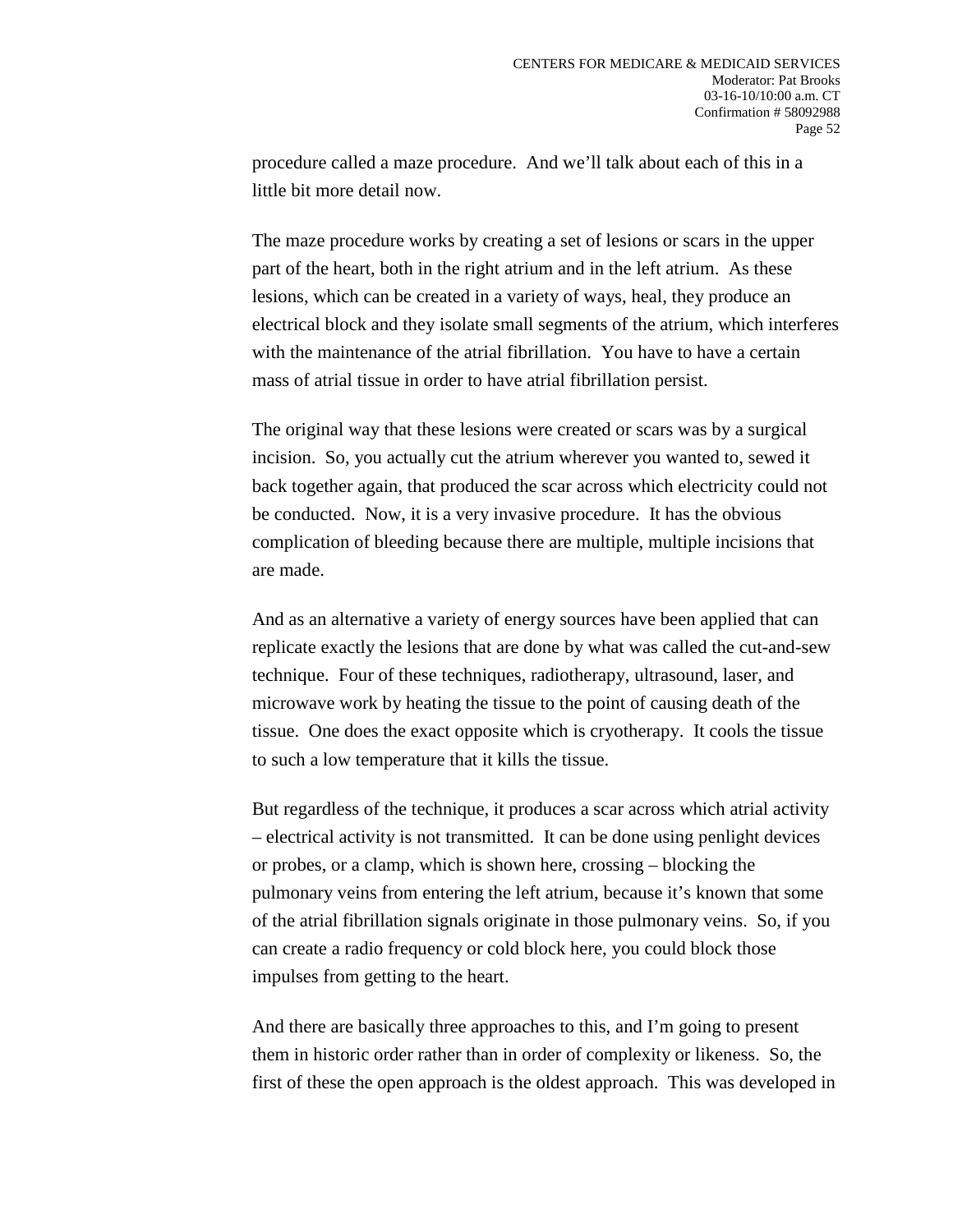1987 by a surgeon named Jim Cox, and it is the most invasive of the approaches.

The second approach is an endovascular or percutaneous approach, which is done in the cardiac catheterization laboratory. And the third approach is an attempt to minimize the tissue damage done in the course of a large median sternotomy or thoracotomy by using a thoracoscopic approach wherein instruments and visualization is introduced through much smaller incisions.

So, in the open approach, usually a median sternotomy or a full large thoracotomy is performed. The cardiopulmonary bypass is generally used although it's possible to do it without of it using the devices that I mentioned. And the lesions are placed on the direct vision either of the epicardium or of the endocardium.

And you can see here is an example of the lesion sets, here, isolating each of the pulmonary veins, which drains into the left atrium. So, it could be done using the classic maze, which is a cut-and-sew maze, or it could be done today using a probe, or a clamp using one of the energy sources that I mentioned.

And the endovascular approach is completely different. The endovascular approach uses a technique in the cardiac catheterization lab or a catheter is introduced by a stick in the femoral vein. The catheter is passed up the venous system into the right atrium across the interatrial septum, and then using several different techniques employing different energy sources.

An attempt is made, either to specifically ablate the source of the atrial fibrillation or to internally replicate the maze procedure by creating multiple incision lines. This did not come along until about 13 to 14 years after the open technique was established, because the catheters and the techniques are a very great complexity, and it was not possible, the technology just did not permit this until recently.

The procedure is done blindly in the sense that the operator cannot really visualize the heart, so it's done under fluoroscopic control. And you can see the catheter. There are magnetic techniques and a variety of maneuvers that can be used to guarantee the position of the catheter when the lesions are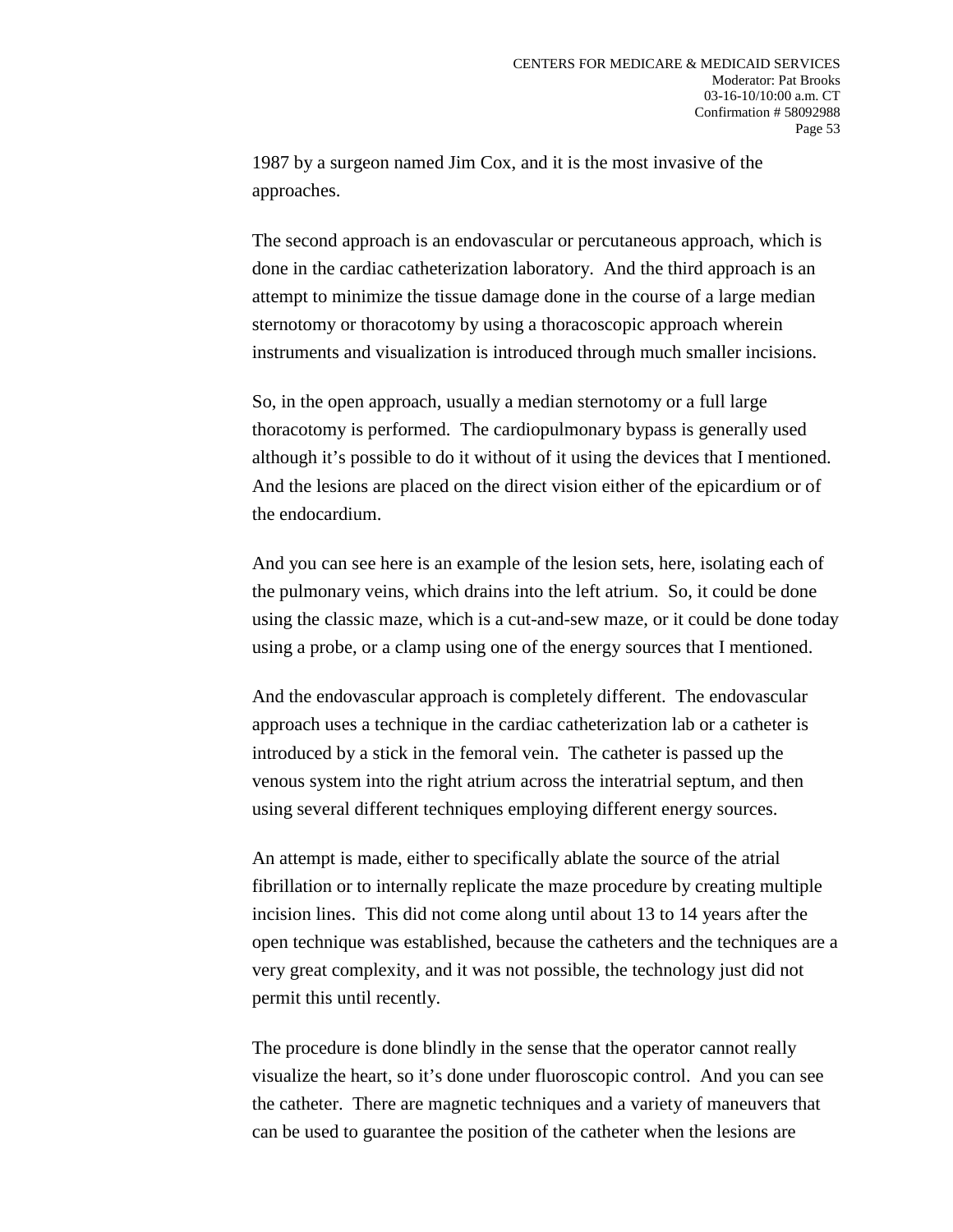created. But it is an entirely closed procedure. It leaves the patients with two puncture wounds or one puncture wound in their leg, and is oftentimes done as an – as a one day overnight procedure.

Now, with the thoracoscopic approach, there are two aspects of the thoracoscopic approach and they really don't differ that greatly one from the other. The concept is that you can minimize the trauma to the patient by working either through very small incisions on one side or both sides depending on the operator's choice, that you can guide the instruments by using a video camera that's inserted through a hole made into the chest wall or operating port.

On the other hand, once the instruments are introduced into the chest, the maneuvers are essentially identical to those of the open procedure. You have to dissect past the lung tissue. You have to open the pericardium or the heart sack, and the various structures. You have to dissect tissues that lie around the aorta, and the pulmonary artery, and the pulmonary veins, large important structures in the chest. You have much greater risks of bleeding.

And then, the procedure is done with external visualization for the most part through the videoscope. And there are two ways of doing this. You can make a small incision in the chest as is shown here and introduce the visualization through a port – the video camera through a port, but do all of the surgical manipulations through the small incision, or you could do this totally thoracoscopically in which the manipulation of the surgical instruments is done by introducing them through ports and having an additional port which is used for visualization of the cardiac structures. And that would be referred to then as a totally thoracoscopic approach.

This is a much newer approach. Very few surgeons in this country actually do this today. And more commonly, this would be done at as a thoracoscopically assisted approach. Excuse me.

This is a little summary chart showing the differences in the approaches. The primary difference is that in the percutaneous or endovascular approach, it's done in a cath lab by an electrophysiologist. There is no incision made in the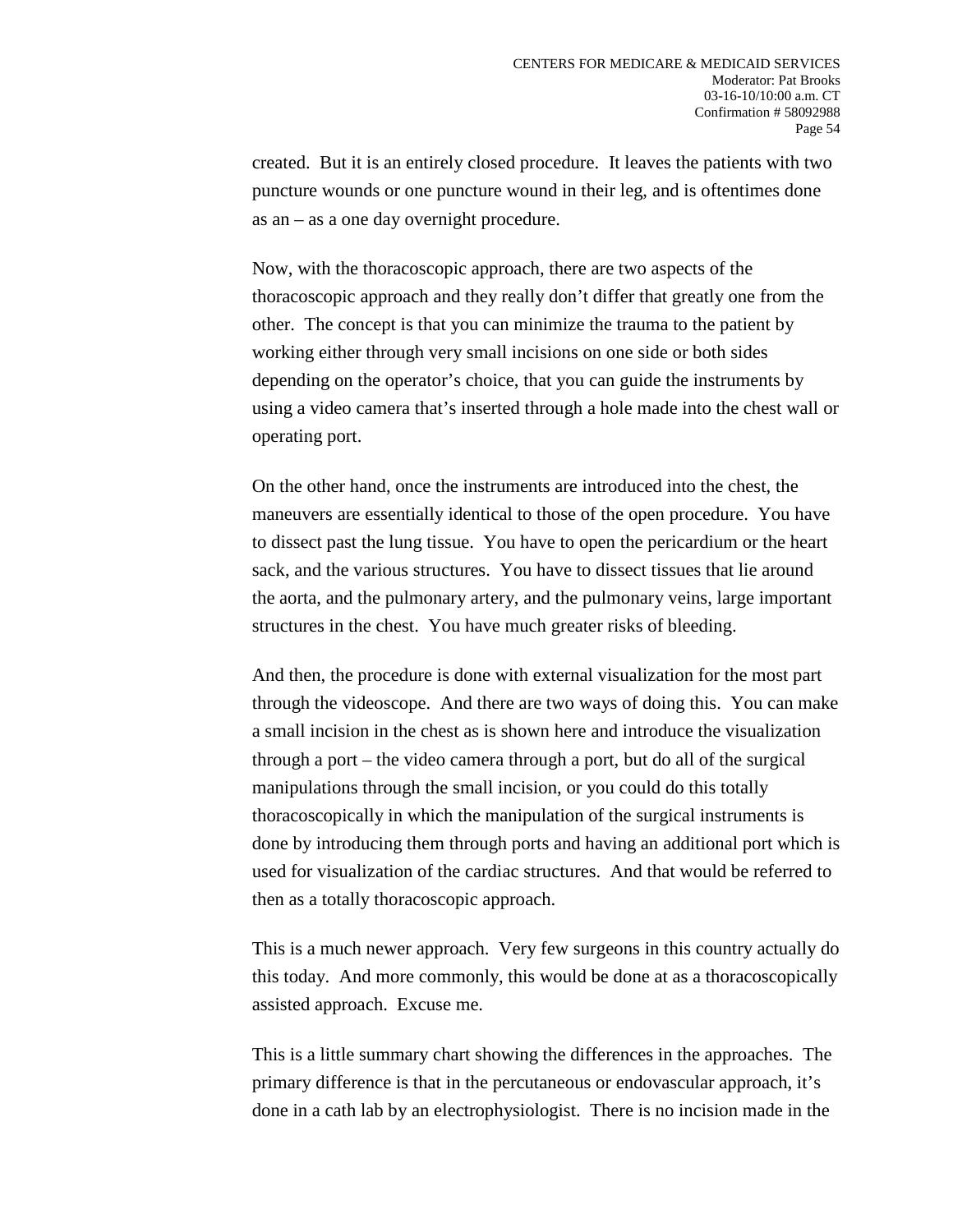chest anywhere, there is no pericardial incision, there is no tissue dissection, and the lesions are all made on the inner surface of the atrium under fluoroscopic or echocardiographic visualization.

Completely different from the other two approaches which are variants of surgical approaches to the heart. In one, a median sternotomy is performed; or a large thoracotomy. It's done in the operating room, tissue dissection is required. Only a trained cardiac surgeon can do this procedure, and it requires all of the instrumentation necessary for an open-heart operation.

A thoracoscopic approach is just another way of doing the same thing, but it's a very important difference, because the guidance and the instrumentation work is all done through ports and tiny incisions. But the same dissection is required, the same pericardial incision is required, the same tissue dissection is required, and the same risks exist to injuring major structures within the chest. And when such an event occurs, the need to be able to convert this immediately to a larger operation exists.

These procedures are easy to distinguish one from the other. The endovascular approach is done in a cath lab by an electrophysiologist and involves the use of catheters.

The open procedure is documented because the surgeon uses a either a thoracotomy or a median sternotomy, more often a median sternotomy than a thoracotomy.

The thoracoscopic procedure, whether it's thoracoscopic assisted or totally thoracoscopic, may involve a mini-thoracotomy but always will involve the creation of ports and the use of instruments and be defined as a thoracoscopic procedure.

There may be some – as we move forward, need to differentiate between a totally thoracoscopic and a thoracoscopic-assisted procedure. But clearly, thoracoscopic procedures are widely different from endovascular procedures.

Now the current coding structure doesn't uniquely identify the thoracoscopic approach. There was a recently proposed revision to ICD-9-CM-3733 and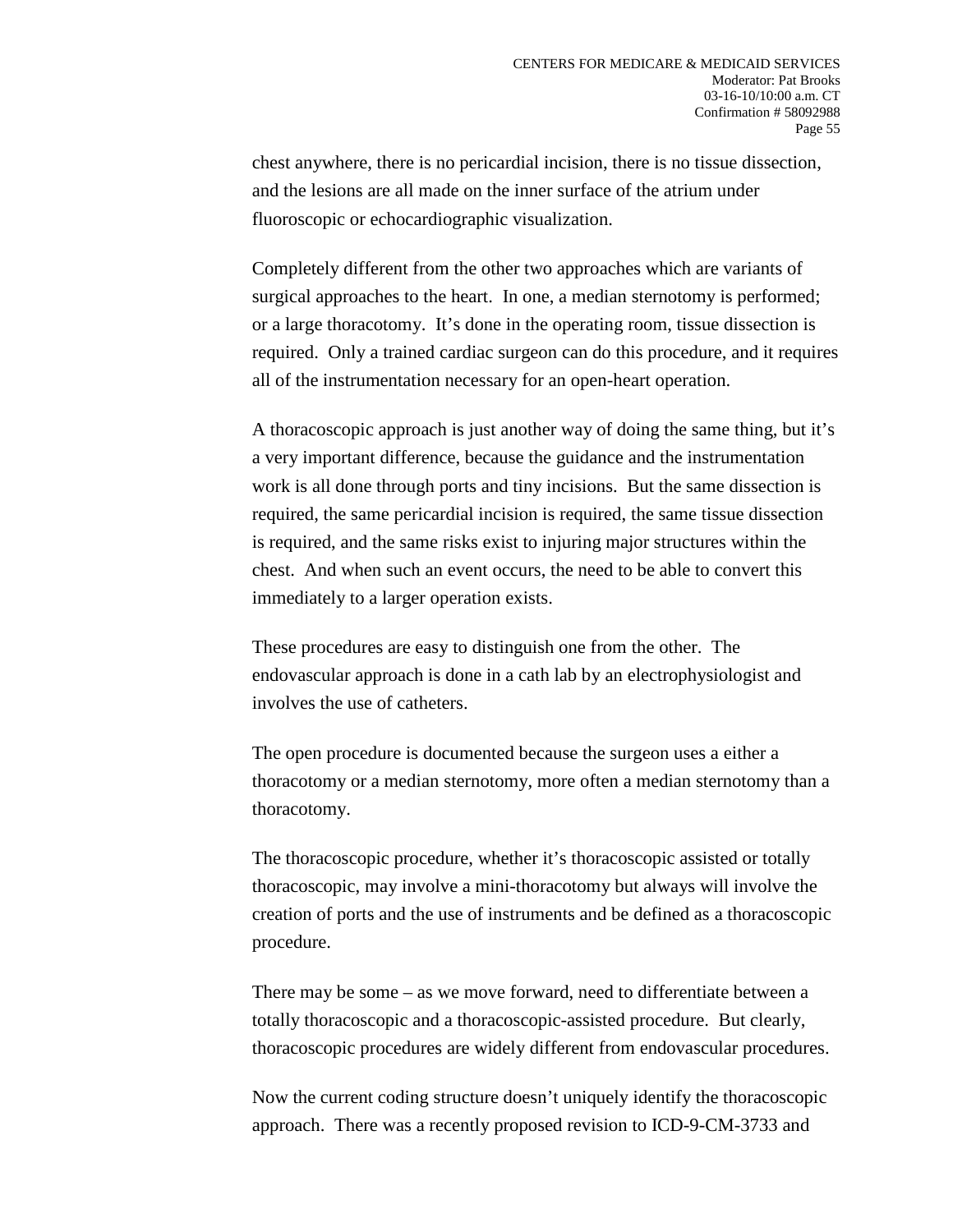3734, which would not allow for a procedural difference between the thoracoscopic, that is a surgical approach, and the endovascular approach, whereas the two procedures are vastly different one from the other.

So, a review of the encoded data is enabled; if you have unique codes for each approach, it's possible to measure utilization when you identify properly a code that really describes the procedure that was done. And also for outcome analysis in administrative databases, this will be greatly facilitated.

It's very important to point out that we do not yet know the optimal therapy for atrial fibrillation. And only by retrospective review of databases are we going to determine whether an endovascular approach is most appropriate, a large incision is most appropriate, or whether a thoracoscopic-based procedure can achieve the same outcomes as either a large incision or catheter lab based approach. And we're only going to be able to do that if we code things properly and clearly define one procedure from the other.

So, I'm happy to answer any questions if there are some.

- Ann Fagan: I think we're going to do the decoding part first. Excuse me a minute. We're going to do the coding part first, and then we'll take both clinical and coding questions.
- Andrew Wechsler: Stay up here?
- Ann Fagan: Yes.

Andrew Wechsler: OK.

Ann Fagan: That would fine – thank you very much. OK. All right, we know the background. In the interest of timing I'm going to speed along a little bit – we know we have two codes; 3733 and 3734. Jumping down to this bullet when 3733 and 34 were last revised in 2003, the thoracoscopic approach was not yet available so we didn't address that. But we chose 3733 for transthoracoscopic approaches.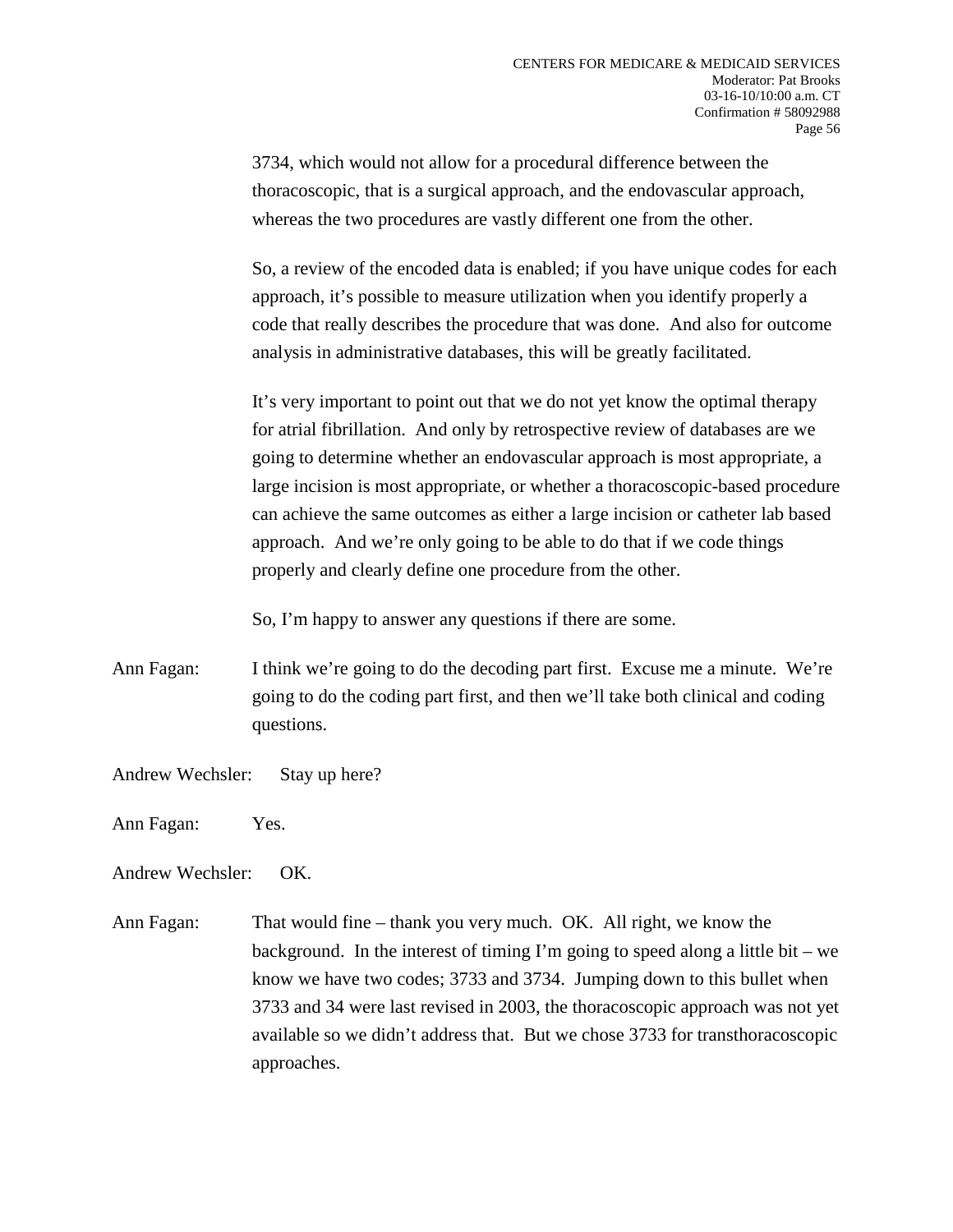OK. So, most recently, in September 2009, we sort of hit on this again and then it turned into lots and lots of comments and needed much more investigation and data before we leap into making some major boo-boo and confusing the nation and, as well as ourselves. So, we said, "OK. Let's table this little rascal."

So, basically what we got here is, obviously, coding option one, make no changes. Just continue to go to 3733. Option two would be to revise 3733 as proposed in the agenda and would move the thoracoscopic approach out of 33 and into 34. People didn't like that a lot. A lot of doctors didn't like that. They said, "No, we can't follow these trend data. It just won't work. We won't do this."

So, basically, here's option three. Create a new code for thoracoscopic maze procedure with accompanying revisions to the existing code, which will allow tracking and identification.

OK. So, basically, what we would do is what you see here for 3733 – this was really a challenge to move these things around. And every time we move things, we cut and paste, and put them into the PowerPoint, sizes were changed, things were changed.

So, what you see here is not – I mean, the proposal is real but don't look at the spacing. So, basically, what we thought, we would include the 3733 ablation or incision of heart tissue including all those things and adding ultrasound as well to open chest approach.

We would delete the inclusion term of modified mass procedure. Transthoracic approach we'd add inclusion notes and term that by median sternotomy so that the coders would be able to find it, you know, if they had the operative report.

Add inclusion term that by thoracotomy without the use of thoracoscope. Revision at the excursion terms would be to add a new code for  $-$  by thoracoscopic approach at 3737.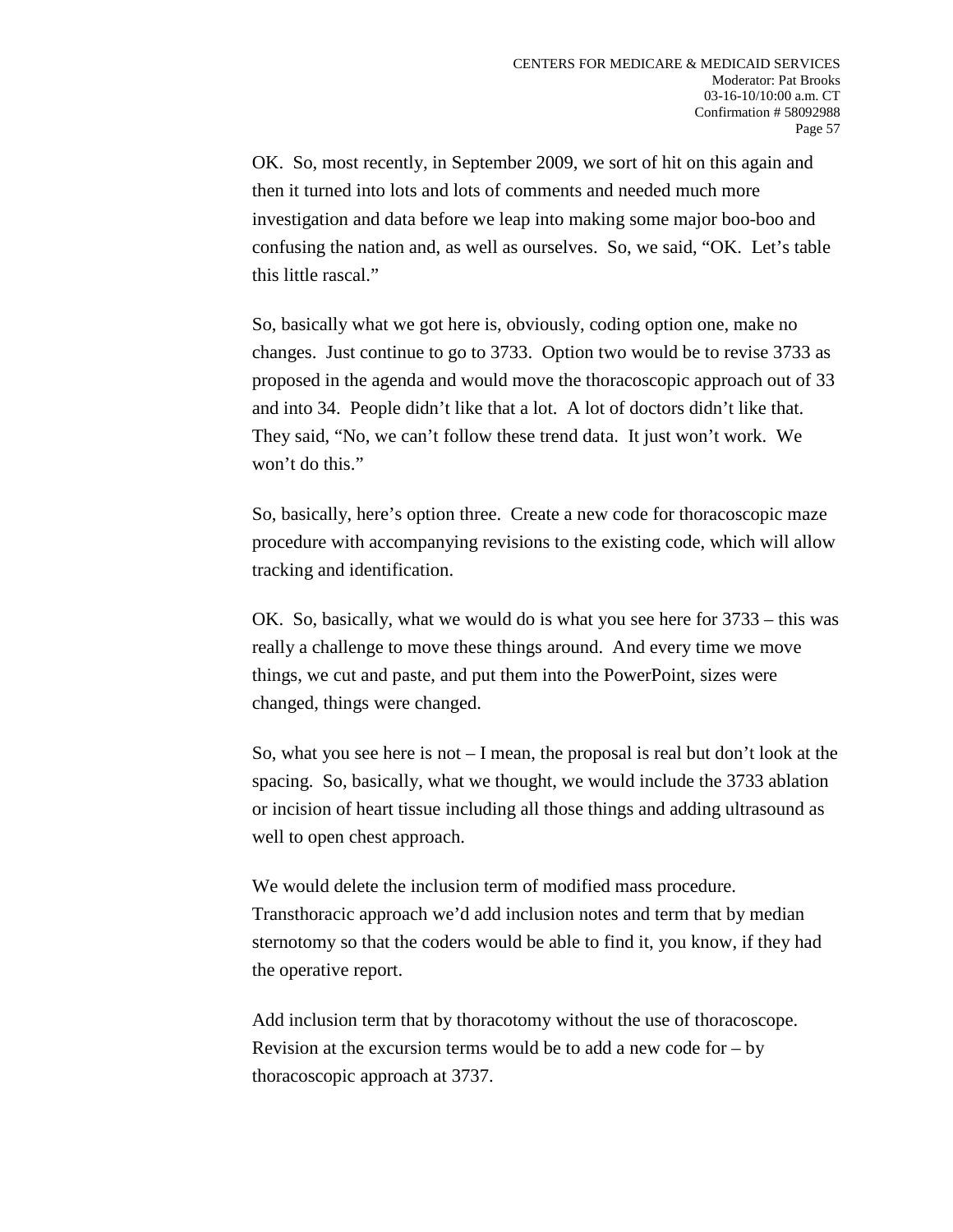All right, now, the 3734 existing code, we would delete others and add endovascular. And then, we would revise the inclusion term to take out resection and add ultrasound. And you can see that the one is lined through and the other one is underlined so that's how we identify what we're changing. Then, we would revise the inclusion term to take out endovascular and add percutaneous, add the exclusion term, excludes ablation, excision or destruction of lesion or tissue of heart open approach 3733 or the new code transthoracoscopic approach 3737. All right and again, these are on the website.

So, you don't have to write furiously. You can print it when you get home. OK. With any luck you can read this, but it's very tiny. This would be the new code, 3737, entitled, excision or destruction of other lesion or tissue of heart thoracoscopic approach and then, it includes all those other things because we do them, you know, in many different approaches.

It would be modified maze procedure thoracoscopic approach that via thoracoscopically assisted, you can see we've combined the two, thoracoscopic and thoracoscopically assisted in the one new code. With thoracotomy, with sub-xiphoid incision with port access, (inaudible) 3733 and 3734. Now, our recommendation is to create a new code at option three and obviously, change notes to 3734 and 3733 as well.

But in the meantime, we've got to put them somewhere, so, we would put them in 3733. Should the new code be created, 3733 is what we would use until then. So, there you have it. Now, we can take clinical questions or coding questions from the CMS auditorium.

Nelly Leon-Chisen: I'll make this quick. We've seen this procedure change over time. So, I think these are very distinct procedures, and thank you Dr. Wechsler for making it very clear where our coder could understand what kind of documentation we would need. So, I would speak in support of option three.

Andrew Wechsler: Thank you, Nelly.

Kathryn Barry: Hi. I'm Kathryn Barry from Medical Education Training Associates. Thank you so much Dr. Wechsler for providing that comparison chart and as you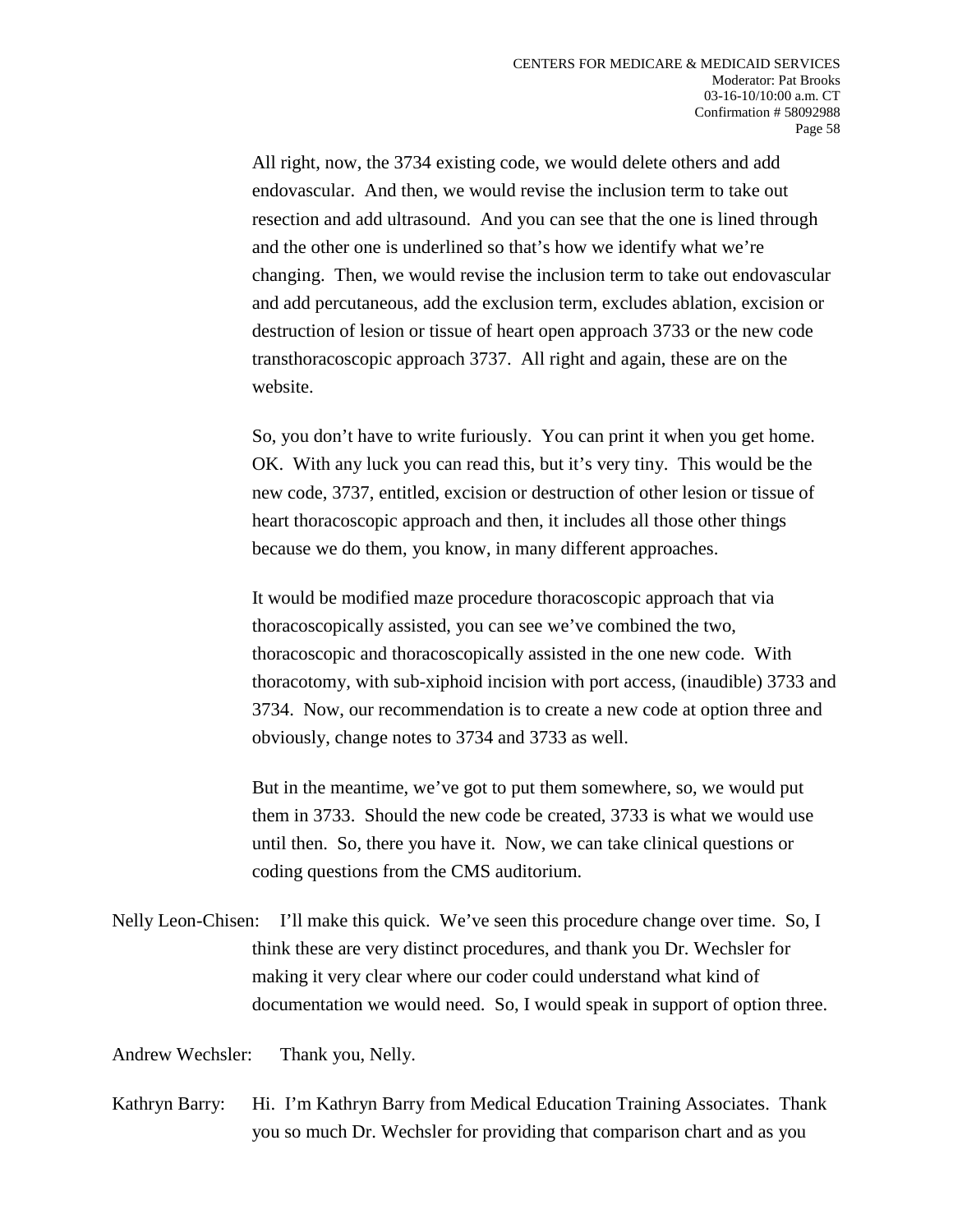know, we submitted a comment asking that the transthoracic may not be combined with the endovascular approach and so, we thank you for making this a clinical presentation and distinguishing what the clinical characteristics are. They are quite different and support option three. Thank you very much.

- Andrew Wechsler: Thank you Kathryn. I appreciate your support. Are there any comments here in the room?
- John Shaw: A quick question came to mind in terms of trying to fit this into the future limited coding, how many of each of the three kinds of procedures are there per year that give us a scope issue and how different might be levels of complications be in each of the three?
- Andrew Wechsler: Terrific question. Right now, the majority of the procedures are performed using a catheter-based or endovascular technique. The complication rate in large studies, both randomized and registries, are actually comparable between these surgical techniques including all of them and the transcatheter techniques.

The reason that you're seeing the evolution of these novel approaches to treating atrial fibrillation is that for patients who have longstanding atrial fibrillation without getting into all of the terminology, the results with catheter-based are rarely successful on the first go round. They require two to three attempts, sometimes even more, and they're lengthy procedures, they require anesthesia for most of the procedure to avoid the pain of the procedure.

The thoracoscopic approaches are actually quicker in most instances than are the catheter based procedures and they produce a very definable set of lesions. And, so many people believe that the future of atrial fibrillation surgery may end up being a thoracoscopically-based approach followed up with a catheter approach that might identify one or two residual points in the atrium that could be treated. So, what you are seeing right now is the vast majority procedures being done in an endovascular fashion with more and more places beginning to switch to a combined approach because of the frustration with the catheter-based approach.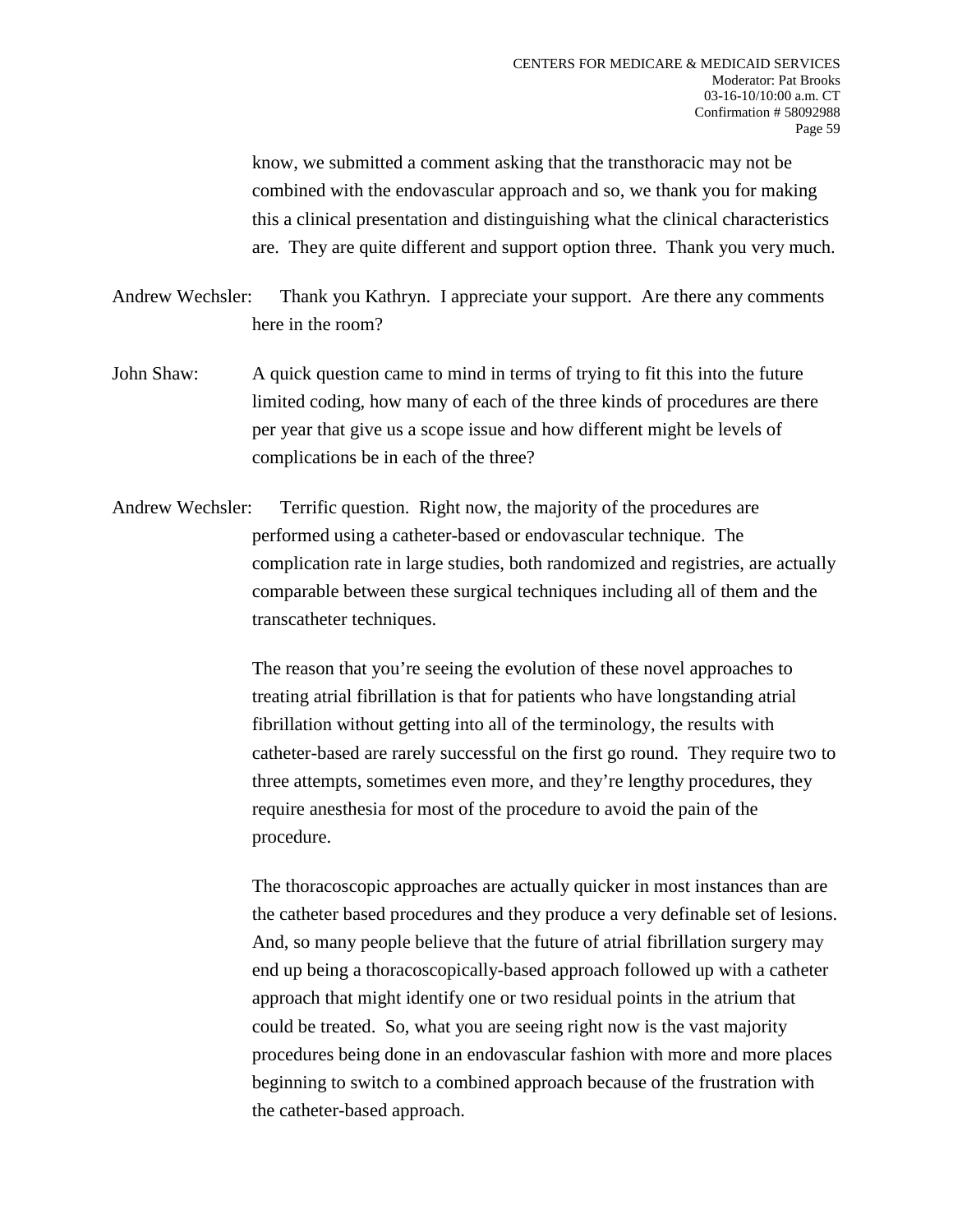- John Shaw: With the catheter-based approaches, if you have to go in multiple times, are they during the same session or would they be re-hospitalization or...
- Andrew Wechsler: They are actually usually spaced apart and require different hospitalizations because the success of the procedure is generally not measured within the first short period of time after the procedure is done.
- John Shaw: So, in terms of complications, they are equivalent but in terms of redo's, it sounds like there is a difference and therefore, it makes sense to have the separate procedures to capture that.

Andrew Wechsler: Yes sir. Exactly.

Tien Langlee: I'm just a little worried about the 37 because of the confusion for us. We have two codes, same (3733) is very simpler to open procedures. Can we just keep code the procedure at 3733 and put in an add-on code? Which is 1745 for (thoracic) computer (system) something and use that instead of creating a brand new code...

Andrew Weschler: (Inaudible).

- Tien Langlee: ...1745, this code was 1745 which is the thoracoscopy (inaudible). It's not a (inaudible).
- Ann Fagan: Well, that's an interesting concept and we'll take it under advisement. I wrote that down. Thank you.
- Tien Langlee: OK.

Ann Fagan: Can we have any phone comments, please?

Operator: At this time, I would like to remind everyone, in order to make a comment, press star then the one on your telephone keypad. There are no comments at this time.

Andrew Wechsler: OK. Thank you very much, that concludes my presentation.

Ann Fagan: And here comes Pat.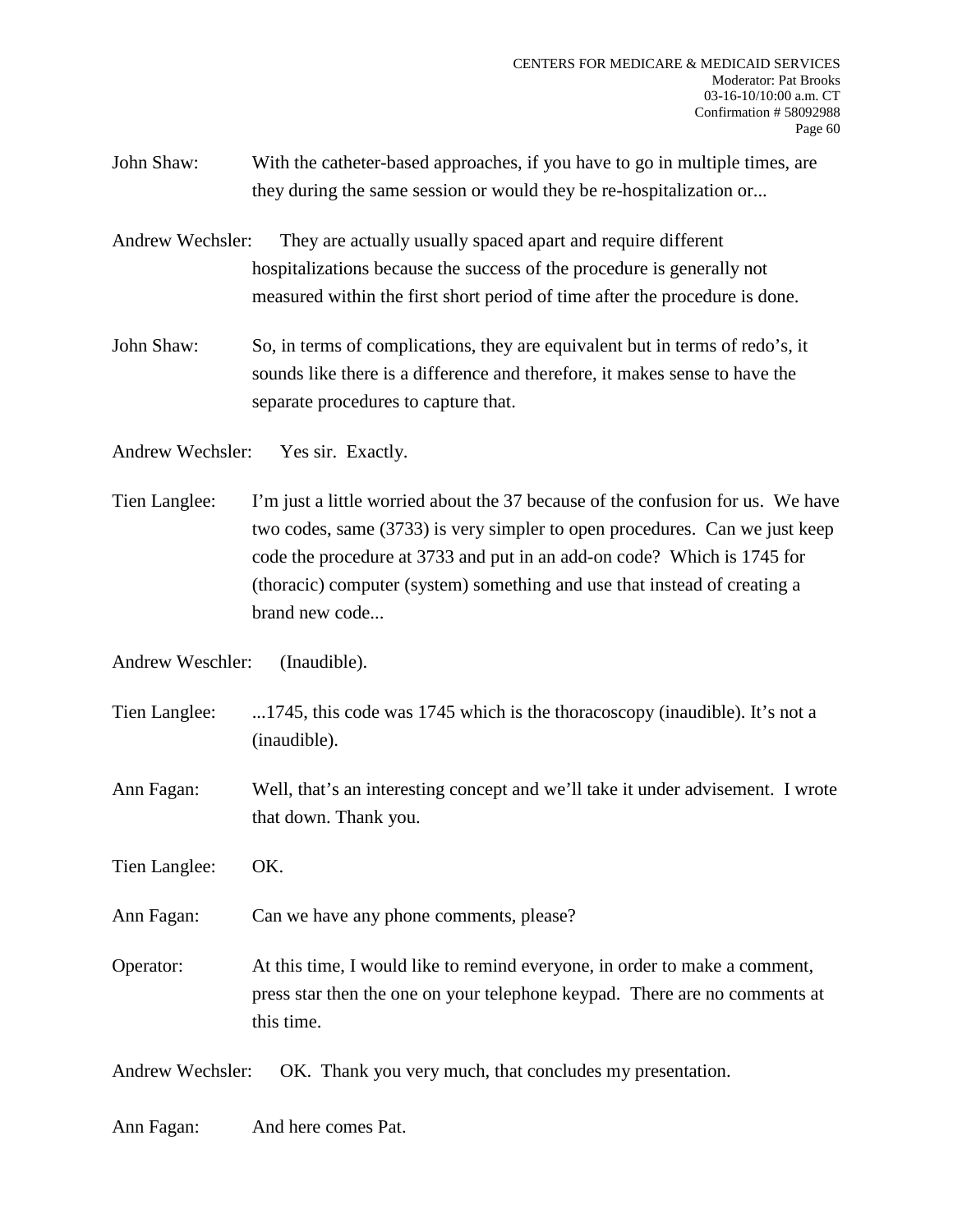- Pat Brooks: We'll move on quickly. If I can remind, to the extent possible, if our clinical presenters can keep their presentations between 15 to 20 minutes, so we can maximize the time for the Q&As. So, to the extent possible, you can get close to the 15, that'll be great and Amy Gruber will do the next topic now.
- Amy Gruber: The next topic is fat grafting for reconstructive surgery and the issue is ICD-9-CM does not have specific codes for harvesting or placing fat grafts used in reconstructive surgery. Should new procedure codes will be established to distinctly identify these procedures? We have here today, Dr. Steven Cohen, who's a clinical professor at the University of California, San Diego to provide us with a clinical presentation of these techniques. Dr.Cohen?
- Dr. Steven Cohen:Well, by way of disclosure, I'm also a consultant for a company called (Saitori) that is involved in cell enriched fat grafting. There are basically several different means of fat grafting and this has undergone a resurgence over the last three to five years.

Especially, as we've determined that fat has, in addition to all of the negative connotations, has some very exciting progenator cells and stem cells that can be harvested and used in cell enriched fat grafting. Hence, we think that there maybe a need for new coding as these fields continue to develop. So, correction of soft defects or soft tissue defects by taking fat from one area of the body and moving it to another has been used in medicine for years and years and years, hundreds of years.

When we do liposuction to obtain fat, we inject a fluid called tumescent fluid and this is composed of a local an, another medication, epinephrine, to reduce bleeding and to also lead to a more comfortable harvest. So, fat, typically, when we're using it for grafting is harvested via liposuction first. Now, in traditional fat grafting techniques, there are a variety of ways of preparing the fat for re-injection.

But probably, the most sophisticated presently is to use a centrifuge to condense the fat and to eliminate the extra fluid, the free lipids and the tumescent fluid that has been injected for the harvest. And this gives us a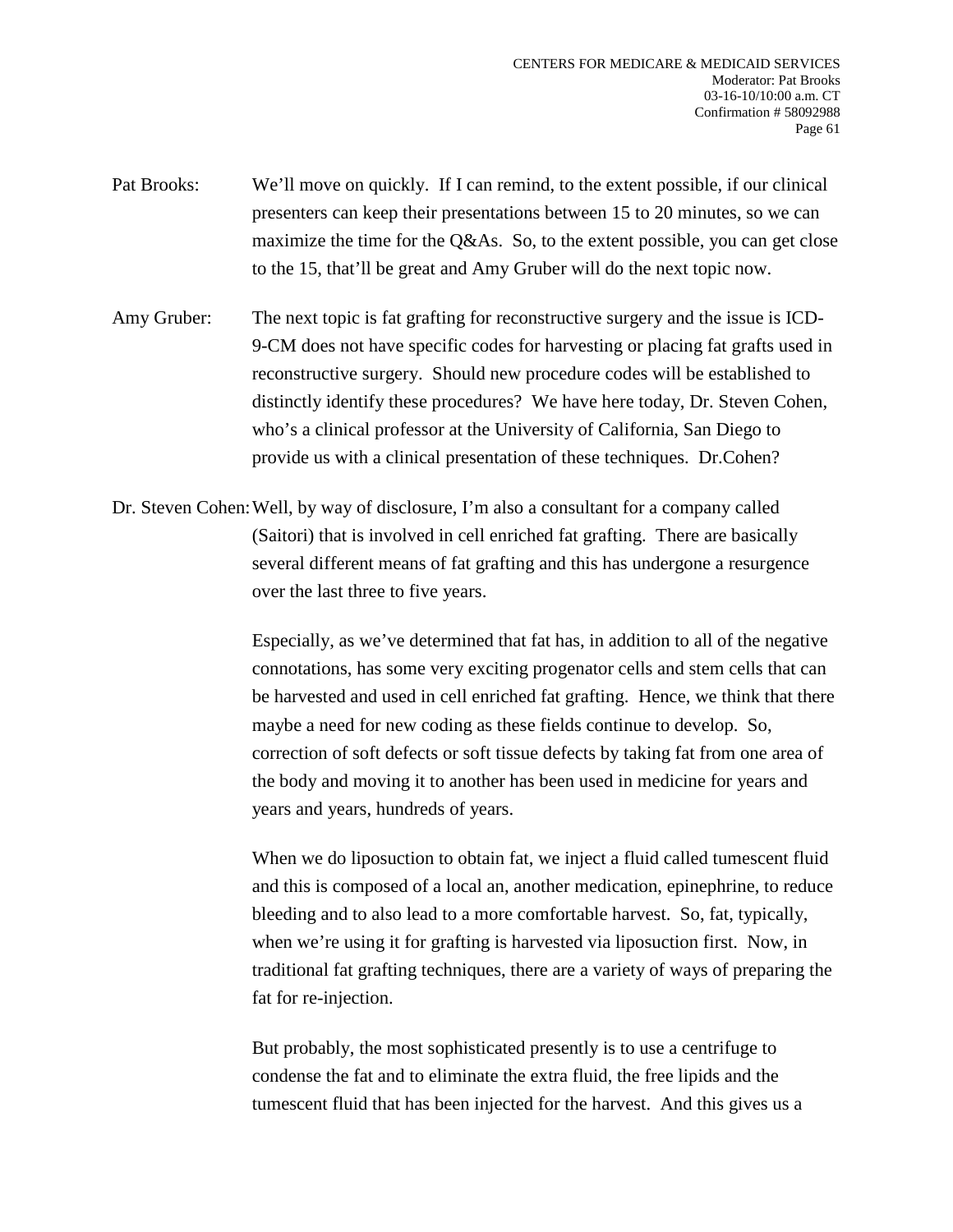more pure graft that can then be injected in small (aliquots) into the patient for a variety of applications. So, these micro-droplets of fat are tehnre-injected.

So, for instance, in a woman who might have had lumpectomy and radiation to the breast in treatment of breast cancer may present with a lesion that is a defect that could range from silver dollar size to, you know, a small, you know, a small can size, if you will. And one of the terrific treatments is just being able to simply harvest her fat and inject this. So, typically, there are one or two insertion points and we use the fanning pattern and we build these grafts not by just kind of filling up a cup but by injecting threads of graft material into the tissue much like you place rebar into concrete, so these grafts can then achieve a blood supply.

Many women now qualify for lumpectomy versus complete mastectomy and as breast cancer treatment has become less invasive, unfortunately, there are no currently accepted reconstructive options and yet quite a bit of disfigurement can be left by removing, you know, anywhere from a quarter of the breast to potentially a third of the breast with these treatments.

Furthermore, the skin can be damaged by the radiation that is used to often control local recurrence that might take place down the line. So, this creates a situation where you now have a radiated bed and surgeons are hesitant to use grafting techniques in these areas. Hence, again, more complicated techniques are often required.

Nevertheless, fat grafting results in very short outpatient surgery, very quick recovery, and again, no visible scars, and as we progress toward more cell enriched technologies, we think that this will also continue to become a more and more popular way of treating these patients. So, fat for many reasons is an ideal soft tissue filler. It's taken from the same individual that it's replaced in, nobody leaves the operating room.

A fancy, more complex flap bringing in new blood supply is not necessary. But the problems with fat grafting alone is the variability the graft take. So, these can vary quite a bit and lead to unpredictable outcomes and disappointment for the patients.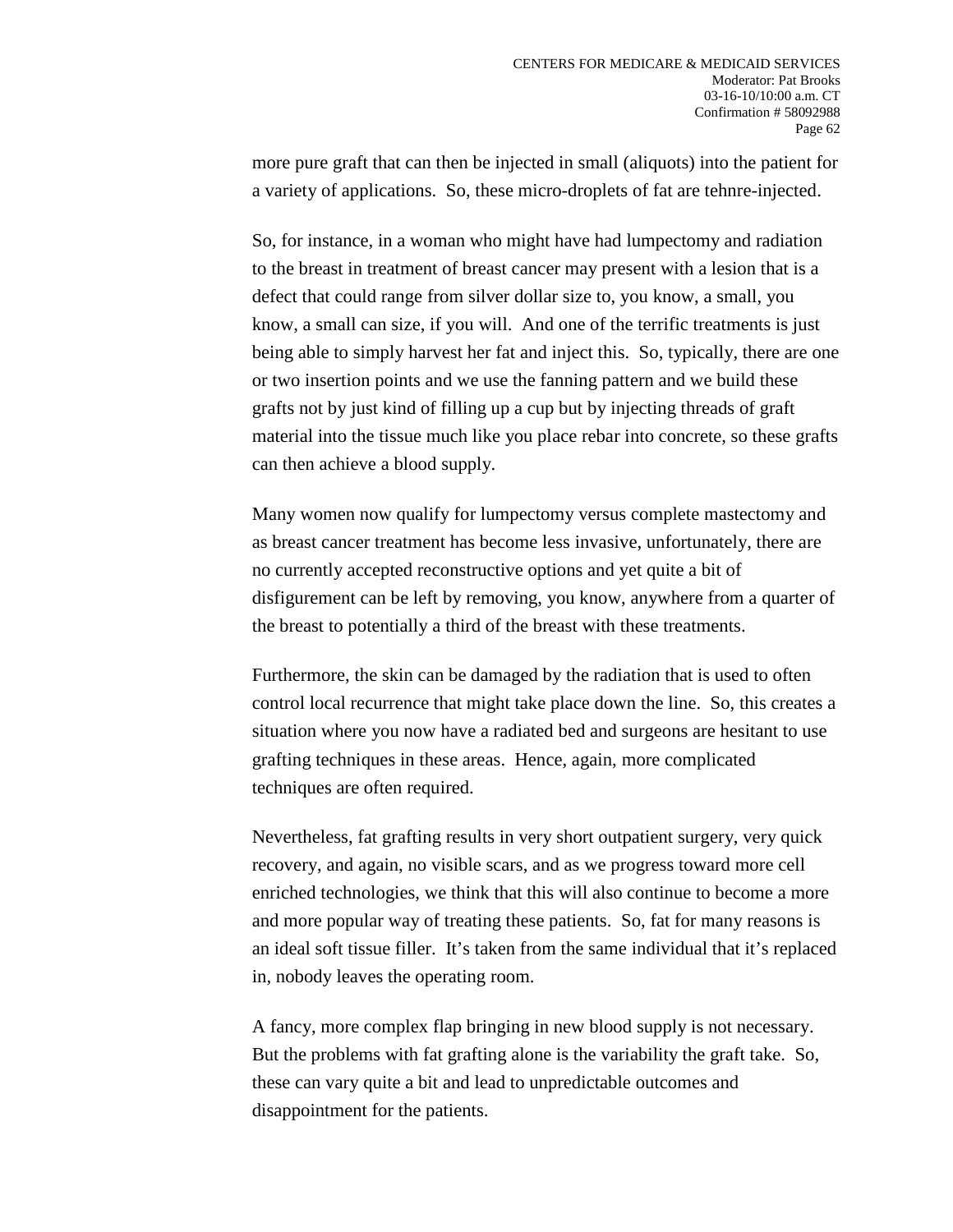Now, why is this variability occurring? There could be slews of different reasons, but the main thing we know is that graft persistence is highly depending on maintaining graft viability, long enough to get a new blood supply, so, that this tissue becomes living material. Well, why fat or why cell enriched fat grafting?

Well, by enriching fat grafts, we are able to increase angiogenesis, hence, improve graft survival. In these cases, we are able to reverse or improve the skin damage that has occurred by radiation therapy, so that the skin becomes less red, it's softer, less painful and more accommodating to the fat grafts that now go on to survive. We also know that with better fat graft survival, there are less chance for lipid cysts and calcifications that can cause some confusion on follow-up mammographic studies and MRI studies.

So, here would be kind of a traditional graft and really the enriched graft is simply material that comes out of the traditional graft, recombined with the traditional graft and this increased concentration pre-clinically and from clinical trials across Asia and Europe indicate that the graft survived to a greater degree.

So, here is just a really brief scenario for the enriched grafting procedure. The tumescent fluid, again, is injected, fat is harvested, the same conventional way. Half the fat is then digested to liberate these regenerative cells and adipocyte-derived or fat-derived stem cells which will then concentrate it and then these regenerative cells which range anywhere from 50 up to even a 100 million cells (or) recombine with the other half of the fat to create an enriched graft.

And the enriched graft is then placed as I showed you back into the patient's graft a variety of soft tissue defects that can be quite large, 500 milliliter defects and can be quite small. Here are some examples, this happens to be out of the study in Japan. You can see the lumpectomy preoperatively and you can see the correction postoperatively.

So, right now, how is fat grafting documented? Not very well. First of all, a fat graft could be a teeny little fat graft. The fat graft could be a (container) of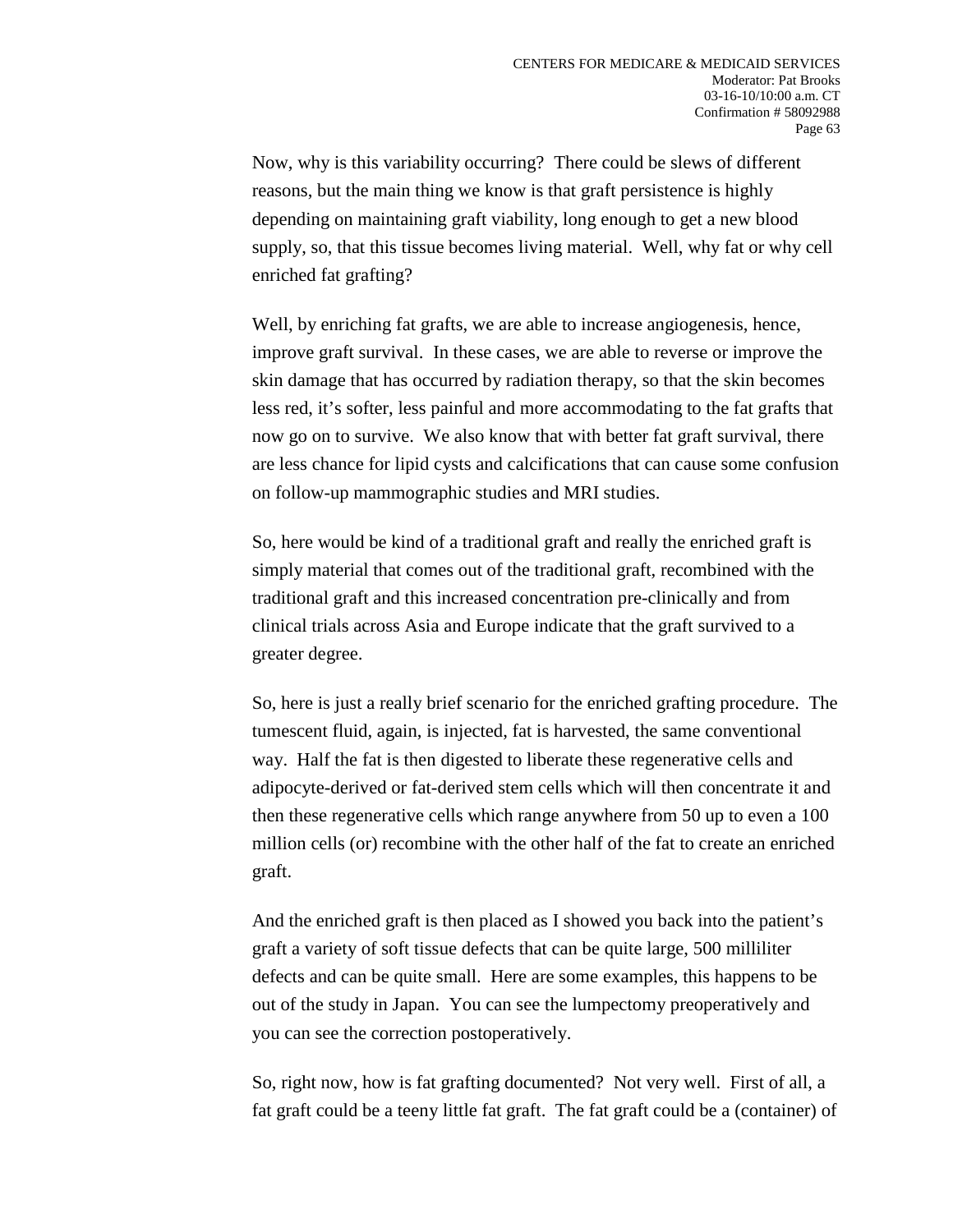fat grafts. A teeny little fat graft can take one second to harvest and another second to put back in. Large volumes may require a considerable amount of time and cell-enriched grafting requires a process that ultimately takes an additional hour and a half and will add to surgery time initially.

So, the other issues that relate to this are especially as we start to consider treatment of patients with breast cancer, it's critical that these be tracked right from the outset and the present coding system does not really provide specific codes for both fat grafting or cell-enriched grafting that makes this data collection and analysis possible. So, I will be brief and if there are any questions, I'm happy to answer them. Thank you very much for your time.

Amy Gruber: OK, we will move on to the coding options. There are two – there are two on page 25. Option one is to continue to assign code 85.99 of the operations on the breast for fat grafting to the breast. If grafting is performed with the total reconstruction of the breast, continue to assign codes for the total reconstruction to breast, that is category 85.70 through 85.79. For liposuction harvest, the fat graft, continue to assign code 86.83, size reduction plastic operation.

> The second option would be to create new codes for fat graft of the breast, fat grafts of other subcutaneous sites and harvesting fat for grafting for a total of five new codes. The first new code would be 85.55, fat graft to the breast without use of enriched graft. Another new code would be add 85.86 fat graft to breast with use of enriched graft.

> Another new code would be 86.87 fat graft without use of enriched graft, 86.88 fat graft with use of enriched graft as well 86.90, the extraction of fat for graft or banking. CMS' recommendation at this time is option one but we welcome public comment. So, I will open it up for discussion. Any comments here in the audience?

Linda Holtzman: Linda Holtzman, Clarity Coding, first let me note that I worked with Dr. Cohen in developing this proposal. One of the reasons that I got interested in this is because I've coded fat grafting to breast, I don't know, 6 to 7,000 times in the last few years.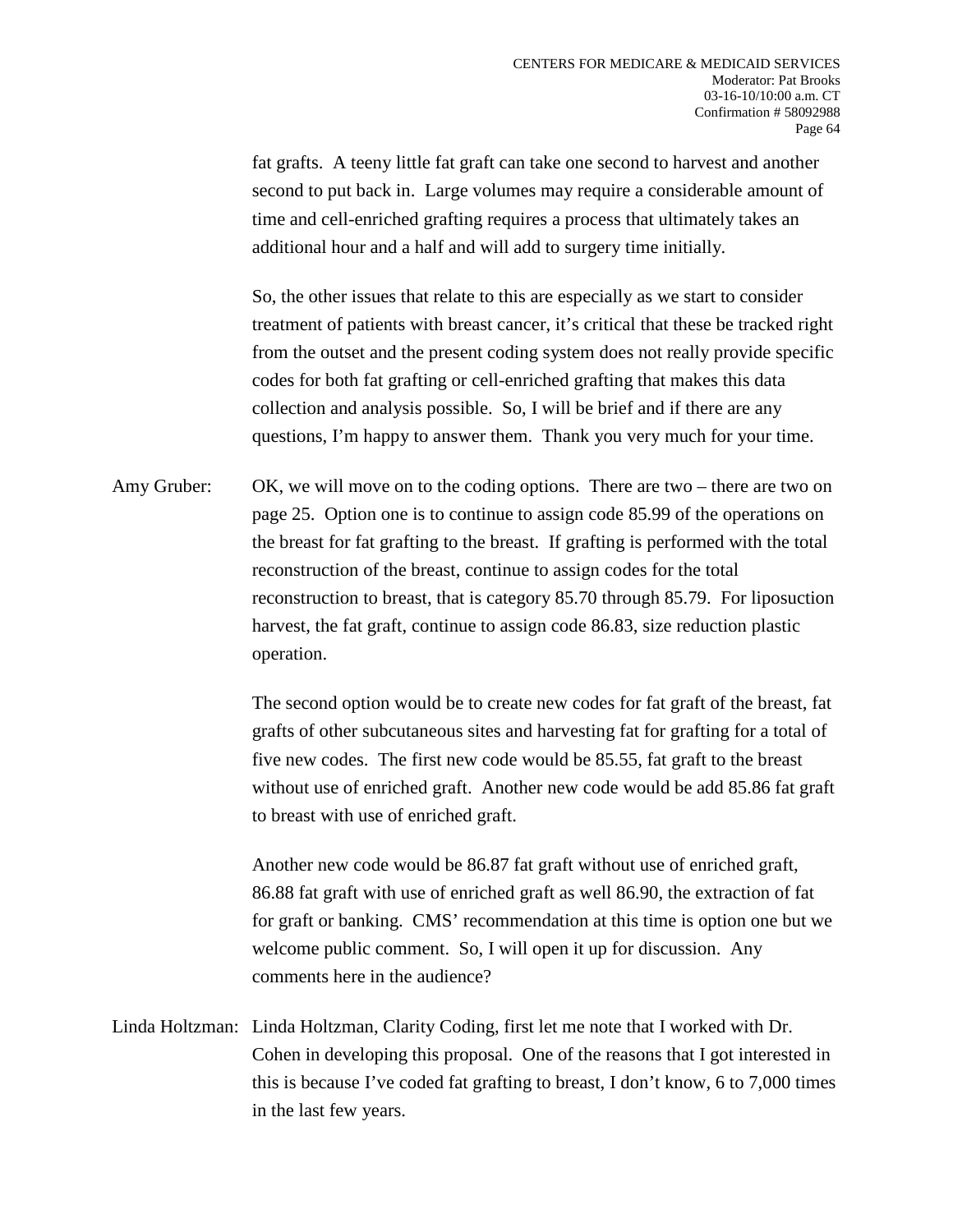And it's – you know, for many years, I was a surgical oncology coder and I was dealing with these reconstructions constantly. And it was very frustrating to not have a way to identify fat grafting. But fat grafting is real grafting.

You're taking tissue from elsewhere in the body and putting it in another place in the body. You know, it's being drawn out by a liposuction catheter but it's still real grafting and we have codes for all other types of graft to the breast and elsewhere. I like the notion of being able to identify fat grafting distinctly as well, particularly to be able to follow the outcome.

The other issue for me is every time I put down 8683 for harvesting, I just hated doing that, and I realized, that's not a reason to create this code because I hated it. But I knew that everyone of these was going to kick out at the payer and somebody would – forgive me.

I know I shouldn't get into the C word but coverage. But when you use the code for size reduction plastic operation to represent harvesting graft material for reconstruction, it just doesn't go. It really degrades what's happening here. It doesn't represent it well.

Also, if we just leave things as they are, there is no – as far as I can tell, there's really no way to identify fat grafting to other sites of body and certainly that takes place when you're trying to repair damage elsewhere in the subcutaneous tissue, so, on the arms and legs, that kind of thing. So, I like it. I hope you'll reconsider it.

Amy Gruber: You like option one? OK. Any other comments?

- Linda Holtzman: No, no. I like option two, re-, creating new...
- Amy Gruber: Excuse me, option two.
- Sue Bowman: I like the idea of having separate for the fat grafting. I'm just concerned about the differentiation between without and with enriched graft and how well that's documented, that the coder will be able to pick that an enriched graft was involved?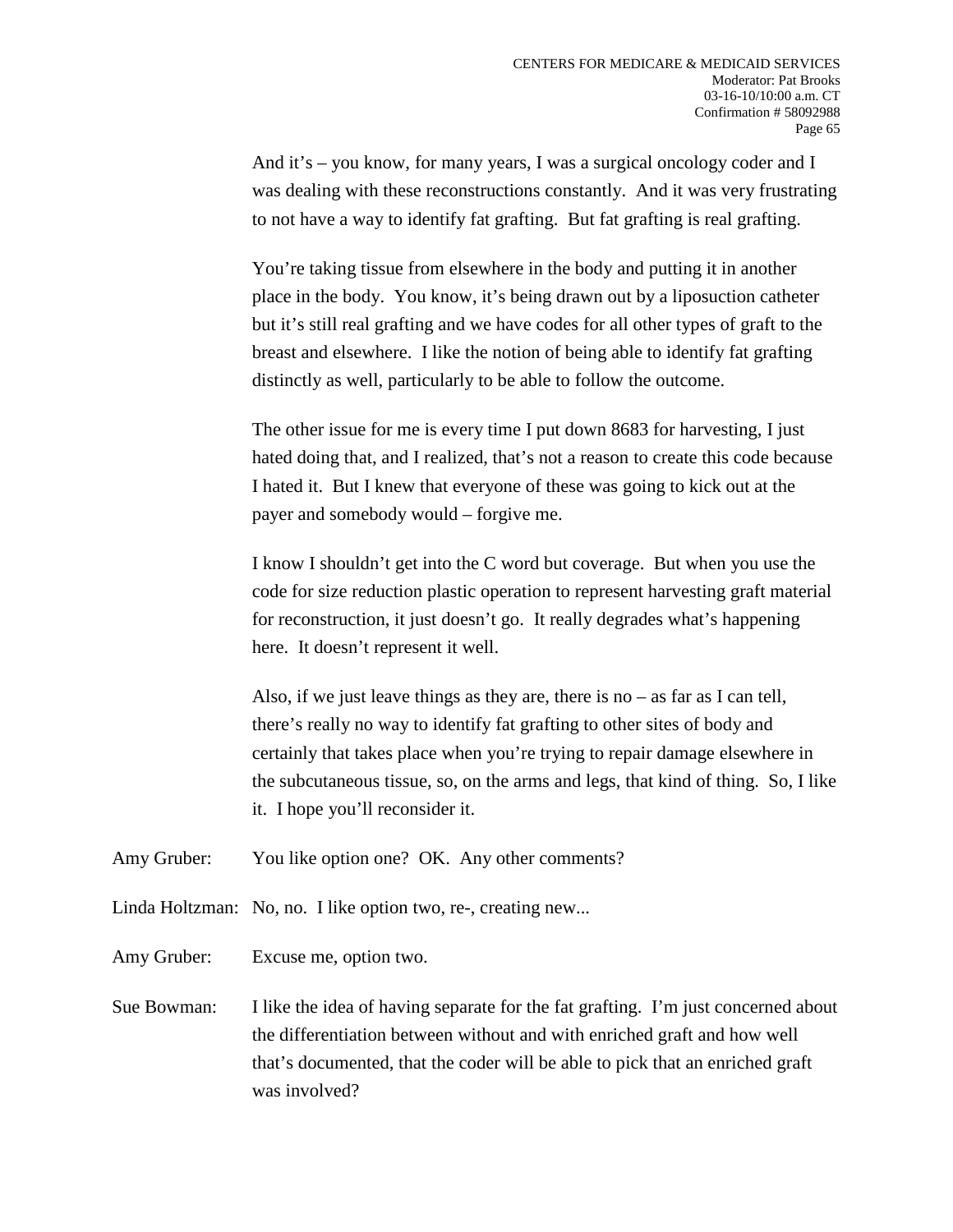- Amy Gruber: Thank you. Anyone else here in the audience? If not, operator, can you please open up the phone line for any comments.
- Operator: This time, I would like to remind everyone in order to make a comment, press star than the number one on your telephone keypad. The first comment comes from (Susan Taylor Proctor), you're line is open.
- (Susan Taylor Proctor): I I'd like to say that I agree with Linda Holtzman on this and I'll be submitting a written comment as well. Thank you.
- Operator: There are no further comments at this time.
- Pat Brooks: Thank you. Please send your comments. Our next topic is on number six on the agenda, Sternal Fixation with Rigid Plates. And I would like to introduce Dr. Arthur Martella from the University of Pennsylvania and he's going to be assisting with this. And while he's coming up, I'll tell you that the issue is that currently there is not a unique ICD-9 procedure code to capture the internal fixation of the sternum using rigid plates.

We currently use a more generic code 78.51 internal fixation of the bone without fracture reduction, scapula, clavicle, thorax and to include ribs and sternum. This is rather vague. It doesn't really show the thing we're trying to capture, which is, this particular fixation device. And that the issue has been raised because it may prove to help prevent sternal dehiscence and deep sternal wound infection.

There is not a new tech application and it hasn't been cleared by the FDA. So, I'll introduce Dr. Martella who will explain this procedure to us.

Arthur Martella: Thank you. Good morning. I think it's been interesting that you've already heard two talks today on non-sternotomy approaches to things that were traditionally done with a sternotomy incision. But I think both of those speakers would agree that the vast majority of heart surgery is still for the foreseeable future going to be done with the sternotomy approach. And just a sort of an idea of what numbers we're talking in the United States is close to 700,000 procedures, open heart procedures done with the sternotomy approach.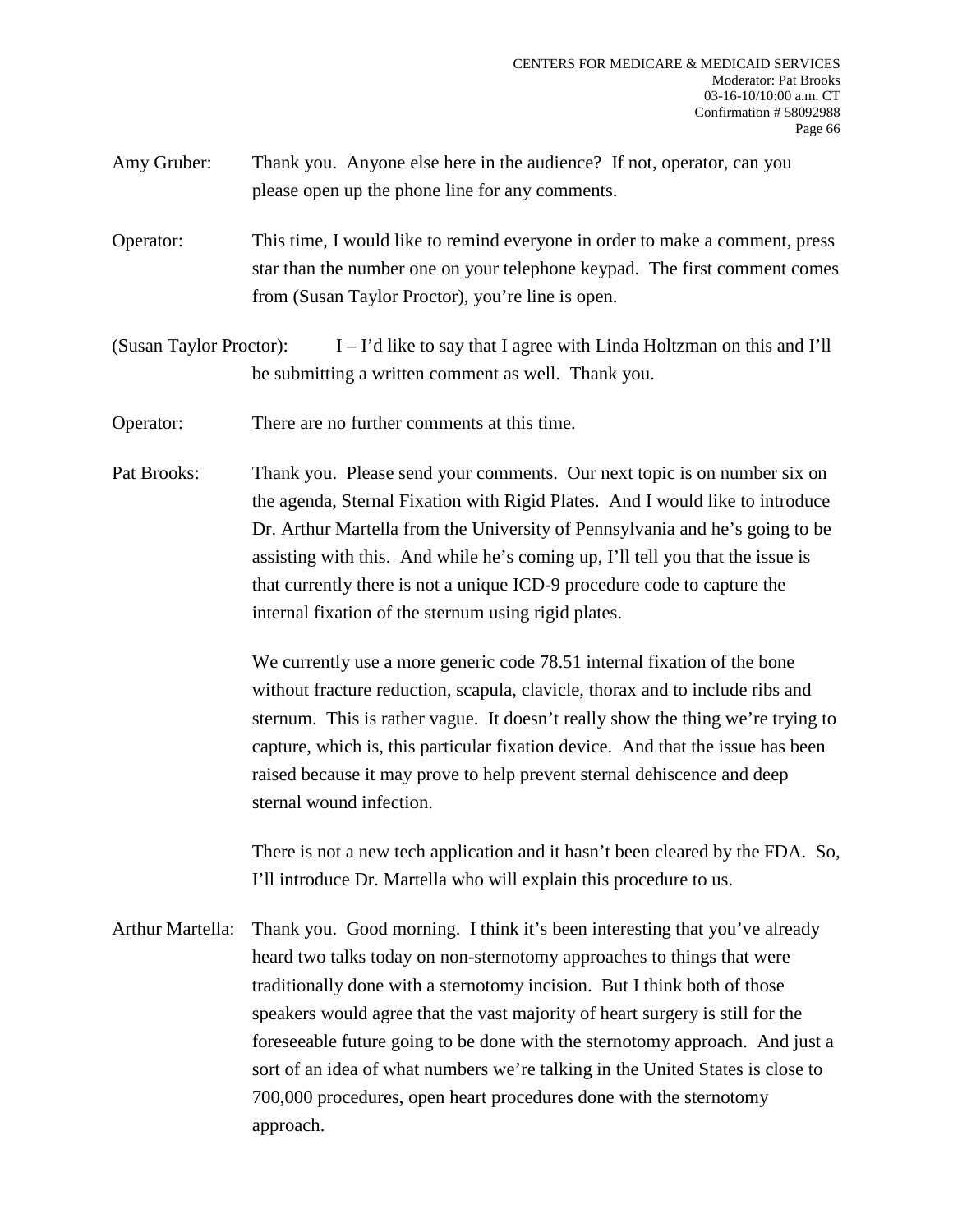And that includes a hundred thousand or so valve replacements, as well as probably 400 plus – a hundred thousand plus coronary revascularization procedures. The sternotomy is the ideal approach for heart surgery in many ways. And that is because it really gives us full exposure not only to the procedure that is planned but also to any potential problems or issues that may occur.

So it is clearly the surgeons' choice for most operations done on the heart. The problem, however, is that although it is a great operation for the surgeon, it's not necessarily the best operation for the patient. Breathing, unfortunately, as you all know, is a dynamic process. Our chests are continuously moving in and out, up and down.

Coughing and deep breathing is one of our biggest problems as heart surgeons post-operatively; getting our patients to deep-breathe and cough is a major issue. A lot of that is related to the pain that they have and just an inability to want to take a deep breath because of the stiffness and tightness of the chest. But when they do cough, unfortunately it puts a tremendous amount of pressure on the incision itself. In addition to that, we frequently, or almost all of heart surgeons I would say in the United States, limit the use of our patients' arms for a minimum of six weeks.

Usually it's about eight weeks and with a gradual increase at that point. And that's simply because our pec muscles, or – these – our pec muscle attachments are to the sternum itself and to the costal cartilages off to the sides, and when you use your arms, you're pulling your sternum apart in effect. So, we really try to limit our patients' use of arms to the extent that we really teach our patients how to get out of chairs without their arms early on after surgery. Sternal problems are two basically.

Sternal dehiscence and a – and what may lead to deep sternal wound infections, and those are the two main issues. Basically, sternal dehiscence is when the two portions of the sternum, which are hopefully divided down the middle, don't heal completely. And you can have partial dehiscence and you can have a complete dehiscence.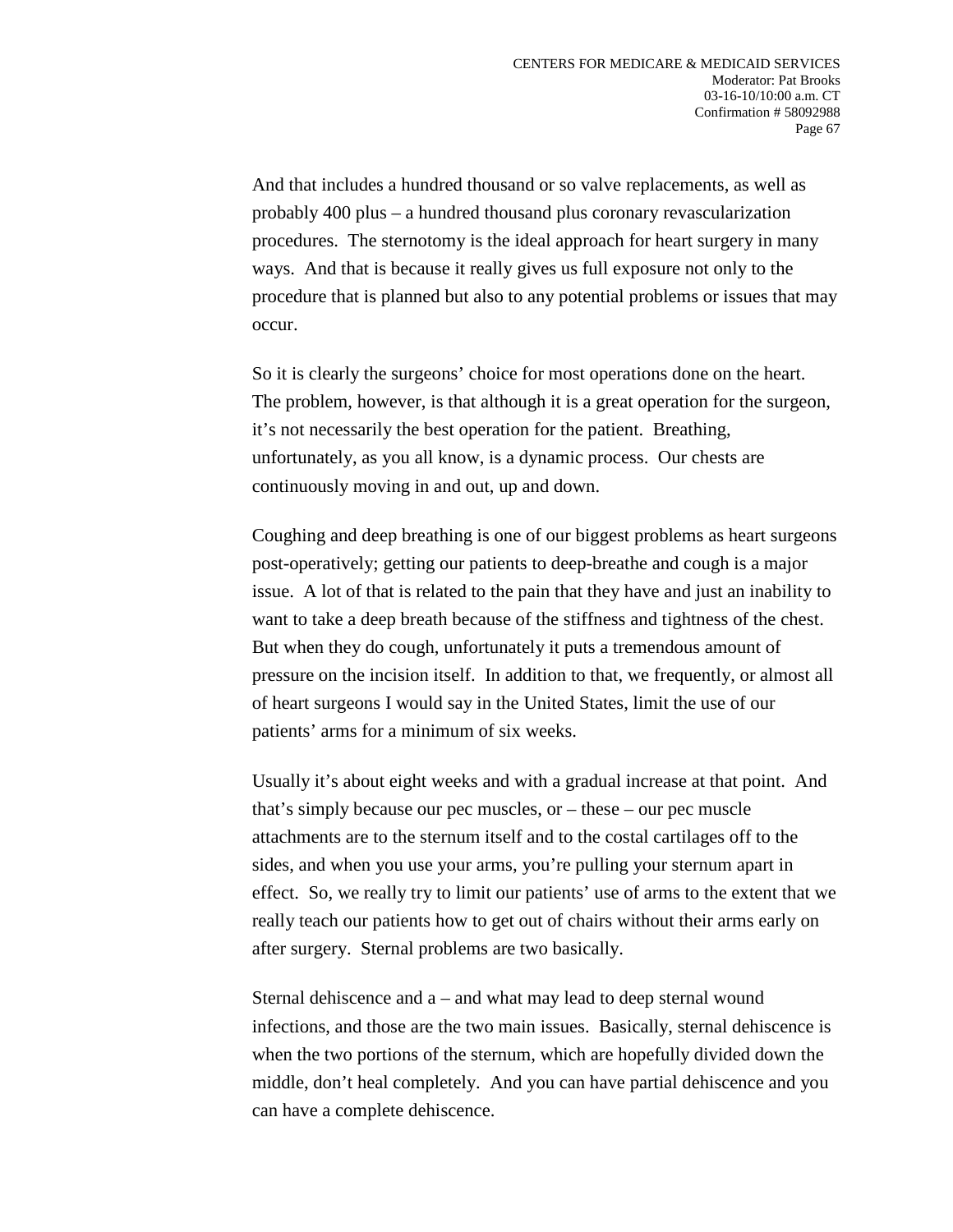And part of the problem is that as you – you just saw on the previous slide, those sternal halves, they're fairly – can be fairly thin and in the traditional approach, we place wires around that sternum. And those wires if the patient is breathing, coughing, can gradually cut through those sternal edges and lead to basically, again, a sternal dehiscence but a complicated problem they try to fix. In addition to that, the sternal dehiscence – if it is not addressed surgically, meaning going back to the operating room to repair, will lead to a chronic pain problem for that patient. There are a number of risk factors for sternal dehiscence, and ultimately, risk factors for sternal wound infections. But the number one risk factor is clearly obesity.

There are other contributing factors including diabetes, emphysema or COPD, renal failure, steroid use and as part of the emphysema picture tobacco using – current tobacco smokers. And that's particularly because they have secretion problems that – or manifest after surgery and have difficulty clearing their secretions and that also leads to a more exaggerated coughing response and risk for dehiscing of sternum basically. Post-operative sternal dehiscence in obese patience has been looked at in a number of fairly large studies.

There's one – there's a few – two studies that I'm actually going to show right now and one of them shows that basically obesity has been identified as the single most identifiable factor in who goes on to having sternal wound complications. And you can see in the slide here that there's basically a plateau here where patients with BMIs between 35 and 45 have an increase in sternal wound infections but not horrible. But when they get to 45 or so, which is a large patient and a relatively small number of our patients in general, the risk of sternal wound problems jumps up considerably.

And again, another review, 15 year review of a large number of patients, again, you see that there's this area here between BMI of 30 and 45, where it is somewhat of a plateau. But then again, again, as we saw before, at 45, 40 to 45, there's a significant jump in sternal wound problems. In – these days when we approach coronary surgery, we have that – and I use this as an example, we have a number of options for how we approach the patient, their disease and their contributing factors.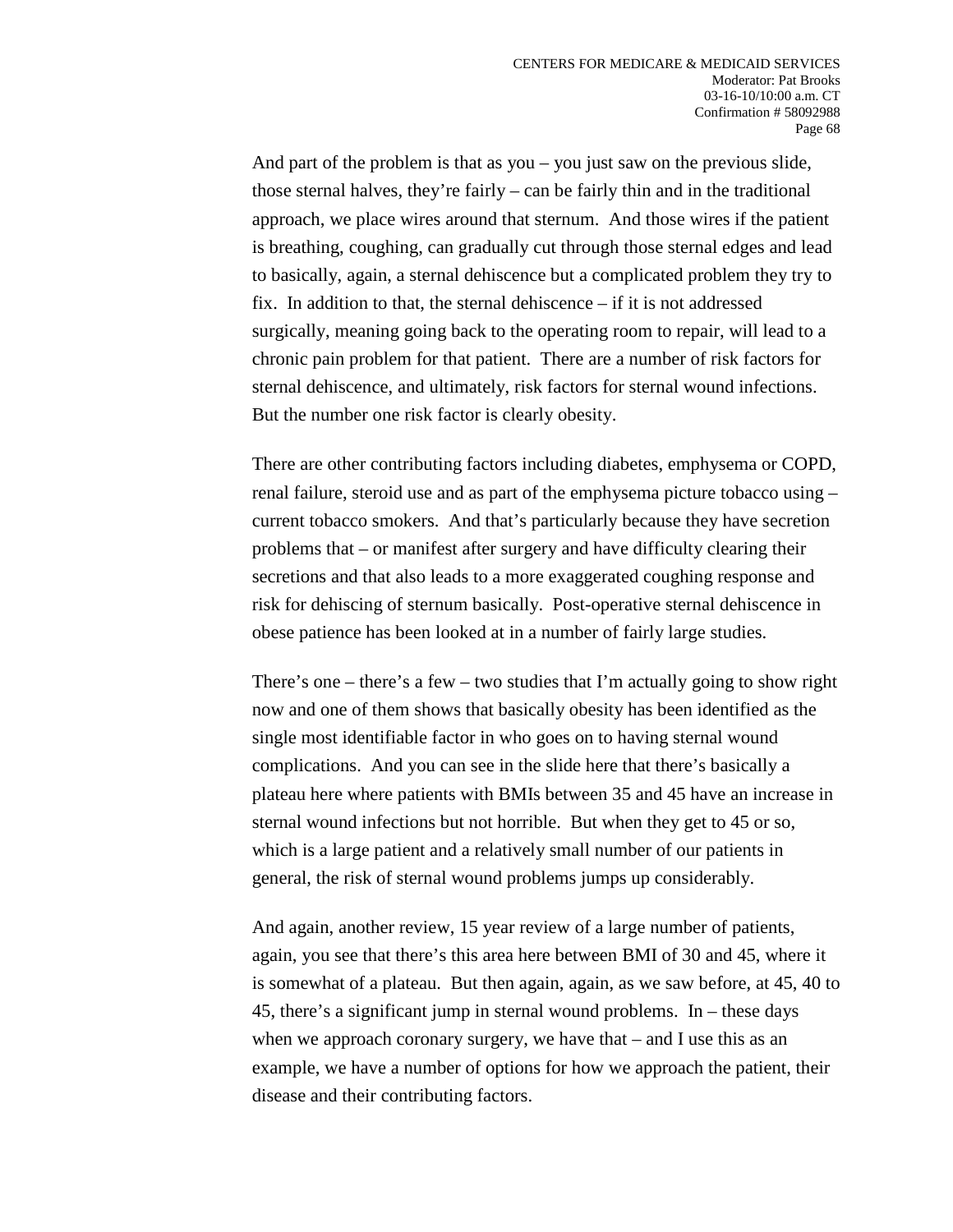We can do them on pump, we can use all arteries, we can use bilateral mammaries or radio arteries. We can use techniques that do not touch the aorta and we have a number of technologies there for that. We can even use the robot these days.

We can use a complete revascularization or as even somebody mentioned earlier, we can use the (hybrid suite) to do these procedures. And I could spend half a day talking about how we would graft the right coronary artery. But when it comes to closing out patients, we still use general wires for all our patients.

Every patient is closed the same way, whether they're weighing 400 pounds with a BMI of 45 or they're a very small 85-old patient with BMI of 15. Rigid plate fixation is not something new. It's been utilized for fractures for virtually every bone in the body for a number of years by the orthopedic surgeons.

The orthopedic surgeons have been, well, over 30 years and the plastic surgeons have embraced this technology over 20 years ago and the neurosurgeon, even in the last 10 years have started using plates. Cardiac surgeons actually are the only group currently who really continue to provide bone fixation with wires. What we're suggesting is that in the very high risk patient group, BMIs 45 and above that we will consider plate fixation for this group of patients.

These patients are at high risk for returning to the or staying in the intensive care unit, remaining on the ventilator, and having postoperative problems weeks to months down the road. We also think that there's another group of patients with a BMI in the 30 to 45 range who have other associated risk factors also, meaning, severe COPD, diabetes, steroid use, or chronic renal failure who may also benefit from this approach. There is, interestingly, some studies that also suggest, unrelated to BMI, patients with severe COPD who are active smokers and on steroids have the same risk as this group also.

So, in conclusion, I think we can identify a certain group of patients who are high risk for having sternal wound problems and sternal – specifically, sternal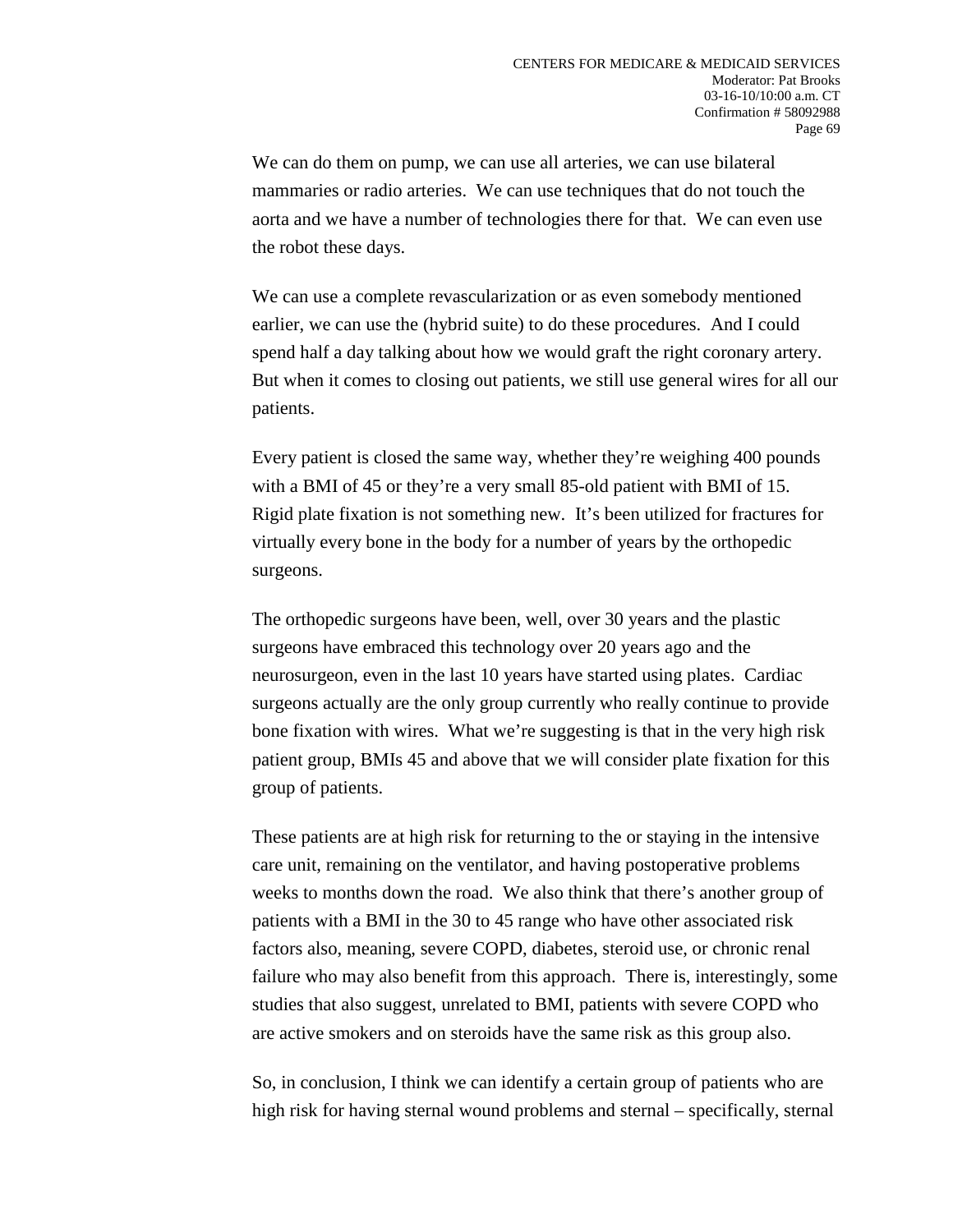dehiscence which ultimately leads to deep sternal wound infections, and they would be the morbidly obese patients and the secondary associated risk factors with a sort of slightly less BMI.

We think rigid plate fixation can reduce the risk of sternal dehiscence and deep sternal wound infections and may also contribute to reducing the risk of pulmonary complications and potentially prolong mechanical ventilation and ICU stay. Thank you.

Pat Brooks: Thank you. If you can just wait over here. I'll go through the coding proposal first and then you can ask your questions and make your comments. While we're pulling that up, it's  $-$  I mentioned to you earlier the current code is code 78.51 for this condition. And so an option one would be not to create a new code, just to continue using that code should one want to do so.

> An option two that you see here is to create a new code and that new code would be 8494, Insertion of Sternal Fixation Device with Rigid Plates. And then, clearly, we would have to exclude that under 78.5. And CMS recommends option two that we do create this new code so that we can track it to see how – provide information on how well it works. And we would like to hear questions and comments at the microphone.

I see people nodding their heads because they like it. But if someone would like to come up here and say they support it or not, that would be great. OK. So, people are nodding their heads; they like this. And, Operator, shall we open the phone lines to see if anyone else has something to say?

Operator: At this time, I would like to remind everyone, in order to make a comment, press star then the number one on your telephone keypad. There are no comments at this time.

Pat Brooks: OK, thank you very much then. And we'll look forward to your written comments. Now, we're going to move out of order a little bit, and Mady here will introduce our next topic which is going to be number nine.

Mady Hue: If you're following along, we're going to turn to page 36 in your handouts. I'd like to go over the issue. Currently, there's no specific ICD-9 procedure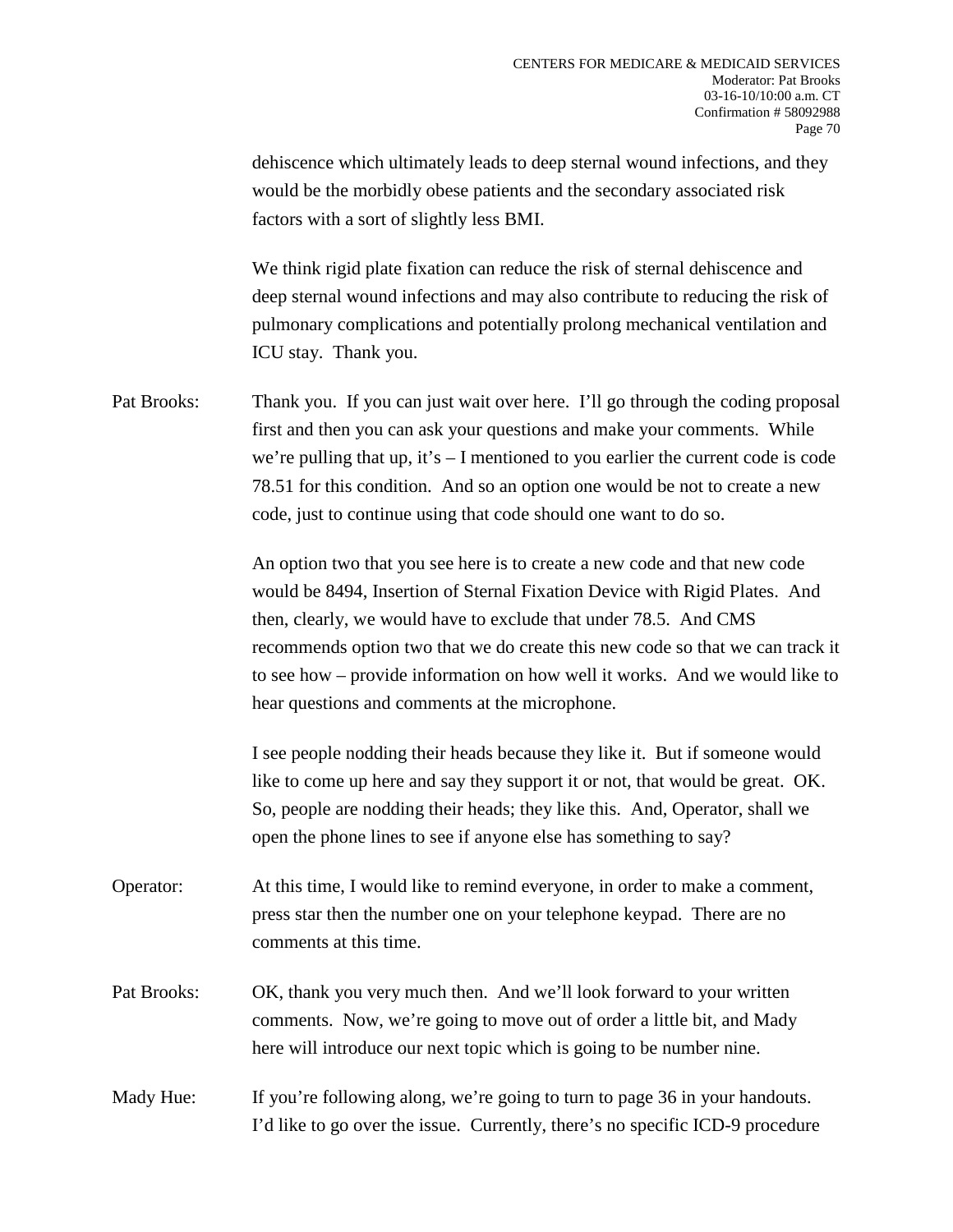code that describes a minimally invasive interlaminar lumbar decompression laminotomy with epidurography and image guidance. We currently have code 03.09, Other Exploration Decompression of Spinal Canal, which is used to identify lumbar decompression.

So at this time, I'd like to introduce Dr. Lora Lee Brown from Coastal Orthopedics and Pain Management out of Bradenton, Florida to give a clinical presentation.

Lora Lee Brown: First, I'd like to thank you for the opportunity to present to you. And just a quick slide about myself, I am a practicing pain management physician. My background is in anesthesia, and I've dedicated my career to taking care of patients that suffer from intractable chronic pain.

> I want to talk to you about this particular procedure because I think it's so important for a segment of the population that I treat as well as many other physicians around the country. We're going to quickly talk about the technology itself, the clinical benefits; I'm going to emphasize that it has been cleared by FDA and that is being utilized by physicians in hospitals around the country today. This is a unique approach that allows us to decompress or debulk the spinal canal using an interlaminar approach.

The interlaminar space is the space between the lamina and the center of the spine that allows us to access the epidural space. This is very minimally invasive and less traumatic than traditional surgical approaches. And the clinical findings to date have demonstrated this to be an extremely safe procedure.

Now, you have to understand spinal stenosis to understand the application of this particular procedure. First, spinal stenosis is a disease process where the spinal canal, the center of the bony canal, is restricted, and the neural structures that bypass that level of the spine are impinged.

This usually manifests as pain; many times pain in the back, sometimes pain in the back and legs that's provoked with prolonged standing and walking and improves when one sits and that force or that pressure is relieved. There are,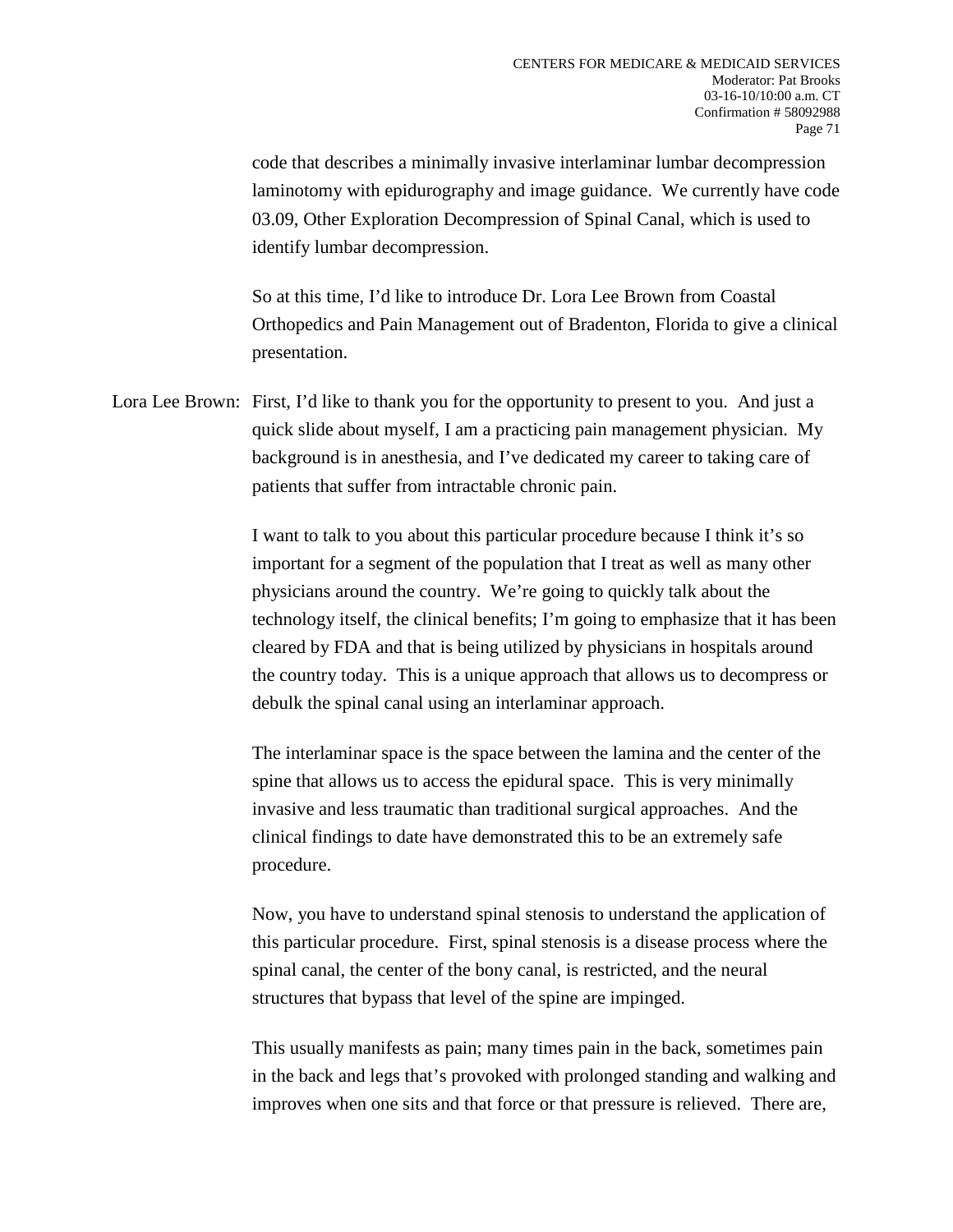according to the literature, about 1.2 million people in the country that suffer with symptomatic spinal stenosis.

There are probably a lot more people that suffer with symptomatic spinal stenosis that aren't being treated for or being cared for because the treatment options are not robust at this time. Of those people, about 250,000 undergo open surgery, that's a laminectomy or laminotomy or effusion, for treatment of this. This particular treatment focuses on a subsection of that 250,000 people, a subsection of people that suffer from spinal stenosis primarily related to enlargement of the ligamentum flavum. And we're going to talk a little bit about that.

What I want you guys to understand is right now in the current treatment algorithm, we have conservative therapy at the bottom which includes things like physical therapy and over-the-counter medications and such, and when patients' disease process progresses beyond this point, we have epidural steroid injections that are used to treat spinal stenosis. And, traditionally, that's pretty much all we've had before those patients progress on to open surgery. What this particular treatment does is that it allows us a treatment alternative to fill this gap, to give folks a non-surgical treatment choice to alleviate their pain, their suffering, and their inability to function and live a fulfilling life.

Now, how this procedure works is, again, I've talked to you about ligamentum flavum, and I'm going to show you a picture of what the ligamentum flavum is in just a moment. But in some folks with spinal stenosis, they have enlarged ligamentum flavum.

This procedure actually allows us to debulk or remove that enlarged or hypertrophic tissue which relieve a tension band that occurs at that level; a dynamic buckling effect, if you will, of the ligament that causes pressure on the neural structures.

This is a great picture and a great example to illustrate enlarged ligamentum flavum. You see it right here. This is a slice through the spine, the lumbar spine specifically. This is the tail bone, this L5, L4, L3, L2, and L1 vertebral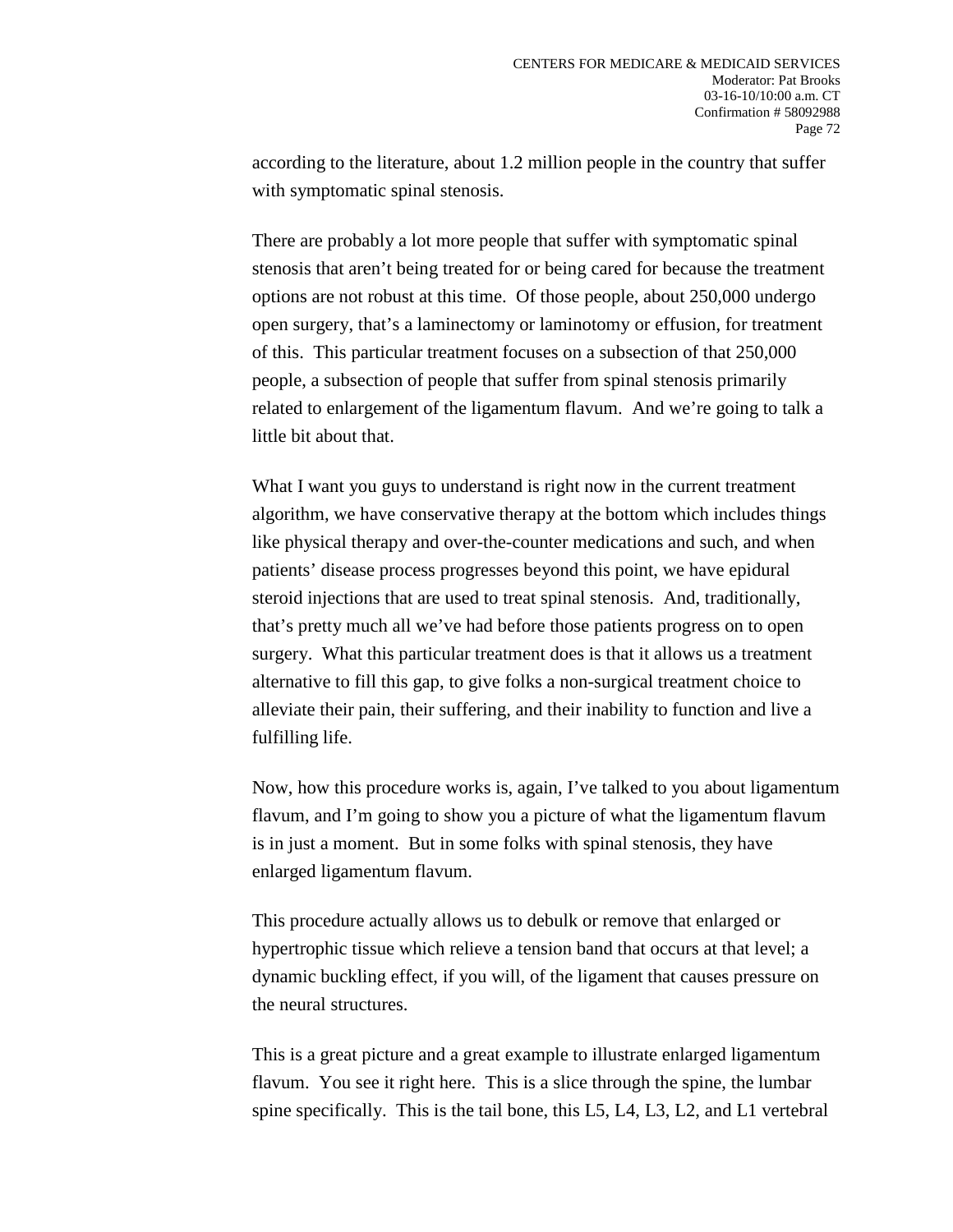bodies. The disc or the black things in between the vertebral bodies, this white area here is the spinal canal. You'll see that there are gray strings coming through; those are the nerves.

And you'll see in this particular patient, there is an impingement here, an hourglass deformity, and that is what we call spinal stenosis. And in this patient, spinal stenosis is predominantly related to a very large ligamentum flavum. If you look at the levels below and the levels above, you will see that you don't have that hypertrophy or that enlargement of the ligamentum flavum.

Now, one of the things that's intrinsic to this particular procedure is something called an epidurogram. As a practicing pain management physician, I use epidurograms all the time, and that's where we actually inject contrast into the epidural space. I use that prior to injecting any kind of corticosteroid to ensure that I'm in the correct anatomical space.

In this procedure, we also use an epidurogram. That epidurogram provides us a road map. That is our safety zone. That tells us where we are anatomically; hence, the need for fluoroscopy in this procedure.

Now, here's a cadaver sample – sample here that's been sliced through and, again, you see the bone here of the vertebral bodies, above and below a disc, the spinal canal that we saw in the last picture. This is the bony lamina of the – or the spinous process, that's the bone you feel when you rub your finger down the back of your spine. And here, this white tissue, is the enlarged ligamentum flavum.

When we are performing this procedure, we access this space through a very small skin incision or nick, if you will, and we place a trocar or a working cannula down to the level of the lamina. And then through that cannula, we actually insert a couple of instruments that we work with that were specifically designed for this procedure.

One of the instruments is a bone-cutting instrument that allows us to remove a very small amount of bone from the inferior and the superior lamina allowing us to create a small lamina on the defect so that we may utilize the tissue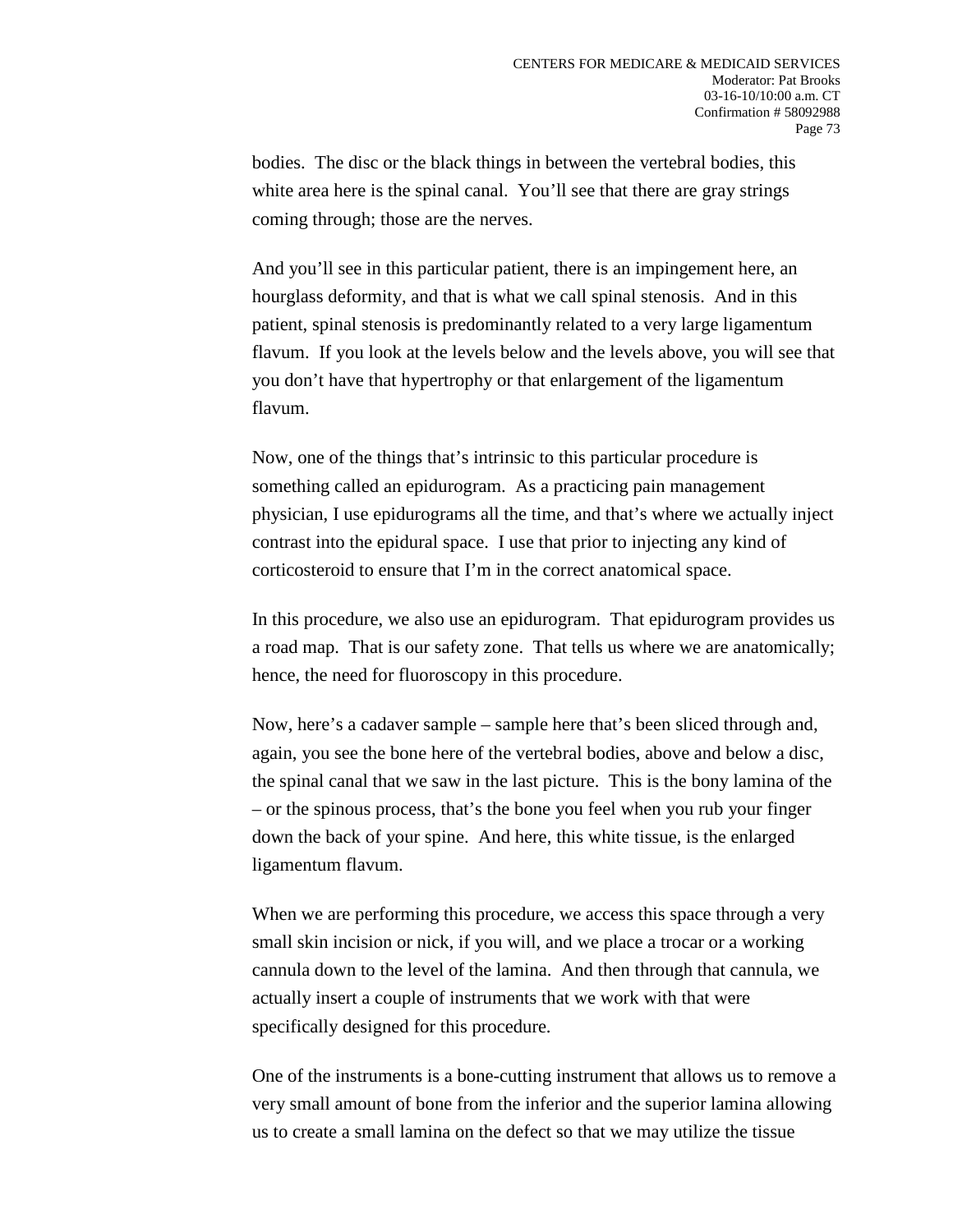resecting device that allows us to actually debulk the ligamentum flavum. And that's the ligamentum flavum in an animated format to show you. This is the tissue that we removed.

And when we removed that tissue, we actually leave intact the healthy anterior border here of the ligamentum flavum. So that anterior border is left intact and we're simply removing the enlarged cartilus – cartilaginous hypertrophied tissue.

When we approach a patient, we map everything out utilizing the x-ray machine or the fluoroscope and this illustrates that mapping process. When we actually enter – if we are treating this level here, we would enter from the level below and we use a trajectory that's on a slight angle that allows us to access this interlaminar space. And again, we use the epidurogram that you see here as our safety border, if you will.

The spinal structures and the neural structures are anterior to the epidurogram over here. When we work in this space we never bypass the epidurogram making this a very, very safe procedure. The tissue sculptor is a device that was designed specifically for this procedure. It has factors or characteristics built into it that also improve the safety of the procedure overall, but that is utilized through the working port and tissue is resected.

Now, how do you know when you're done? Well, typically, that epidurogram comes into play again and you'll see an improvement in the epidurogram. You'll see a wider contrast flow, a more complete contrast flow where you did not see that previously.

There have been some significant researches being completed recently. This is a remarkable study that was published recently by Dr. Tim Deer and Leo Kapural. Leo Kapural is a professor at the Cleveland Clinic and a good friend of mine. Ninety consecutive patients underwent this treatment. Of those 90 patients, there were zero reported complications or adverse effects.

When we look at this procedure and we compare it to the surgical literature, over here the (support trial) which was published not long ago that looked at the outcomes of open spine surgery, we find that in the IRB mild one study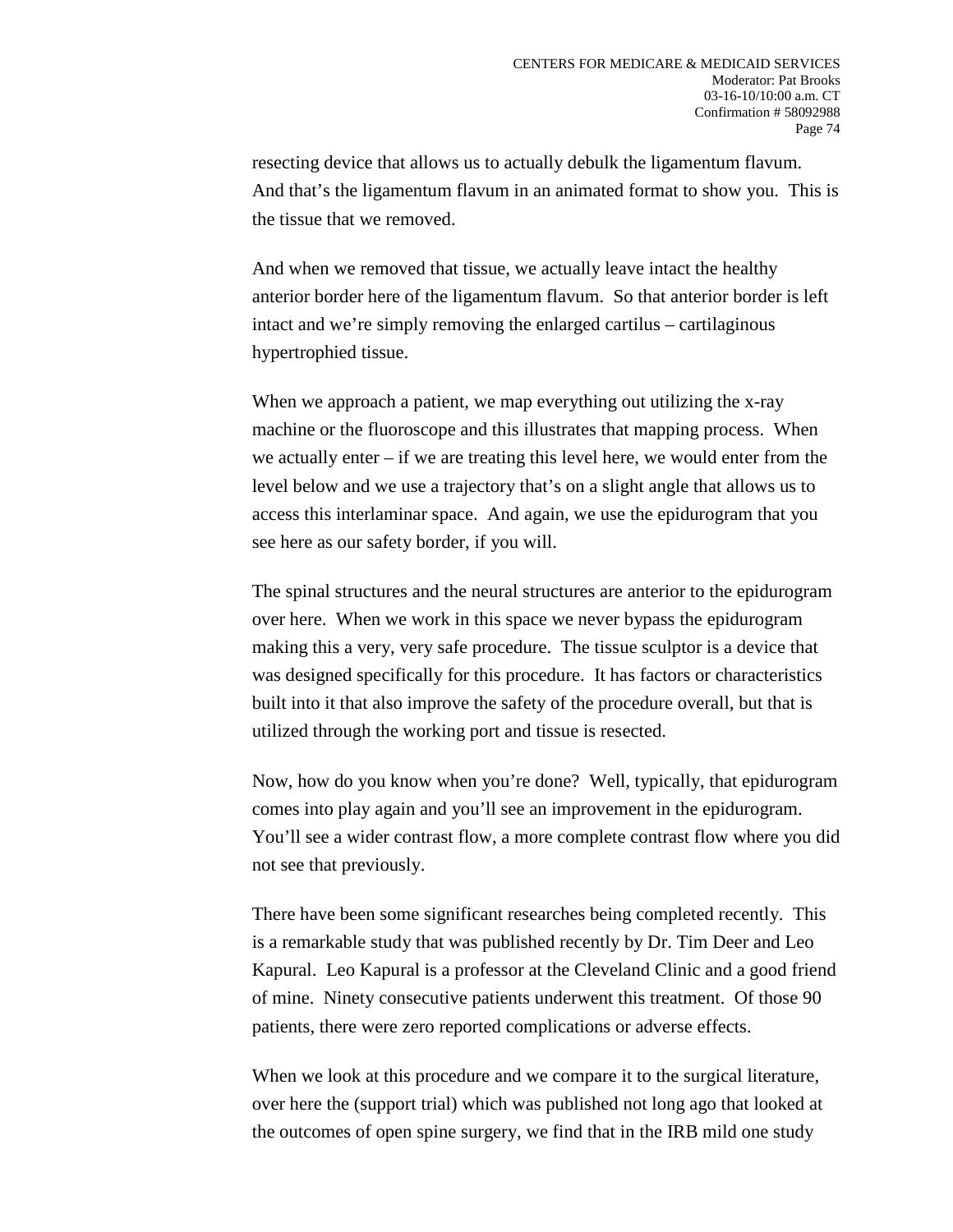that looked at consecutive 75 patients at 14 centers, there were zero dural tears, zero blood transfusions, zero adverse effects or events. When we look at Dr. Deer and Dr. Kapural's study, we looked at 90 patients, zero dural tears, zero blood transfusions, zero adverse events.

When we compare that to the literature looking at open spine surgery, we are eliminating this on average 9 percent occurrence of dural tear and 14.3 percent occurrence of blood transfusions or need for transfusions; intraoperative complications at almost 10 percent and postoperative complications at 12 percent.

When we look at the outcome of this procedure – and this is looking at the 75 patients in the ERB mild one study – we see that the outcome, when measured by pain using a visual analog scale, improved by more than two points. We see a 66.7 percent success rate. And when we look at function or mobility, we actually see improvement as well of over 50 percent in these patients.

Now, mind you, I want you guys to realize, spinal stenosis is a degenerative disease associated with an aging spine. It is a progressive disease and many of the these folks are older and have other premorbidities as well, necessitating many times the need for this procedure to be done in a hospital as it's currently being done. This device's approach in procedure is FDA cleared; it was FDA cleared in December 19th of 2000.

And what I'm here today to ask of you is to consider a new procedural code for this procedure. And the procedure in itself is unique compared to existing codes. Existing code 03.09 is other exploration, decompression of spinal canal, which is utilized most times for laminectomy and laminotomy procedures which are open surgical cases.

There is not a code in existence today that specifically defines decompression of the posterior part of the spine for treatment of spinal stenosis utilizing epidurography and fluoroscopic guidance. What's nice about this is this procedure is less invasive, it's safe and the outcomes are significant and it's a great treatment option for so many patients that suffer with spinal stenosis. The other thing that's really important is that we do need to measure the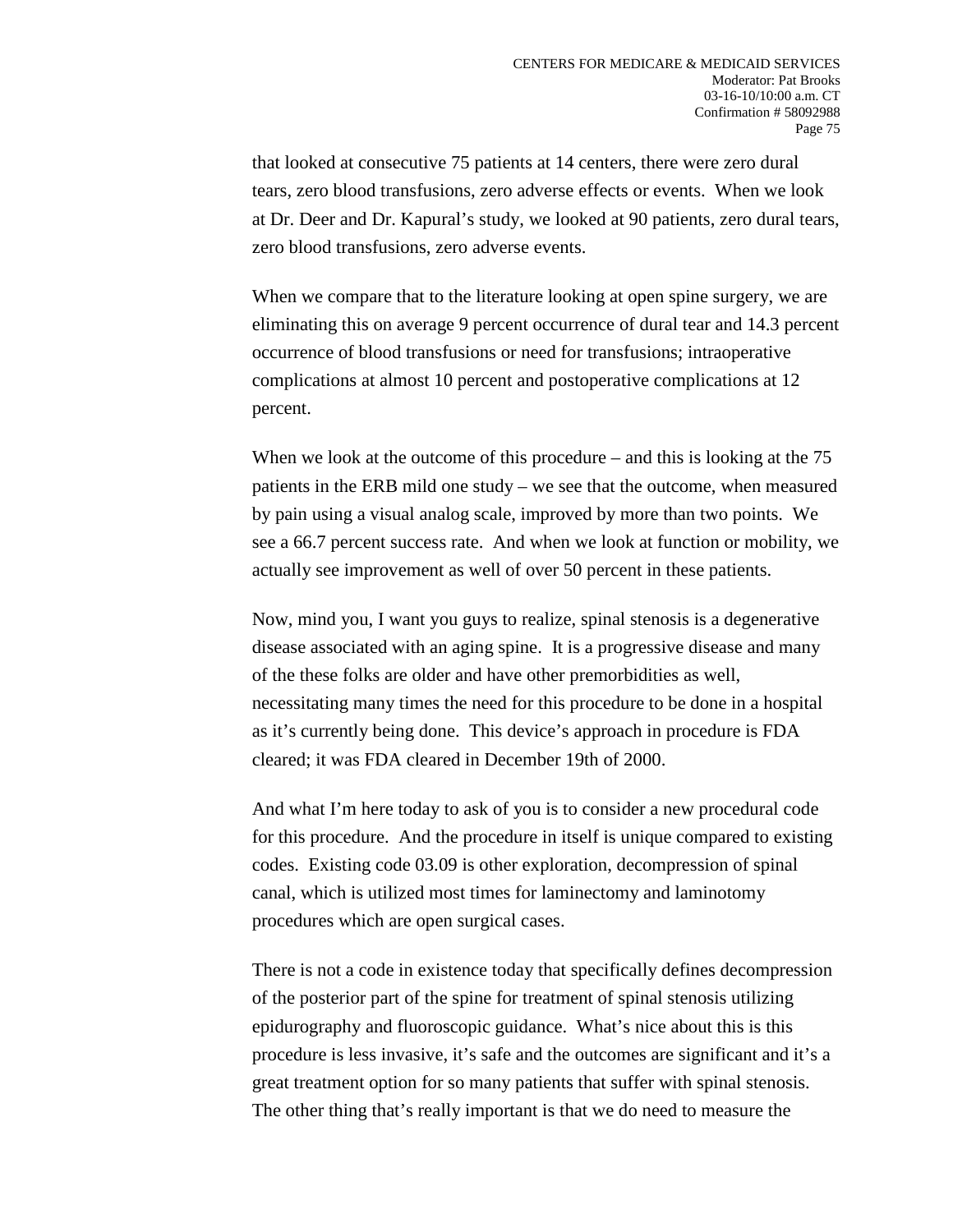outcomes of our patients that undergo this procedure, and in doing so, we need to be able to track those outcomes via a new code.

Also, I want to just kind of emphasize that the diagnosis code is very established, it's going to be spinal stenosis which is 724.02. So, again, I want to emphasize why this is important to me as a practicing physician. I've seen many patients that come into my office that can't stand or walk longer than 10 minutes, and after having decompression procedures like this done, their walking and standing tolerance has improved dramatically.

They can go back to the golf course. They can go to Disney with their kids – their grandkids rather. Their quality of life improves dramatically. And what's important to me is that we make sure that those patients have access to this kind of new technology. And I think that the establishment of this code is going to be critical to them. Thank you. I'll take any questions.

Mady Hue: OK. We'll go ahead and review the coding options and then we'll take any clinical and coding questions or comments. On page  $37 - I'm$  just trying to get to the right slide  $-$  OK. All right. So you can see it on screen two.

> OK. So, for coding option one, we have do not create a new code. Continue to use the existing code 0309 and also a code from subcategory 87.2 for x-ray of spine to describe the procedure with epidurography and image guidance. Option two would be to create a new code to describe the intralaminar lumbar decompression with epidurography and image guidance.

We're proposing new codes 03.03 with the title as such, and also revising existing code 03.09 for other and open exploration, decompression of spinal canal with the exclusion (inaudible). CMS is recommending option two and at this time, we'll take any comments from the floor.

Female: No, maybe. I have one question for you, Dr. Brown. Do you have some reference to the – you talked about the dural tears with the other procedure. You also spoke about the bone sculptor which is a device you're using. How frequently is this done in the country? Is it done pretty frequently since 2006 when it first came out?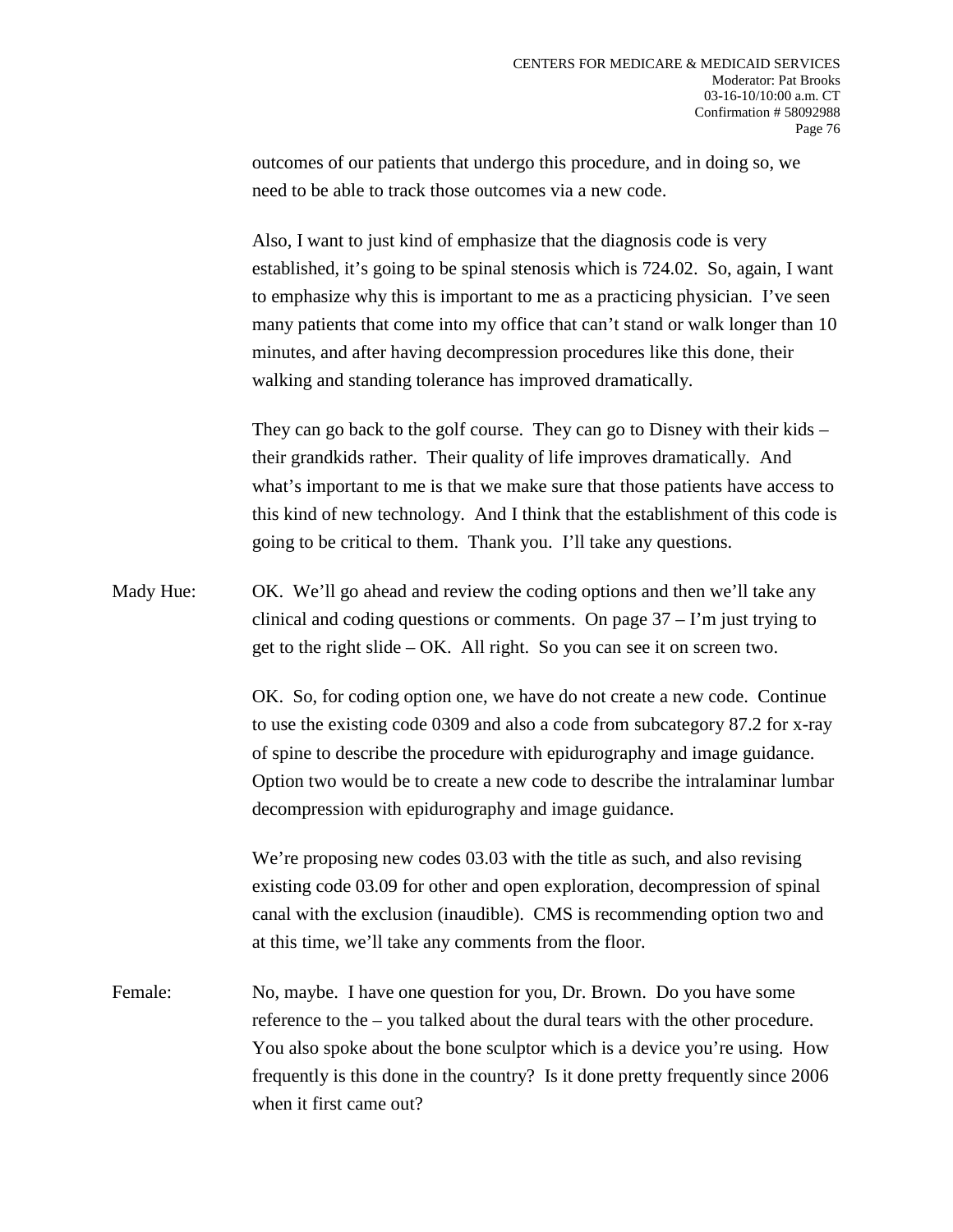| Dr. Brown: | This particular procedure?                                                                                                                                                                                                                                                                                                                                                                                                                                                  |
|------------|-----------------------------------------------------------------------------------------------------------------------------------------------------------------------------------------------------------------------------------------------------------------------------------------------------------------------------------------------------------------------------------------------------------------------------------------------------------------------------|
| Female:    | Yes. Yes.                                                                                                                                                                                                                                                                                                                                                                                                                                                                   |
| Dr. Brown: | There've been over 600 cases done in the United States to date.                                                                                                                                                                                                                                                                                                                                                                                                             |
| Female:    | Six hundred?                                                                                                                                                                                                                                                                                                                                                                                                                                                                |
| Dr. Brown: | Yes.                                                                                                                                                                                                                                                                                                                                                                                                                                                                        |
| Female:    | OK. So                                                                                                                                                                                                                                                                                                                                                                                                                                                                      |
| Dr. Brown: | However, I think that the $-$ you know $-$ again, when I talked $-$ when I spoke<br>earlier about the treatment algorithm and the definition of spinal stenosis and<br>the demographics of spinal stenosis. Of the 1.2 million people diagnosed with<br>spinal stenosis or the $250,000$ cases – open surgical cases that are done for<br>treatment of spinal stenosis - the segment of patients that would be considered<br>candidates for this is much smaller than that. |
| Female:    | I see.                                                                                                                                                                                                                                                                                                                                                                                                                                                                      |
| Dr. Brown: | I would say, probably, 20 percent of those patients.                                                                                                                                                                                                                                                                                                                                                                                                                        |
| Female:    | OK. All right. And I support the new code because it's more specific to what<br>you're actually doing. I was just curious how frequently it's done because I'm<br>not sure if CPT addressed it for a new code as far as CPT, do you know if you<br>have a                                                                                                                                                                                                                   |
| Dr. Brown: | Not at this time.                                                                                                                                                                                                                                                                                                                                                                                                                                                           |
| Female:    | All right, thanks.                                                                                                                                                                                                                                                                                                                                                                                                                                                          |
|            | Linda Holtzman: I'm Linda Holtzman from Clarity Coding. I have a clinical question and then<br>I want to follow-up with a coding point.                                                                                                                                                                                                                                                                                                                                     |
| Dr. Brown: | Sure.                                                                                                                                                                                                                                                                                                                                                                                                                                                                       |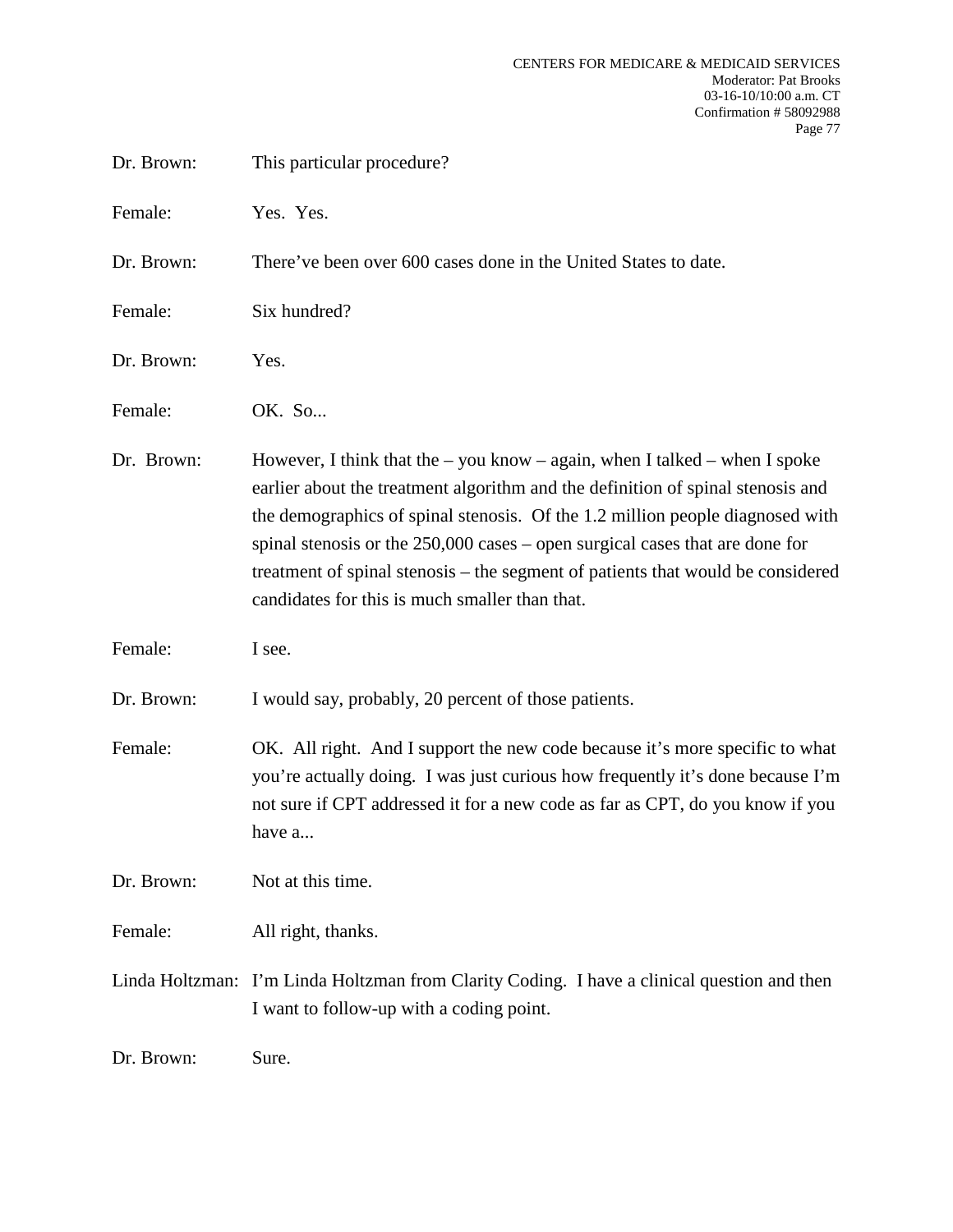Linda Holtzman: Also, before I ask, I should note that I sometimes do consulting for Medtronic including their – soft organic division which handles spine instruments and devices.

Dr. Brown: Yes. Sure.

Linda Holtzman: Although, I have no particular axe to grind on this particular issue. My clinical question is if I was following your presentation correctly – usually, when I see a decompression, they're actually taking out the lamina as a therapeutic step.

Dr. Brown: Yes.

Linda Holtzman: But it appears here that you're do – performing a laminotomy primarily for access to the ligaments and flavum. And then, the therapeutic portion of the procedure is to I guess de-bulk the ligaments. Is that correct?

Dr. Brown: In most cases, in most cases. There are some times when you can have osteocytes develop on the lamina that the bone sculpture can actually assist you in removing but, by and large, most of the times the de-bulking process that there is a laminotomy usually performed or almost always performed as well.

Linda Holtzman: Right, but the laminotomy would be primarily for access to the ligaments and flavum. The reason I asked you is because – I have no objection to a new code.

Dr. Brown: Yes.

Linda Holtzman: I think it's a good idea to describe this distinct technique. But, I'm not sure about the wording here and also about how (inaudible) existing coding conventions. You know, 0309, the current code, we don't use that code – we don't code laminotomy or laminectomy if it sees as an operatic approach. And I don't mean to like weigh you down with all the coding, techy stuff, but – so I'll look at Mady while I say this – we don't code the laminotomy and laminectomy if it's an operative approach, so I have kind of an issue with laminotomy being in the title of the code.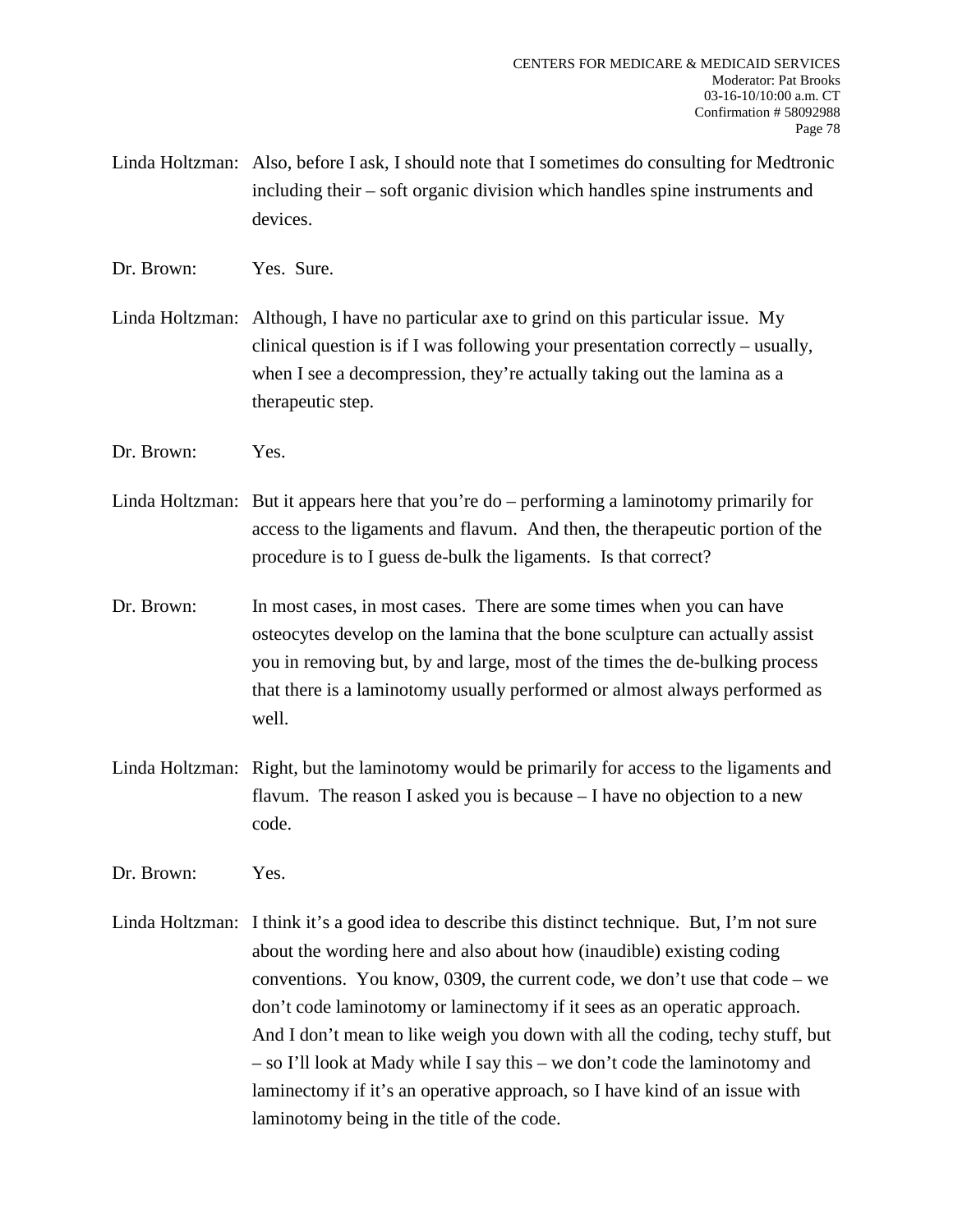I think we might be better here to describe exactly what's happening by saying something like, final decompression via de-bulking of ligamentum flavum or something like that, that's more specific to exactly what's taking place here. And then, you can have an inclusion note that says something like, includes that via laminotomy, and that would make it more clear what the distinction would be between 0303 and 0309 because they are (inaudible) primarily a bony procedure.

Dr. Brown: Can I comment from a clinical standpoint?

Linda Holtzman: Sure.

- Dr. Brown: There are as I said earlier there are situations where the bone resection is actually critical to the outcome of the case, and I suspect that future development in this direction is going to include more technology to allow us to remove more bone. So, in keeping with the direction of the technology, that might not be a good idea.
- Linda Holtzman: The notion of not putting laminotomy as an operative approach is 30 years old. So it's kind of hard to step away from that at this point. Maybe there could be a situation where you could use both codes if you have a therapeutic laminectomy in addition to this proce – the ligamentum flavum procedure.

The other thing I wanted to mention is I'd like to get away from the term intralaminar decompression, because I have to tell you, I have seen that terminology in other spine procedures that have nothing to do with this. I've seen physicians refer to intralaminar decompression when they're putting devices in between the lamina to hold it apart or even to fuse it.

And, so, if we – because that terminology, at least in my own experience is used for other types of procedures that have nothing to do with this, and in fact, are the exact opposite of this, I would really be reluctant to use that terminology here and would prefer to use something that's more specific to the procedure taking place on the ligamentum flavum.

Mady Hue: OK. So you'd like to see the title revised, but you're supporting a new code?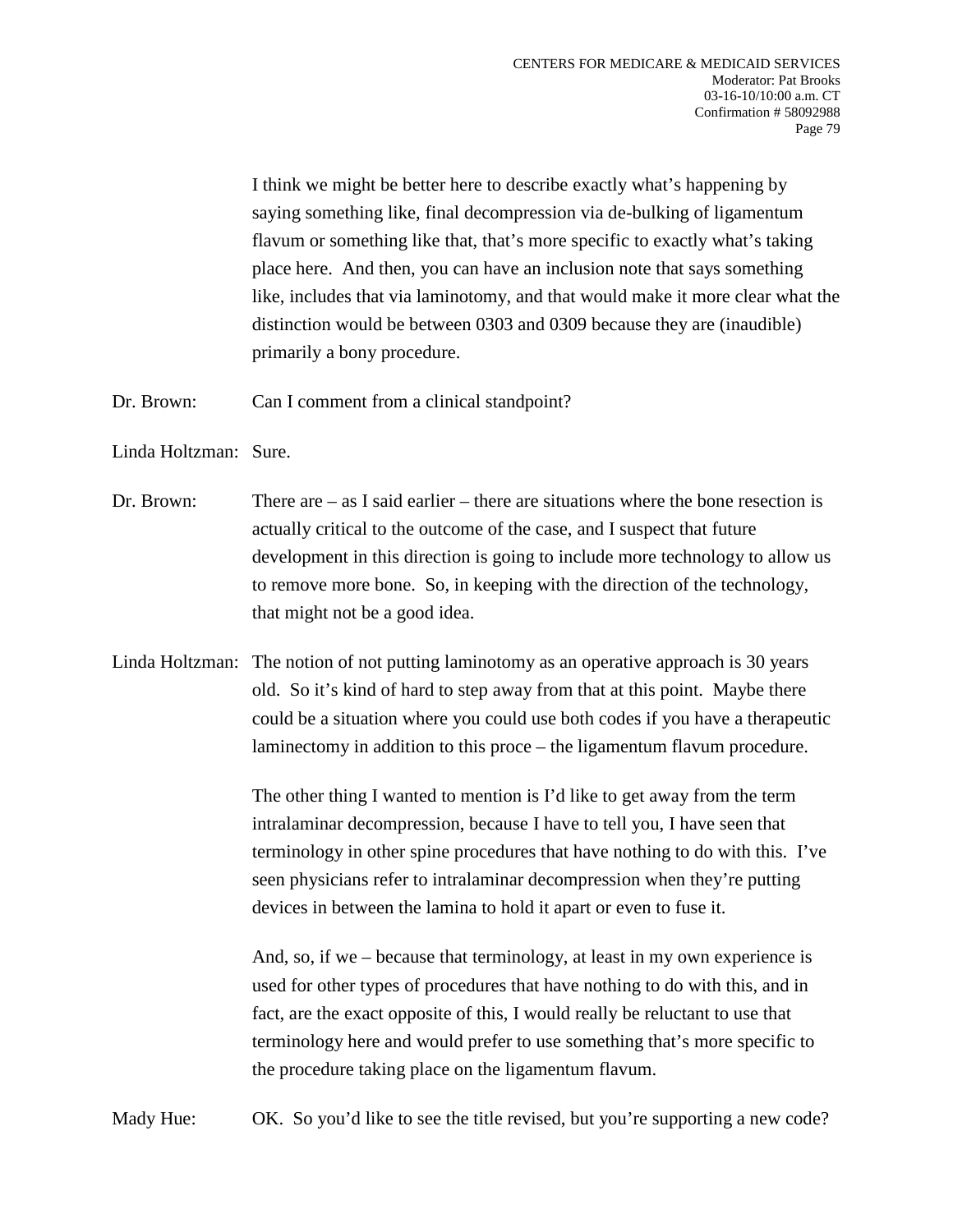- Linda Holtzman: Yes, it could make sense. I mean, it is different from the current laminotomy. The 0309 typically is in a bony type procedure and it sounds more like the soft tissue procedure via a bony access. But, I really have an issue with using intralaminar decompression just because I think that would be very confusing for myself and other coders because I see that terminology used for other kinds of procedures.
- Mady Hue: All right. Thank you, Linda. Are there any other comments on the floor? OK. Operator, could we check the phone lines, see if there's any clinical or coding questions?
- Operator: At this time, I would remind everyone in order to make a comment, press star then the number one on your telephone keypad. You have a comment from Tamar Thompson. Your line is open.
- Mady Hue: Is there somebody there?
- Tamar Thompson:Hello, this is Tamar Thompson with Kimbell and Associates. I am a certified coder and I would like to support CMS's recommendation for this particular procedure and will be following up with comments as well.
- Mady Hue: Thank you.

Operator: There are no further comments at this time.

Mady Hue: OK. Thank you very much. Thank you. Are you ready for lunch? Oh, OK. Oh, OK, it's not lunch time yet. I don't have a watch, sorry. All right, we are going to – we're going to backtrack and go to page 30 and there is no speaker – clinical speaker, anyway, it's just me. We're going to talk about laparoscopic hernia repair without graft or prosthesis.

> The issue is that a couple of years ago, we created a bunch of codes for laparoscopic hernia repair with a graft or prosthesis and now it's being performed without graft or prosthesis, even though we asked at that meeting if it would happen and they told us, no. But the frequency from what we've been told from the requestor is extremely low, less than 10 cases. However,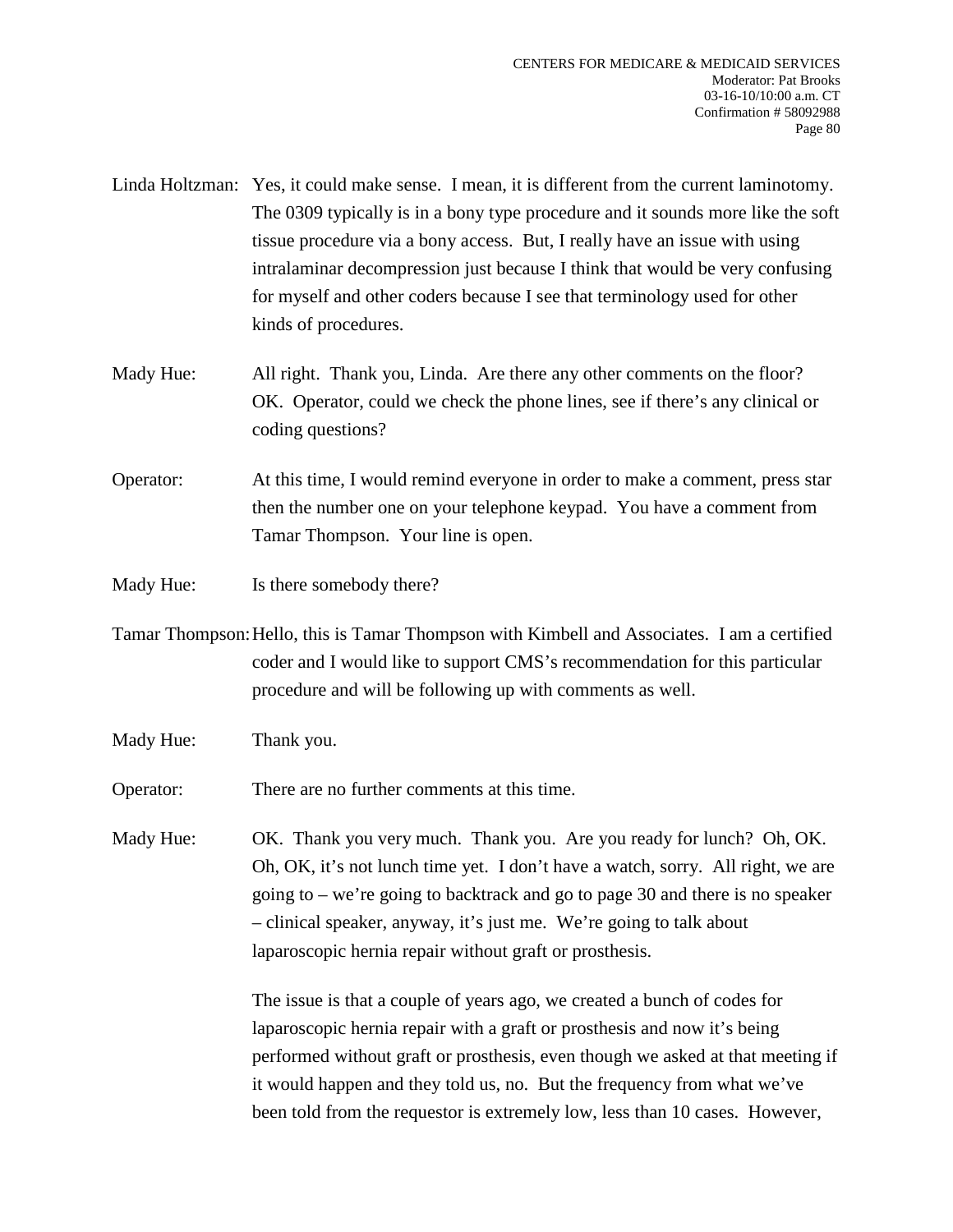we are going to go ahead and propose some options here. Now, I got to backtrack. OK, let me get my slide for those of you here. OK, we're good, Charlie.

OK. So, for coding options; option one is, you know, do not create a new code to describe laparoscopic incisional, inguinal or ventral hernia repairs without a graft or prosthesis, continue to use the following codes that are available. And subcategories 53.5, it identifies repair of other hernia of the anterior abdominal wall without graft or prosthesis. Even though these codes do not describe a laparoscopic approach, as it says, they do indicate that a graft or prosthesis was not used. We could also explore adding an inclusion term at 5359 to identify that a laparoscopic hernia repair was performed.

OK. Option two would be to go ahead and create new codes to describe laparoscopic repairs at the various sites without a graft or prosthesis and we would place the exclusion notes where they belong. So, following in line with all the recent revisions that (Pat) had proposed and were approved at 17.1 for unilateral repair of inguinal hernia, 17.2 for the bilateral repair, we would propose to add those new codes as you see to identify that they're being done without the graft or prosthesis.

And also, at subcategory of 53.5, we could add a new code 53.52 for laparoscopic incisional hernia repair and new code 53.57 for laparoscopic repair of other hernia of the anterior abdominal wall. And then, we would revise existing codes 5351 and 5359. Now, our recommendation at this time is not to create the new codes because of the volume issue but, as usual, we would also like to hear input on this recommendation. So, if you'd like to come to the floor. We have one?

Nelly Leon-Chisen: Yes. Actually, this was a question that came to us at the AHA central office and we were kind of surprised when we were looking to see, you know, why that wasn't a code created. But I think given that there's only 10 cases, I hate to be creating all these codes. I mean, you know? I mean, as (Sue) said it's almost like one code per person. And so I would say, at least, if there's a way to fit those procedures under existing codes, I mean, you know, it just – let's just leave it alone for now.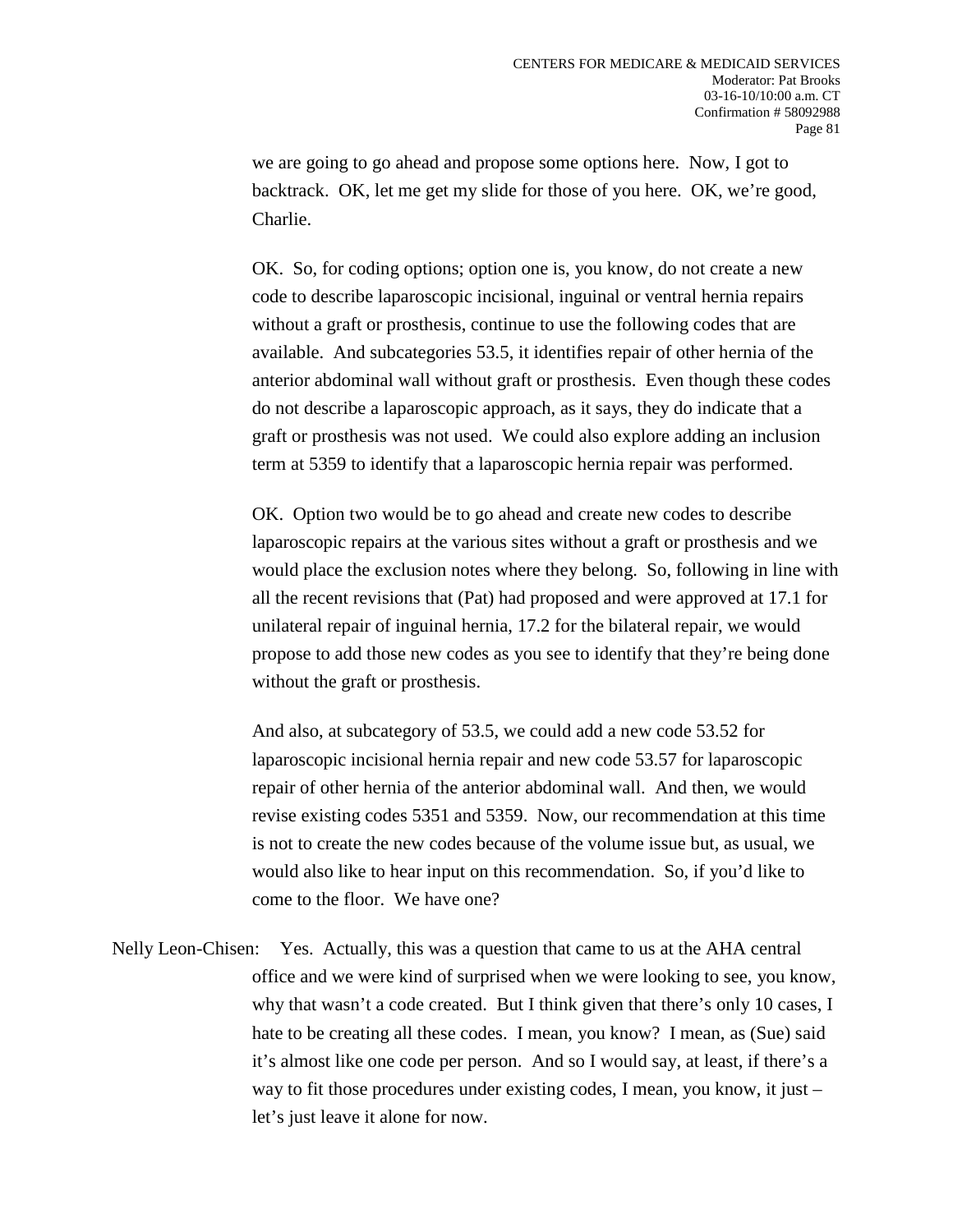Mady Hue: OK. Yes. You support no codes.

Nelly Leon-Chisen: Right.

Mady Hue: OK. Thank you, Nelly. Any other comments from the audience? All right. So, can we check their lines for any comments?

Operator: This time, I would like to remind everyone, in order to make a comment, press star and the number one on your telephone keypad. There are no comments at this time.

Mady Hue: OK. Thank you. So it looks like we have support not to create new codes, for interim coding advice, continue to code 53.59 to describe the laparoscopic hernia repairs without a graft or prosthesis. OK, I'm going to turn it back over to Pat – to Ann.

Ann Fagan: Well, we're just hopping all over the agenda here. This particular case is – number 10, biopsy of soft tissue mass and – we find the little rascal. And you see that I have no physician support actually in the room but I worked on this with Dr. Kelly, so I have his stamp of approval.

> All right. This actually came to us from the outside. A coder wrote in and said, "You know, I was in a hospital and I had to do this biopsy – code this biopsy and it just, it just didn't seem to go well. It just had to go to an open procedure and I didn't think that was quite right." So, she sent me an op report and documentation and supports the idea of not using an open code and creating a new one. So, basically, what we're talking about here is this  $\sin t$  – obviously, isn't new tech.

The current coding – there's a lot of diagnostic biopsy procedures including percutaneous and needle which exists in several chapters across the classification including adrenal glands, lungs, spleen, breasts, et cetera. So, we said, "Well, gee. How come it's not there where we need it?" So, option one, of course, is not to create a new code. The index directs coders to use soft tissue, NEC 8321, to describe this procedure. This code is located in subcategory (832), diagnostic procedure on muscle (tension), (fascia) and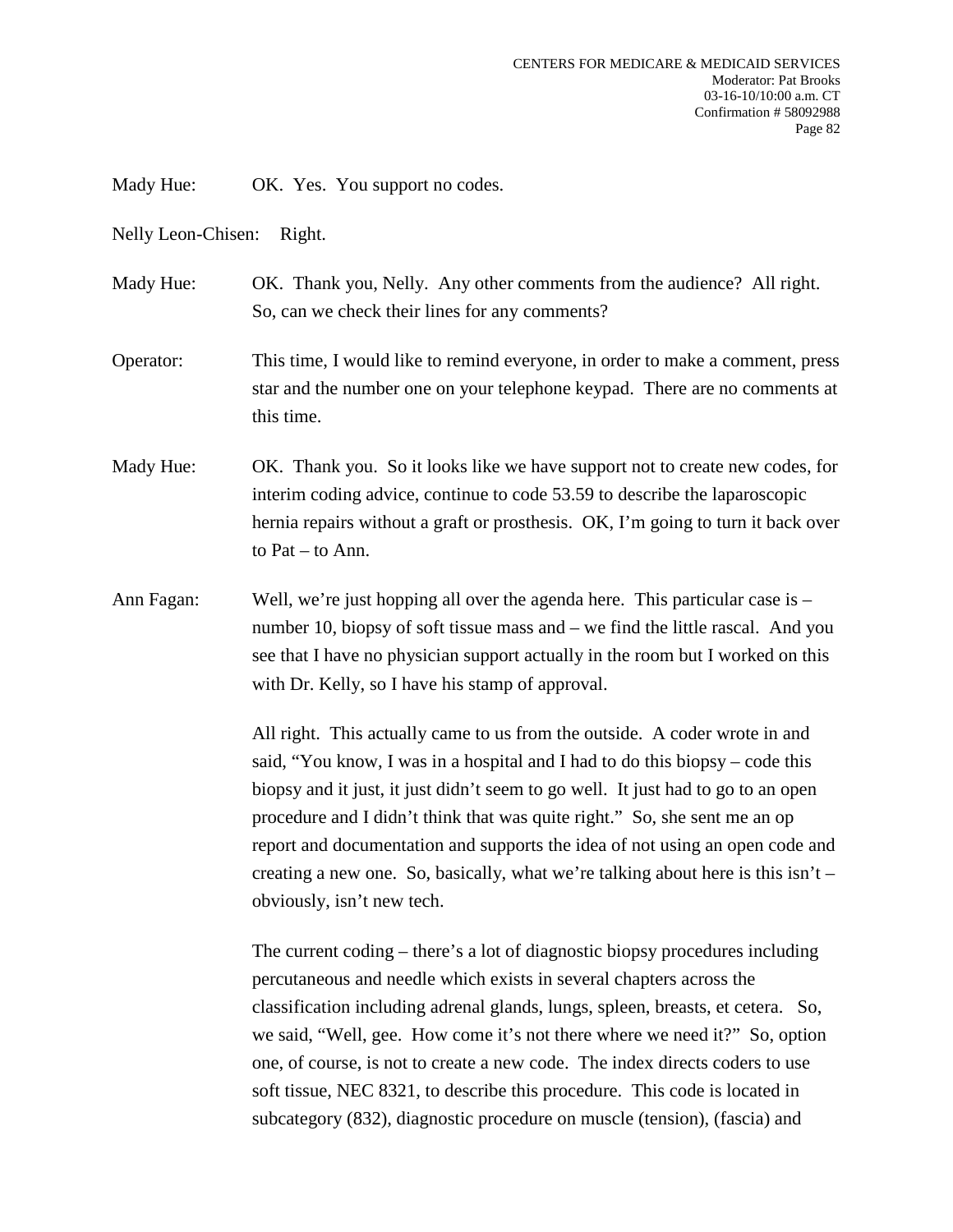(bursa) including that of hand, and there's an excludes note directing coders to 8611, for biopsy of skin and sub-Q.

So that's one option; option two then creates a new code in subcategory 83.2 to match the other closed diagnostic procedure codes, and then add conforming language to 8611. So, at  $86 - I'm$  sorry, 83.2, diagnostic procedure on muscle, we would revise the title to call it open biopsy of soft tissue, and then at 8322, we would add a new code, a closed or percutaneous, or needle biopsy of soft tissue, excluding 8611; and at 8611 we would revise that to read that it was a closed percutaneous or needle biopsy of skin and subcue.

OK. So what we've said was that we recommend – we create a new code and in the interim, of course, you would use 8321 because that's what we have. Are there any comments here in the CMS auditorium? You guys are hungry. You're ready to go lunch.

OK. You think there's some need to create a new code? Oh, you guys are asleep. I'm not seeing head nods and nothing here. Oh, done.

- John Shaw: I think more a question, do we know do we know how many of these there are?
- Ann Fagan: No.
- John Shaw: OK. That would be at least be a question. No.

Ann Fagan: Oh, OK. Well, because we have no code to describe it, they're all under open. Linda?

Linda Holtzman: My question is about the revision to the skin biopsy code. It sounds like a dumb question but is there a difference between an open and closed biopsy to the skin? I mean, I don't think you can have a percutaneous biopsy of the skin because percutaneous means through the skin, right?

> I mean, if you do a punch biopsy of the skin, or you cut a little bit of the – with the blade away, how would you code that?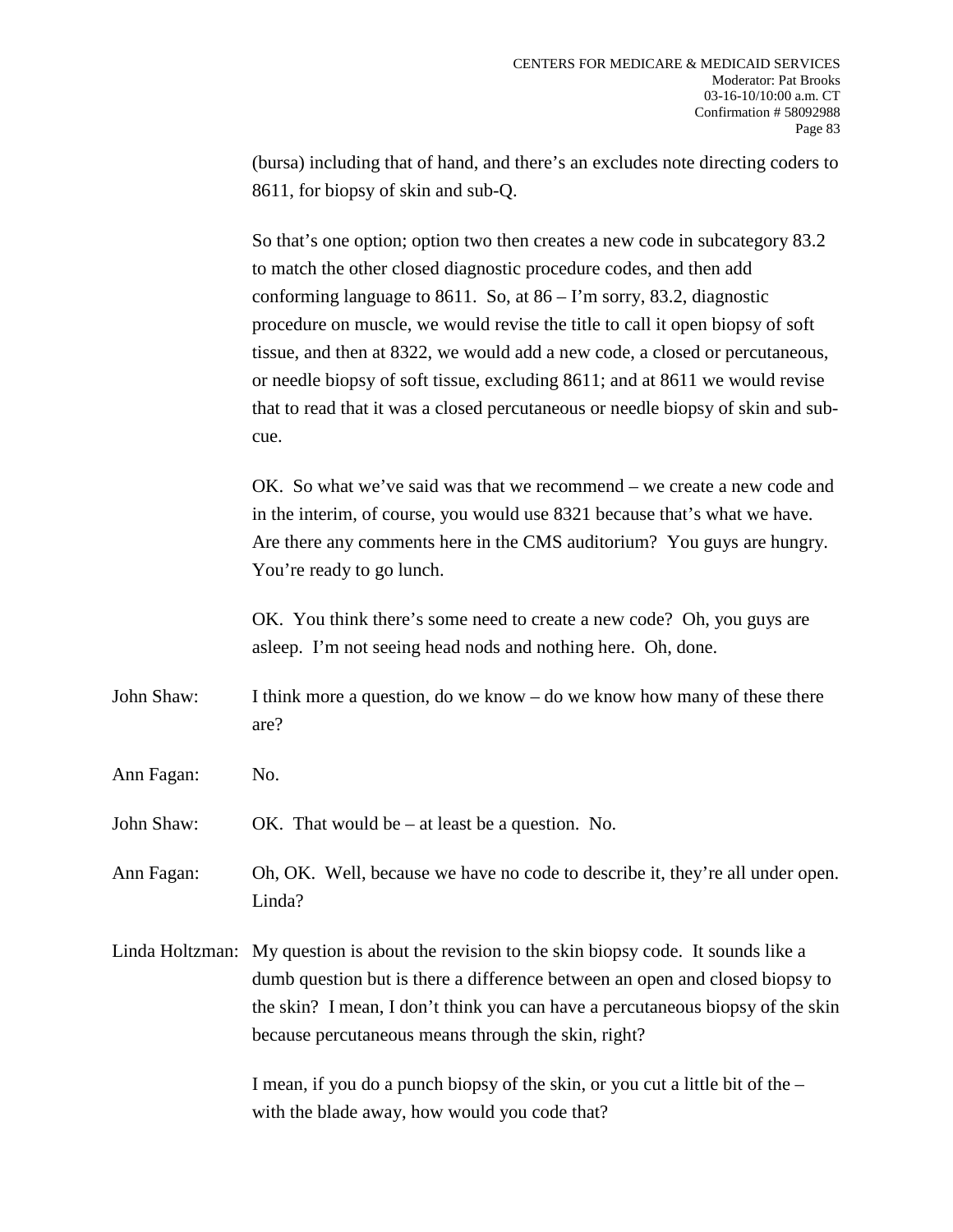Ann Fagan: Well, that's a good question, I'm not a clinician.

- Linda Holtzman: I mean, now it's easy because you only have one code. Throw it all under 8611.
- Ann Fagan: Yes.
- Linda Holtzman: But if we change that to be closed percutaneous needle, how would you code it they cut? I don't know.

Ann Fagan: Are you suggesting we use 8611 alone then?

- Linda Holtzman: Yes actually. I guess I am, because...
- Ann Fagan: Yes.
- Linda Holtzman: ...skin biopsy well, in the first place you don't see a lot on the inpatient side, but also, I think that one code would be fine to describe all the techniques for obtaining skin.
- Ann Fagan: Yes. OK, that's a good comment, thank you. Any other comments here? OK, can we hear from the phone audience?
- Operator: At this time I would like to remind everyone, in order to make a comment, press star then the number one on your telephone keypad.

And there are no comments at this time.

- Ann Fagan: Thank you very much, I appreciate this.
- Pat Brooks: Well, thank you to everyone, we've had a very productive morning, so now, I'm going to let you go to lunch. Please be back promptly at 1:30, we will start 1:30 here this afternoon. And I think most people know where the cafeteria is. Go down the hall, to the big open area, and it's down one floor, the cafeteria. Thank you.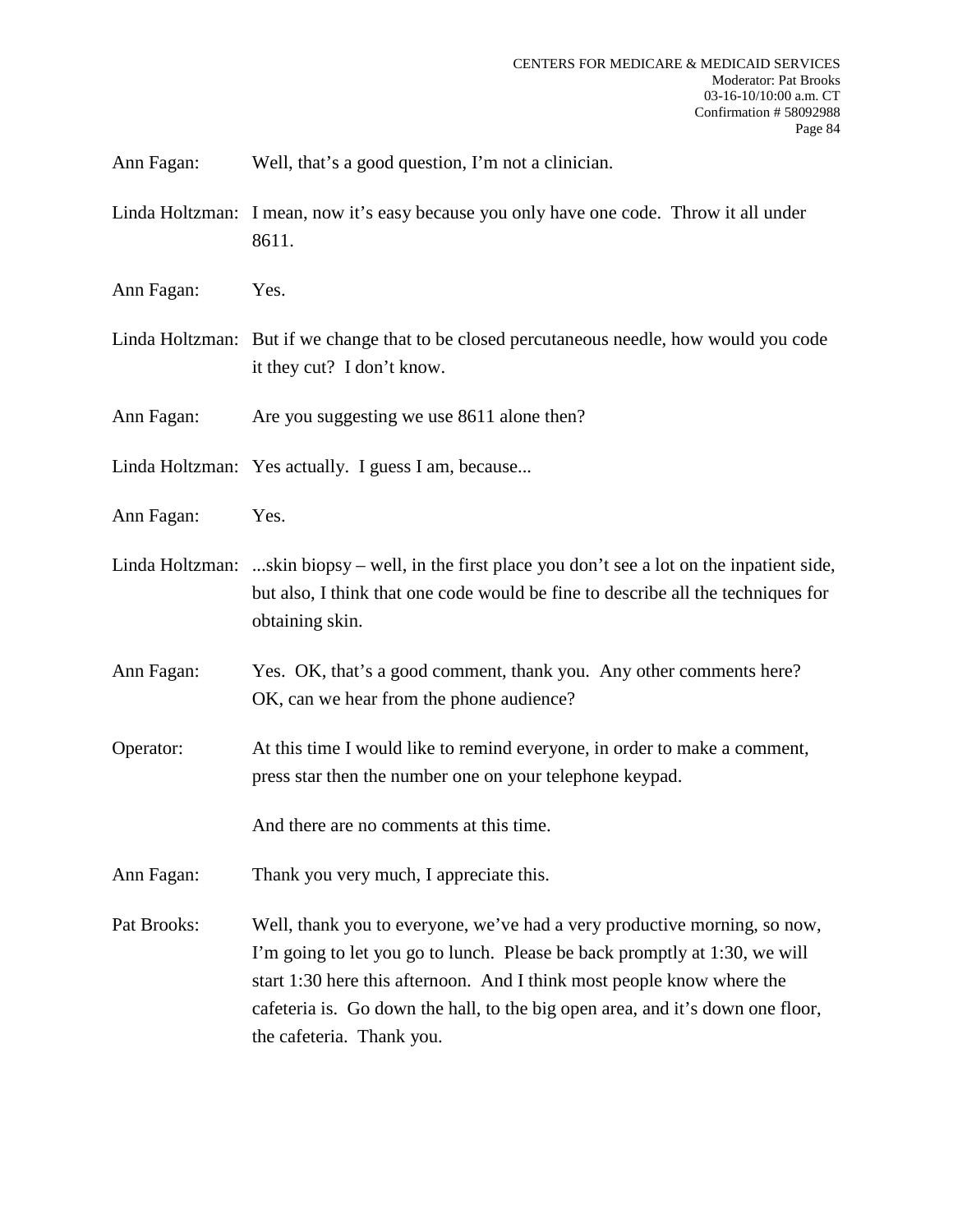Pat Brooks: We're ready to get started, if everybody would join us, and operator if you'd bring the other callers back on line?

Operator: Everyone is back.

Pat Brooks: And we'll be starting the afternoon sessions of the ICD-9 coordination and maintenance committee, and Amy Gruber is going to be the – doing the first of the three topics this afternoon, and I'll just turn it over to Amy for introduction.

Amy Gruber: The first topic is the cranial implantation of a neurostimulator, and it's on page 32 of your handout. The issue, there are procedure codes to identify the implantation replacement of neurostimulator pulse generators that are subcutaneously implanted. There is a new procedure in which the leads of a neurostimulator pulse generator are implanted in the cranium.

> Should new procedure codes be created to identify the neurostimulator pulse generators that are cranially implanted – for fiscal year 2011, there were no new (tech) application, and FDA approval for this procedure is anticipated in early 2011.

Here today, we have the dynamic duo of Doctor Martha Morrell, chief medical officer at NeuroPace, inc. and Doctor Robert Worth is a professor of neurological surgery, Indiana University. They will provide us with a clinical presentation. Docs?

Dr. Martha Morrell: Thank you very much. I love being called dynamic even before I show you that I am. I am the chief medical officer at NeuroPace. I'm an employee at NeuroPace, also a professor of neurology at Stanford, and Doctor Worth is one of our investigators and very experienced in our technology.

> NeuroPace is a development stage medical device company located in Mountainview, and NeuroPace is sponsoring the RNS system clinical investigations. What is RNS system? It is  $a$  – the first ever cranially implanted responsive neurostimulator system, and it was designed for the treatment of medically intractable localization-related epilepsy, otherwise known as focal or partial epilepsy.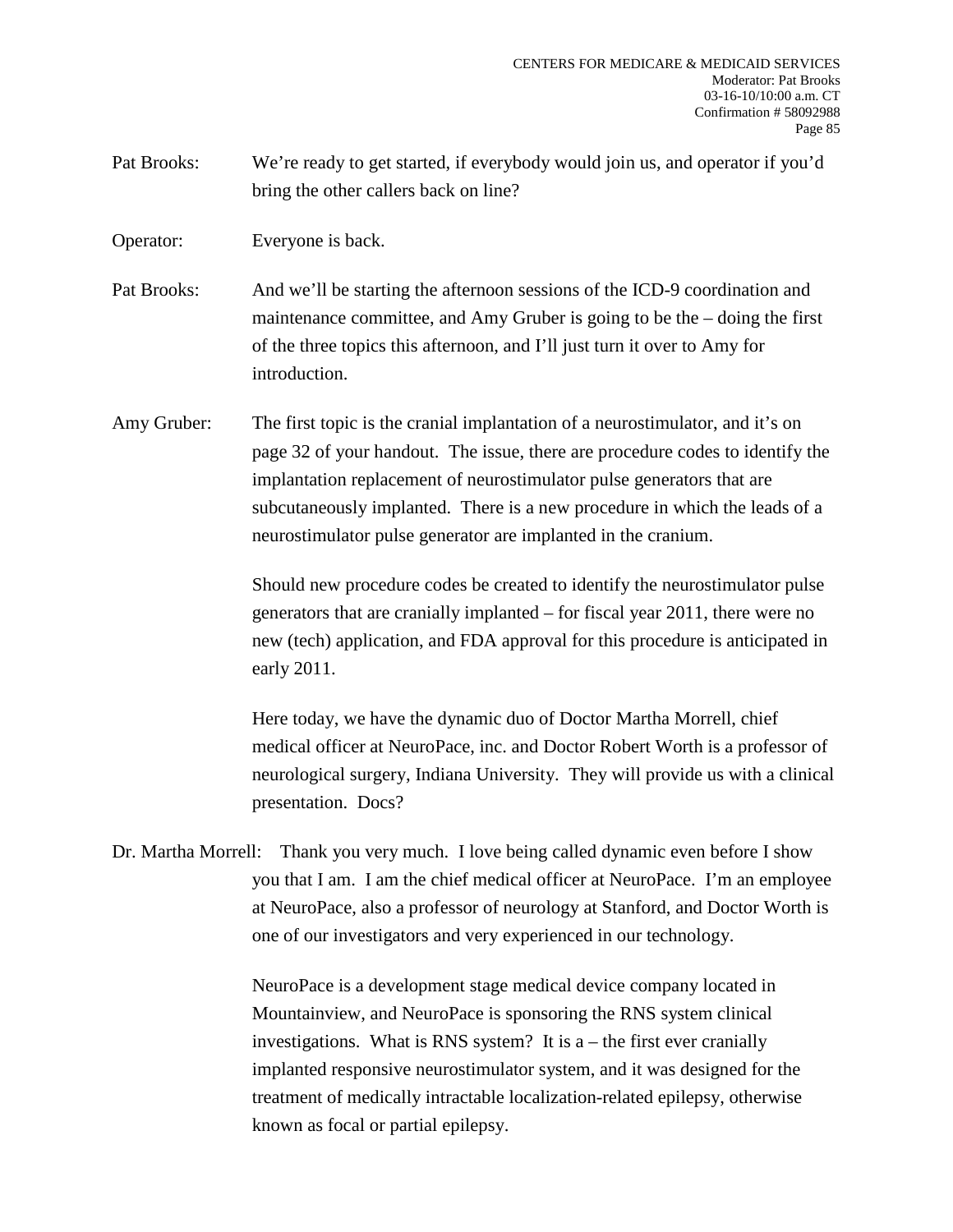Doctor Worth and I will give you a very high level overview of epilepsy and our technology; present the highlights of our clinical trial results to date. Doctor Worth will discuss the surgical procedure, and then we will present our coding request.

Epilepsy is a disturbingly common disease affecting upwards of one percent of adults and children, and the hallmark are seizures which arise when there is abnormal electrical activity in the brain. People can get injured during seizures, and perhaps even more concerningly, repeated seizures cause cognitive disability, mood – adverse mood effects and, altogether, these individuals have a very poor quality of life.

Antiepileptic drugs are the mainstay of therapy, and there have been really encouraging advances. Nevertheless, 30 to 40 percent of people with epilepsy continue to have seizures despite best medical treatment, and those individuals may now consider two other options; the biggest, neurostimulator, which is approved for treatment of epilepsy, and also resective brain surgery.

The RNS system hopes to be another option, and this would be targeted towards adults with medically resistant epilepsy of partial origin. The RNS system is unique in several ways. There is a neurostimulator that contains technology that allows it to both detect abnormal brain electrical activity and to provide stimulation in response to that activity. And it does so through implanted leads containing electrodes.

The physician communicates with the device via a programmer, and the physician is the one who decides how to program the device, both what to detect and what electrographic signals to stimulate.

The illustration you see there is of a patient using a remote monitor. The patient is able to pull information off of the device and to send that through the Web to a secure data repository, and the physician is then able to access that and review exactly what has been happening both in terms of detections and stimulations at his or her leisure.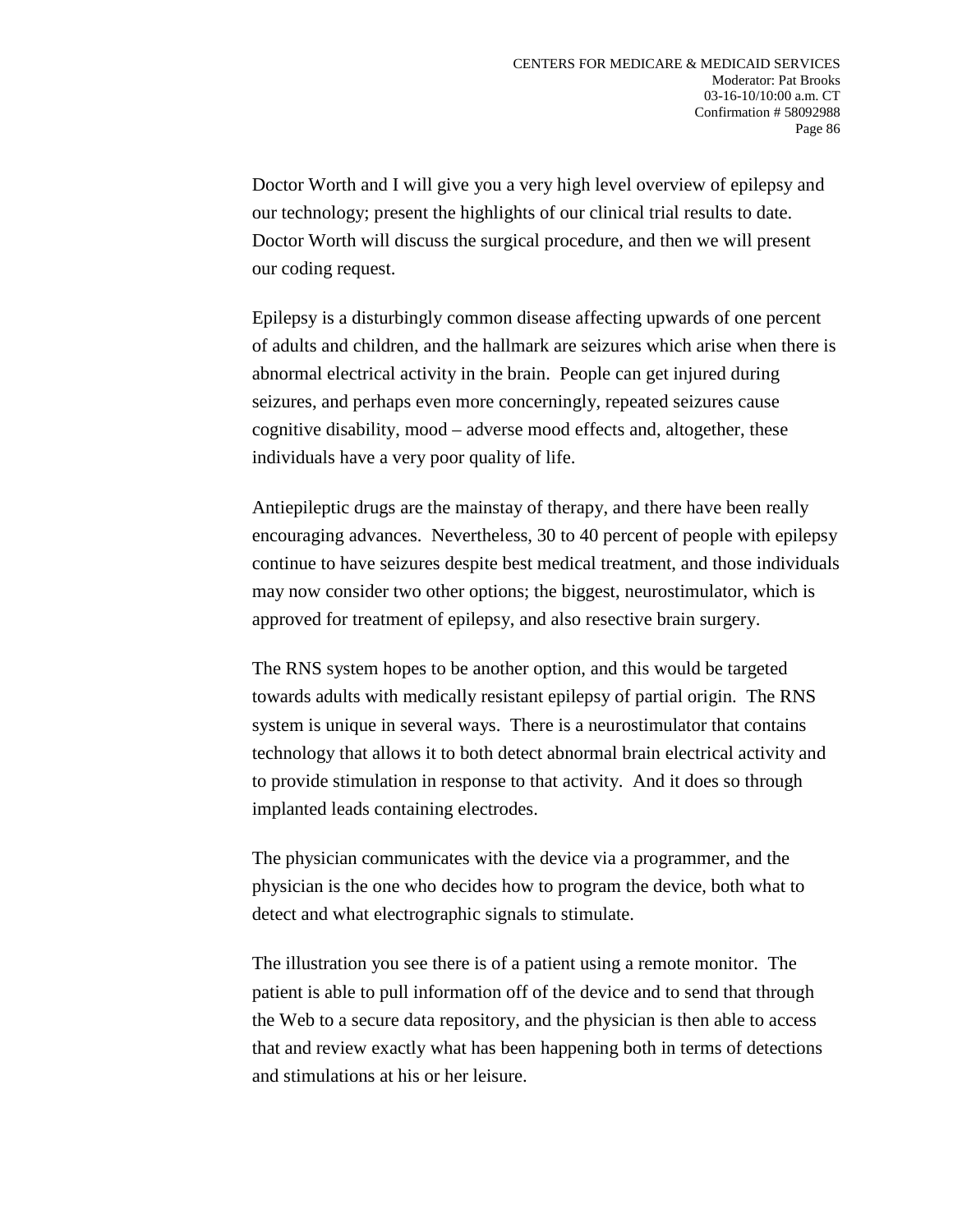The currently available brain neurostimulators are placed in the subpectoral or subcutaneous space and are connected to leads that are tunneled through the neck, and then the end part of the leads are placed in the brain. The RNS system is quite different in that the leads are implanted in the area of brain from which the seizures arise, and so it is different from patient to patient.

The neurostimulator is also distinguished because it is placed in the cranium. There are several reasons why it is so designed. The first is that in order to perform the sensing function, we need to eliminate the electrical noise of the outside, and so the cranial implant does that. It also reduces the risk of lead migration and breakage; the breakage usually occurring in the neck in commercially available neurostimulators, and we believe it may reduce the risk of infection since most of the infections are from the subcutaneous space.

We have conducted or are conducting three clinical trials. The first was a feasibility trial to demonstrate safety and show preliminary information for efficacy, and that is complete. We have also completed the double-blinded portion of our pivotal trial. This is a randomized, double-blind trial in which patients are randomized one-to-one to receive active stimulation or to receive sham stimulation. The trial has involved 191 subjects who have been implanted with the RNS system across 31 centers in the United States.

After the two-year-long feasibility and pivotal trial, subjects are then strongly encouraged to enroll in the long-term treatment trial that will go an additional five years and allow us to collect a total of seven years of safety and efficacy data.

And as Amy mentioned, we are planning to submit our pre-market approval application to FDA very soon.

The trial results to date are very gratifying. We matched our primary efficacy endpoint as agreed upon with FDA, and that was to demonstrate a statistically significant reduction in the mean frequency of seizures in the group that were receiving stimulation versus the group who were implanted with the device but were not receiving stimulation.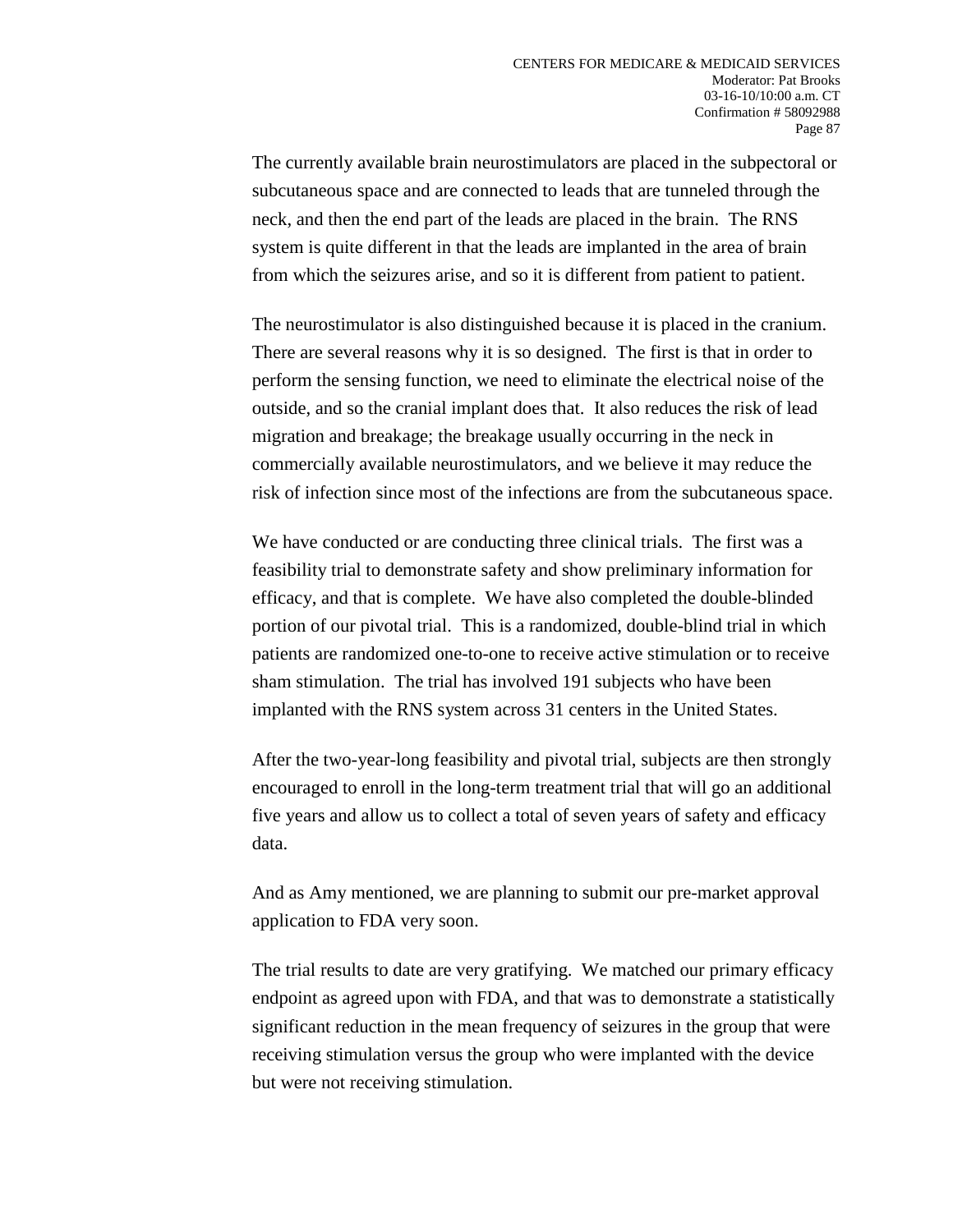We also met our primary safety endpoint and that was to demonstrate that our safety profile was equivalent to or not worse than for comparable procedures. Also, with the accumulating experience, we have in subjects implanted with our device, we have been able to demonstrate that the safety over the longterm is sustained and that the efficacy, in fact, improves over time.

And so, at this point, I'm turning the podium over to Dr. Worth to describe the implantation procedure.

Dr. Robert Worth: Thanks, Martha. I will disclose that I did participate in the pivotal trial, but I have no other disclosures to make. So, this is an overview of the surgical procedure. The implant procedure is performed as an inpatient under general anesthesia, typically, and involves implantation of the lead and also of the neurostimulator device.

> And then once the patient has gone home and recovered from that, then they return and have the neurostimulator programming carried out as an outpatient by the patient's neurological clinician.

> This is a cartoon to just illustrate the overall parts of the device. And here, we see two types of electrodes. These electrodes are implanted actually either within the brain with this is a depth electrode, or on the surface of the brain, so under the dura but on the surface of the brain subdurally.

> And these are actually implanted in the areas that have been identified as the focal generators for the patient's seizures. Then these leads come out through the skull and are attached to this RNS device, the generator which is actually implanted into the skull. And we'll talk more about that in a minute.

> I want to use this slide to highlight the significant difference between the RNS device and the Deep Brain Stimulator or the DBS system, which has been in use for treatment of Parkinson's disease and essential tremors and some other movement disorders since 1997.

If you focus on this picture here on your left for a minute, what you'll notice is that the generator is mounted under the skin on the chest, and it's then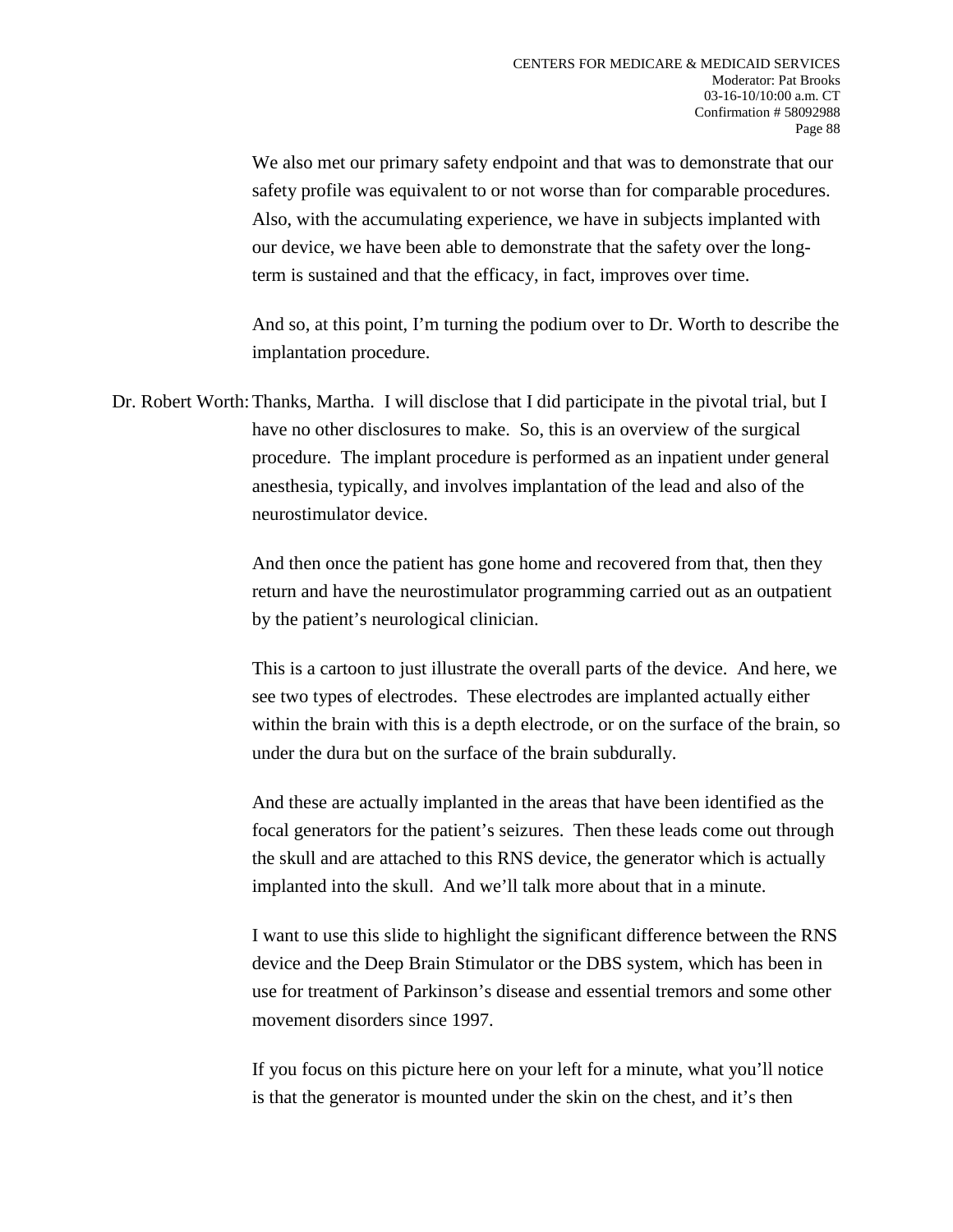connected to the brain electrodes with this wire which is technically called a lead extender.

So what that means is that once the brain electrodes are implanted by standard neurosurgical technique, then the rest of the work, implanting the generator and tunneling the leads, is primarily soft tissue work. And this has led to a natural bifurcation in this surgical procedure where surgeons will typically implant the brain electrodes and then the patients will come back at a second surgery to have the soft tissue work and the generator implanted.

In contrast, the RNS device is all implanted in the same area. And as we said earlier, the electrodes are implanted within the skull, on the brain or in the brain, and the RNS device, the generator, is actually implanted in the skull itself. So, it's much more natural to do this as a single procedure.

So now, I want to drill down on specifically what's done with these various procedures, in case any of you want to try this at home. So with the DB – again, with the DBS system on the left, what's done is an incision is made on the chest, there's a subcutaneous pocket created for seating the generator, and then a device is used to tunnel from the skull down to the chest to pass these lead extender wires, one for each electrode, and the lead extenders will then attach to the neurostimulator and the device is tacked to the fascia, and the wounds are closed.

For the RNS device, what's done is that the incision again is on the skull. There is a template that's furnished that allows one to outline on the skull, on the cranium, an area the exact size of the tray that inserts in the skull. Technically, the tray is called a (ferrell). And then standard cranial instruments, a craniotome and a cranial saw is used to do a craniotomy. It actually removes a piece of the skull, and then the (ferrell) tray sets into that craniotomy site and is attached to the skull with bone screws. And then the leads that have – are brought out through the skull, the leads from the electrodes are attached to the RNS generator device, and the generator device slides in to the (ferrell) tray and is held in place with the said screw.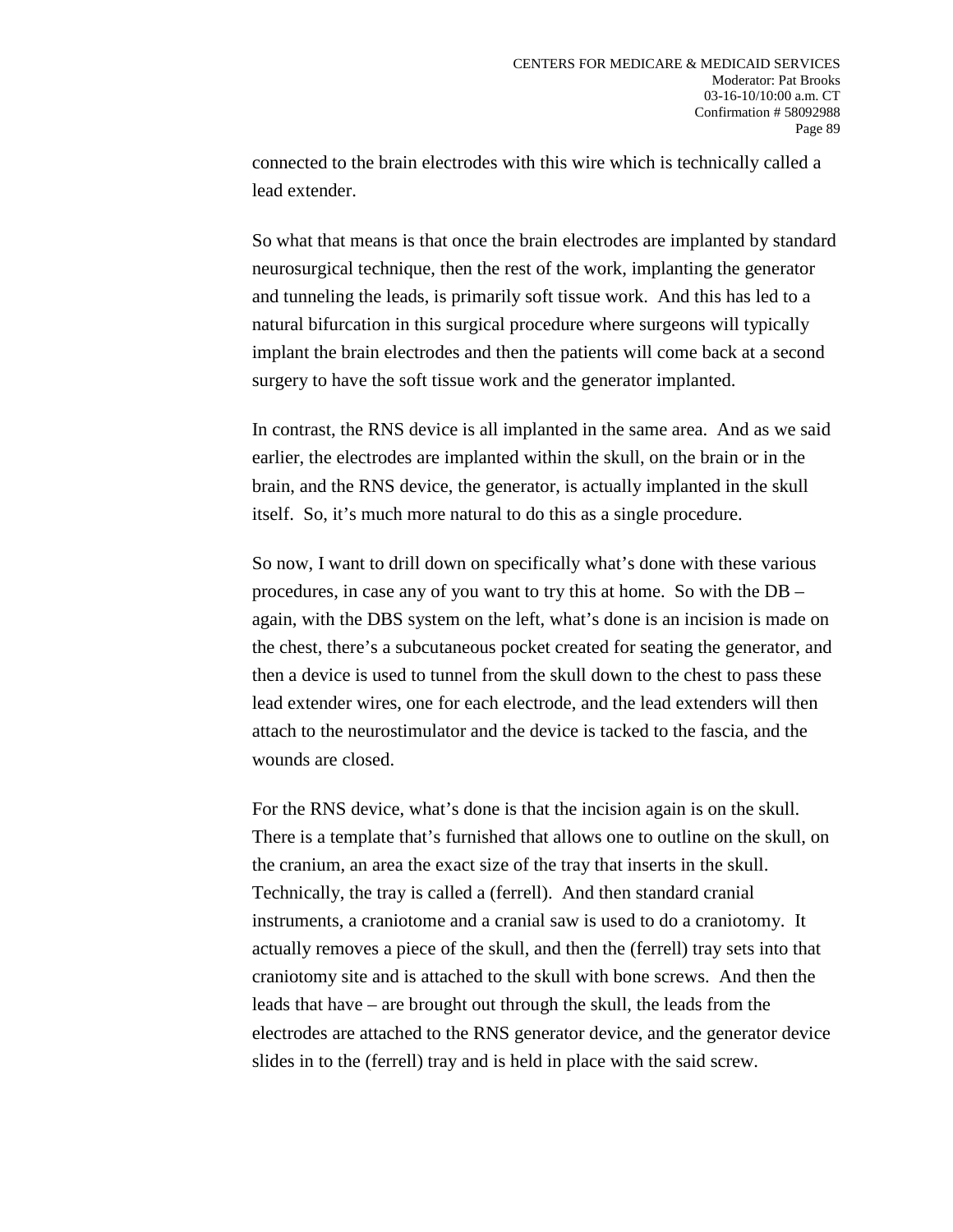And here you can see a picture of that, an illustration where that has been done. This is the RNS device. You can see the bone screw is holding the (inaudible) tray in place. And then, these are the wires, the leads coming out through the skull and attaching to the RNS device. One thing that is important to know is that this mounts flush with the skull so it is not sticking up under the skin. It just becomes part of the skull and mounts flush.

And this is another illustration that shows the RNS device in the skull, and in this case, two depth electrodes in the hippocampi bilateral. And again, on this scan we see the two depth electrodes in the hippocampi. And then this is the RNS device and you can – it shows nicely how it just becomes part of the, of the skull itself.

Finally, it is – the device runs on batteries. And so it is necessary periodically to change those batteries. And what's done is that when we design the skull incision for implanting the RNS device, we design it in such a way that we can open just a portion of it, typically about a third and have access to that RNS device.

We pop the old generator out of the tray, disconnect the leads, reconnect the new leads to a new generator and pop it back in place and close everything up. And that can typically be done as an outpatient under local anesthesia in about an hour.

Infrequently, it might be necessary to have to remove the RNS stimulator permanently and that would be a similar type of procedure although it would require additional incisions to remove the electrodes.

And so finally, just to highlight again the differences between these procedures. With the DBS device, it is all subcutaneous and the tissues that are involved are skin and subcutaneous tissue; with the RNS device, the tissues that are involved are things that the neurosurgeons would deal with, the scalp, skull and the dura.

The instruments reflect these differences, soft tissue instruments for the DBS generator and cranial instruments for the RNS generator. And the expertise for the implanting of the DBS device is that would – that would be –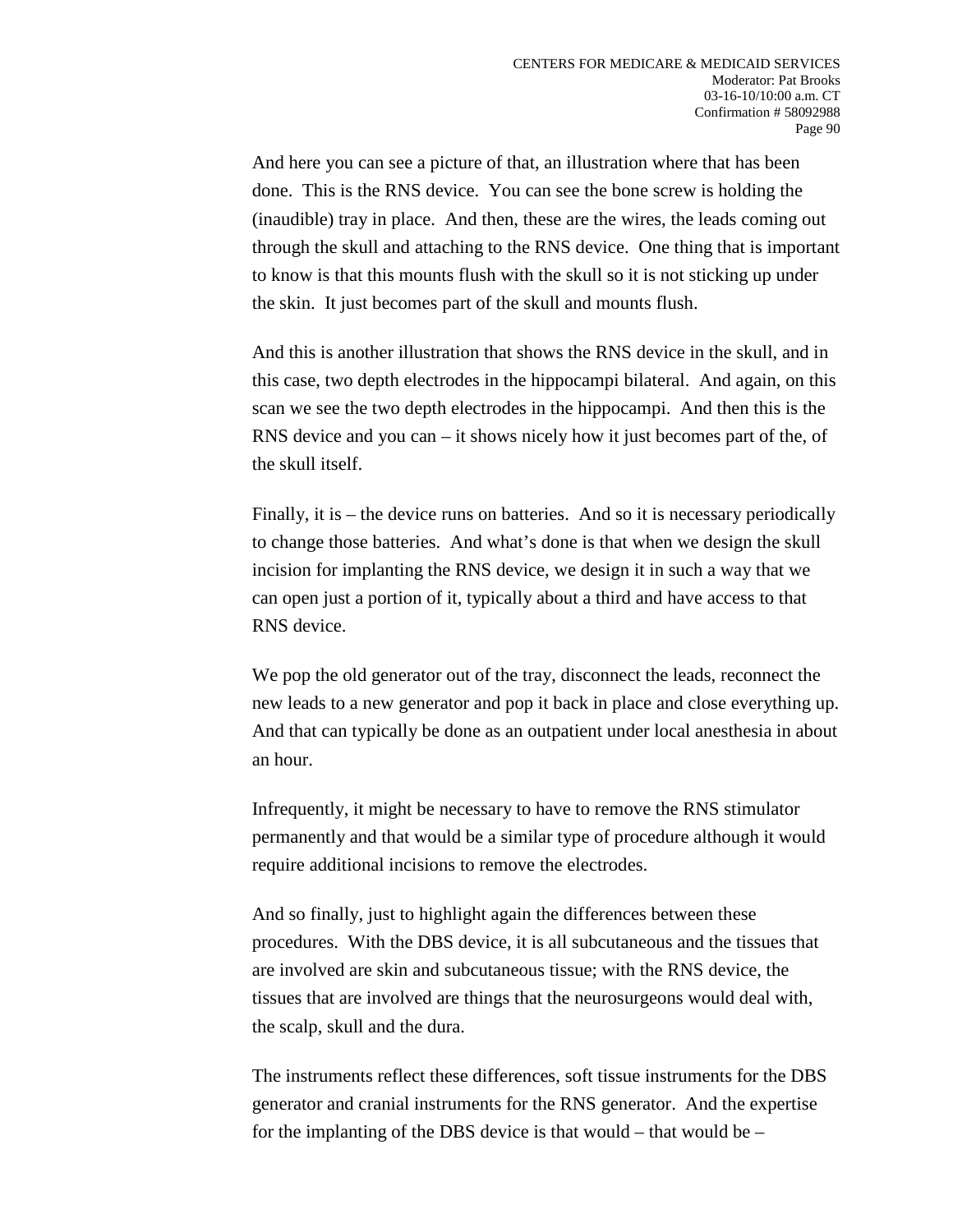possessed by a general surgeon although mostly these are done by neurosurgeons, but for the RNS device the expertise required is neurosurgical.

Dr. Morrell: Thank you.

Dr. Morrell: The current coding is listed here for lead implantation replacement 2.93 and implant to replacement of the neurostimulator pulse generator 86.95 and you'll see the codes for the removal procedure for the leads and the neurostimulator.

> The issue is that the – although the lead codes worked quite well for our device, the neurostimulator do not because they are typically used for subcutaneous placement and fall within skin and soft tissue.

The – what we have found is since the RNS neurostimulator is placed in the cranium and not under the skin or in the subcutaneous tissue that in our clinical trials there has been a great deal of confusion on the part of the coders who look in the subcutaneous and skin section to find a code for a neurostimulator.

There has, therefore, been a great deal of variability in the coding in our trial. And we feel that, it – where they look for it, and it is understandable, is to look in the section on the skull, brain and cerebral meninges. The other issue is that the current coding does not allow us to collect data specific to cranially implanted neurostimulators.

So our recommendation and our request is that two new codes be created in the section for skull and brain that would cover the implantation or replacement of the neurostimulator and also removal of the (neurostimulator) pulse generator.

We see several advantages to this. First of all, it is the right organ system and it differentiates between the cranial and, what is common now, the subcutaneous neurostimulator procedure; it will also allow for accurate data collection on outcomes for cranial implanted neurostimulators which is a novel, a brand new therapy. And it puts the code in the proper body part and this will facilitate the coder's efforts.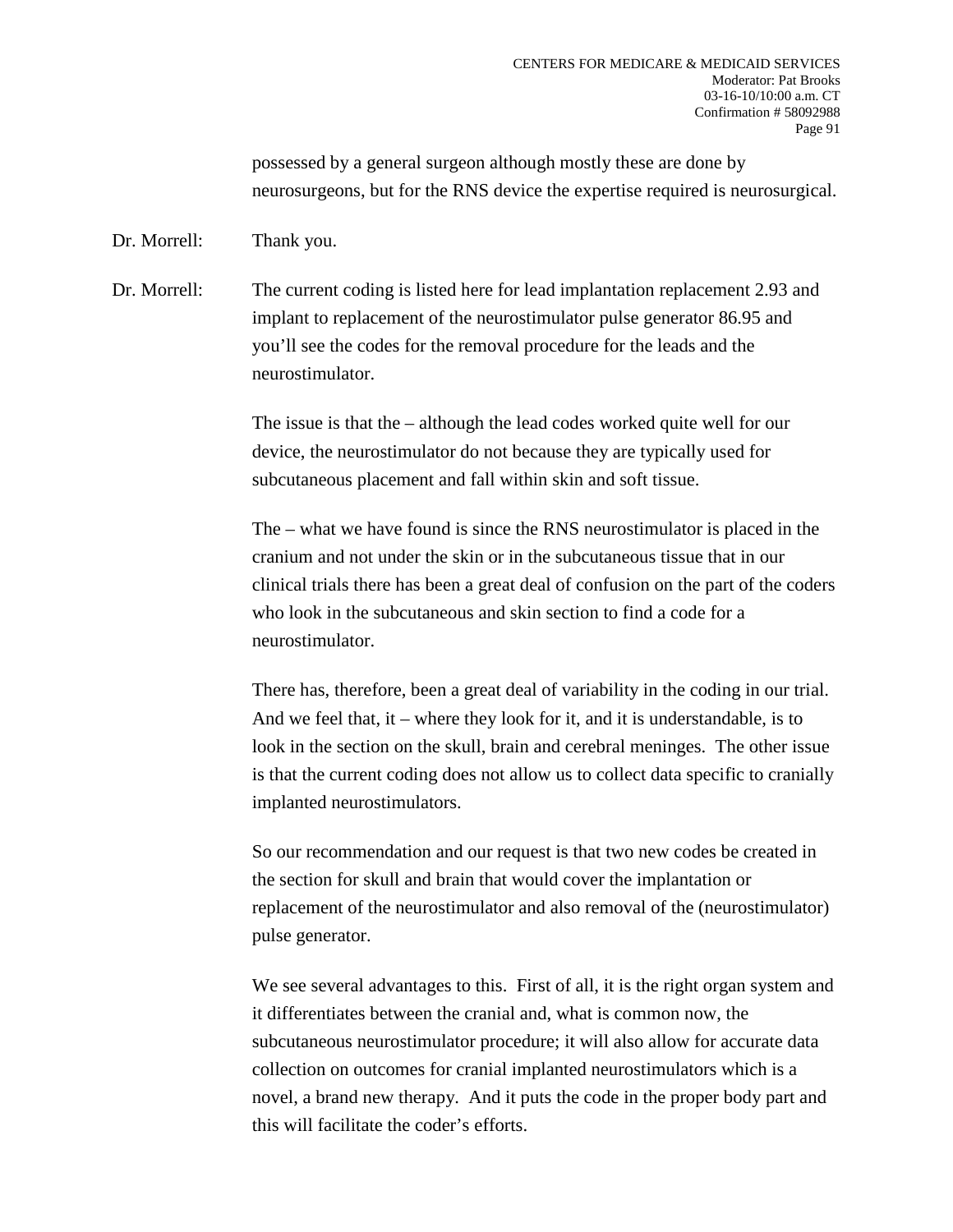Thank you very much and we would love to take any questions.

Dr. Morrell: Would you like to  $-$  oh, I'm sorry.

Amy Gruber: OK, why don't we move on to the coding options? There are two coding options beginning on page 34. That's it, OK. Actually, it's one back. OK.

> Two coding options, option 1 would be to continue the assigned code 02.93 implantation and replacement of intracranial neurostimulator lead and code 86.95 insertion of a replacement dual array neurostimulator pulse generator not specified as rechargeable for the cranial implantation or replacement of the neurostimulator. Continue to assign code 86.05 incision with removal of foreign body or device from skin and subcutaneous tissue for the removal of the pulse generator.

Option 2 would be to create two new codes for the cranial implantation or replacement of the neurostimulator pulse generator and removal of the pulse generator in the category 01.2 craniotomy and craniectomy. There will be revisions to the code, also known under code 02.93 and exclusion terms under the neurostimulator pulse generator codes.

They would look like this. Two – The two new codes would be 01.20 cranial implantation or replacement of neurostimulator pulse generator with the code on or the code on the lead implantation, as well as 01.29 cranial removal of neurostimulator pulse generator.

The CMS at this time recommends option 2. We are entrusted in your comments or any clinical questions for the two doctors. Any comment?

Sue Bowman: Well, I support the new code. One question I have though is the interim coding, given that 86.95 is in operations on the skin and subcutaneous tissue, that doesn't seem appropriate even in the interim. And I was wondering if it should just be in the, you know, other craniotomy or other operations on the skull or, you know, something in that section of the classification.

Amy Gruber: OK, we'll take that under advisement, thank you.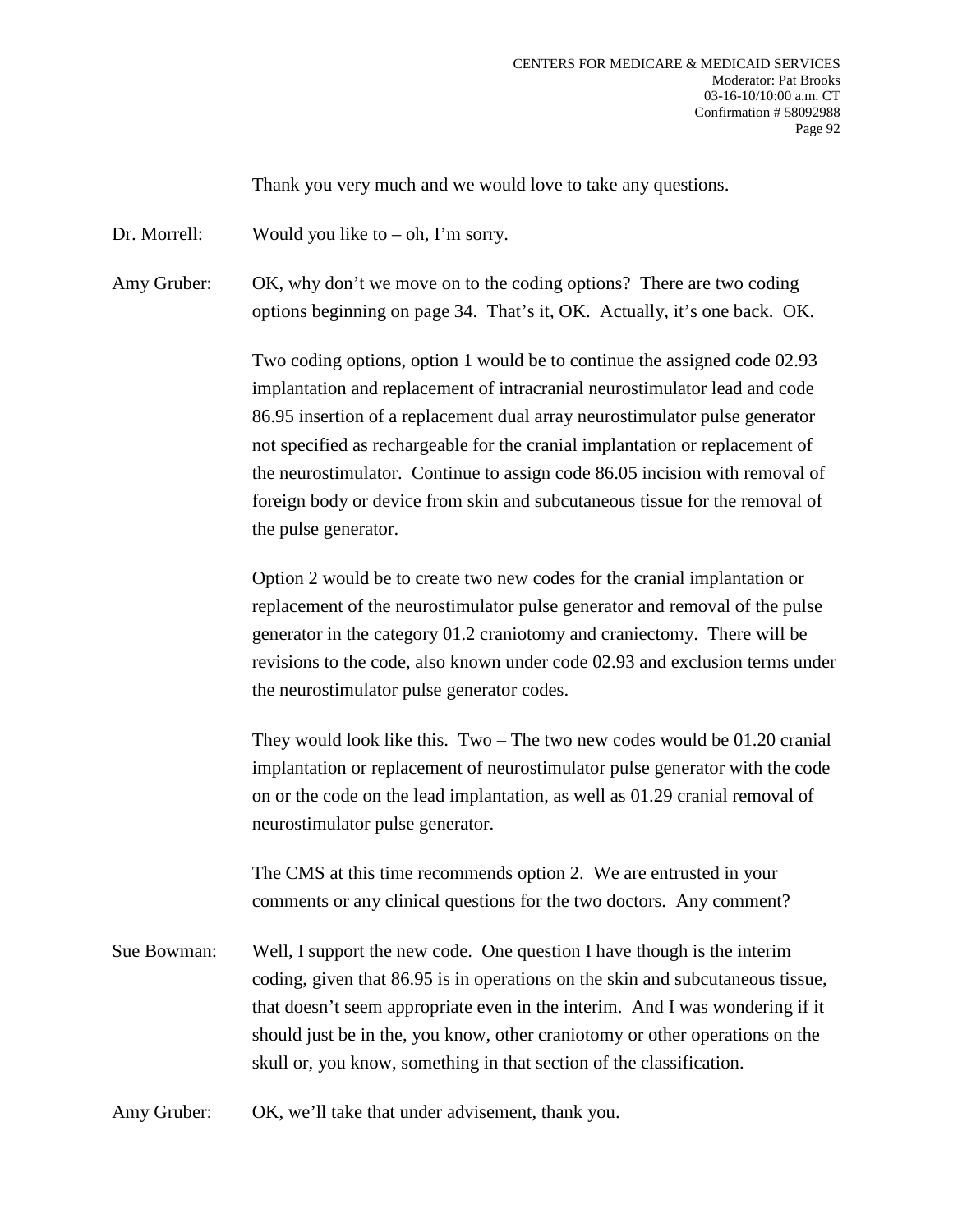- Lisa Taylor: Hello, I'm Lisa Taylor from Resolution Health. We're a developer of quality and performance measures and I would like to ask for a consideration of codes. When devices are implanted and inserted, they have an analogous V code so that we know of the status.
- Amy Gruber: OK, National Center is in the audience and I'm sure they are taking careful notes about that.
- Nelly Leon-Chisen: I would suggest a code also known as 01.2, at 02.93 and to (code) also the insertion of the cranial stimulator pulse generator, similar to what you have with the current codes.
- Amy Gruber: OK. Thank you.
- Linda Holtzman: I also think it's a good idea to have a new code. I should actually say thank you when you said that the lead code 0293, our (future needs are fine) because I'm one of those that wrote the proposal for the current description of 0293.

I mentioned that because I consult with Medtronic and they are the people behind the deep brain stimulation technology. I just wanted to ask a clinical question and I have a coding follow up.

I really appreciated the picture that you showed of how it fixed right into the defect in the craniectomy because I couldn't quite understand. Where is it? Is it inside the skull or is it sitting on the brain? So that helps a lot.

So my clinical question is there is still, or at least because I'm perceiving it, there is still some kind of subcutaneous tunneling going on the lead because the lead is being brought up through the burrow hole and then is going across the existing skull to be attached and then it's under the scalp. Is that correct or am I not understanding it?

Dr. Worth: No, that's correct.

Linda Holtzman: Oh, OK.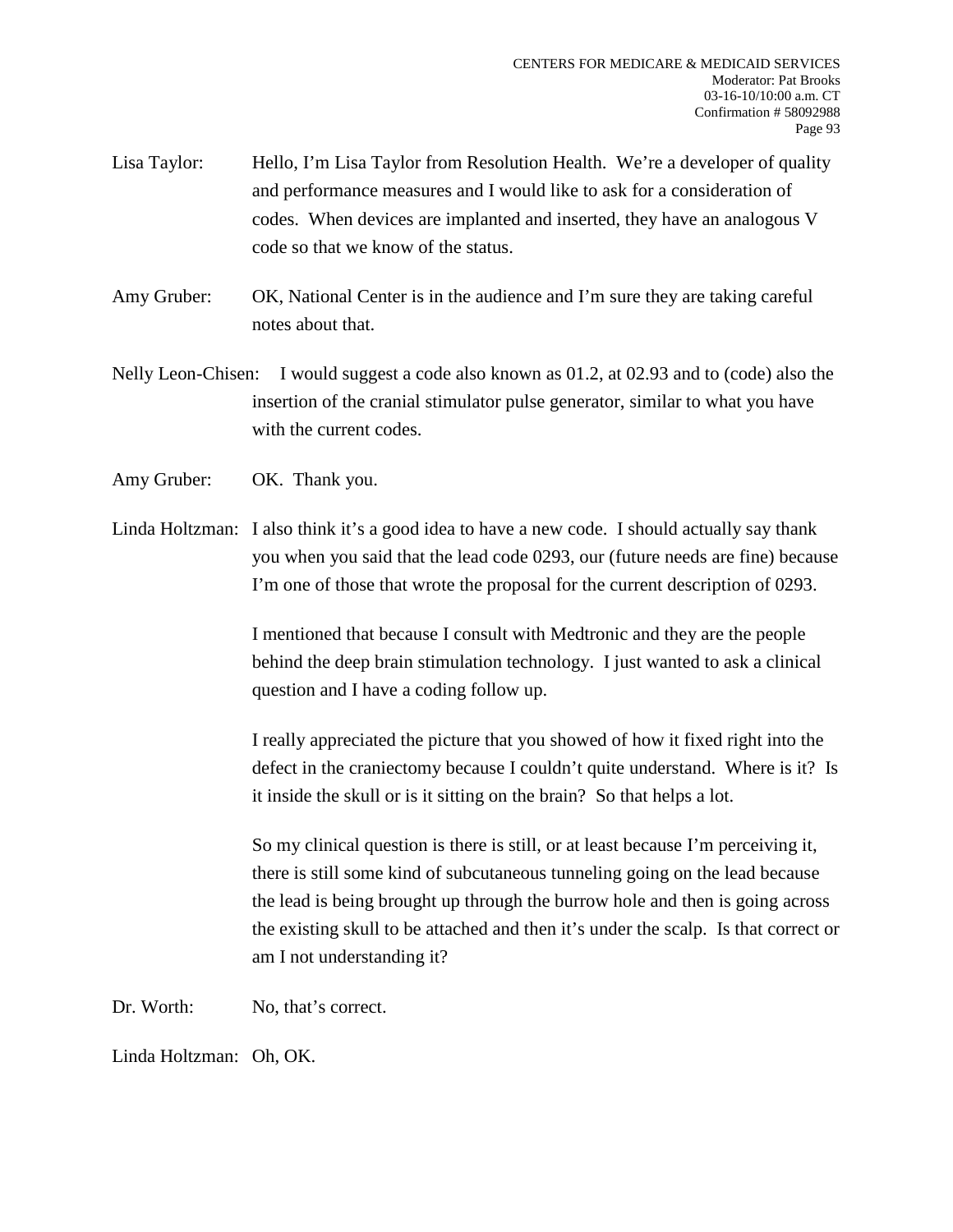- Dr. Worth: The lead passes through the subgaleal space just the same way that a DBS lead passes through the subgaleal space. So, it's but – but as you know it's a very small...
- Linda Holtzman: Right, it's a much shorter track then, but there is still at least a small area so, I just want to make sure I understood it. I know that with the deep brain it's going – the subcutaneous track is going right down the neck and all that stuff. OK. I guess my coding question then is, why not, why not put this in the 029 category? Why did you go to the 012?
- Amy Gruber: Because that was the craniotomy, craniectomy section and we're able to find two new codes in that area.
- Linda Holtzman: You know, if I were looking for this, first, I also would not look under skin, so I appreciate the issues that you're having with that. But if I were looking for this and I was coding the lead as 0293, then I might look down at like 0297 or 0298 to put the generator itself as opposed to the 012.

Just a thought that it might be easier to find if you have it, you know, in the same category as the lead. And then to follow up on Nelly's comment, you have the code also, note under 0293...

- Amy Gruber: Yes.
- Linda Holtzman: And it's code also insertion of neurostimulator pulse generator. Obviously, you'll need to have to add the word subcutaneous to that and then have another code also note that says, code also, intracranial, so that the coders can make that distinction very clear that some of the generator codes are subcutaneous and others are intracranial. And I think that will help them very much in making the distinction between the two types of the devices and knowing which category to go to.
- Amy Gruber: OK, thank you. Any other comments in the audience? No? OK, at this time, operator, can you please open up the phone lines?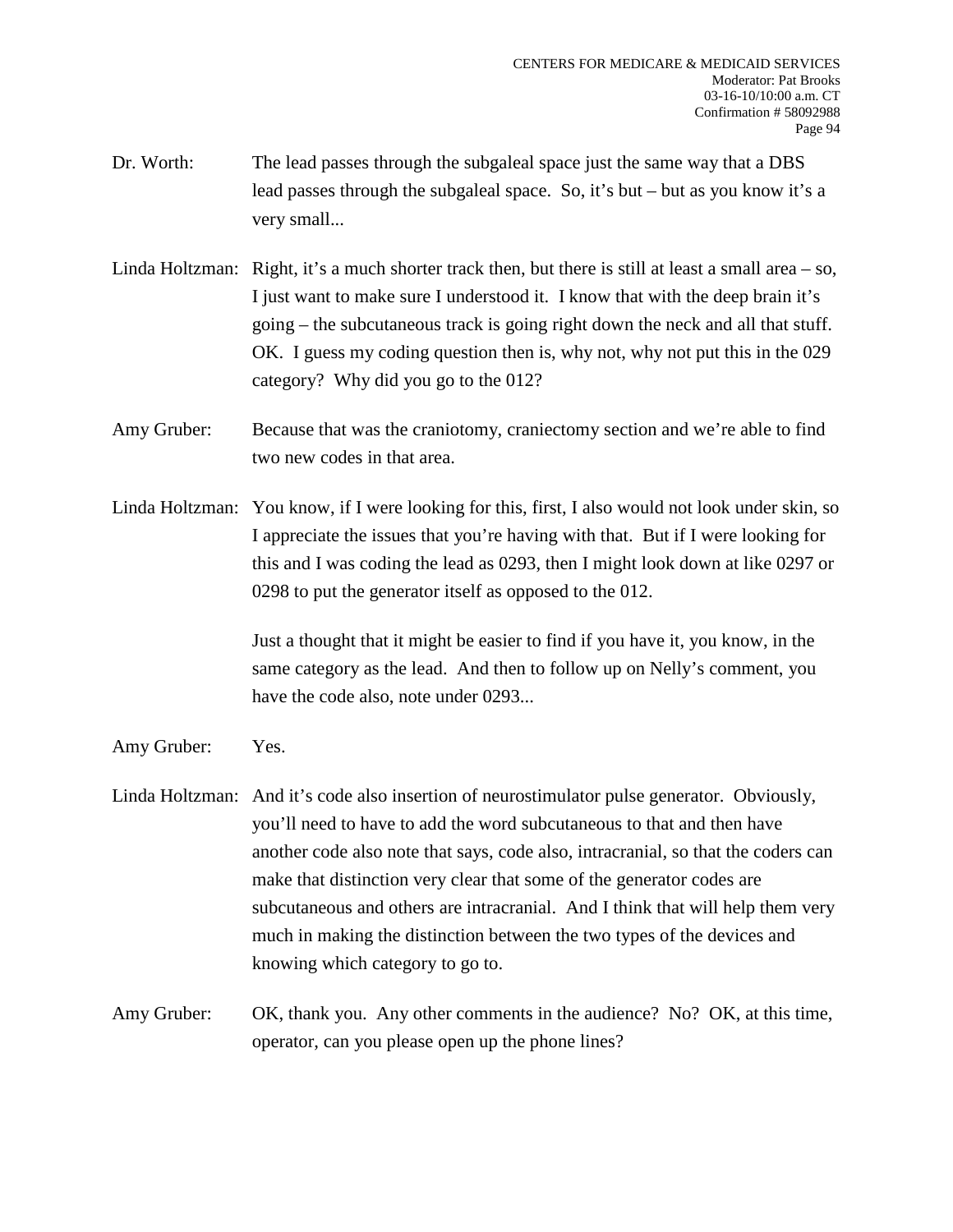Operator: At this time, I would like to remind everyone in order to make a comment, press star, then the number one on your telephone keypad. There are no comments at this time.

Amy Gruber: Thank you.

Amy Gruber: Thank you.

Amy Gruber: The next topic we're going to discuss is continuous glucose monitoring and that's on page 40 in your handout. The issue is there are multiple codes for monitoring various physiologic parameters and metabolic levels such as continuous intra-arterial blood gas monitoring, intravascular pressure measurement and intracranial oxygen and temperature monitoring.

> Currently, coders do not assign any codes to capture blood tests such as continuous monitoring of glucose levels. Furthermore, there are no codes to capture a variety of laboratory tests. Glycemic control has become an important standard in hospital care.

> The question before you is should new procedure codes be established to identify in patient techniques for continuous glucose monitoring. Here to provide us with clinical background is Dr. Steven Wittlin, who is the Associate Professor of Medicine at University of Rochester Medical Center. Dr. Wittlin.

Dr. Wittlin: Hi.

Amy Gruber: Hi.

Dr. Wittlin: I'd like to thank CMS for the opportunity to present. My only disclaimer is that I receive a consulting honorarium from Edwards Lifesty – Lifescience and Medtronics Diabetes. And my other disclaimer is whereas I'm supposed to know a bit about diabetes, I know virtually nothing about coding. So, forgive me.

> OK, so, glucose monitoring measures the concentration of sugar in the blood to identify episodes and trends in hypo and hyperglycemia. There are two populations that essentially we address. The outpatient population and –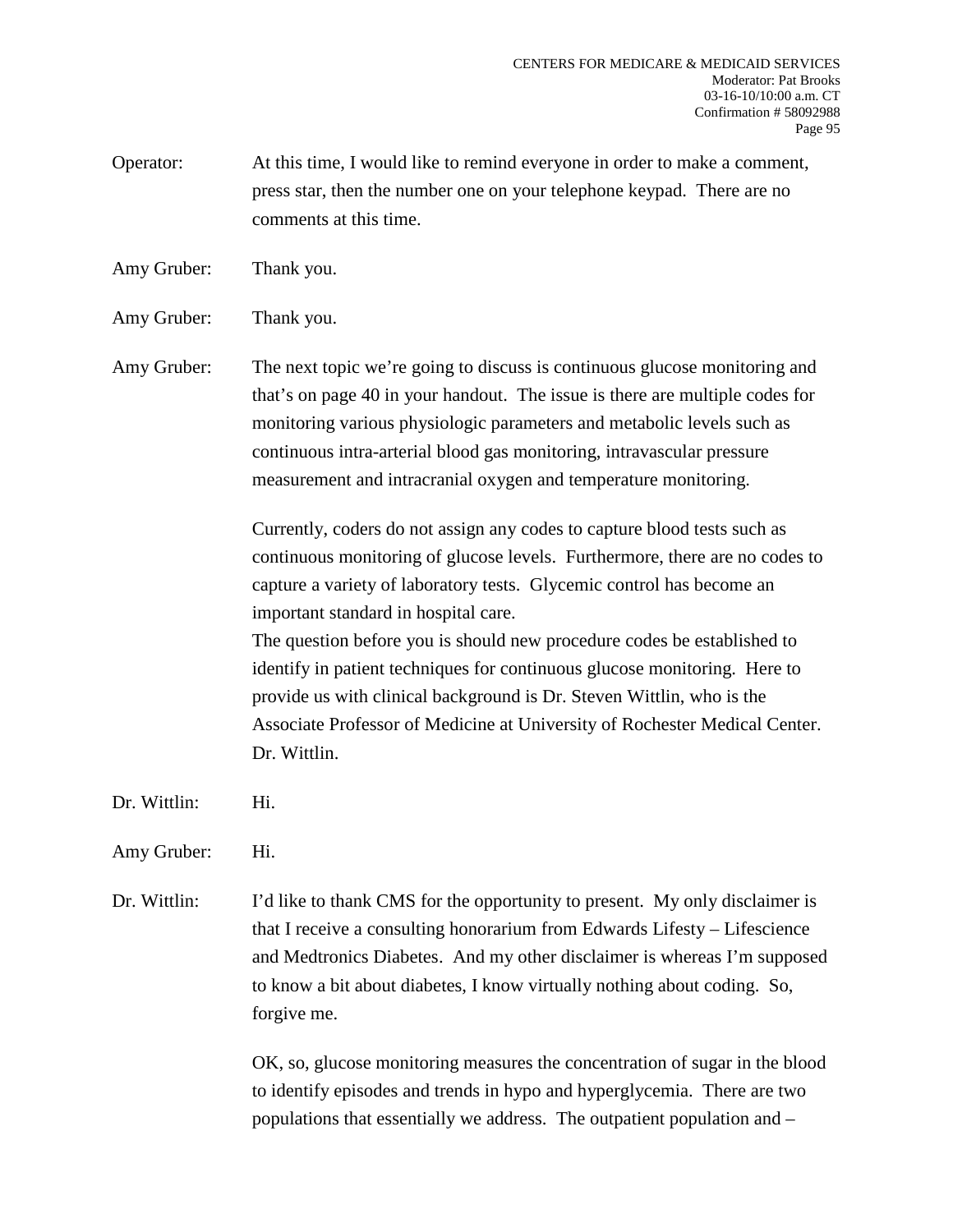currently there exists continuous glucose monitoring that can either be read, blinded to the patient in the physician's office or patients can wear a continuous glucose monitor which gives them continuous feedback throughout the day on their blood sugars, and those allow the patients to see changes in their blood sugars every five minutes.

This addresses patients with diabetes. A second population which is currently not addressed are inpatients. And inpatients either come in to the hospital with diabetes, but we find that many patients develop hyperglycemia while in the hospital and that this hyperglycemia is an important prognostic marker. Patients who are hyperglycemic do less well both in terms of morbidity and mortality. And it turns out that hyperglycemia is especially common in acutely ill patients, especially those treated in intensive care units.

And initially, the increased morbidity and mortality was shown in patients who underwent cardiothoracic surgery, but it has been extended to critically ill patients and increased morbidity has been seen in patients in medical ICU's. And to safely target normoglycemia has been a problem, such that a study that I will show you in a slide or two demonstrated clearly in a randomized study that patients who had intensive blood sugar control had improved prognosis in an intensive care unit.

Subsequent multi-center studies have had problems in that hypoglycemia has limited the ability of people to control blood sugars aggressively while in the hospital and that has been a problem that we think is maybe addressed by continuous glucose monitoring. So, this is a study by (Van den Berghe) that was published nearly a decade ago. And this looked at intensive insulin therapy in critically ill surgical patients and you can see that mortality was – is this the pointer? Oh, well.

Mortality was reduced by 34 percent, sepsis by 46 percent, dialysis by 41 percent, blood transfusions by 50 percent and ICU polyneuropathy was reduced by 44 percent. This was rather striking and, as I'll discuss in a few minutes, has led to major recommendations on the part of many institutions that monitor hospital quality of care as the importance of controlling blood sugar. The problem is to do it.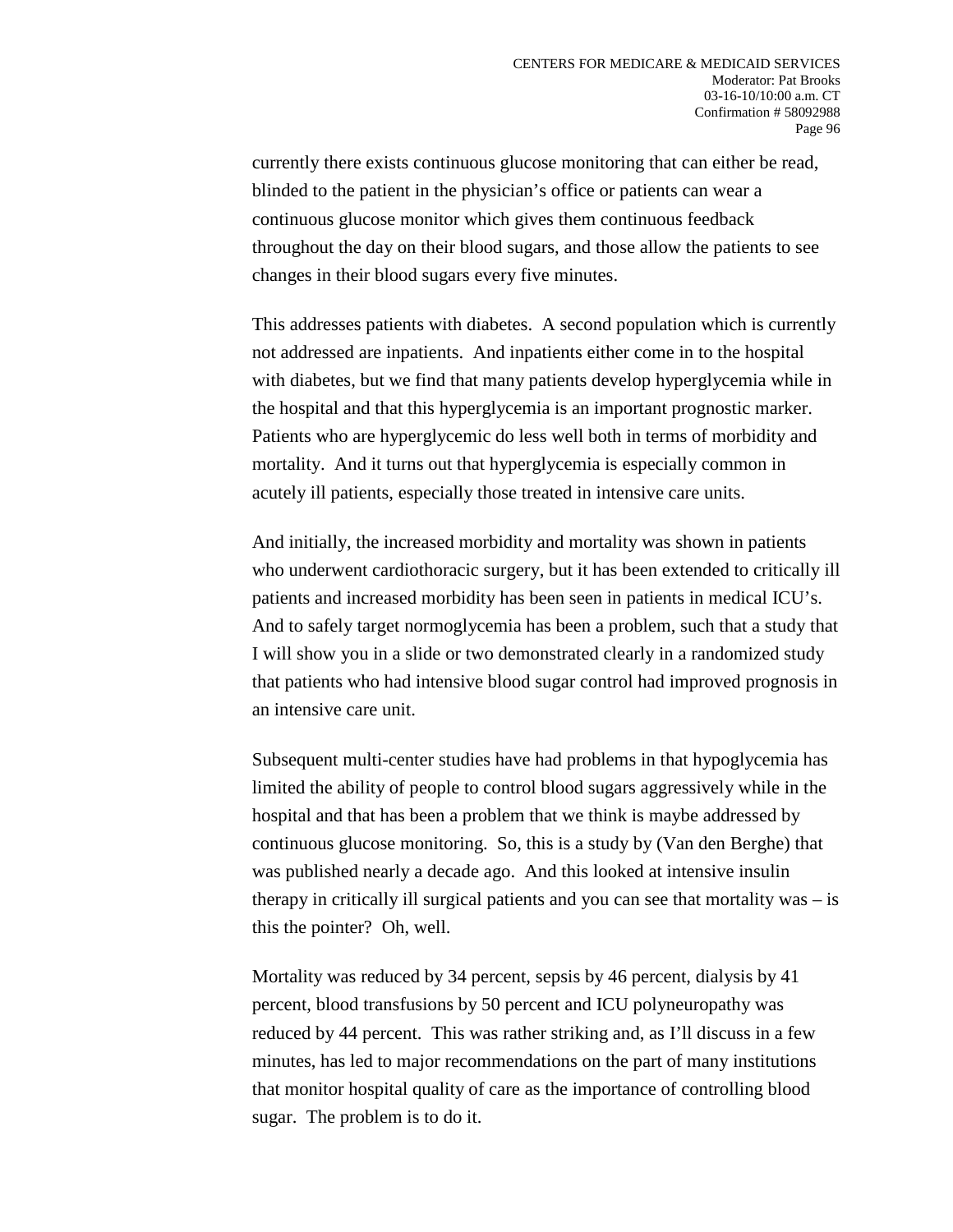The standard blood sugar monitoring that currently occurs in hospitals is intermittent by point of care testing finger sticks. Conventional monitoring is generally performed by an ICU nurse.

There's an insulin infusion in the ICU and they get periodic blood sugar measurements every hour or three. The gold standard for measuring plasma glucose in the hospital remains the central laboratory. And for practical reasons, finger sticks are used simply because by the time you get the result from the laboratory the blood sugar has changed.

This is not the appropriate forum for me to go into the many vicissitudes in the measuring of finger stick blood sugars, but it is fraught with problems in terms of obtaining a proper drop, interference of substances – hematocrit affects many measures that are used to measure finger sticks and the like. They are generally performed on an intermittent basis, as I mentioned. This sampling is labor intensive, they can be inaccurate, as I've mentioned and it only is a snapshot view.

It's the difference between us looking at my presentation, taking a photo right now versus seeing the whole thing on a video. Continuous glucose monitoring takes – and it displays glucose measurements on an ongoing automated basis every few minutes. For example, one continuous glucose monitor samples interstitial fluid every 10 seconds and averages those numbers every five minutes and gives you a reading.

Not only does it do that, but potential benefits are that it can show you the vector, the direction in which the blood sugar is going. So, when I discuss this with audiences, I always give the thought question. If I told you – and you had diabetes – that your sugar was 90, what would you do?

Or if I told you your sugar was 90 and it's falling at the rate of 50 milligrams per deciliter every 20 minutes what would you do? And the answers may be very different. So, that's one thing that continuous glucose monitoring can do. It shows the direction and speed of change.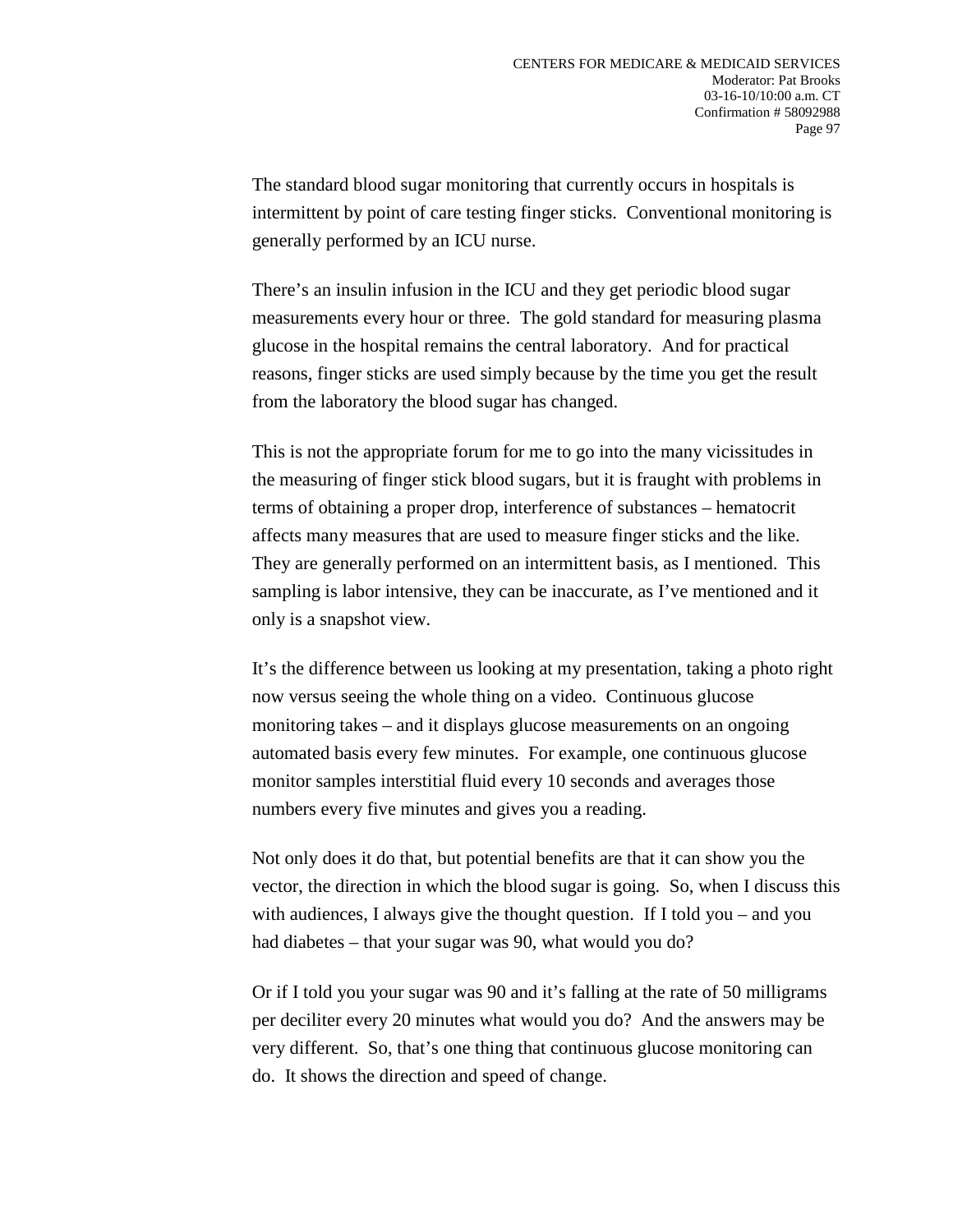One can also, and one has both high and low glucose alerts that can be personalized to the given patient and that can protect against what is really the rate limiting step in aggressively managing blood sugar, which is the fear of hypoglycemia.

It also can make graphs available on a periodic basis, either short term or 24 hours to look at the trends in the blood sugar. So, you get a more complete picture of the trends and an early recognition of needs for intervention in the critical care unit.

Parenthetically, and this is anecdotal, but our chief of Critical Care in the Intensive Care Unit has said this to me, and I've mentioned this to colleagues across the country and they've concurred and that is oft-times and I don't know what percentage oft-times is. When our guy looked at it, it was about 25 to 30 percent.

Nurses in the Critical Care Unit will actually go off protocol because they're afraid of making the patient hypoglycemic. So, an alarm for hypoglycemia is extremely important. This is the Clarke Error Grid Analysis, which is a standard analysis of accuracy of a meter. And in this case, if you want everything in the A or B range and 95 percent are in the A range in this continuous glucose monitoring. Moreover, because of the benefits of the trend analysis that you get, Clarke has actually devised a second way of looking at these analyses because the trend information is so important to understanding what's going on because it's dynamic feedback rather than a single point in time.

So, they're really currently available or currently being studied are two modes of measuring continuous glucose monitoring. One is in-blood glucose monitoring, where the sensor is placed in a peripheral line in an established vascular catheter and directly measures blood glucose levels.

The alternative is interstitial or quote, unquote "tissue fluid glucose monitoring" where a sensor is placed in the subcutaneous tissues, for example, on the abdomen, and measures the glucose levels in the interstitial fluid. So,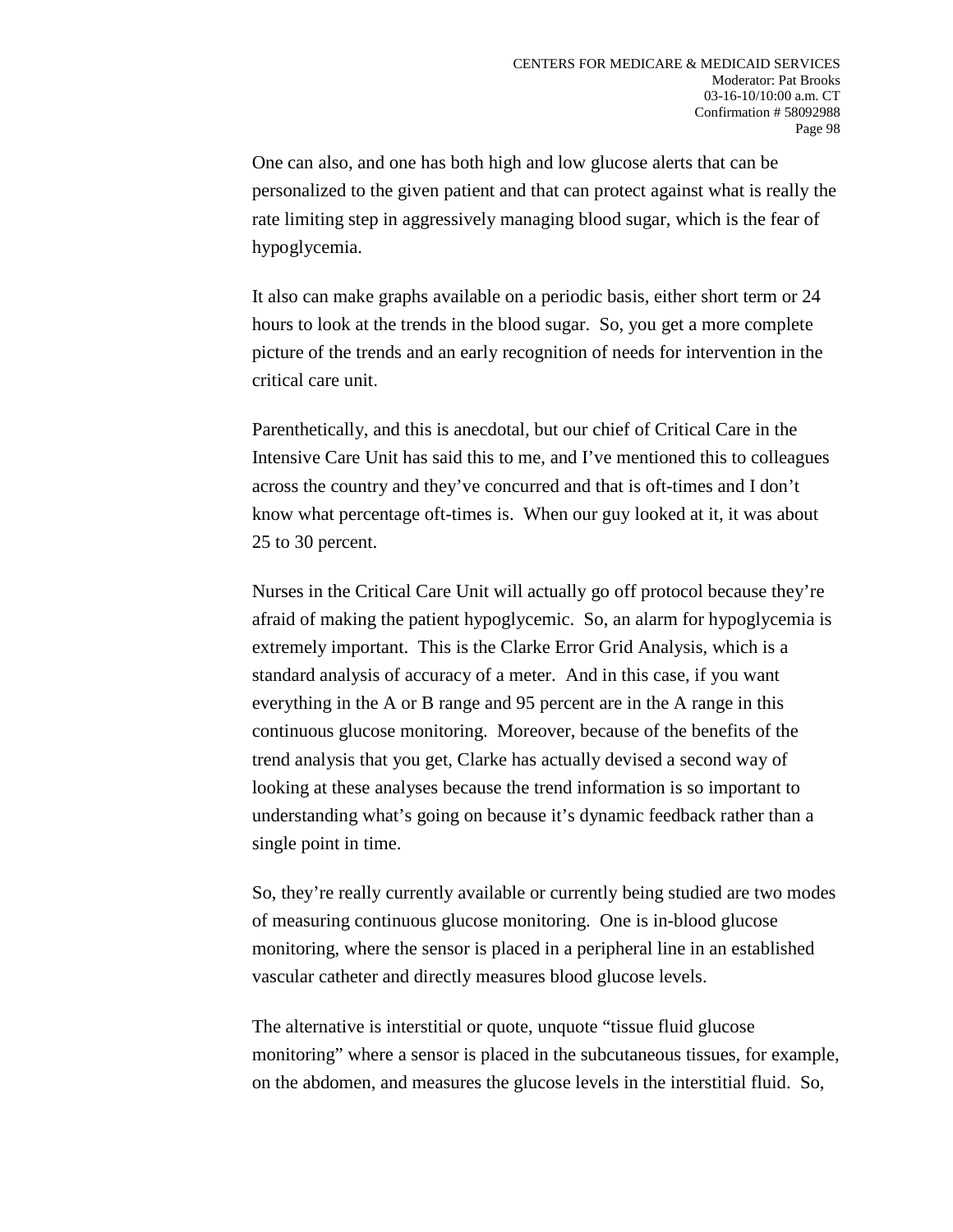the blood-continuous glucose monitoring, a 72-hour glucose oxidized sensor is placed in a peripheral catheter.

A sample is drawn into the catheter and covers the sensor and it measures the blood glucose concentration, and it can compare it to historical blood glucoses. And the result and the trend are  $-$  then  $-$  it's hard with the lights on but here is blood – here are the blood glucoses, the green is the target area. And you could see that if there were an alarm at some point here, it would alarm and let the nurse know that the blood sugar is above the target blood glucose level. So, this is kind of what the set-up looks like. This is using blood. It calibrates itself every seven and a half minutes.

The interstitial continuous glucose monitoring, this is, again, it's a 72-hour sensor but it is in the subcutaneous tissues. It is already being used clinically in outpatients as I mentioned. The sensor is calibrated against the blood glucose reading so that the numbers that you see correlate with what the blood glucose would be reading. And an interstitial glucose concentration is measured and the value and a graph are displayed, again, on a bedside monitor. For both of these, the cycle repeats every few minutes and the important thing here is an alarm will sound.

So, if, for example, you say, "I don't want the blood glucose to fall below 80," and you set an appropriate target, if the continuous glucose monitor registers below 80, an alarm will sound. And that should prevent severe hypoglycemia. The key documentation for the continuous glucose monitoring is the glucose readout printout in the medical record, which will also specify whether it is inblood B.G. or interstitial I.G. glucose.

You can see kind of from this tracing although it's catoonish, the concept I'm trying to convey. This blood sugar, right here, looks absolutely normal, but you would be missing a blood sugar that's very high doing it on an intermittent basis whereas the continuous monitor picks it up quite readily.

OK. The first inpatient – the first inpatient device received its C.E. mark in October of 2009. A major multi-sensor clinical trial is underway and enrollment is expected to be completed in February or March, and they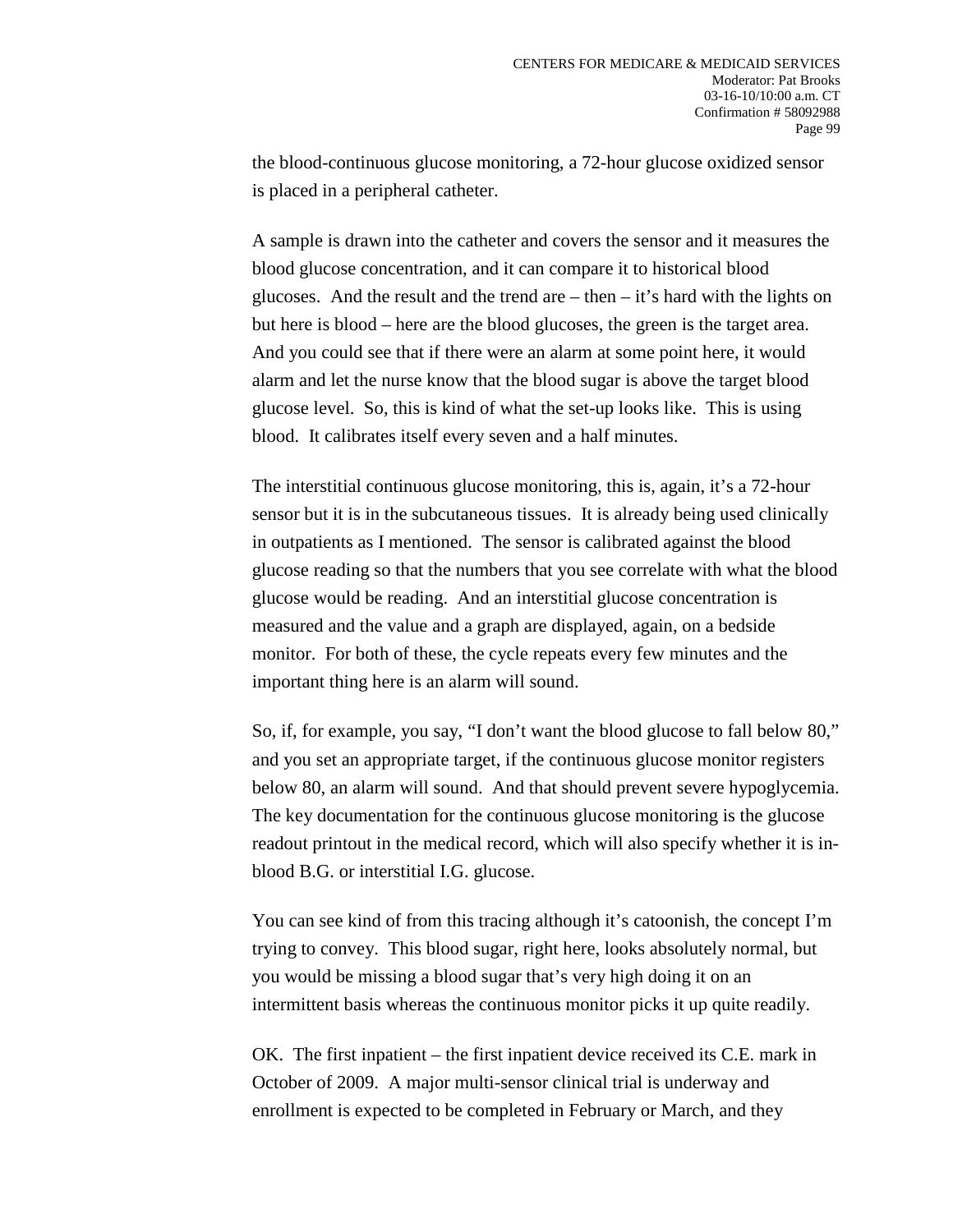anticipate FDA submission late this year. The indication for use that's proposed is for automatic real-time monitoring and trending of blood glucose concentrations and critically ill adults over the age of 18 in the hospital.

OK. It turns out, based on the data that I gave you earlier and other data, that there is a great impetus for looking at glucose as a quality measure in recent years. And this will have implications in the future for reporting and for payment.

So, the AHRQ, the Agency for Healthcare Research in Quality, sees it as a quality indicator and as a patient safety indicator. It is viewed under CMS IPPS rule that this is a hospital – hyperglycemia is a hospital-acquired condition. And for annual payments from the RHQDAPU, you need to report quality data for an annual payment update in the future. And all of these are regarding – are around glucose, this is a technique for improving that.

So, the ARHQ QI PSI designation, by the way, this is alphabet soup, I had to review. Post-op physiologic metabolic derangement is an adverse effect and it's considered potentially preventable and it's for public reporting such as Hospital Compare, U.S. News and World Report rankings, et cetera. And clearly, this would address that issue.

The HAC designation – and certain manifestations of "poor blood sugar controls." Quote, unquote. Well, this was listed at a reasonable preventable condition when not present on admission, and that includes diabetic ketoacidosis, nonketotic hyperosmolar coma, secondary diabetes with hyperosmolarity, secondary diabetes with ketoacidosis and glypoglycemic coma, this addresses all of those issues.

Again, next alphabet, the RHQDAPU quality measure, the program requires hospitals to report on specific quality measures to receive a full annual update to Medicare rates. And, by the way, this is the only reason that I know anything about this, is because our hospital's participating. Cardiac surgery patients with controlled 6:00 a.m. post op blood glucose is a criteria, and so, certainly, it is an important issue here in terms of cardiac surgery.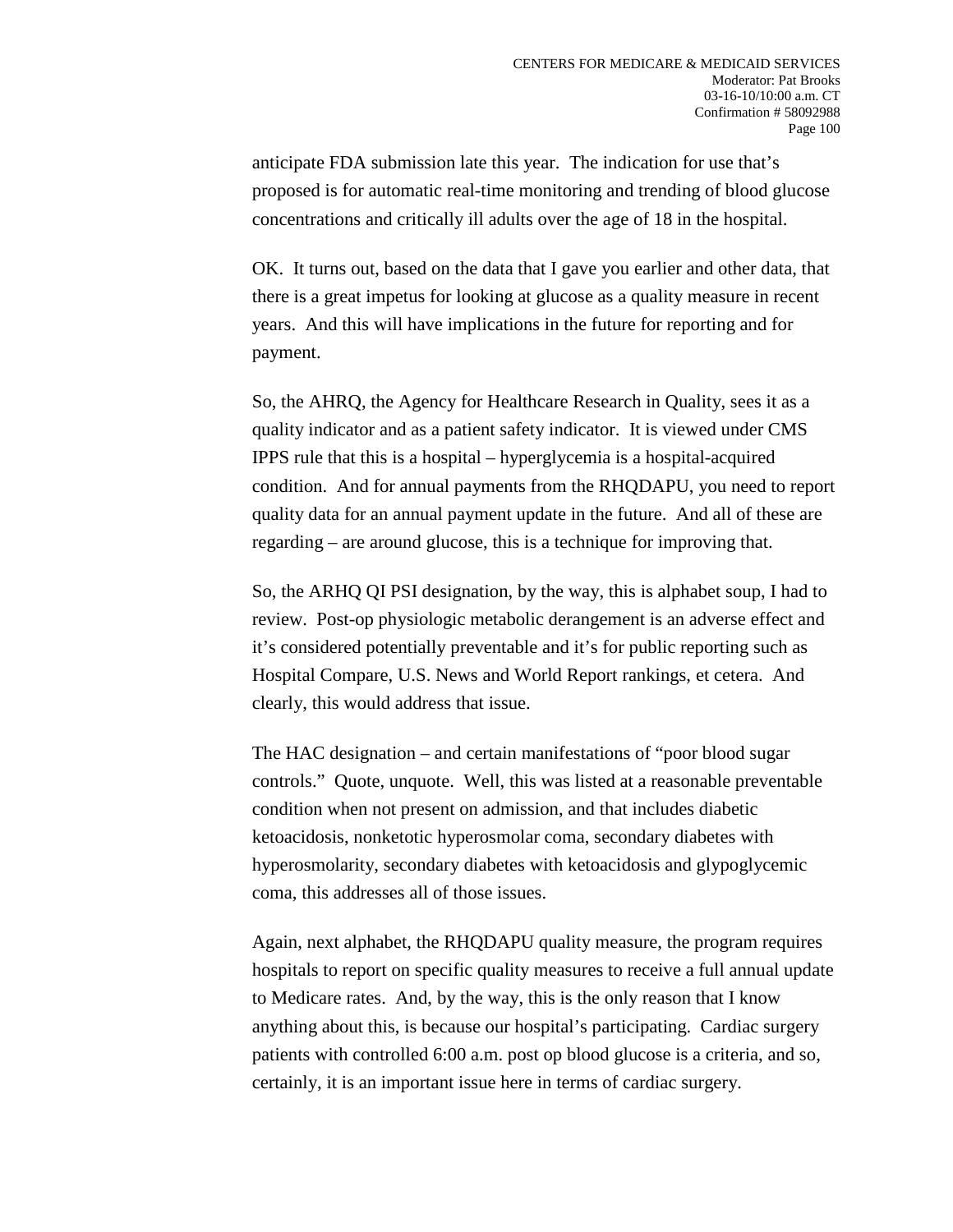It is a quality measure under the Surgical Care Improvement Project. In fact, in the number of cardiac surgery patients with levels less than 200 on post op dates one and two is criteria. And in terms of the post-op physiologic metabolic derangement, it's being considered as an additional measure for the RHQDAPU Program for fiscal year 2012

OK. So the rationale. Why do we need new codes? The absence of a coding – and clearly, this is – this is the only part of coding that I know anything about because I've asked people who know something. There is no code that resembles this really, that reflects the CGMS. And the lack of that code inhibits the ability to do data review.

So, will this actually do what we want it to do, which is reduce hospital complications in terms of hyperglycemia and hypoglycemic complications, reduce morbidity and mortality, the only way to know that is to be able to track it, and the only way to track it is to have a code.

Outcome measures are hindered by an inability to identify when it has been used. And furthermore, they will – if we have this thing in codes, that will facilitates data development so that we can assess the value of this in the (text) of a value based purchasing initiative, as well as quality measures centered on the controlled glycemic levels.

So, that really is my presentation and I thank you for having given me the opportunity to do this.

Amy Gruber: There are two coding options there before you. Option one is to continuing unto code for continuous glucose monitoring as there is no code. Option two would be to create two new codes for continuous glucose monitoring under categories 00.9 of the procedures and interventions, one for blood and one for interstitial. Same as with recommendation at this time there's option one but we welcome public comment. Any comments in the audience?

Nelly Leon-Chisen: It's more of a question rather than a comment. We've been creating several monitoring codes over the last few years and I'm wondering if you've seen those codes show up in the data because as you mentioned in the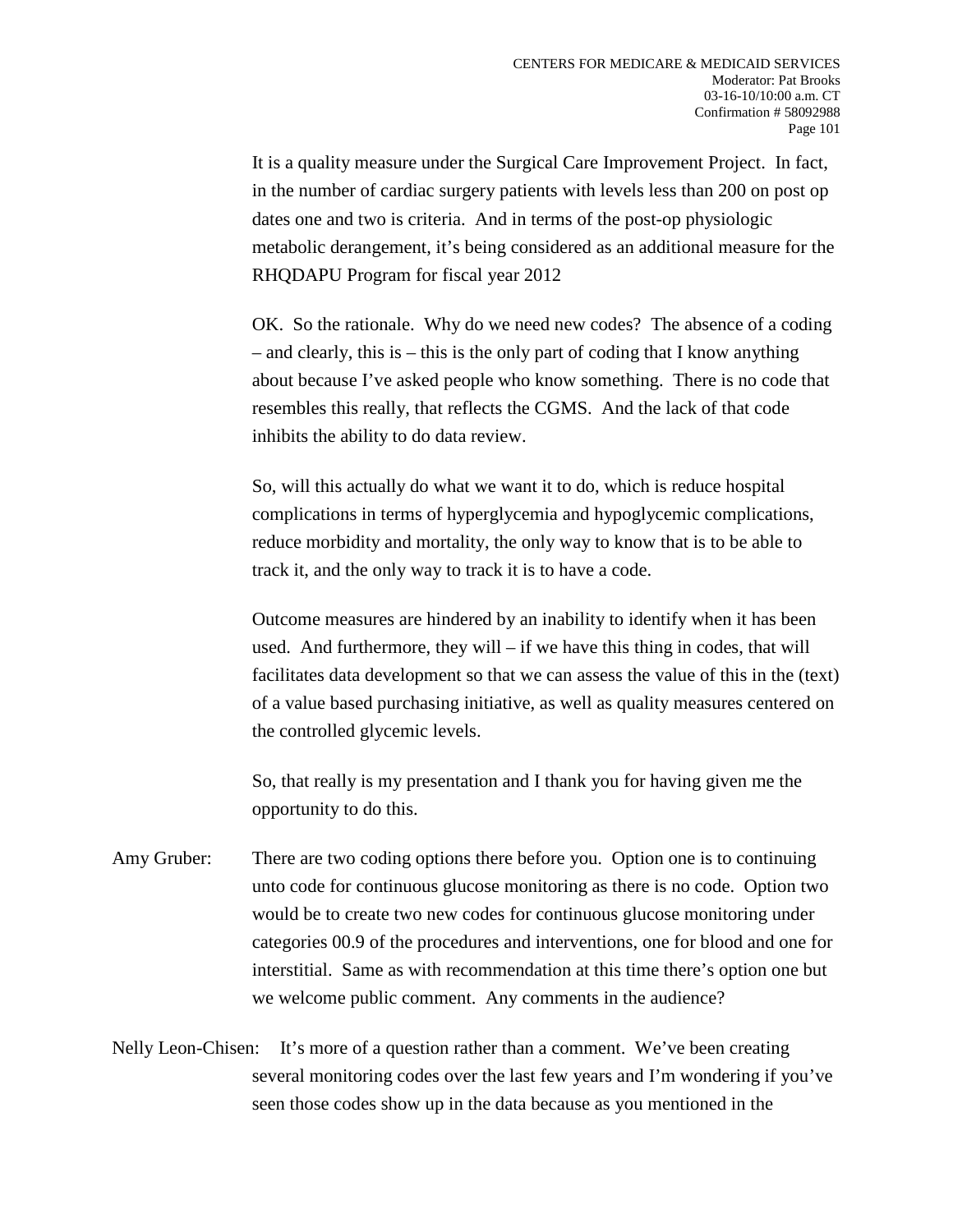introductory paragraph of this agenda item, currently, coders don't assign codes for blood tests at least on the inpatient setting.

And so while I don't doubt the clinical benefits of doing continuous blood glucose monitoring, I'm just wondering if we would be creating a code, if this goes through, we would be creating a code that would never be used even though there would be use of the device and there is an interesting controlling blood glucose. But between monitoring and actually doing something about those levels to control the blood sugar, there may still be a disconnect because these measures are really looking at maintaining glucose control as opposed to saying you need to monitor continuously.

So I guess there's a couple of questions in there. Are the monitoring codes being used? And, you know, you may not have that data right now. You probably don't because I don't. So that might be one of the things to sort of take a look at before we create a proliferation of monitoring everything. Thank you.

Jean Yoder: Jean Yoder, the Military Health System. OK, we don't code. Our coders, our institutional coders don't code most of the laboratory stuff because the lab codes it itself and, therefore, we have all of the CPT codes from the lab so we don't need these separate institutional codes in volume three. But we do need codes like I've asked for before for seclusion or for restraints, those kinds of things because JCAHO tracks those and we need to find all of those patients because we need to do this.

> So when I'm speaking of trying to track something like this and to see if there are good results, then it makes it very difficult. And I know it's an anomaly of our system but we only use line three. We don't use CPT codes for things that nurses and techs would be doing in the hospital and this is a nurse/tech thing as opposed to a physician doing the procedure. I mean, the physician – well, OK, who inserts the probe?

Dr. Wittlin: Presumably, an intravenous line would be put in by either a physician or a tech.

Jean Yoder: OK.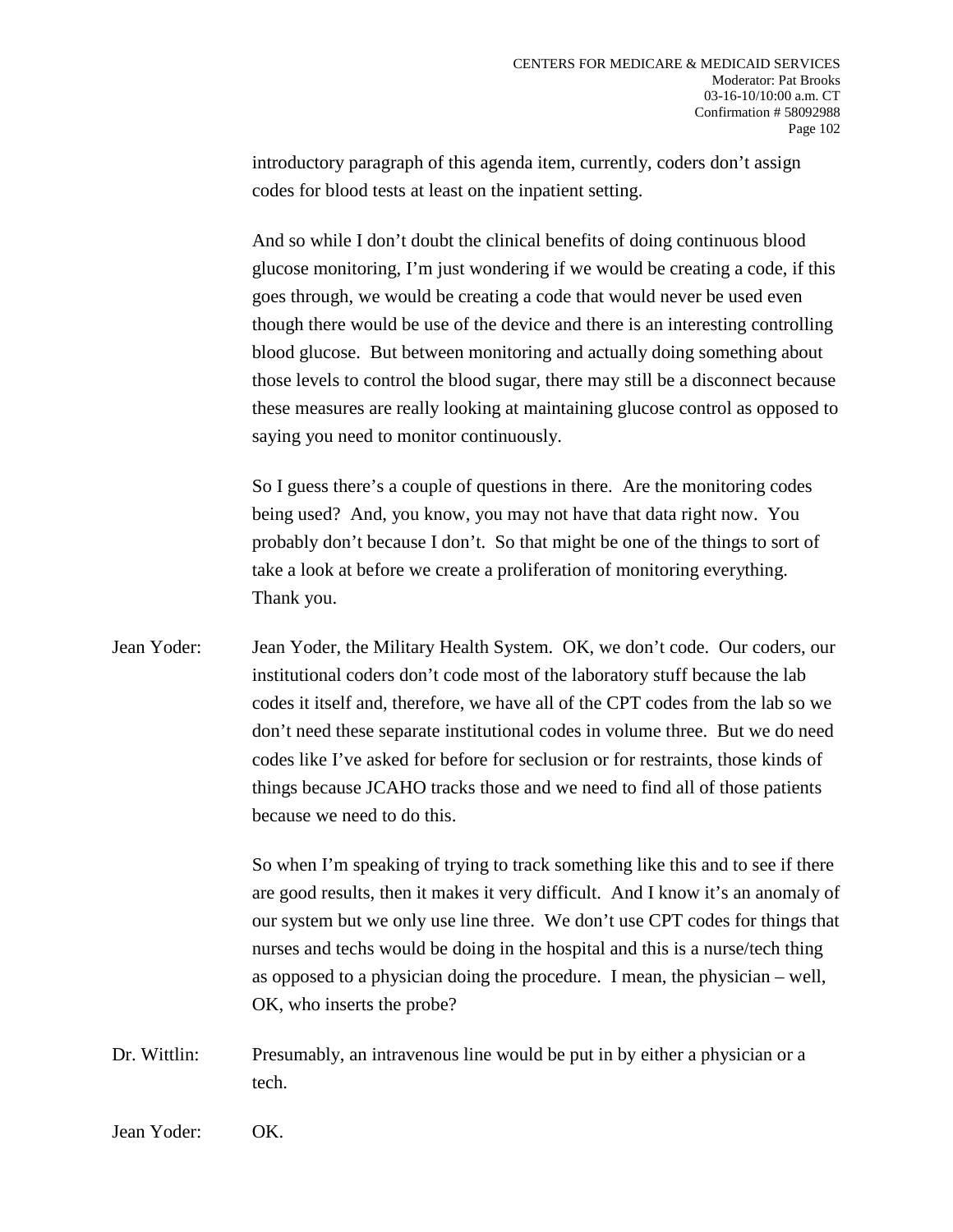Dr. Wittlin : The sub-Q does not require a physician.

- Jean Yoder: OK. Well, because the thing is, if it's something that a physician does then we're looking at a CPT code. And based on my personal experience, those may not be as easy to get a disease, OK. So it's just that if I'm trying to monitor and see if the patients are getting better or if I want to code restraints or seclusion or any of those kinds of things, then I either have to look at the V codes for the status or I have to look at a procedure code. So I kind of like having the option of – it's an option of coding this if I need it to collect my data.
- Dr. Wittlin: Should I respond to that or...
- Female: You don't have to.
- Amy Gruber: OK. So, you support option two? OK.
- Linda Holtzman: But to comment also, which I'm sure shocks you but I should mention first that I actually work with Dr. Wittlin in developing this proposal. And it's true that ICD-9-CM, you know, right at this time, coders, I think, feel like they can't skip over some of these things but we have – first, this is not a lab test per se, although, interestingly, ICD-9-CM does actually have some codes for lab tests.

It's categories 90 and 91, which nobody knows that they are because we don't use them, right? But there are codes and it can be coded. Now, this is not a lab test in the sense that you won't have a CPT code for this. It's not like you're sending down the blood, you know, every three hours or eight hours or whatever it is. That's what this will replace. This is continuous monitoring. And we do have plenty of codes for monitoring.

And in the past, I think, we might have felt, you know, as Nelly mentioned that, you know, maybe we don't need to use those codes, you know. So, what's the reason to have them? But there are more and more initiative now that rely on this kind of thing. And, I mean, there are so many of these new initiatives and I don't even know what half of those alphabet soups are myself.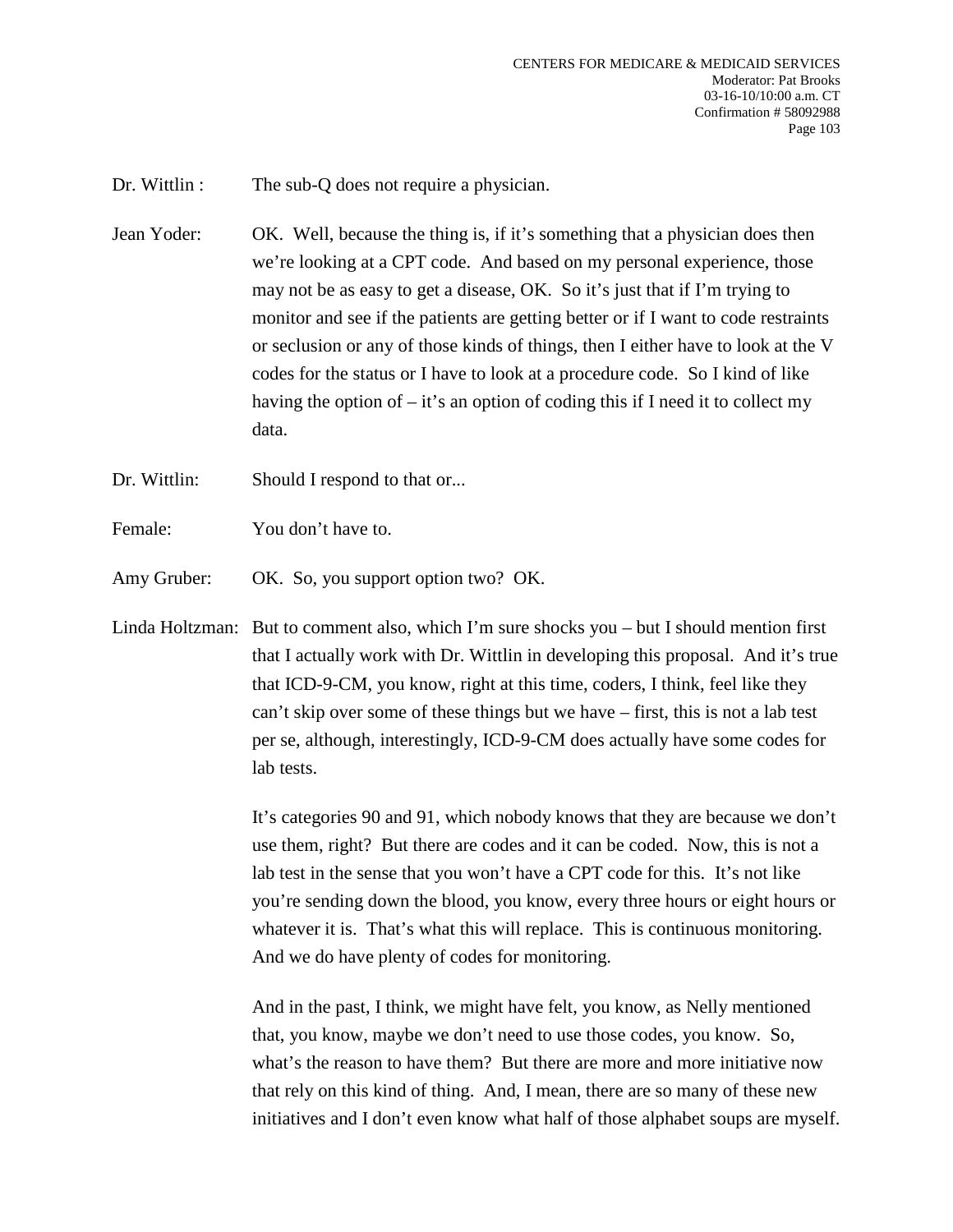But the point is that as these initiatives evolve, and it all relies on the encoded data, we may need to take another look at our role in this as coders.

And one of the best examples for that is if you look at ICD-10-PCS, there's a whole section on measurement and monitoring. It's section four. And I was very happy to see it. I mean, so many of these new initiatives rely in being able to collect data, collect and analyze data that shows we're doing this kind of monitoring.

And maybe it's time for us to really rethink our need to do that. There's clear documentation in the medical record. It's relatively easy to find. It's one sheet. It says right on the top and it will tell you which type it is. It's a kind of thing I think we need to think about for the future going forward.

- Amy Gruber: Thank you. John?
- John Shaw: This one I'm very conflicted on. On the one hand, this is an important issue between obesity and diabetes in this country. It's a huge issue.
- Amy Gruber: Yes.
- John Shaw: As the presentation went through, many outcome measures are in place and starting to find their way into the payment system and the quality measurement system to try to address it. What's great about this is this is one of the things you do about it. It's not just, "Here's the flag." But, "Here's a flag and this is what we tried to do about it to catch it in time so it didn't become an indicator in a quality outcome that we don't like." So, from that perspective, I really like this because it's not only giving us additional data but giving us additional data that highlights action that we can take to actually improve healthcare or the concept.

On the other side, our coders are going to code it...

Amy Gruber: Yes.

John Shaw: ... and if they do code it, is MEDPAR still going to throw it away because it's beyond the number of physicians that they're currently keeping? So, I'm not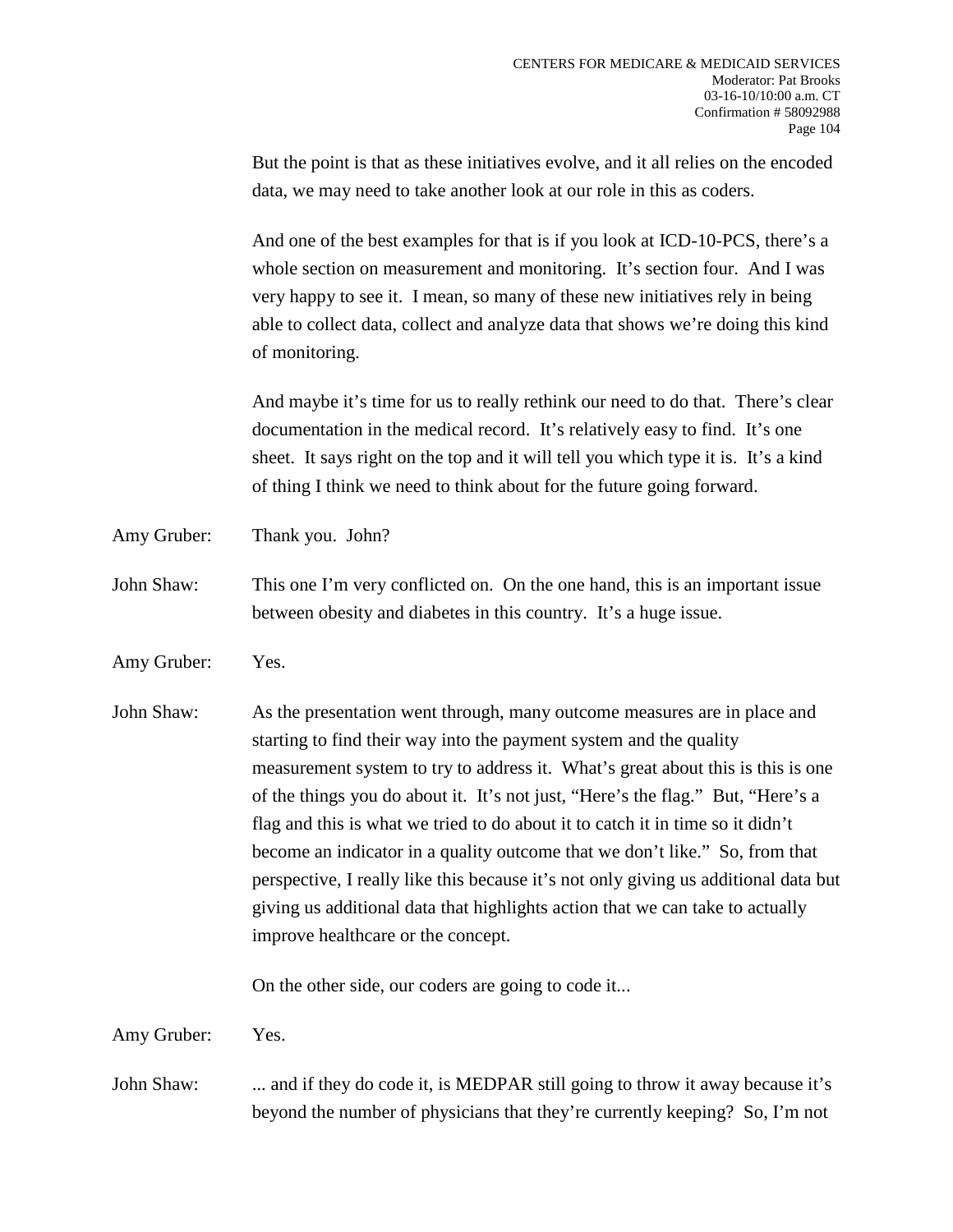sure, as a user of all these data, whether I would be comfortable actually using it for a couple of years until at least we get all the physicians. Because if this does get coded, it's not going to be up at the top.

- Amy Gruber: Thank you. Yes.
- Sharon Whitmore:Hi. Sharon Whitmore. I just would like to know who's going to document this. How is it going to be documented? Because, currently, if coders – if a physician isn't doing the procedure and it's going to be monitored by your ICU nurses, most of us don't necessarily code from nursing documentation – we're not supposed to – so unless we get physicians on board to document that this is being done and it's being monitored and that they're taking an active role looking at it, which it sounds like you are but we're still talking about the documentation, we as coders still wouldn't take it up.
- Dr. Wittlin: Can I make a comment?
- Amy Gruber: Sure.
- Dr. Wittlin: I had thought a bit about that point. And the areas that we are initially suggesting this for cardiothoracic surgery, post-op, perhaps coronary care units, intensive care units, there is a very – there would be a very high incidence of use because of the very high incidence of hyperglycemia.

So for example, if half of the people in an Intensive Care Unit were hyperglycemic and required this particular form of monitoring, it would be fairly simple, I would think, to be able to identify those as high risk areas. It would be in the doctor order's entry and would be something that should/ought to be readily picked up.

I understand that if you would say across the hospital initially that that would be problematic, but these are very high-intensity areas for this use.

Sue Bowman: Well, I just like to comment that, you know, I agree with the presenter and all of the people who have spoken about the importance of collecting this kind of information. But I guess my vision of the future is a little bit different where I don't really see this kind of thing which is an aspect of clinical practice and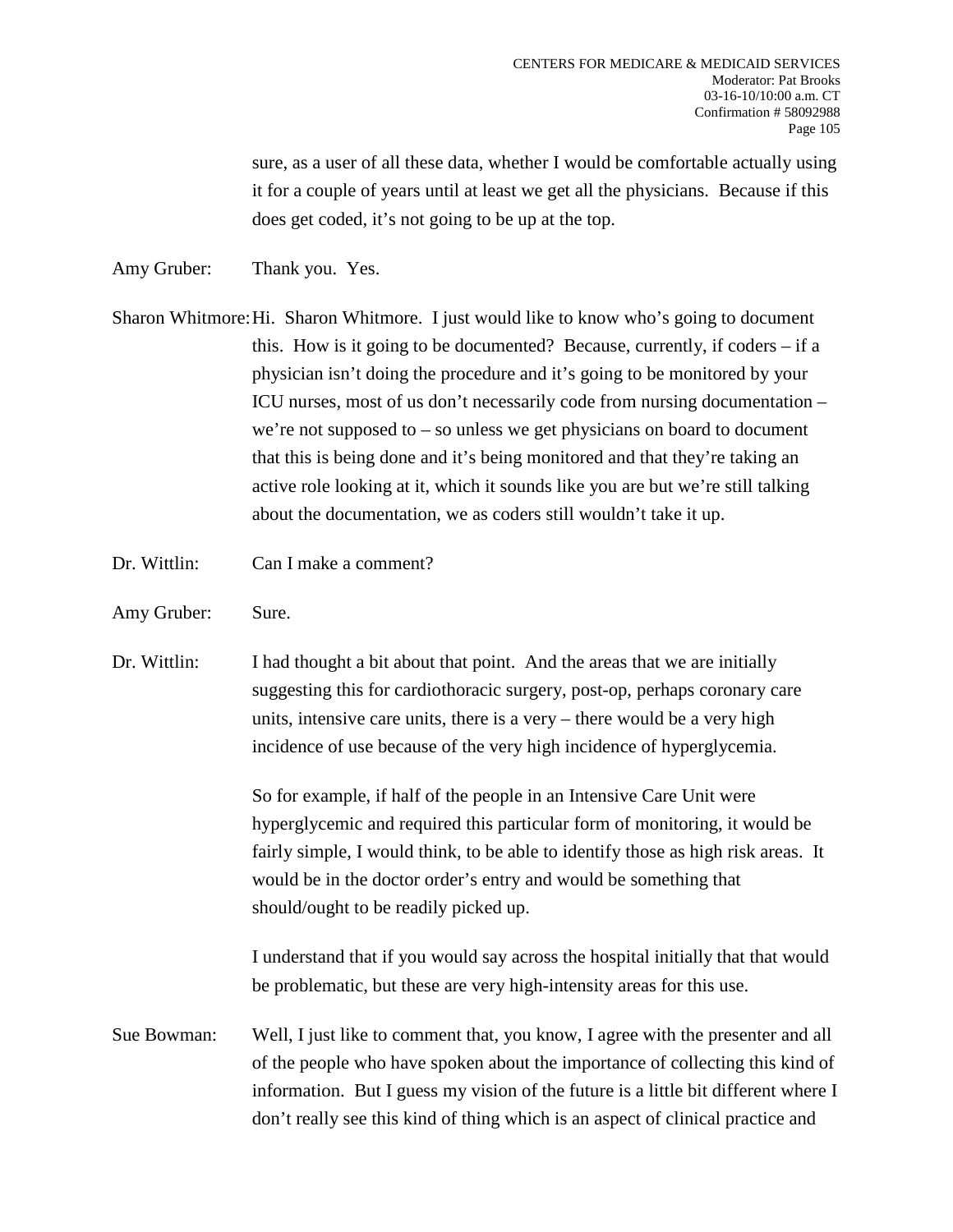there are many things to go on everyday in clinical practice that we don't capture in ICD-9 or ICD-10, but this would be the sort of thing that will be captured by clinical terminologies and electronic health record systems.

Many of the day-to-day aspects of clinical practice that tie in to quality indicators and other aspects of care, I think, is the wave of the future for this kind of reporting and not a coder sitting there looking up and assigning a code on a claim for this kind of aspect.

- Amy Gruber: Thank you. Any other comments in the audience? No? Operator, can you please open up the lines for comments.
- Operator: At this time, I would like to remind everyone in order to make a comment, press star then the number one on your telephone keypad. There are no comments at this time. Thank you.
- Amy Gruber: Thank you. Moving on, next on page 42, the topic is circulating tumor cell enumeration test. Circulating tumor cells in purple blood have emerged as an accurate and valuable message to monitor patient to response to treatment in a variety of cancer populations. Should a new procedure code be created to identify the testing for the enumeration of circulating tumor cells. Here to provide us with the clinical background is Dr. Ralph Boccia who is the medical director of the Center for Cancer and Blood Disorders in Bethesda, Maryland.

Dr. Ralph Boccia: Well, thank you to everyone and good afternoon. You know, I think I probably couldn't have had this poised at a better time having just finished this last discussion that you folks all had about quality indicators and collecting data and monitoring things. Because this is really the basis by which this ICD-9 coding request is being made

> I think everyone's aware and it was pointed out again and by some of you at the audience that electronic health records and the big push by the government to get electronic health records into all systems, both the community as well as the hospital, as well as the academic center is a very big push right now. Very important push because of quality indicators that you need to distinguish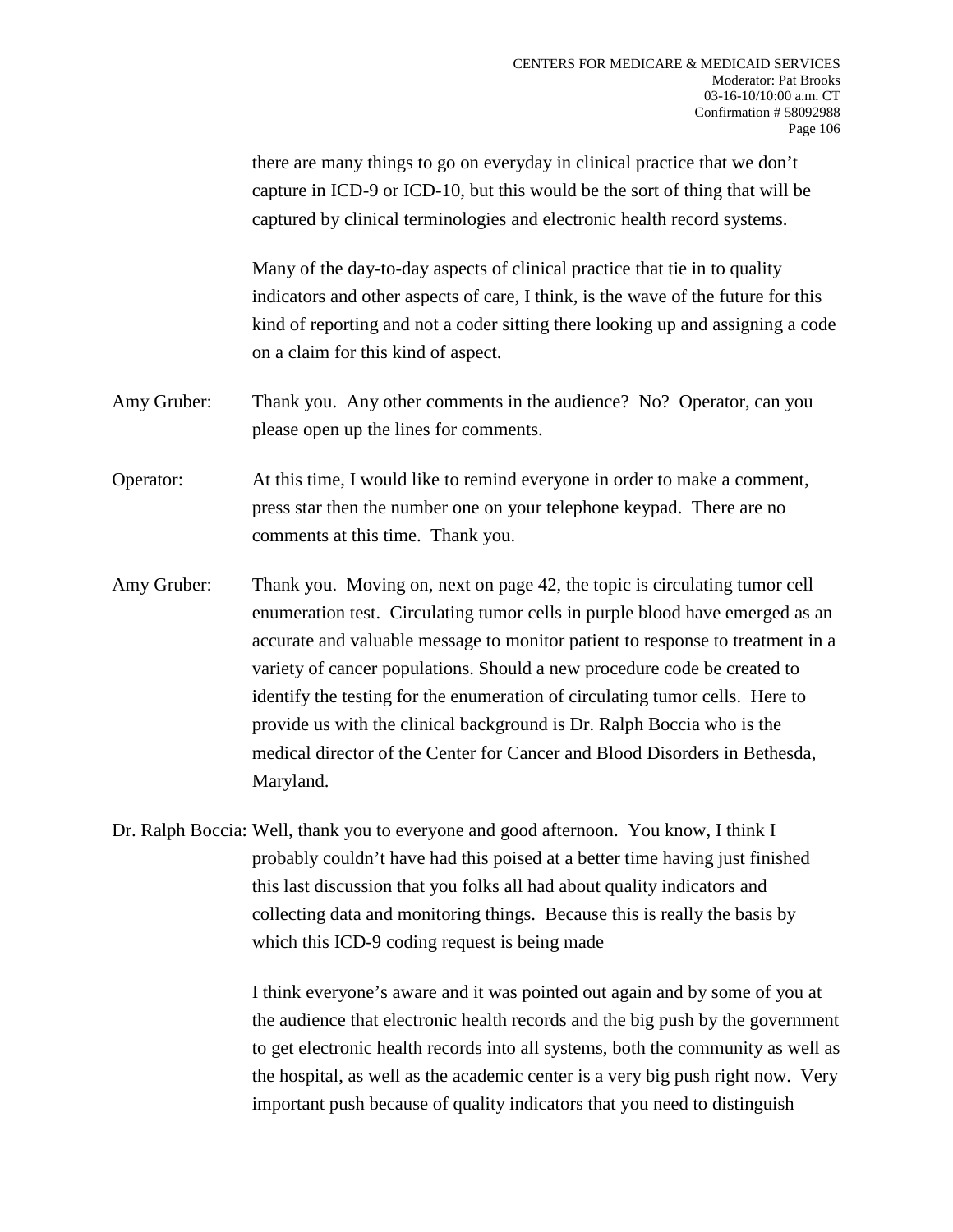between levels of quality of care, the government's push to reimburse based on levels of quality of care.

And then, of course, based on guidelines that we impose on ourselves as clinicians, the need for us to monitor our own outcomes individually as well as a group mentality to monitor outcomes with the notion that whatever we're doing now, we want to be able to improve on and find the areas that we might be weak on.

So having said that, this technology is a technology whereby we can actually capture, identify and quantify the number of circulating carcinoma cells in a patient with advanced malignancies and I'll be showing you this data in just a second, which is in fact predictive of outcome.

So, the high points that we're going to hit today is, first of all, I'm going to describe to you what by definition is a circulating tumor cell; show you its clinical utility as we use it in the clinic both – in the community as well as academic centers and just go over the timelines for its FDA approval, and then, suggest to you that this ICD-9 Code that we are requesting for it will actually help us in our collection of data, our retrospective look backs in our huge database that we have with electronic health records will help us identify weaknesses, strengths and between looking at quality indices and helping us with research we'll do or we are already doing, promote better patient care which is our obviously our goal.

So, the CellSearch Technology is again identifying what is called a circulating tumor cell. And it's based on this technology of using antibodies and electronic iron beads and magnets to actually not just to identify them but to isolate them so that we can count them. We have identified cut-offs above which and below which the prognosis for patients change, so this helps us tell how well a patient will do both at what we call baseline which is the beginning where they are diagnosed and then, helps us monitor them serially going down the line. And it allows for all of those things to be put into the patient record and for us to be able to not only look prospectively but retrospectively as well.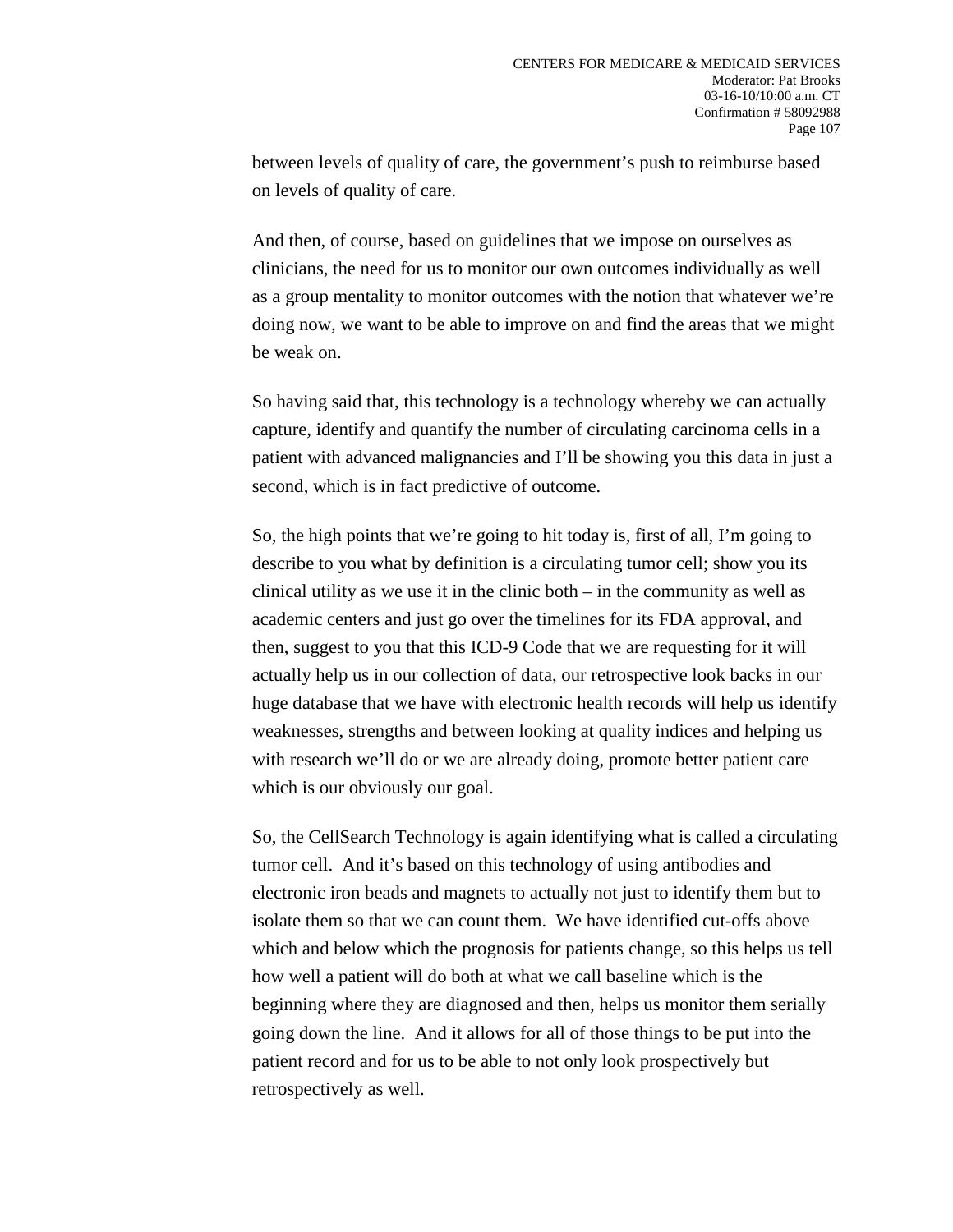Now, this cartoon here illustrates the difference between a circulating tumor cell and a white blood cell which happens to co-migrate in the system. So that, we can actually distinguish the circulating tumor cells from the white cells in a very easy way, technicians as well as physicians including pathologists.

So, the first of these is in fact what is called the (feral) fluid. It hooks on to this antibody, the EpCAM antibody here. So, what we're doing is we're looking at two markers or receptors on this cancer cell surface that we can develop an antibody which, which in this case brings the magnetic beads to the cell itself and it allows them to be attached to the cell.

We then have another antibody that is developed inside a keratin antibody, which also can be attached to the cell and brings a fluorescence to it which you can see here, which makes it very easy to – for the observer to identify. This is distinguished between these other co-migrating cells by a different antibody which has been made against a very different surface receptor on the white cell in order to distinguish these two cells apart.

And then of course, they're both stained to show the cells in fact are intact. And that they have a nucleus that identifies them as being intact, and this technology's very different than the other technology. And here it is, this FDA-approved system, we collect in a tube called the cell-save tube, which has a preservative that allows it to in fact remain intact and be accessible for 96 hours.

These are the reagents when mixed together in the AutoPrep System allows these cells to come together with the reagent, these antibodies, the feral fluid and the fluorescent antibodies.

It's then put into a device called a (Mag Vest). Now, remember I said that it brought magnetic beads. This is essentially the magnet, so that the magnet can now actually separate these cells which are surrounded by these magnetic beads.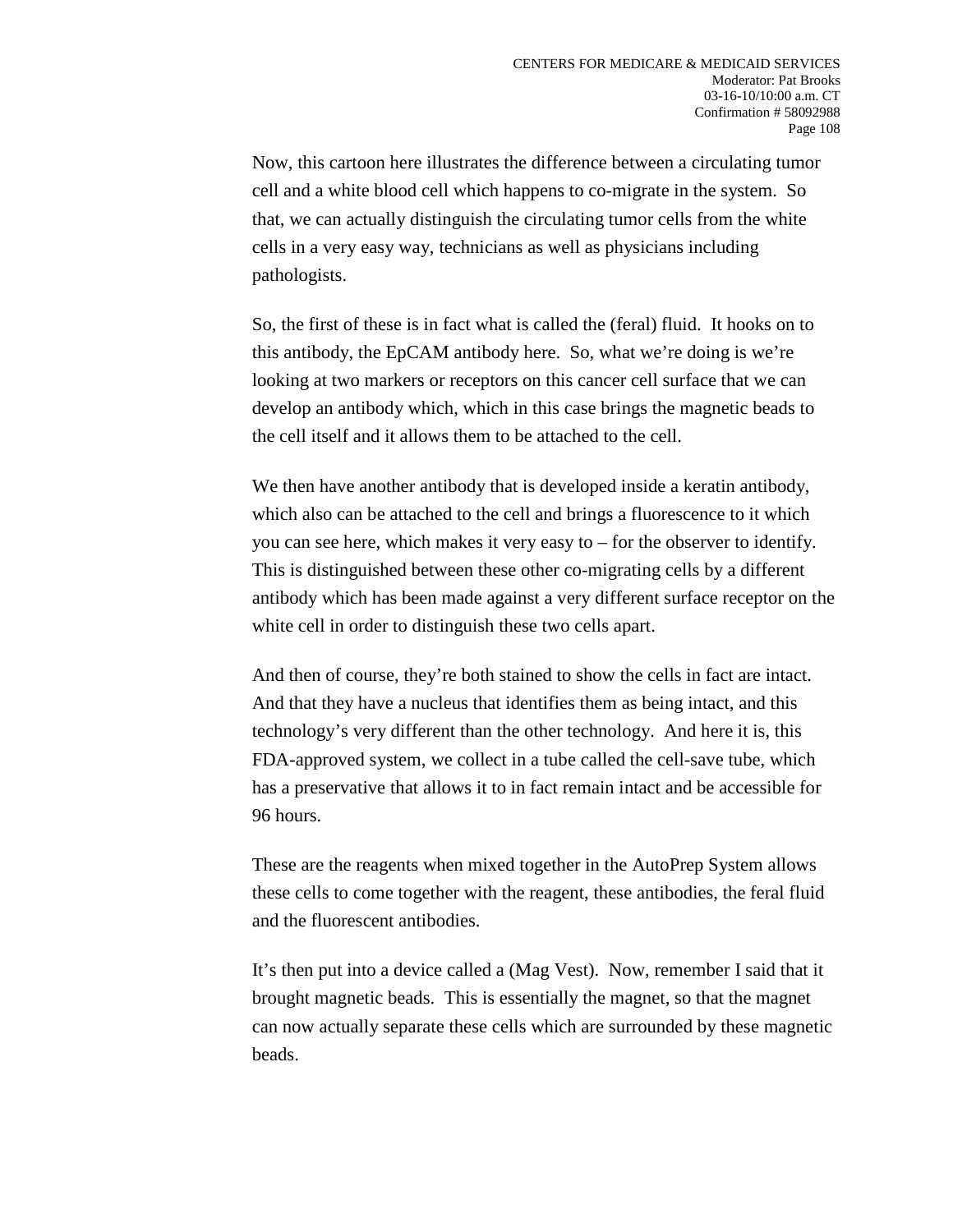So that they can be put into the autoanalyzer which is basically a camera, allowing the cells now to be identified, quantified, captured, and quantified, and photographed.

So, it intended use as per its FDA approval is to enumerate the circulating tumor cells by identifying those markers as we've just mentioned. The presence – I guess I think I have it here – the presence right now of these circulating tumor cells for its FDA indication is for patients with advanced prostate cancer, breast cancer, and colon cancer. The enumeration of it in this in fact is predictive of outcome, what we call progression free survival which is the beginning of the treatment until the patients' disease gets worst.

And we're talking about advanced patients so that we know that it eventually will, and also, overall survival which is our main indicator of outcome with regard to therapy effectiveness. So at this point, the CellSearch is again FDA approved to predict prognosis, thus, progression free and overall survival in patients. Initially the FDA approval was in metastatic breast cancer patients both at baseline and first follow-up.

Then, expanded later on in December of 2006 to aid in the monitoring of patients with breast cancer, so not just the baseline prognosis in the first follow-up but serial follow-ups during their therapy. And then, on '07 to include metastatic colorectal cancer and a no-aid prostate cancer. So these are its three indications, again, baseline prognosis and follow-up predictability with serial monitoring.

So, the testing, what is its clinical value? And I want to now and show you in fact how it has helped us monitor these patients. Remember that in general when we have a patient with cancer the way we monitor them is either with physical examinations, follow-up x-rays. And we have these things called tumor markers. Many of which I know you know, CEA, CA 27-29, PSAs and things like that.

So, this is now testing – has been conducted looking at circulating tumor cells proving that it is in fact a reliable prognostic indicator for those three diseases. It may, in fact, be and I'll show you the data at least as predictive and maybe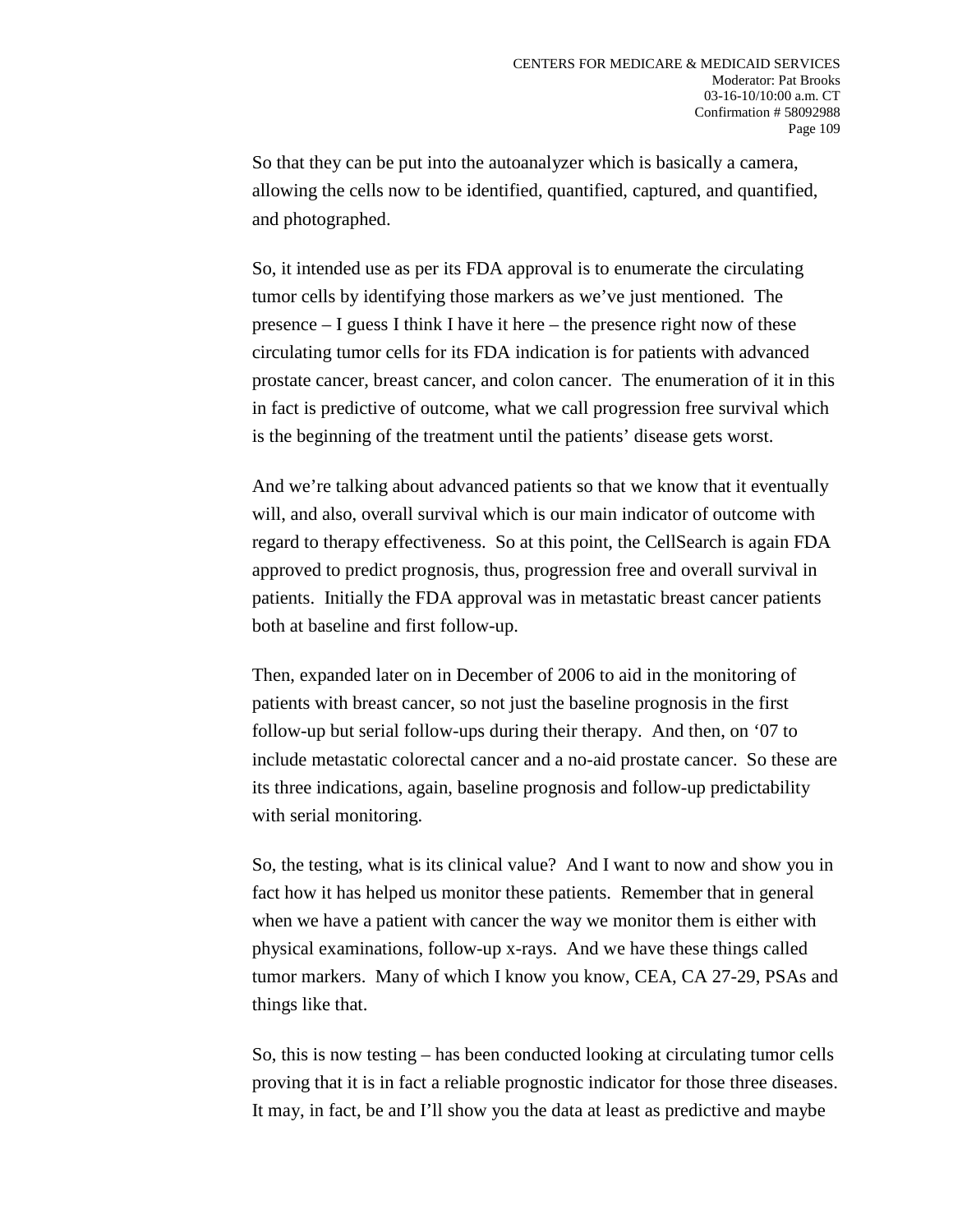even more predictive than the current standards that we have. Most of which are again these tumor markers in the blood and x-rays that we use in certain instances.

And there is evidence in fact that it can help in clinical decision making which is important; meaning, we start patients on this very aggressive and often toxic therapies. And in fact, if they're not working, it's nice to know that earlier than it is later. And that's when this assay in fact appears to have a role.

So here is a busy-looking slide that's – again, this is metastatic breast cancer, metastatic colorectal cancer, metastatic prostate cancer. I said that it has a cutoff above which and below which we can predict. It turns out that it's five circulating tumor cells for breast and prostate cancer, and three for colorectal cancer based on the original data in development.

So that, in fact, you can imagine that more cells you have, probably the worse you do. So patients end up with worse prognosis if they have more than five circulating tumor cells if they have breast or prostate cancer, more than three if they colorectal cancer.

And our primary comparators are now this CTC imaging in the studies done with breast cancer, CTCs plus imaging in the studies we did with colorectal cancer. And because we don't have good imaging for prostate cancer, the bone scans which is the predominant area that men get metastases in prostate cancer, it's very difficult to follow, the comparator is, in fact, the PSA.

This is the data now. These are what we call Kaplan-Meier survival curves. So, what this show is over time how well patients do. And so, the curves go, this is a 100 percent alive and then obviously down here, unfortunately, would be none alive. This is time and months. So the higher and the longer you stay up, the better you do. And so, what this looks at now is in metastatic breast cancer patients, if you had fewer than five circulating tumor cells, so you had a smaller burden comparing that to more than five circulating tumor cells.

At all these time points when it is measured, it shows you the patients with low numbers do much better than those with high numbers. And you can see that, in fact, it's predictive of a – at baseline now because we're talking about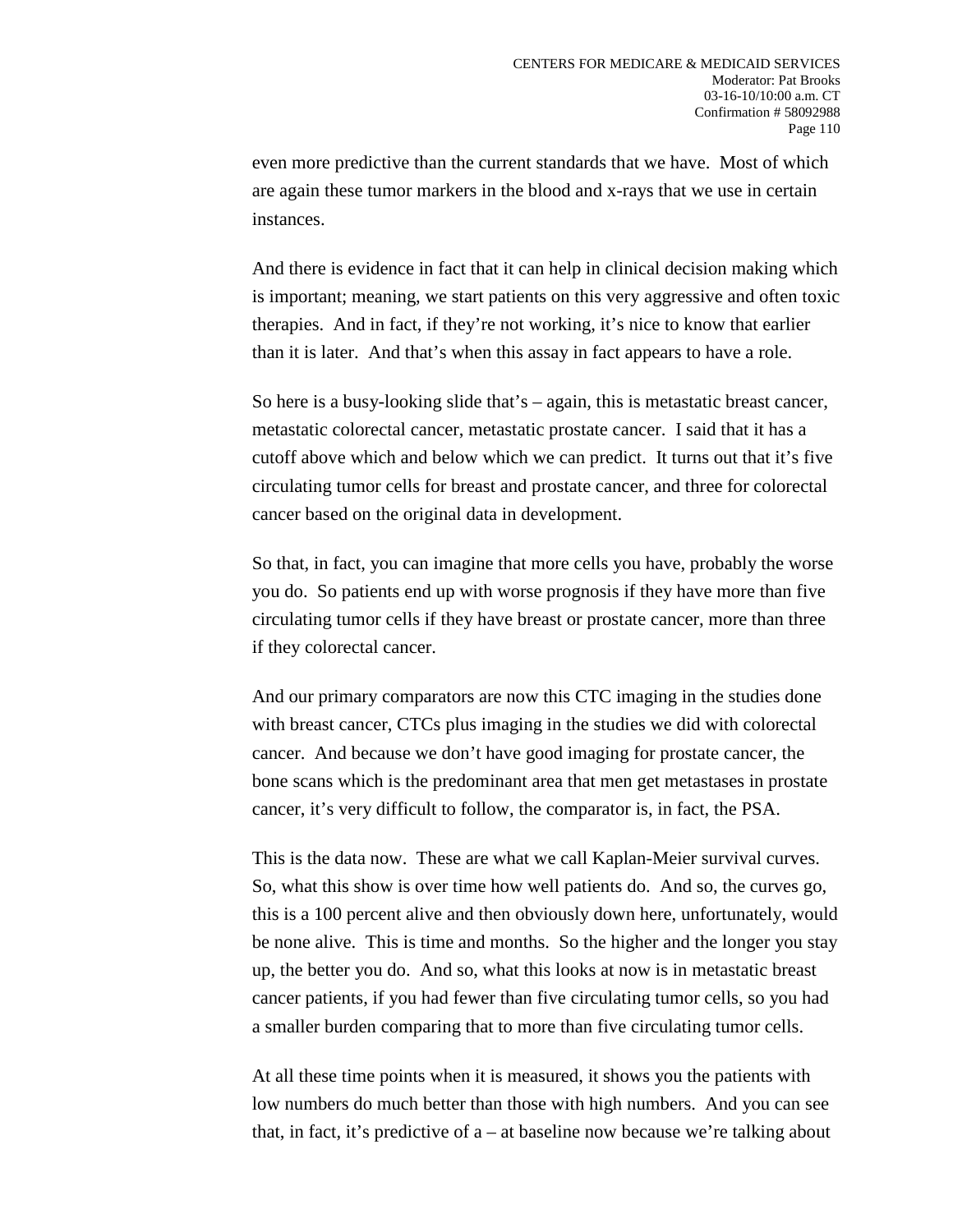baseline – of a doubling of survival if you have the low number or you can say the corollary which is a halving of the expected survival at baseline if you have the high number.

And then it holds true for the breast cancer, the prostate cancer, and the colorectal cancer group. You could just – but it's essentially if you have the high number, it's a halving of survival. It is predictive in all of three of these tumor types.

This now looks at looking at it serially over time, does it continue to provide that. And the answer is yes. So what you can see here is that if your burden is high with metastatic breast cancer, colorectal cancer, or prostate cancer, these numbers are in months of expected survival.

You can see that these bars are very short and have very small numbers, opposed to if you have small numbers of circulating tumor cells all the time, it falls below that threshold or cut-off, you could see that you have a very good prognosis at least comparably.

And here are numbers that either start low and go high or start high and go low, and it's intermediate. But what it shows you is that you can start high. And if you come down, your expected outcome will improve.

This is now a look at concordance between the results of circulating tumor cells and the typical comparator which is x-ray for breast cancer or for colorectal cancer and the PSA for prostate cancer. And bottom line here is that it shows that if you have an x-ray that shows improvement and a low CTC, you're going to do very well. You would expect that.

And on the other hand, if you have a high CTC and an x-ray that looks like it's getting worse, you're going to do very poorly. The question becomes, what if there's discordance.

Bottom line here is if there's discordance, the CTC looks in fact better. What that shows us is, in fact, there may be certain radiologic correlates which are difficult to follow besides the difference between inter-observer variation where this is a simple count, one, two, three, four, five, et cetera.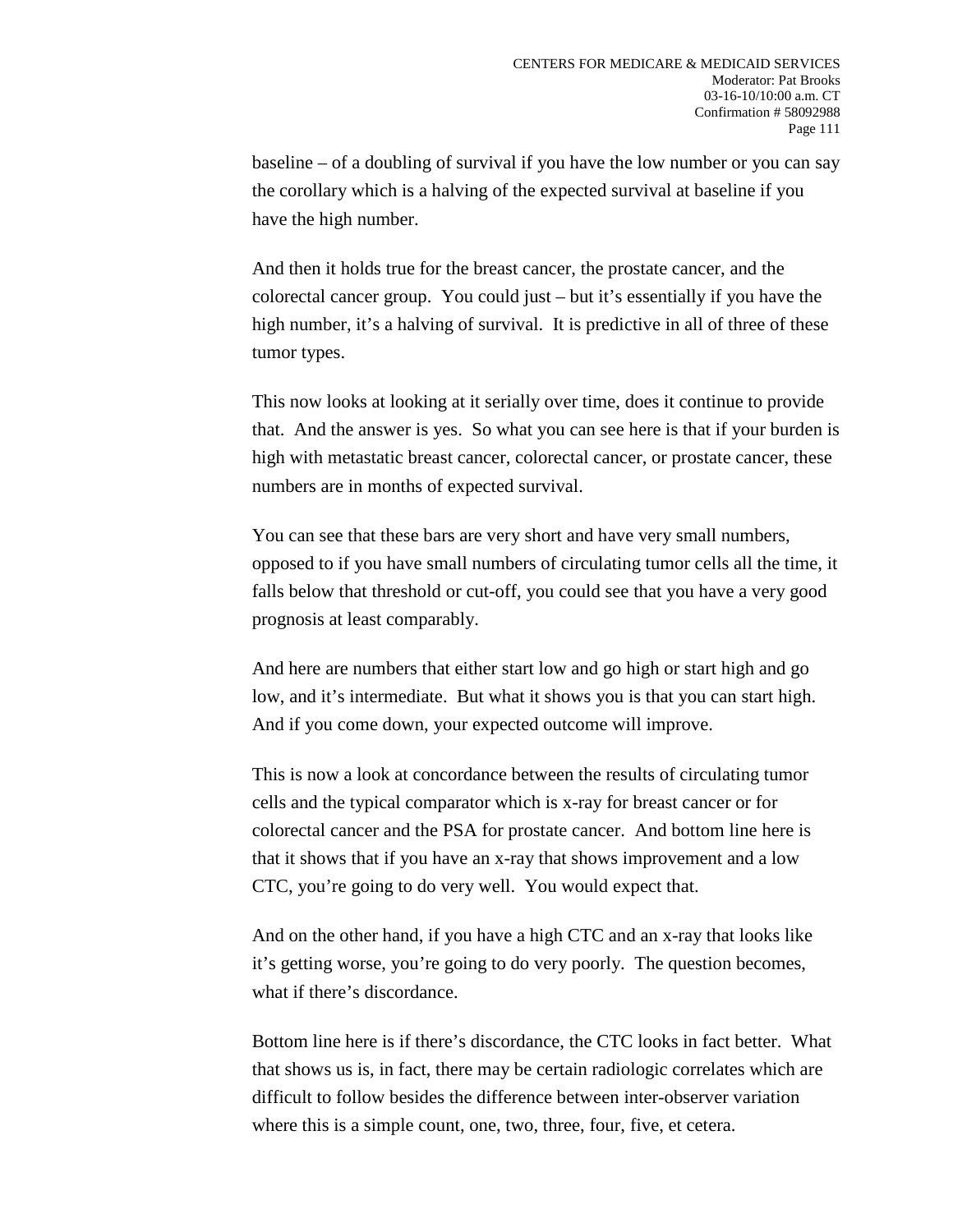So, one of the benefits now of counting these cells, well, as I just in fact mentioned, inter-reader variability is a classic description, which is one of the reasons in fact in clinical trials you often have central review.

You have so many different people reading x-rays, you get different results. And in fact, if you provide the same x-ray to the same radiologist, you will often get a different reading because it can be that variable. So this is one potential advantage is that it's a simple kind of cells, not a well-it-looks-liketo-me kind of thing.

Also, we see although these two more markers we use and have for many years, there are artificial spikes. We occasionally see some of these markers go up before they go down. So, if you start somebody on therapy and it goes up which is the wrong direction, you're saying to yourself, "Oh my God, is it time to switch because these are progressing?"

And so, those two more markers are not a perfect system where this one looks much more predictive and so that helps you in that regard. Other non-cancer related issues that patients face in fact can falsely elevate those classic examples of CA-125 for ovary cancer.

If you have some sort of pelvic inflammation, that will artificially spike up. That's the gold standard, what we follow ladies with ovarian cancer with.

And the PSAs in fact look like it takes many months to treat before hormone therapies actually kick in and you see their PSA drop. And it averages about four months where this assay in fact will predict it at just one month.

Oops, let me go back here. So it provides evidence for prognostic information as I've just shown you. More insights compared to standard dosing – standard imaging and it is still indicated with standard imaging by the way.

Convenient serial monitoring  $-$  it's a simple blood test. We do them typically and often, like we do with the clinical trials, once per cycle. And that's simple blood test, just a tube of blood.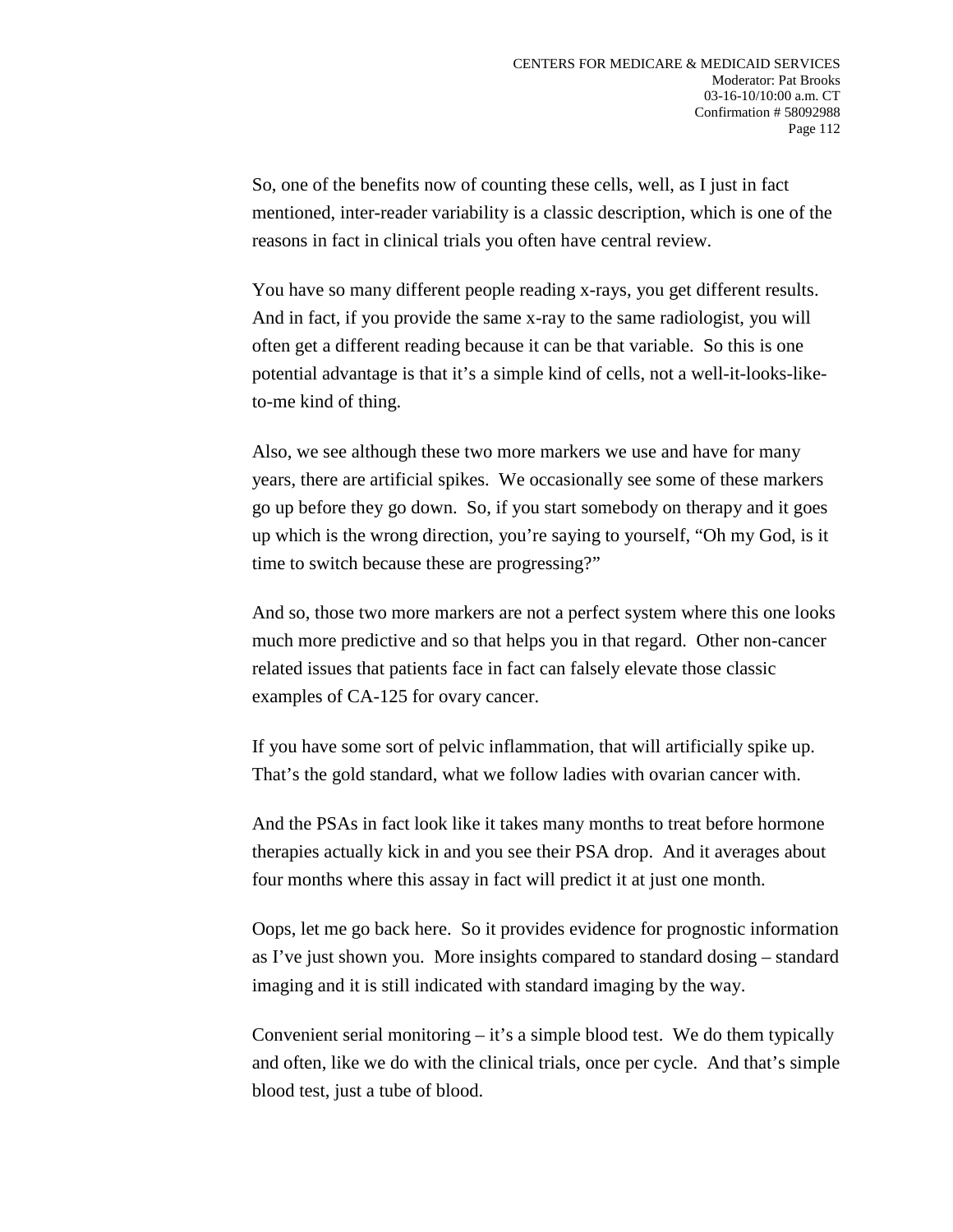So, we feel that this substantial amount of data published with this immunomagnetic-based CTC enumeration shows efficacy. It is a quantitative test that's just a simple count. The data is published for these cutoffs in these three tumor types which is the FDA indication.

Comparing that to the other technology that's out there, a polymerase chain reaction or PCR, this is the only one done in Taq cells. You know exactly what you're dealing with when you look at the screen which is essentially that machine I showed you in the right which is basically a microscope photographing them for us to be counted.

This is the dilemma that we face right now. And this is the multitude of different ICD-9 codes that face the diagnostic codes. We're talking about the laboratory codes where the code right now is for microscopic evaluation of blood.

Well, there's lot of different microscopic evaluations of blood. And so the dilemma that we face is we have no way to categorize those people. We have no way to monitor the results of these things, taking our new and very – I can tell you personally – very expensive electronic health record systems and be able to track these people, look back at them without this test having its own ICD-9 code.

So both we individually in the community as well as our hospitals could benefit by this code so that we can order it, track it, and report back to bodies such as yourself how it works. A new more precise code will identify those patients individually and a more precise code will, as I said, help us track these patients both for outcomes in the clinical setting as well as the research setting. And there is none right now.

So, this is at least the verbiage that is suggested. Obviously, this is something that can be discussed. And whatever the ICD-9 code will be, it's for circulating tumor cell enumeration immunomagnetic.

So with that, I will turn it back over to our moderator. I'll be happy to take any of the questions that she directs.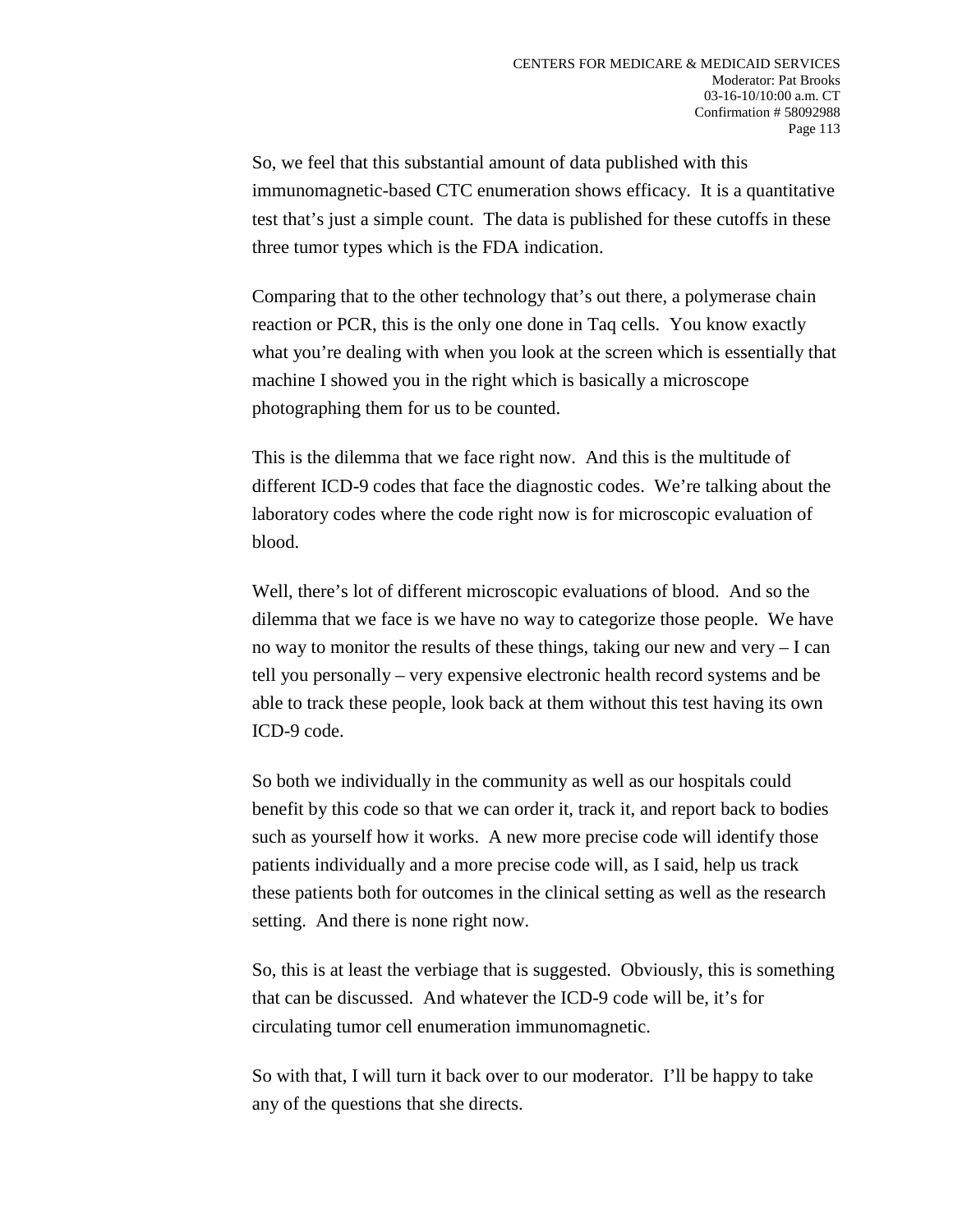- Operator: At this time, I would like to remind everyone, in order to make a comment, press star then the number one on your telephone keypad. At this time, there are no comments in the queue.
- Amy Gruber: Thank you. There are two coding options there before you. The first coding option is to continue to code 9359 microscopic examination of blood, other microscopic examination for this testing; or option two, create a new code for the circulating tumor cell enumeration immunomagnetic, and the new code would be at 00.97.

CMS (has recommended) this time option one but we welcome public comment. Amy?

- Amy Blum: Hi. I actually had a couple of questions. I think this is very interesting and I like this. I have no preference as far as the procedure coding but from a diagnostic standpoint, number one, how is that going to be used for staging? Is this going to be part of the new staging criteria?
- Dr. Boccia: Not yet but, you know, the technology, as it evolves, and more clinical information and data is being generated, all those things will be looked at.
- Amy Blum: OK. So, from a diagnostic perspective, do you think that at the point of diagnosis, would the number of cells – could that piece of information be added to the diagnostic code to give you an idea of severity, similar to how we code metastatic sites and such?
- Dr. Boccia: I suppose it certainly could be. Certainly nothing I had ever thought of, but you know, it is certainly a severity indicator, is it not, based on the data that I showed you.
- Amy Blum: Well, I'm just thinking about (Ken). I have a little ability there to make some code, third thing and this is an extremely – I know – ridiculous question. If we can attract the cells with a magnet, why can't we then suck those cells up with a magnet and suck them out of the body?
- Dr. Boccia: We're going to send you into the lab, OK?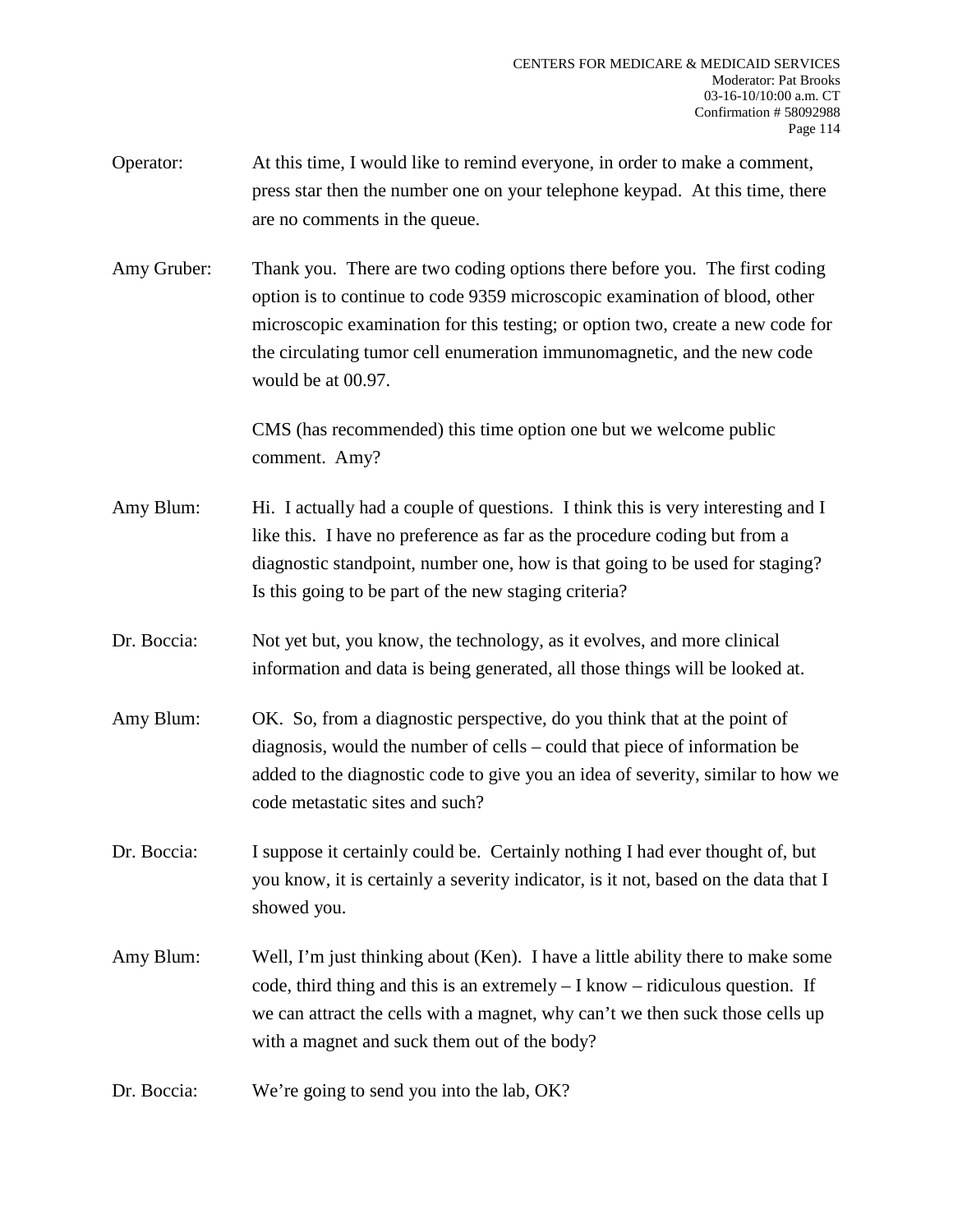Amy Blum: OK.

- Dr. Boccia: Obviously, you know, sadly, the tumor burden is more than just the cell that breaks off from the original primary site or even the metastatic deposits. So, great idea, but unfortunately, it would only be a small fraction of the total body burden of cancer cells.
- Amy Blum: Great, thank you.
- Lisa Taylor: Hello, Lisa Taylor from Resolution Health. We're a quality and performance steward measure developer. My first question to you is, is this a test that's going to be performed routinely on outpatients? Or is this something that will be done on the inpatient side when there is the first diagnosis of cancer?
- Dr. Boccia: I'm going to say that probably the majority of the testing, like in monitoring, like is done with the other modalities, meaning imaging and tumor markers, will be outpatient. But you can imagine instances where you would want that – that evaluation as an inpatient as well.

Let's just say you have a patient who has been doing fairly well and all of a sudden just crashes, ends up in the hospital. So, the first thing, of course, as an oncologist, we do, is their cancer progressing? So, often, we'll do some tests, whether it's an imaging modality or not, to evaluate that patient to see if it's cancer-related or not.

And so, in the hospital that would be a test we might order, much like we might order a follow-up PSA on a patient who came in who had prostate cancer or a, you know, a CT scan. So, both inpatient and outpatient services would benefit from this, but probably the majority of it will be in fact, be outpatient.

Lisa Taylor: OK. Well...

Dr. Boccia: Since – I'm sorry – since most patients are treated outpatient.

Lisa Taylor: Right. And coders typically, on the inpatient side are coding – would not be coding from this section of the procedure codebook in ICD-9. That kind of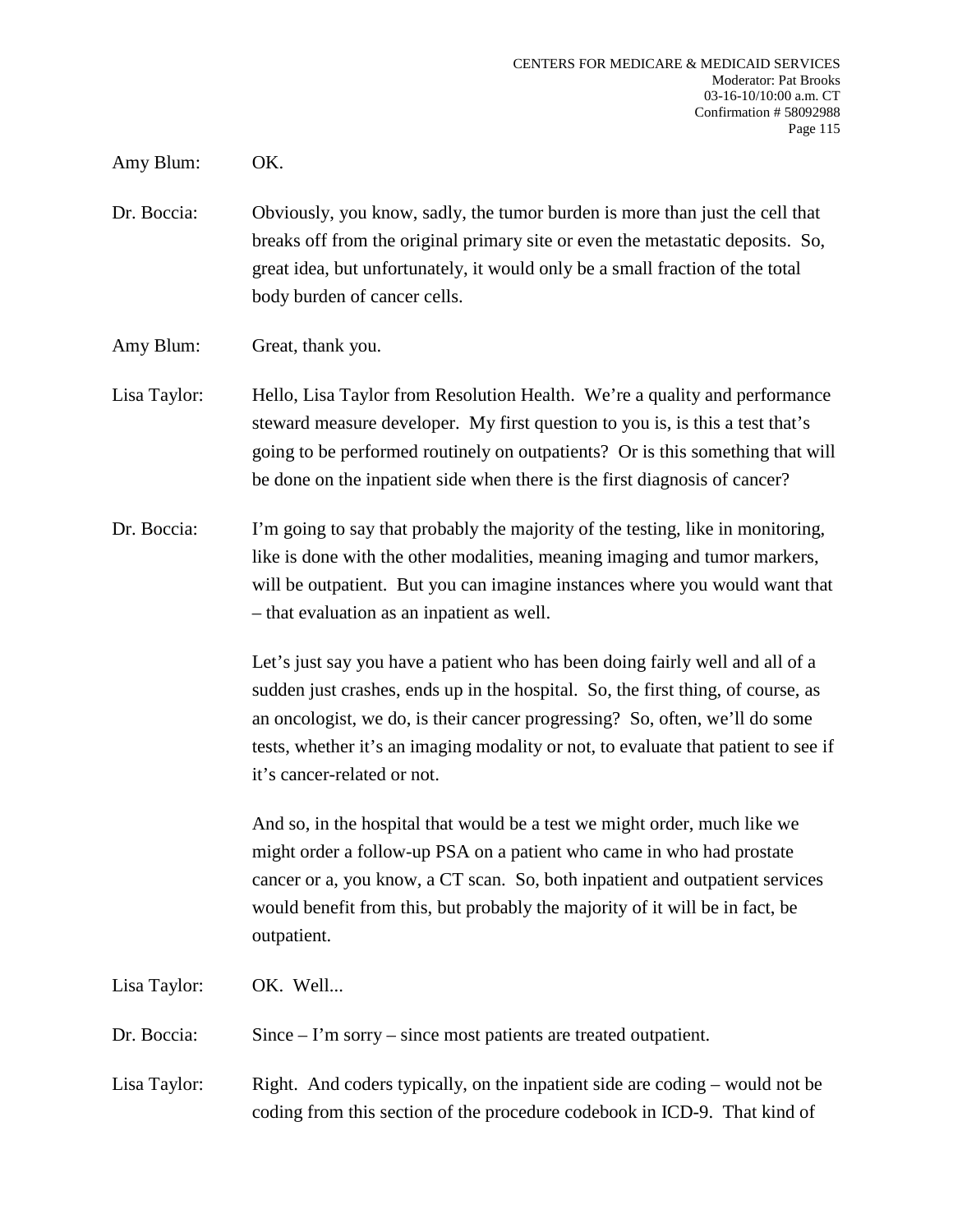test would be captured via the Chargemaster and rolled up versus, in summary charges. From a quality measure developer side, we typically look for – to monitor to see if that is done based on outpatient claims.

And that would be picked up with – via CPT Codes. We typically exclude a patient from our measure if they'd been an inpatient because a lab test would be rolled up into summary charges and we would never see lab tests, so that's typically how it's handled in quality measures. And so, you do not see these tests, and we are working towards being able to abstract them straight out of an EHR versus the enriched – the administrative data. So, so...

- Dr. Boccia: So, if you had a...
- Lisa Taylor: So, developing...

Dr. Boccia: ... an ICD bank, could you be able to do that?

- Lisa Taylor: Right. But as we've all the coding people have commented, we don't code from that section of the codebook for procedures. And if we started doing that, the list of procedure codes would be so long and the abstracting process would be extremely burdensome. And at this point, those codes – what's the number of codes that go in on a claim at this point? Six or?
- Female: Yes.
- Lisa Taylor: So, we wouldn't be seeing all of these codes in the claims data. So, even if they coded them, it's not in the data flow, it would just be data in the hospital.
- Dr. Boccia: So, I would just finalize that by saying again, the vast majority of these will be outpatient not inpatient. Without – with a CPT Code, we're lost. We cannot retrieve data in that respect and match it with our diagnoses and so, in order for us to be able to use this effectively we need some way to access our medical records and be able to retrieve this data, whether it's an inpatient or outpatient. You know, EHR is still going to be an EHR.

Lisa Taylor: But outpatient claims are not coded with ICD-9 procedure codes, so you're still not going to get it on the outpatient side. You'd have to – you would see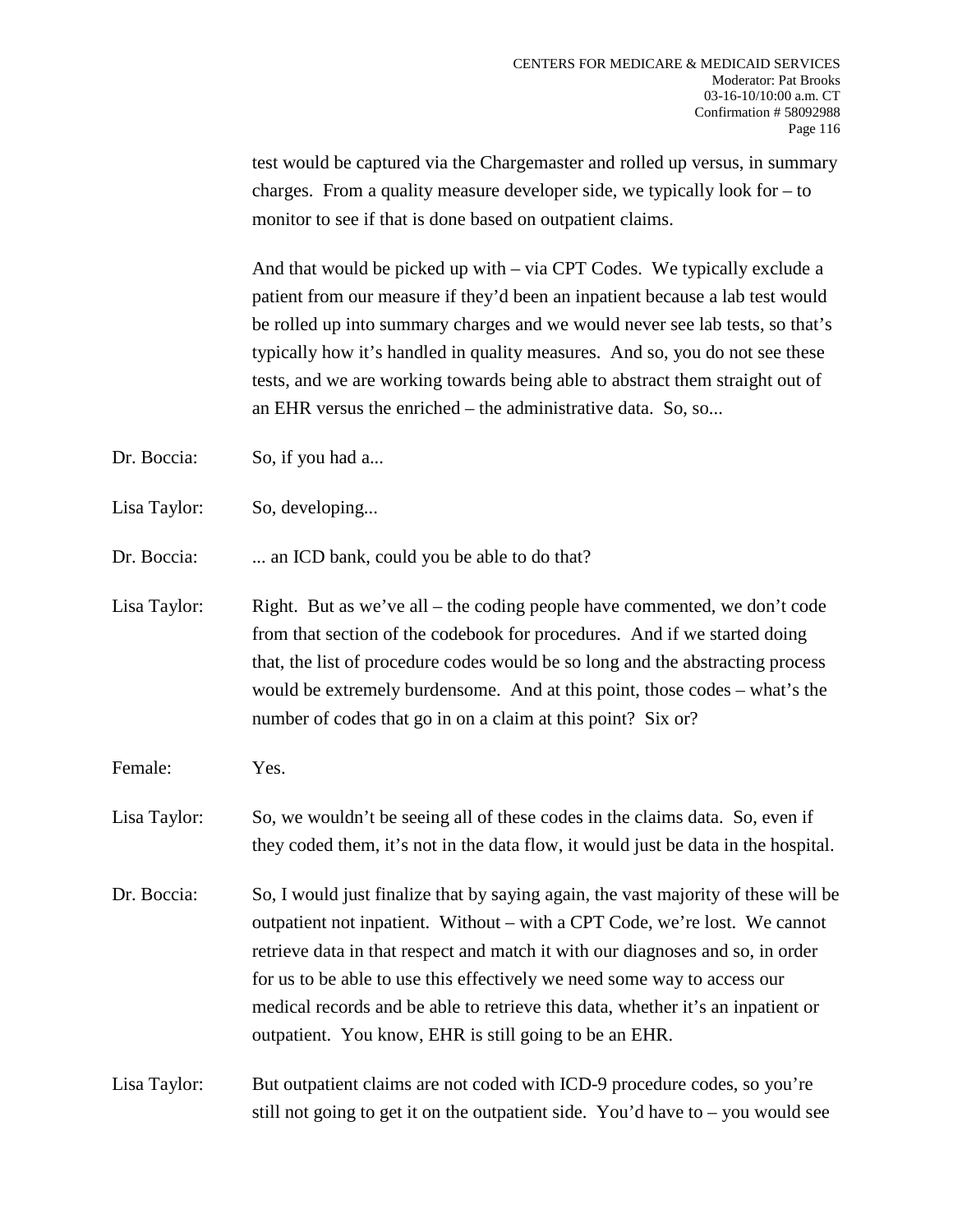it using a CPT Code. If you're going to be analyzing claims data for outcomes research, or for quality measures, you would be picking it up with a CPT code. Thank you.

Amy Gruber: Thank you, any other comments? Thank you. Please submit it in writing if you think about it, if you have any more thoughts. At this time, I'm going to turn it over to Mady.

Mady Hue: OK, we're on page 44 of the handout. We're going to discuss intra-operative angiography and coronary artery bypass surgery. The issue is that currently, there is not a unique ICD-9 code to identify intra-operative coronary angiography versus those that are not performed intra-operatively.

> Some of you remember back in October 2007, we created Code 88.59 for intra-operative fluorescence (vascular) angiography to specifically identify the IVFA or spy technology. That code is currently used for both coronary and non-coronary surgical procedures. Because IVFA and the other coronary angiography are used for intra-operative assessment of coronary vessels during course of a CABG surgery a code was requested to specifically identify intra-operative coronary angiography. In addition, another part of the request was to report intra-operative angiography in non-coronary applications including breast cancer surgery and some tissue reconstruction procedures.

> So, I have two speakers that will discuss those aspects. We have Dr. Bruce Ferguson from East Carolina Heart Institute and Dr. Michael Zenn from Duke University Medical Center.

Bruce Ferguson: Thank you, Mady. We appreciate the opportunity to be able to discuss this today. I'm a cardiothoracic surgeon. I'm Chairman of the Cardiovascular Sciences at the East Carolina Heart Institute and have spent well over 15 years of my career working in quality improvement in cardiac surgery.

> By way of disclosure, I am a consultant for (Novadeck) which is the tech – the company that produces the spy technology and as you'll see, I am the principal investigator of the Victoria Registry. The issue that really is before us today is that ICD-9 does not reflect the current evolving practice in CABG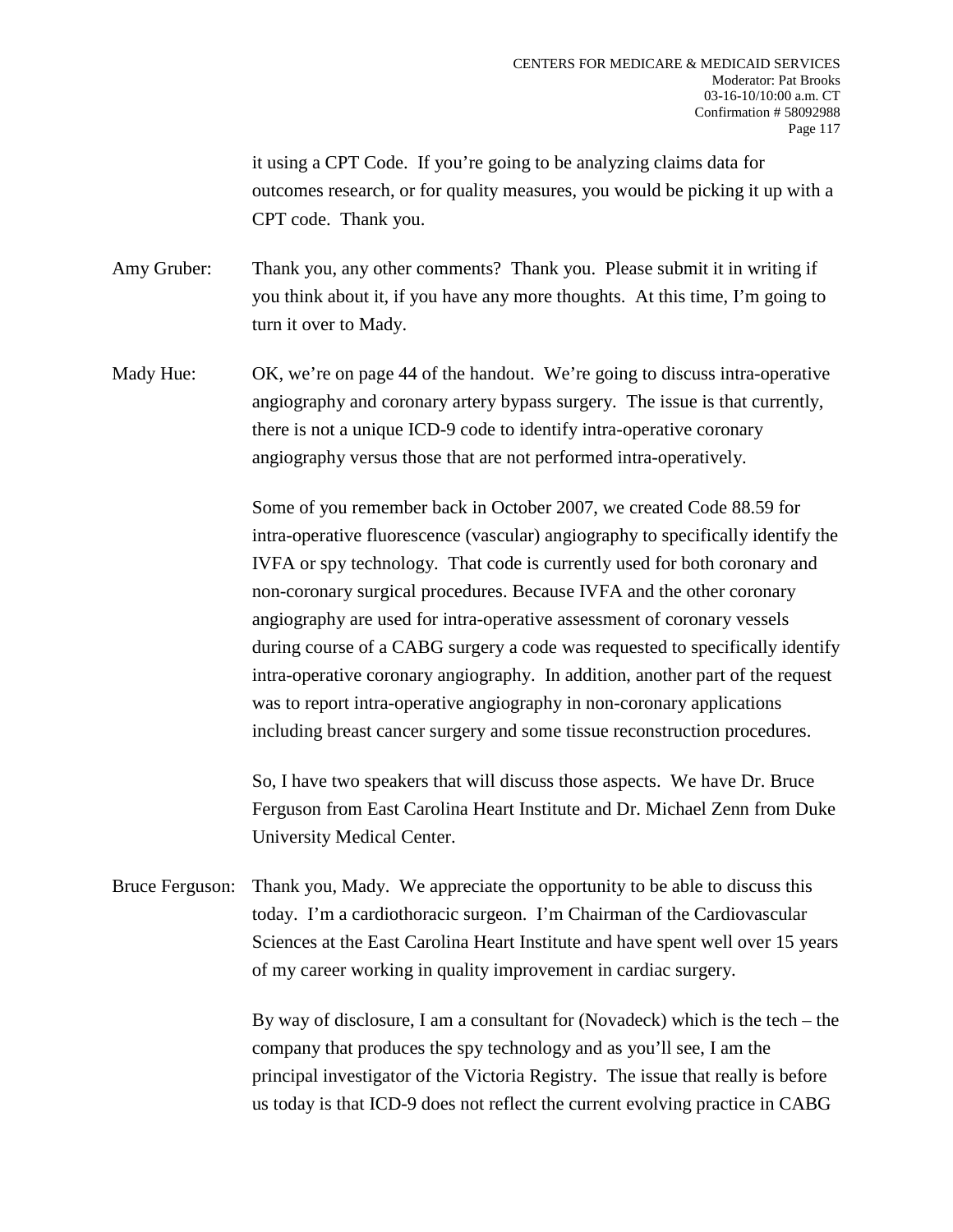and the reason is because there is this entity out there now which is CABG plus completion angiography.

And from our perspective in the cardiothoracic surgical world, understanding and appreciating this development is critical since, as I'll show you, it impacts directly on the quality of CABG care, on the safety of patients who undergo coronary artery bypass surgery and impacts directly on the access of patients to CABG quality technologies. This has come about because of the clinical allusion in coronary bypass surgery.

Intra-operative completion angiography is an important evolving standard in CABG to address quality and effectiveness. There are two technical advances that have enabled this evolution in care. First, as (Maddie) mentioned, is intra-operative fluorescence vascular angiography or IFVA, which can be performed in traditional operating rooms. And secondly, conventional X-ray angiography in so-called hybrid operating rooms, that is operating rooms with installed conventional angiographic equipment such as exists in a cardiac catheterization laboratory.

Now, in terms of quality, the predicate for angiographic evaluation is based upon the current indications from the eighth AHA and ACC guidelines published in circulation and other peer review journals, for post-op angiographic evaluation in coronary bypass patients. So these are patients who've had surgery but have problems – what are the indications for doing angiography on them?

And they are suspected closure of a graft, evidence of silent ischemia, acute coronary syndrome – so a subsequent heart attack – and perioperative MI, an operate – an MI that occurs at the time of the operation itself – recurrent angina, ventricular arrhythmias or evidence of hemodynamic instability. These new technologies enable immediate intraoperative completion angiography in both traditional and hybrid operating rooms to identify and prevent these clinical circumstances from developing post-operatively.

And because we can identify and prevent these, in many cases, intraoperative completion angiography documents the level of quality of that bypass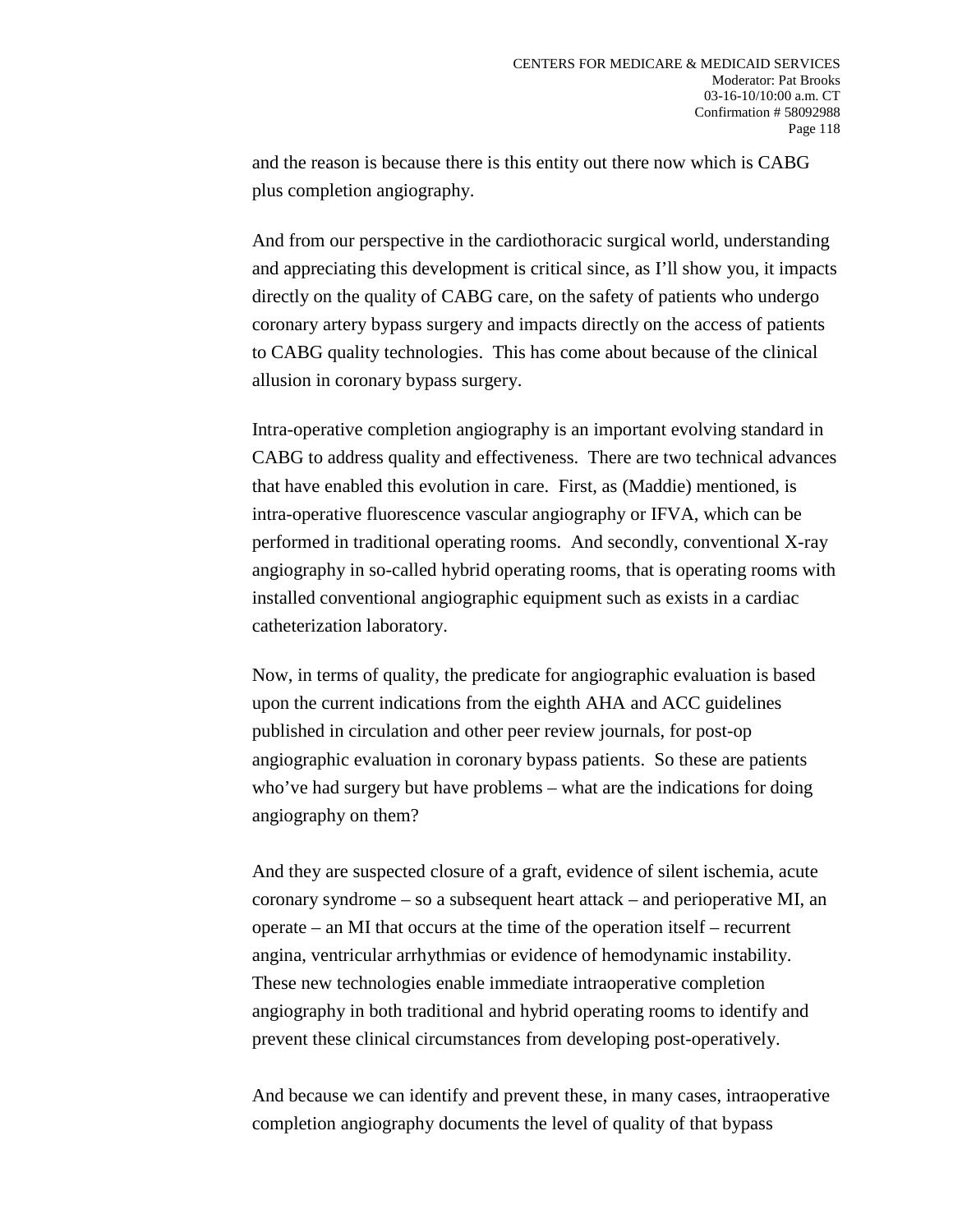procedure. Intraoperative completion angiography as an evolutionary quality metric in CABG is, in fact, substantially different than diagnostic cardiac catheterization. Indeed, intraoperative completion angiography is already a standard of care in interventional cardiology and in vascular surgery and neurosurgery.

You would never consider putting a stent in a patient and not doing completion angiography to document the placement of that stent. Recent randomized clinical trials have demonstrated that the incidence and clinical consequences of perioperative MI and early graft failure represent a critical quality improvement opportunity in coronary bypass surgery. And as a leader of many of those trials, it's difficult to emphasize how large this opportunity is to improve the quality of bypass surgery through these and other technologies.

The coronary bypass surgery plus intraoperative completion angiography facilitates immediate identification and correction of technical issues with bypass grafts and intraoperative assessment and completion angiography creates the opportunity to address these quality issues at the time of coronary bypass, which is really the only time they can be effectively addressed. So, one procedure, that of intraoperative completion angiography, can address quality and IFVA and x-ray technology are substantially equivalent for intraoperative graft assessment during the course of bypass procedures.

This is the x-ray here taken from data from Sunnyside Hospital in Toronto. It shows a kink in the graft. This is traditional x-ray angiography and here's exactly the same image from exactly the same patient taken at almost exactly the same time which shows the kink in the graft using IFVA technology. However, CMS currently only tracks one of these in ICD-9.

Intraoperative fluorescence vascular angiography was approved for cardiothoracic use in 2005. It's been approved for use in pediatric surgery and as you'll see in a minute from (Michael)'s presentation, in the wide variety of plastic and reconstructive applications. It is a form of angiography that is safe for all patients and practical for use in a variety of surgical settings.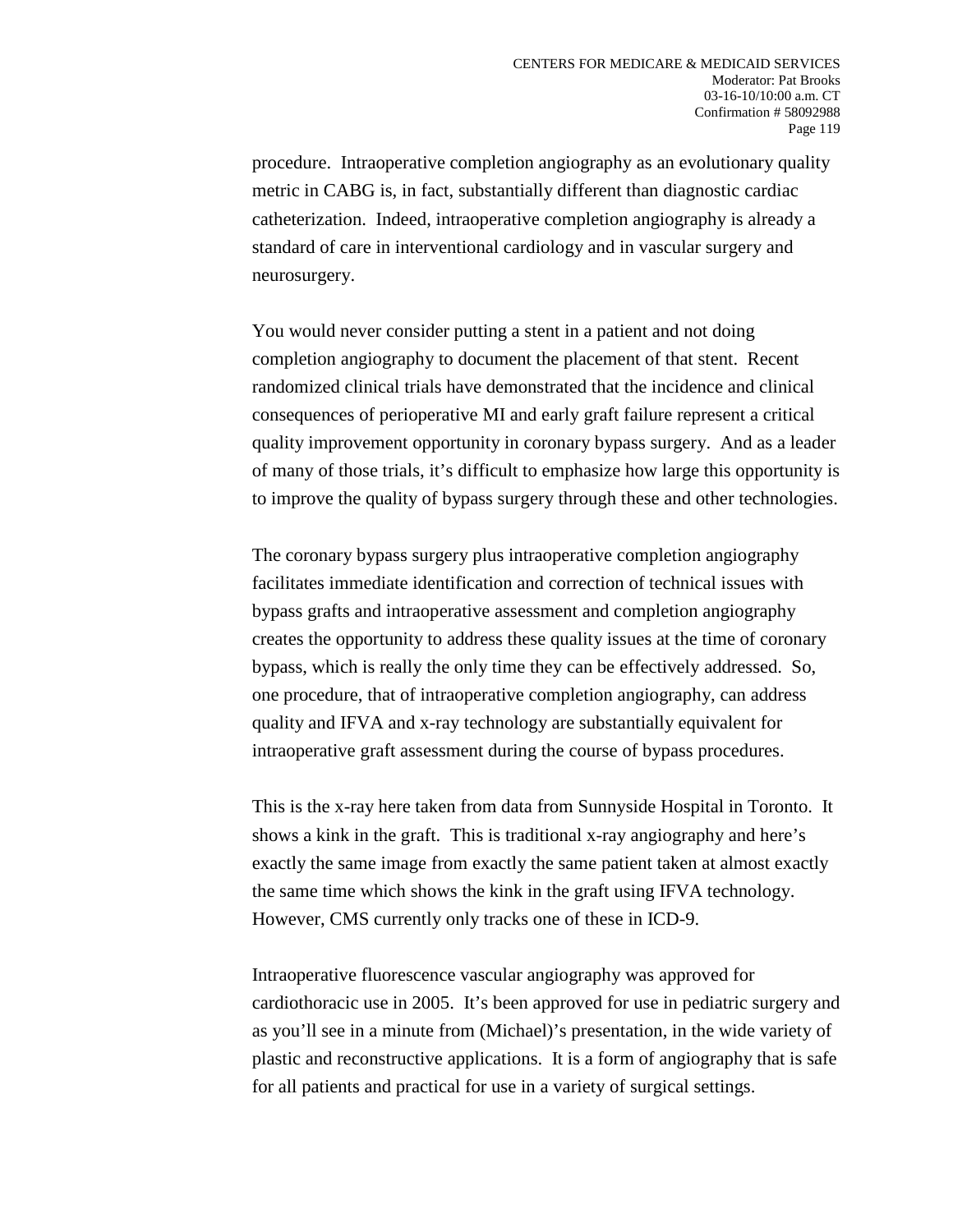It is still angiography in – related specifically to coronary bypass surgery; it is one of two forms of completion angiography. And these are typical images that can be attained. This is the left anterior descending coronary and these are diagonal branches of the left anterior descending coronary.

This is before and this is after bypass grafting. This dark area here is an internal mammary artery pedicle that has been anastomosed to the anterior descending coronary. And you can see that degree of luminescence here is much greater than it is here, indicating an improvement in myocardial perfusion after bypass grafting.

These are data also showing that the two techniques are comparable. This is an ICD intraoperative image showing a sequential bypass to this first (circ) marginal vessel and a second (circ) marginal vessel with a skeletonized radiograph. And this shows the same image from a post-op angiogram done three days post-op showing the same sequential graft here and here. The reason these are reversed is because all fluoroscopic images are reversed, but they are the same patient imaging the same bypass graft.

So, if we think for a moment – look for a minute about the differences and similarities between these two technologies that are used for intraoperative completion angiography, x-ray, as I said, is done in a hybrid operating room setting; IFVA can be done in any operating room. There are relative contraindications – I'll speak more about that in just a second.

With regard to x-ray angiography there are really no contraindications to fluorescence angiography. There are clinical risks in terms of radiation exposure and invasiveness for – with x-ray angiography that don't exist with fluorescence. The key benefit is that x-ray angiography is the gold standard by which we evaluate coronary anatomy and characterize blockages.

Fluorescence is evolving as a standard intraoperatively used to identify and characterize these blockages. And there are differences in applicability with regard to the fact that x-ray angiography is limited to patients in special facilities. Less than five percent of hospitals today currently have hybrid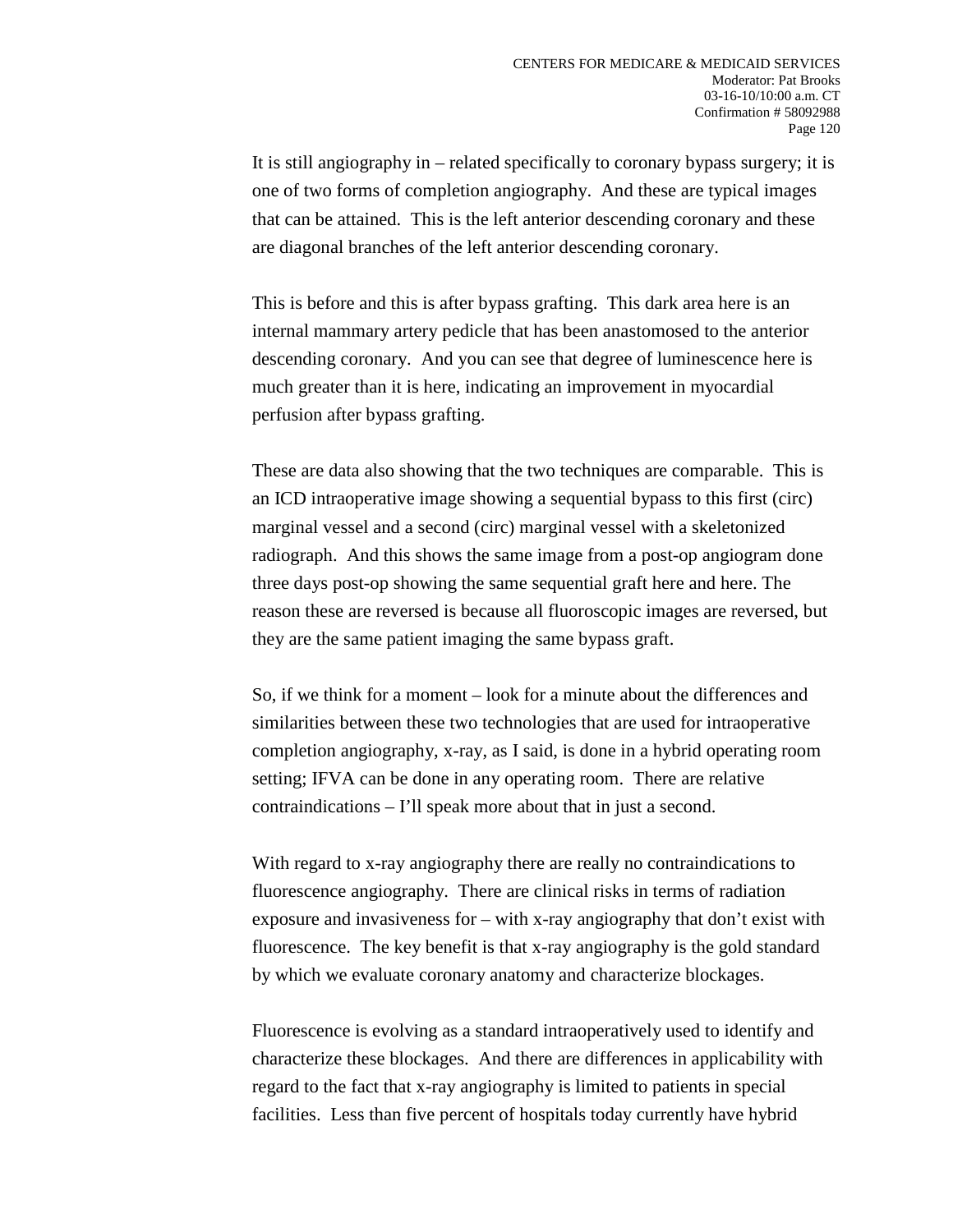operating room facilities and fluorescence angiography is appropriate for all operating room facilities and is safe for all patients.

Some of the similarities and differences in terms of these technologies include the fact that they're in the same procedure category. They relate to the same body system. They are the same imaging procedure type and they use the same delivery technologies to be able to perform both types of studies.

Some of the differences relate to the contrast toxicity. X-ray non-ionic contrasts are metabolized by the kidney and as you know, can be highly nephrotoxic. IFVA is metabolized by the liver and has no toxicity profile. The imaging technique uses x-ray and it emits ionizing radiation and is captured on a camera. IFVA emits infrared light and is captured on a camera. The root imaging operation is x-ray with fluoroscopy and IFVA uses no radiation and the catheter engagements are slightly different. For x-ray, you engage the ostium of the coronary or saphenous vein graft via catheter placed into the central aorta. Whereas, IFVA can be accomplished by engaging the ostium of the saphenous vein connected to a coronary artery or via a central venous catheter and/or by injecting the dye into the cardiopulmonary bypass circuit.

There's a safety issue here as well. Radiation exposure and non-ionic x-ray contrast materials can put many of the higher risk coronary bypass patients at significantly further increased risk by superimposing x-ray technology on top of their bypass procedure. IFVA is safe for all patients including those in these high risk categories.

We have analyzed now over 500 patients in the Victoria clinical IFVA registry. This is a post-market registry which is sponsored by Novadaq, it is multi-center and what we – what I'll show you in the next slide is a data that compares a coronary bypass – isolated coronary bypass procedures undergoing (SPY) completion angiography; the data from the STS National Database for 2007, 2008 and 2009 as benchmarks.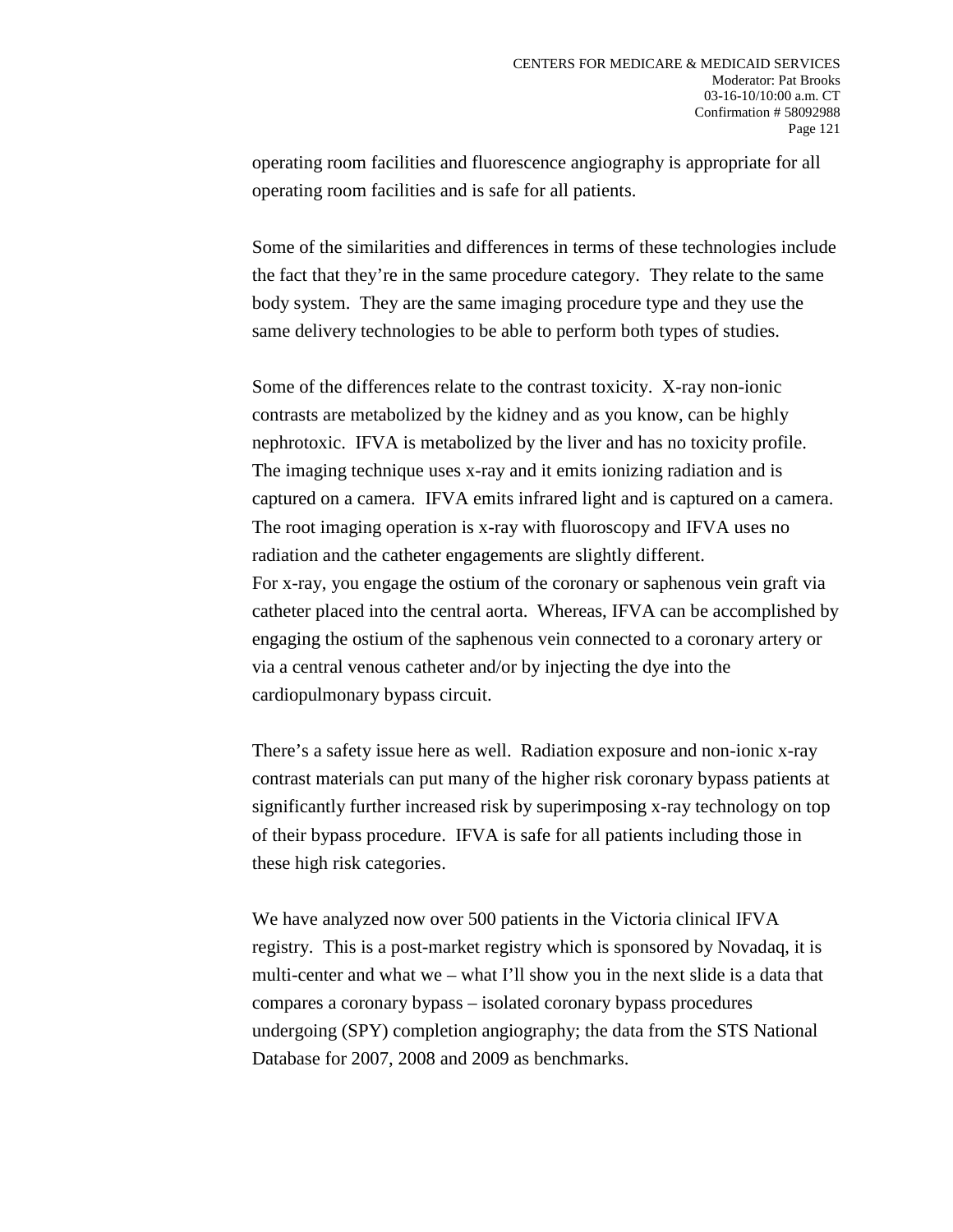This is an interim analysis of 360 patients undergoing isolated coronary bypass surgery. Zero to one is the O/E ratio. So, an O/E ratio of one indicates the patients are getting the therapy that they should be by the predictive models that we have. Anything less that one is a better outcome than would be predicted by the STS risk models.

And you can see for re-operation, permanent stroke, renal failure, prolonged ventilation, deep sternal wound infection, mortality or morbidity – mortality, short length of stay and long length of stay. The blue column here is the registry group and in all cases, those values are less than the national STS benchmarks. Now, this could be that the sites that are participating in the registry are just better sites; they have better quality of care.

But it also it could be related to the fact that the use of completion angiography is resulting in those better outcomes. In terms of safety, we think that the surgeon's choice of the technology should be driven by the patient's clinical characteristics. X-ray angiography is in fact contraindicated in over 50 percent of the patients who currently come to coronary bypass revascularization.

These include patients with acute renal failure or chronic renal failure, sometimes secondary to diabetes and this is now up to about 40 percent of patients who undergo coronary bypass surgery in this country. Peripheral vascular disease is a relative contraindication in up to 10 percent of patients because of vascular aspects – access issues and decompensated heart failure or pulmonary edema is in excess of five percent of patients and appears to be increasing.

Most importantly, the inappropriate utilization of x-ray angiography in CABG patients might significantly increase their perioperative risk and we need to be able to identify this. Access is also an issue for patients undergoing bypass surgery. As I mentioned, most CABG procedures are performed in traditional operating rooms; hybrid ORs enable performance of diagnostic interventional cardiovascular and cardiac surgical procedures together or separately in one setting. Because of completion angiography and the evolution of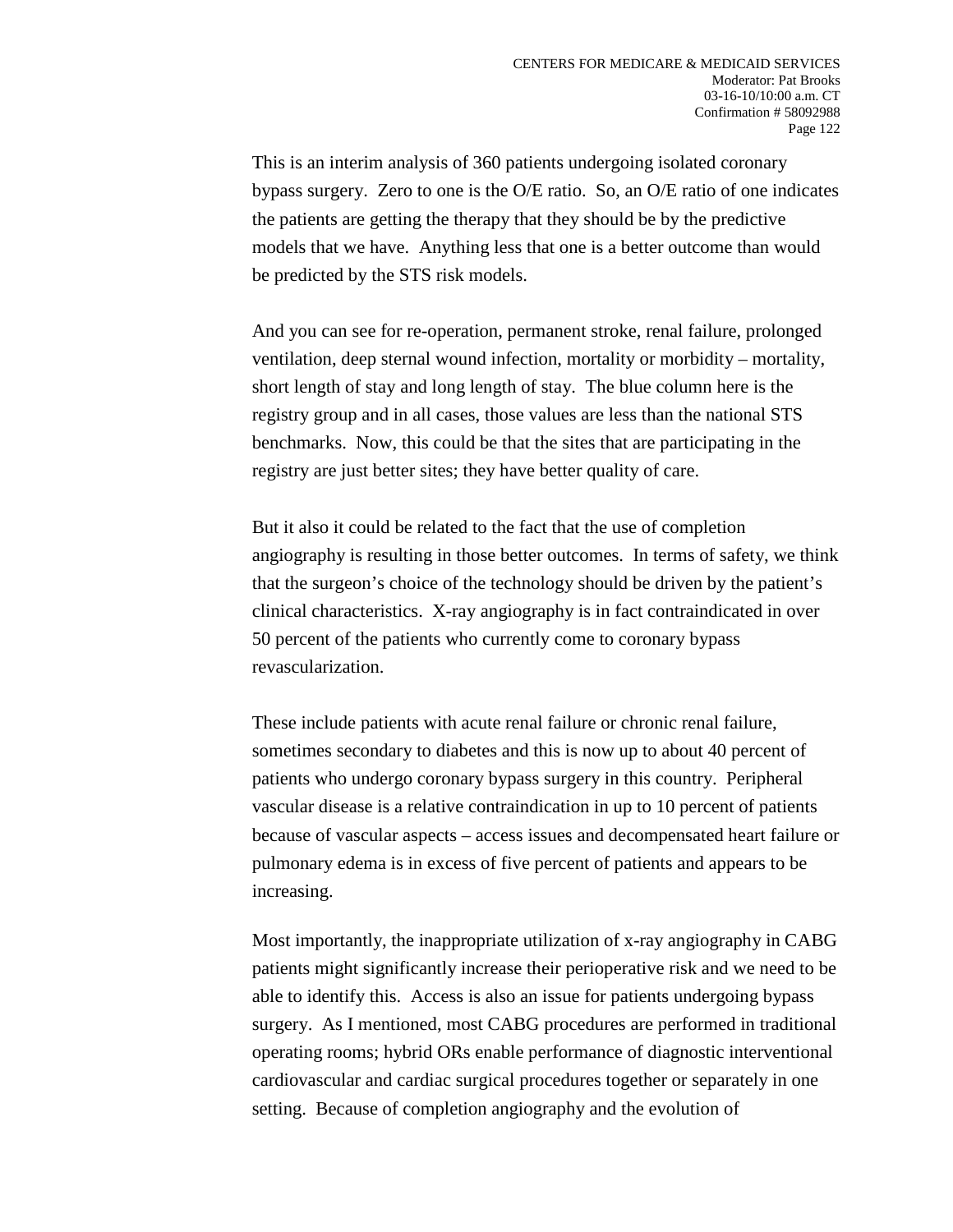percutaneous valve procedures and technologies, the number of hybrid ORs is increasing around the country.

In the ideal settings, surgeons who have both hybrid and traditional ORs available to them will select the appropriate completion angiography technology to fit the patients' clinical condition. Failure to resolve confusion surrounding coding for this quality metric, however, will assure that ongoing access to this quality metric of completion angiography will remain uncertain for coronary bypass patients.

Data from CABG with intraoperative completion angiography using both techniques are needed to study the following circumstances; hospital resource utilization costs and length of stay at the – the use of these technologies increases; rates and re-hospitalization and re-intervention to determine if in fact completion angiography drives those complications down.

Impact on graph patency rates, and a very important issue because the randomized trial studies that we've done show that, at one year up to one quarter of the bypass graphs that are placed are actually occluded or probably non-functional. And finally, morbidity and mortality outcomes both short and long term following coronary bypass surgery. And I'll turn that one around, the opportunity for angiographic evaluation at the time of surgery has opened up a huge window of opportunity to learn a lot more about bypass surgery than we've ever been able to learn because we never could do this before.

Failure to establish coding to identify and follow this increasing number of CABG plus completion angiography procedures will adversely impact CABG quality and patient safety and limit access to an evolving quality of care metric. Intraoperative completion angiography is substantially different in diagnostic coronary angiography, also known as cardiac catheterization.

In terms of setting, completion angiography is done in the operating room during the operation versus the cath lab. In terms of patients, these are patients already undergoing coronary bypass surgery versus those undergoing diagnostic evaluation for coronary artery disease. In terms of indication, for intraoperative completion angiography in coronary bypass surgery, it should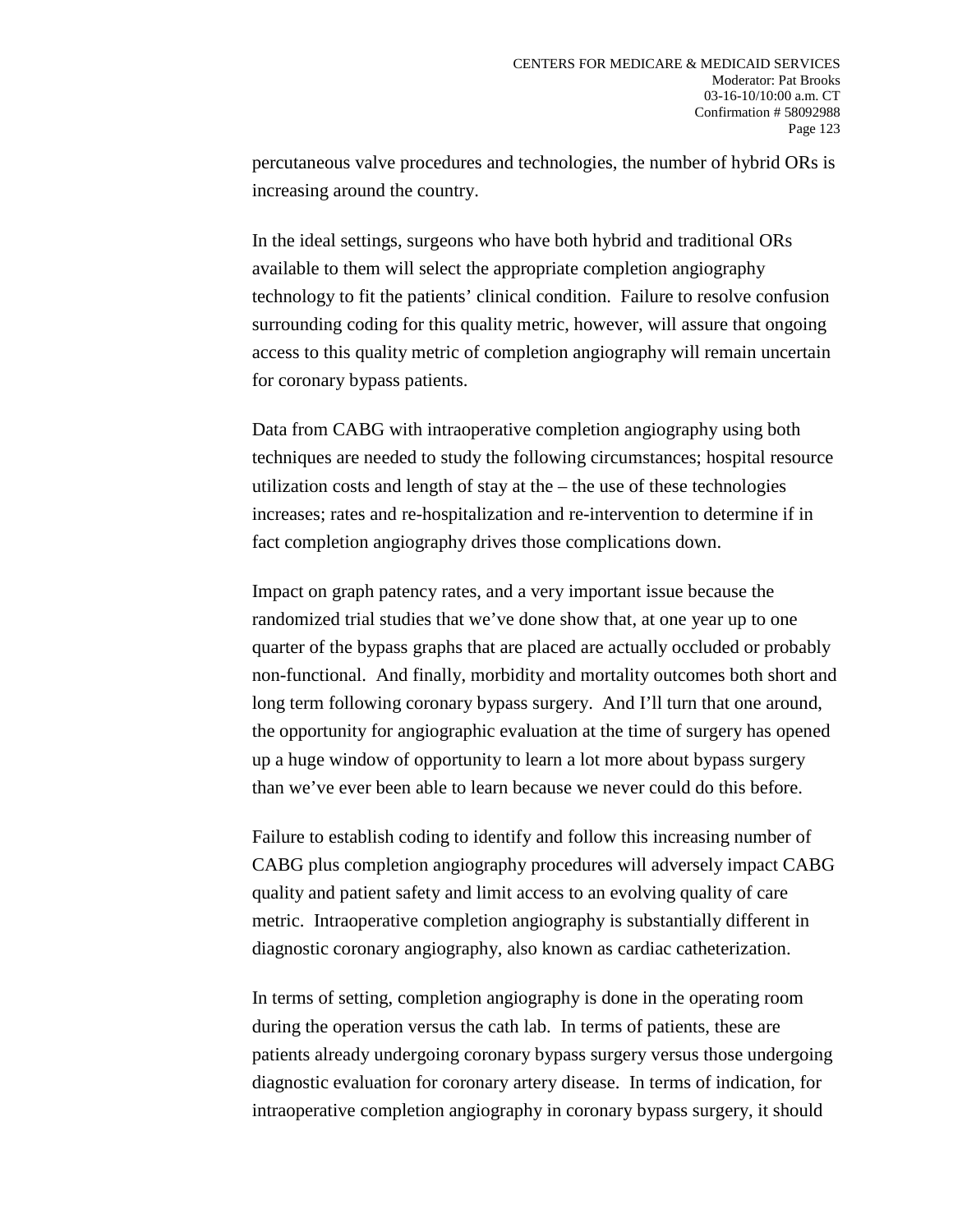be done for suspected technical issues that could lead to post-op complications and less optimal short and long term outcomes and to document the quality of the CABG procedure.

There is currently no (ICDM) procedure code available to capture all intraoperative completion angiography in CABG. In summary, completion angiography is increasingly performed; in conjunction with coronary artery bypass surgery, it's a significant advance in patient care quality. Two similar technologies are used to perform intraoperative completion angiography.

These technologies have different infrastructure requirements and risk profiles for CABG patients. Intraoperative completion angiography must be distinguished from diagnostic coronary angiography. It should be collected in all settings, both traditional and hybrid operating rooms, and the opportunity to perform completion angiography has quality, safety, and access implications for bypass surgery patients and this inadequate and incomplete coding is an impediment to the evolution of CABG quality of care. Coding must be established for all forms of completion angiography in coronary bypass surgery.

It's now my pleasure to introduced Dr. Michael Zenn, who will talk about use of IFEA in the setting of plastic and reconstructive surgery, Michael?

Michael Zenn: Good afternoon. My name is Michael Zenn and I'm an associate professor of plastic and reconstructive surgery at Duke University. I – my disclosure for today is that Novadaq who makes the spy system does supply educational funds for studying spy technology. I have published in peer literature on our results of spy technology.

> Now, we became accustomed with spy technology about three years ago when the machine was brought in for the cardiac surgeons and Dr. (Ferguson) has shown you some of the incredible use for this. But as plastic surgeons, the Holy Grail is what is the blood supply to the tissues that we're trying to use for reconstructive surgery; now I mainly do reconstruct surgery in cancer patients and accident victims and congenital – people with congenital birth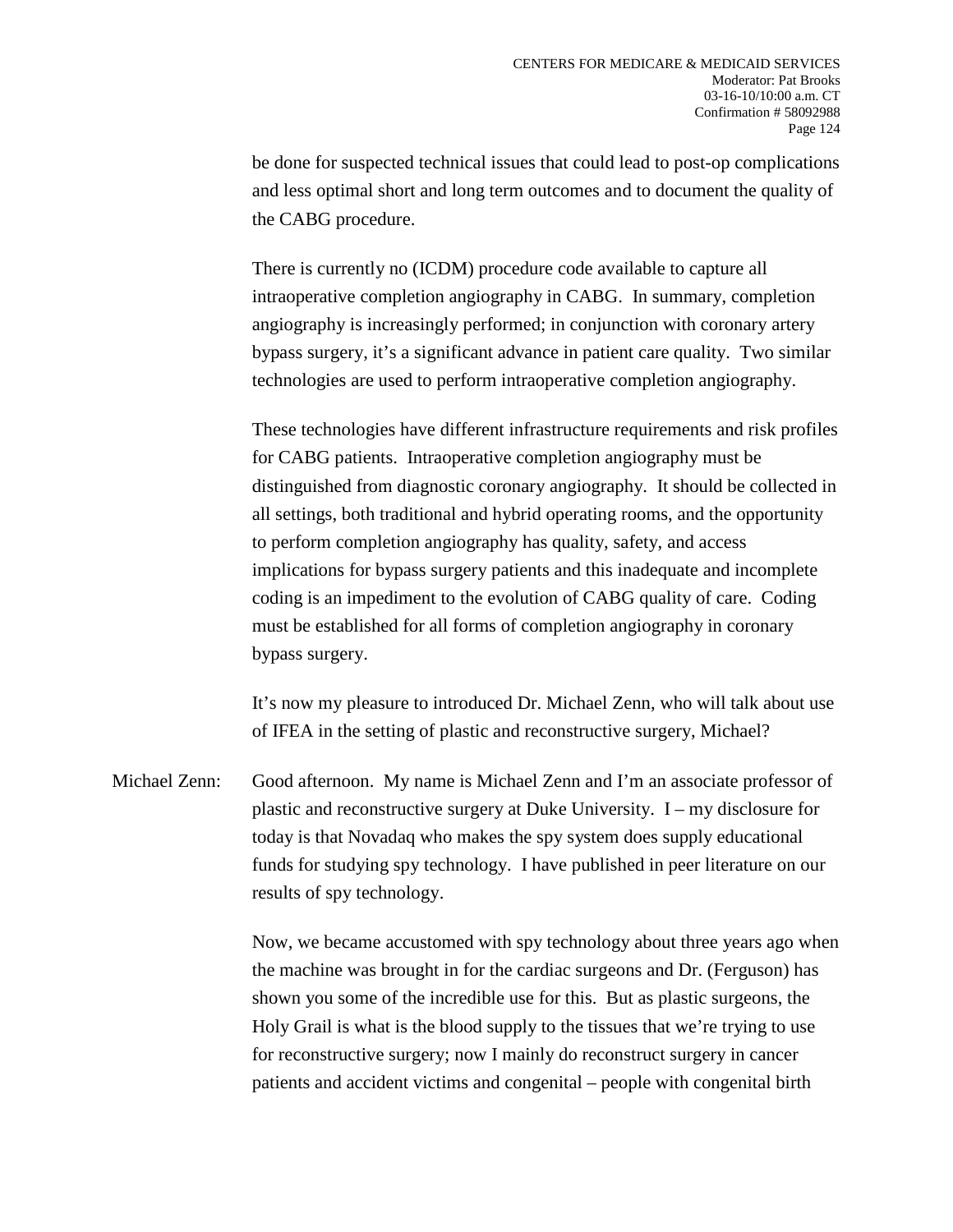problems; and we are taking tissues from one part of the body and moving them somewhere else.

And this is the first technology that's ever really been show us intraoperatively where the blood supply is and how to safely capture it. So this is a little different than a coronary application which you just heard about. What we're doing with this spy technology is we're actually looking at blood flow, real time in the operating room.

Some examples of this, when a mastectomy is performed, that mastectomy removes the breast tissue; that skin has very poor blood supply to it. If you were to know where the blood supply is good in that tissue versus bad, you'd know where to remove tissue and potentially save problems and complications from surgery such as losing some of that skin or having skin necrosis.

It's important to know where within the flaps of tissue or if we're taking a block of tissue from one part of the body and moving it to the other, where is the best blood supply within that tissue and there's really no other technology that shows us this. We also have the added benefit preoperatively of studying an area that we want to use for reconstruction and seeing what the anatomy is, seeing where those perforating blood vessels are that we'd like to capture for reconstruction.

During the microsurgery part where we actually take blood vessels and reconnect blood vessels, we can actually look and see blood flow within these vessels, and that's similar to the coronary application that you saw. And there's even the possibility of looking at blood flow in these tissues after surgery. So really a whole host of applications from one technology and this is just a – an example to show you the types of things that we run into when we don't know what the blood supply is.

The top picture on the left is a patient that I reconstructed using her abdominal tissue to build breast mounds after reconstruction. Now, before spy technology, we would look at the skin. We would see if there was bleeding and if it looked like it was bleeding OK, we would go ahead and use that tissue, oftentimes getting rid of a lot of the skin we could have saved for the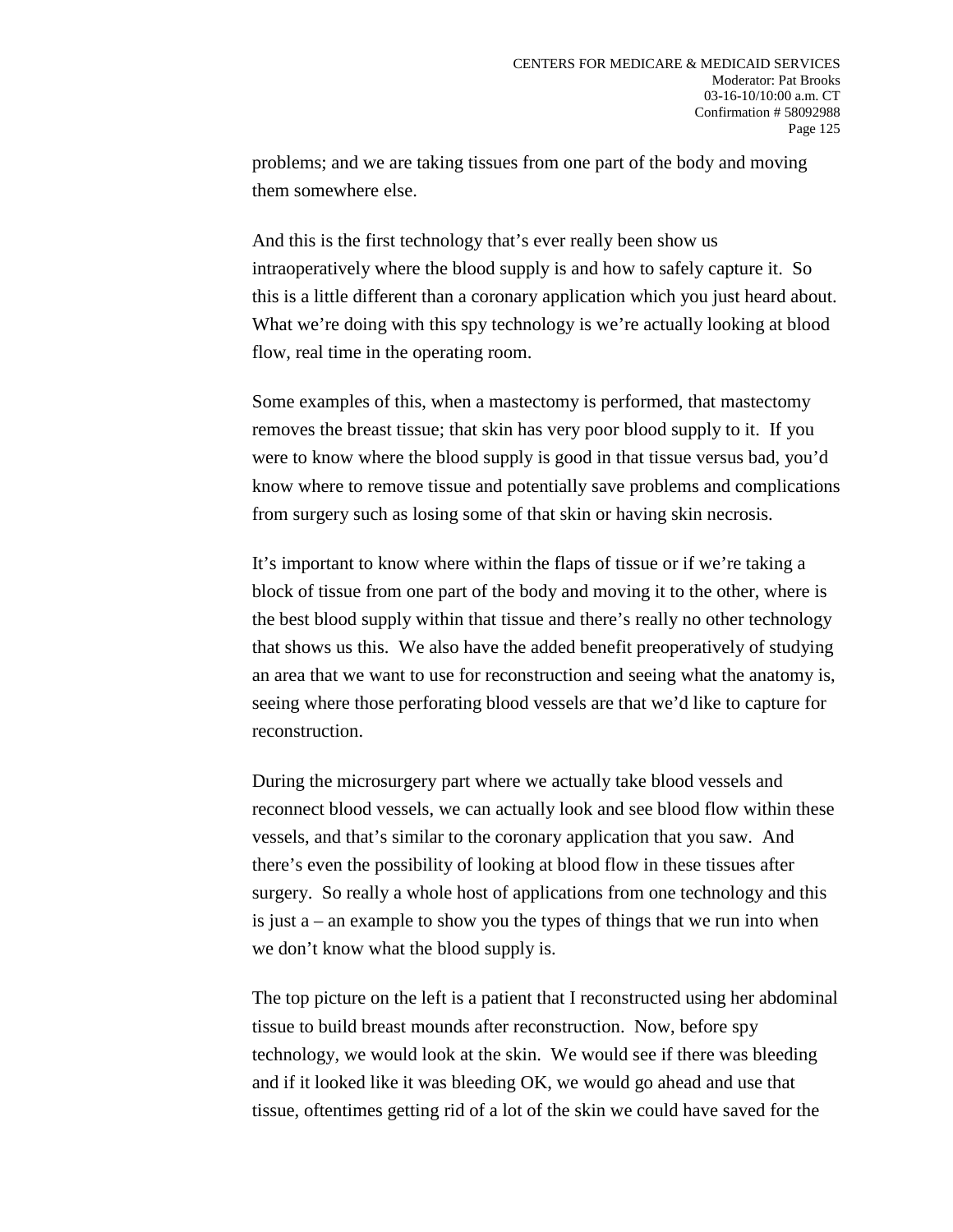reconstruction and this is what results when there is bad blood supply, this tissue needs to be removed – this patient more than likely needs to get another surgery and possibly future surgeries for reshaping. The bottom picture is a learning curve for me. This is a picture of a flap of tissue that I took from a patient's buttocks to build the breast mound.

We were using spy technology early on. The tissue looked pretty good to me. We did a spy study and it showed that a portion of the  $-$  of this tissue and the tissue I'm talking about is right on the corner here. Looked perfectly good to me.

This spy study showed that there was very little flow in that area, and I said, well, I never had problems with this before and I used, and sure enough the spy was right. For now, we tend to rely on the spy technology very much. If it shows that there's little profusion in the area, we take it very seriously.

But it is complications that we're trying to avoid, and almost every complication, not only in plastic surgery, if you think about in all aspects of surgery. Even say, bowel surgery where someone is trying to put two pieces of bowel together, when that anastomosis fails more often than not it's because of blood supply, and now we have general surgeons using this technology to look at blood flow even within the bowels.

This is what I see clinically. Here is an example of breast reconstruction where I take the belly tissue and I use it and fashion it into a breast and this flap of tissue, it looks pretty uniform. In fact, if you rough up the edges you can see bleeding in this area. Normally, this is what I would use for reconstruction. But this is the spy image of that same flap and what it shows me is that there are areas of the flap which has very good blood supply, acceptable blood supply and I need to get rid of this part here, and we've never had this before.

This is an incredible, incredible technology and it's real time, I can do it right in the operating room and it doesn't rely on a study that's done at another time when it may not even be applicable. Now with the new software that goes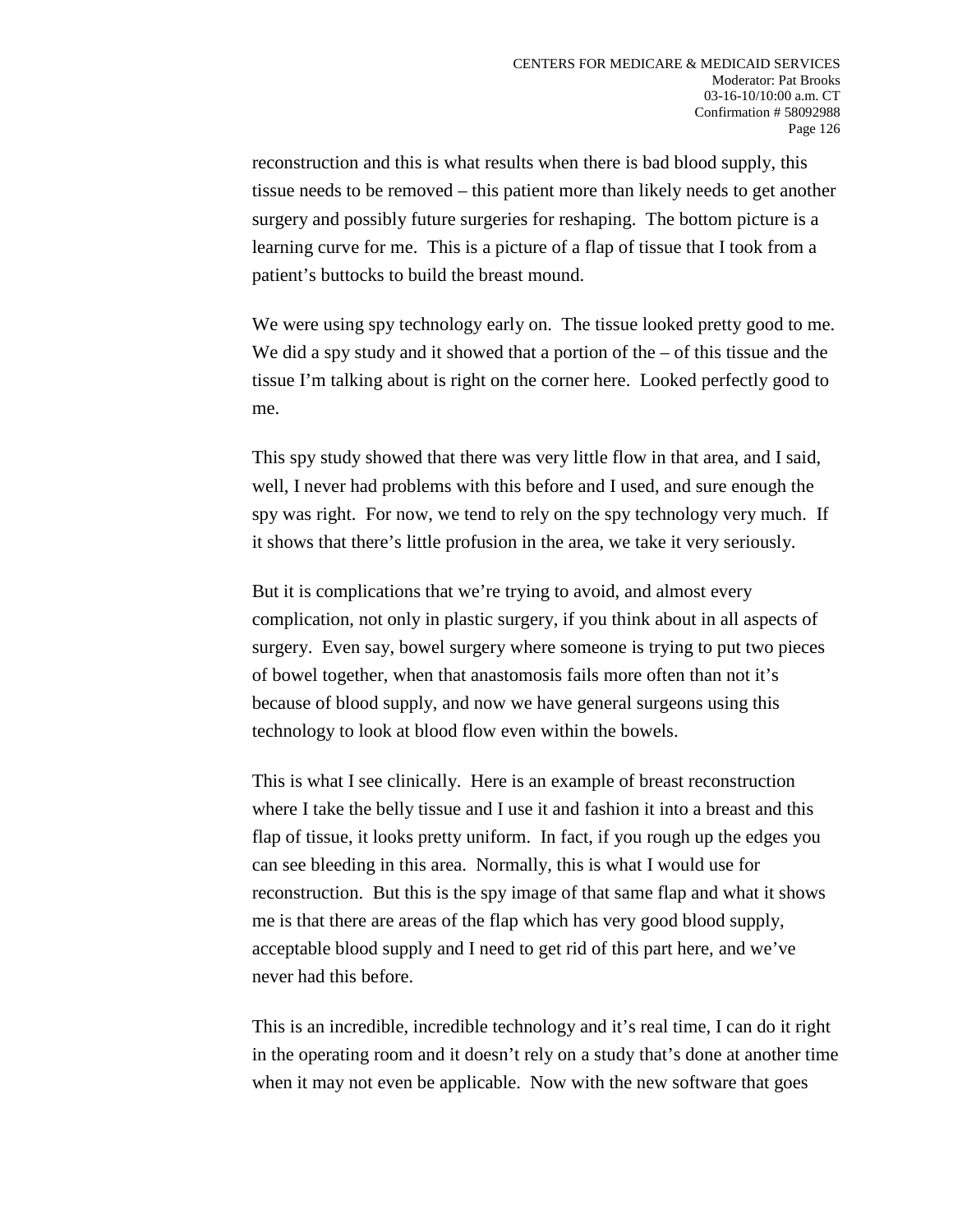along with this, it's getting easier and easier for surgeons to see which areas are going to survive and which aren't.

And as I said before, the added benefit sometimes in the study even before I even start the operation is I'll get a spy skin and I can actually see where the feeding blood vessels are for the flaps that I'd like to use, and I can ensure that I'll incorporate them in the flaps of tissue that I'll use for a reconstructive procedure. So in summary, this is a phenomenal technology but I think  $-I$ hope you can appreciate.

This is being used in a completely different way than it is for coronary angiography; it's used in cancer surgeries. Any surgeon that really has issues with complications and blood supply, I think will ultimately adapt this type of technology, so this is just the beginning for us. The problem is that we really need to know what this data means and I think with its unique code, we'll be able to follow these patients and isolate them and then compare them to patients, perhaps, who were not using this technology and see the true value of this. Thank you.

Mady Hue: We'll now go ahead and talk about the coding options on page 45. Option one is, do not create new codes. Continue to use code 8859 intraoperative fluorescence (inaudible) angiography or (IFVA) which was created on October 2007 to identify that (IFVA) was utilized on both coronary and noncoronary arteries. And in addition, you would use the code to identify the appropriate coronary arteriography code.

> Option two is to create new codes to distinguish intraoperative coronary angiography from those angiographies that are not performed in conjunction with surgery. We'd create similar new codes to distinguish intraoperative non-coronary angiography versus those not performed in conjunction with the surgery. So the proposal from the requester is to revise code 8859 to make that non-coronary intraoperative fluorescence (inaudible) angiography and revise the inclusive terms.

> We would also have to add an exclusion term for existing code 8857 and they are also requesting that that code be revised to add all of the inclusion terms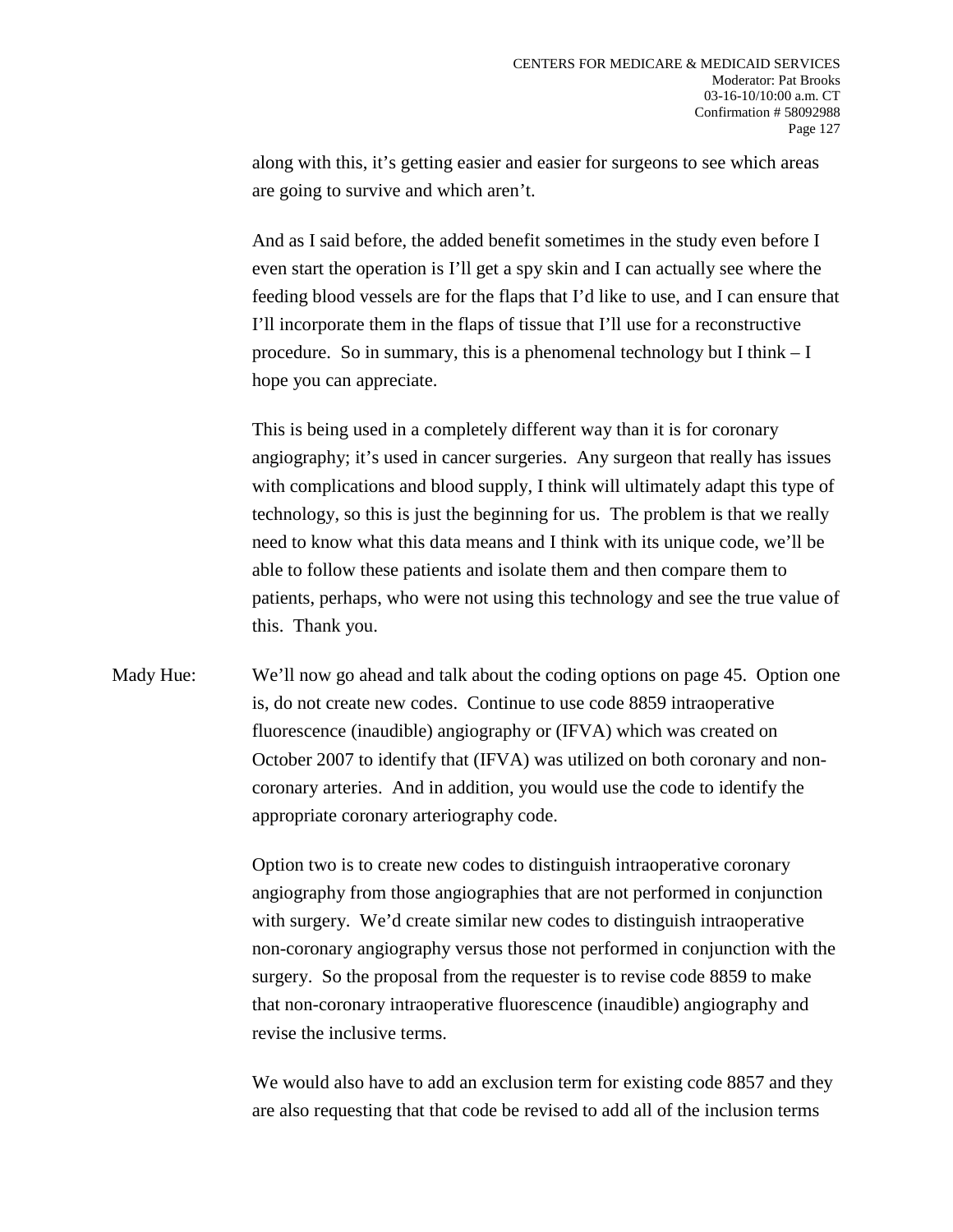that you see listed, it would identify both intraoperative coronary angiography as well as intraoperative fluorescence coronary arteriography.

Option two establishes one code for (IFVA) and non-coronary applications and assigns the (IFVA) coronary angiography and intraoperative coronary xray angiography also known as the coronary artery bypass completion angiography to existing code 8857, other and unspecified coronary arteriography.

Option three would be to create a new code for coronary artery bypass completion angiography and this new code if it found a place would incorporate both intraoperative coronary angiography as well as intraoperative fluorescence coronary angiography. Existing code 8859 would be revised to identify non-coronary intraoperative fluorescence (inaudible) angiography used.

The rationale for option three would be to establish the one code 8859 for non-coronary application and would incorporate the (IFVA) coronary angiography and intraoperative x-ray angiography into one code. Our CMS recommendation is option one, not to disrupt the 30 years of data that we have on angiography by differentiating the location of the procedure. However, we have reviewed a little bit more and we've also looked at the potential benefit to option three. So we would like to hear input on those options. We have a comment from the floor?

- Operator: At this time, I would like to remind everyone, in order to make a comment, press star then the number one on your telephone keypad. At this time, there are no questions in the queue.
- Mady Hue: OK, thank you. Go ahead.
- Female: OK. I'm really confused by the proposal because I'm trying to kind of think historically what happened, because we had some questions that came in to through the editorial advisory board for coding clinic and my recollection in checking with a couple of other people here with much better memories than I do, we thought that this spy procedure that originally – the question came in with, was for coronary. And a result of that discussion when there was no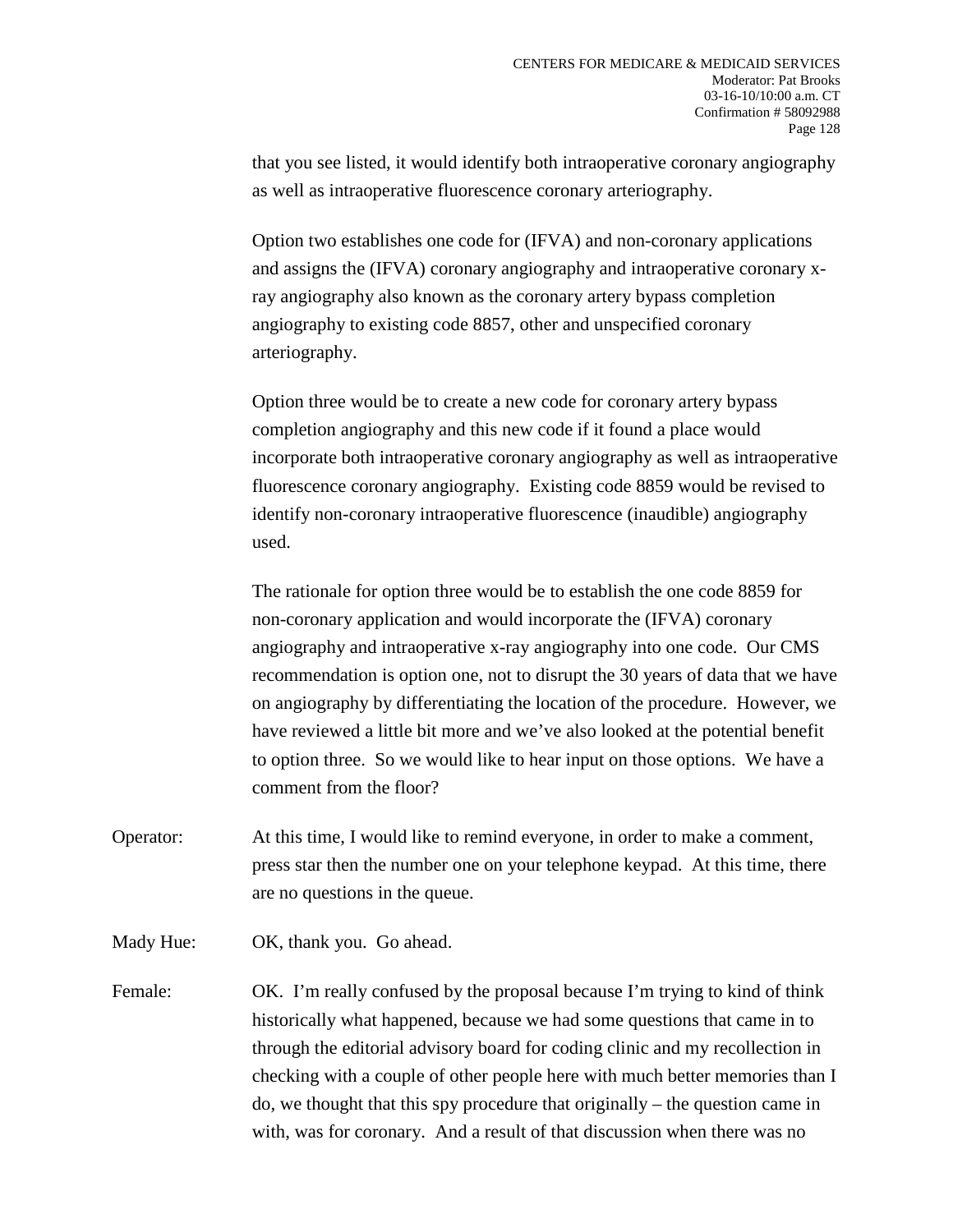code specific to intraoperative fluorescence vascular angiography, we thought that the best code at that time was 8857.

But people thought that, you know, that wasn't good enough and that's why there was proposal to create 8859. Now, we're kind of flipping it around and saying 8859 is not for coronary, it's going to be non-coronary. And now coronary is going into – based on a proposal, it's going to 8857 which people originally did not like.

I'm trying to kind of figure out what are we trying to distinguish here, is it the fact that the it's intraoperative or is it the fluorescence. And what's really the intent – and which is coronary and non-coronary because it seems like now we're kind of – I agree there was this issue of disrupting data because I think that when we started 8859 was for spy, it was fluorescence, it was intraoperative and it was coronary.

And the non-coronary was going to be something that would be coming along later in the future and now the future is here and all of a sudden it's noncoronary. So, is someone could clarify what we're trying to do because I think this could end up being a lot more confusing and not only disrupting the data, but we won't even know what the codes mean after all.

Mady Hue: All right. This is a complicated proposal, I will say that. I'll answer from the coding standpoint and then I'll let one of the doctors maybe elaborate for the clinical part.

> My understanding and working with requester is that the goal is to have one unique code to identify all forms of intraoperative angiography. So, in looking at option three, that would accomplish that goal. So, both the (IFVA) cor–, it would be revised to identify coronary angiography in that category, in that code as well as just intraoperative coronary angiography meaning the xray angiography.

If that's done then existing code 8859 would need to be revised to identify (IFVA) for non-coronary application so that they could track it, is that a correct description? OK. I'll let him discuss the clinical...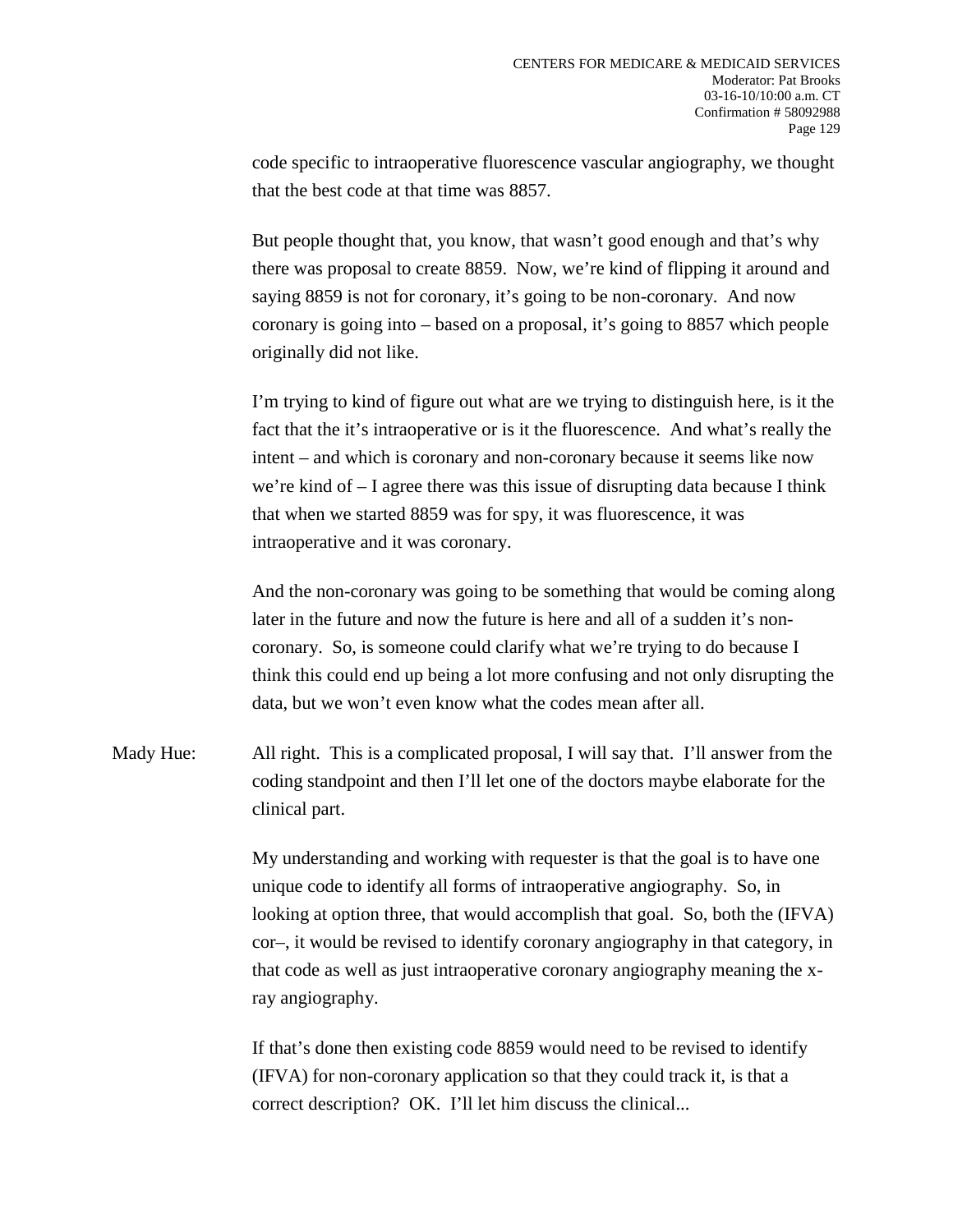Dr. Ferguson: Well, I think the two, so – what we're struggling with here, I think, collectively is that the fact that that things are moving along pretty quickly. So when the 8859 piece came on board, the application of spy to these other areas was still something that was frankly experimental even though it was only two and a half, three years ago.

> The two issues are separate. One is, there are rapidly developing applications of spy angiography outside of the coronary arena that would – that are clearly demonstrating benefit and that will continue to increase to the point where there maybe literally 100 or hundreds of codes that need to be created to track those.

> Within the coronary space, the issue is that there is now with the evolution of spy completion angiography and hybrid operating rooms, a subset of patients that are not being captured, and they are the highest risk coronary bypass patients who could be made even worse by undergoing inappropriate x-ray angiography for completion angiography. And right now, those patients cannot be captured and distinguished because their codes are just like the patients who come into the hospital for a card, diagnostic cardiac catheterization and go to the operating room, and so that's why the, the advocacy for a single completion angiography mechanism through coding to be able to identify patients who get completion angiography in conjunction with coronary by-passer.

Mady Hue: Go ahead.

Lisa Taylor: This is Lisa Taylor from resolution help and I am concerned about option three because of the creation of the new code will not – we will lose the ability to distinguish between the procedure that involves radiation and the procedure that that does not involve radiation which is one of the concerns with patients safety indicators.

Mady Hue: OK, so...

Lisa Taylor: We want to be able to track which of the procedures are involving radiation.

Dr. Ferguson: They would both be tracked together – sorry.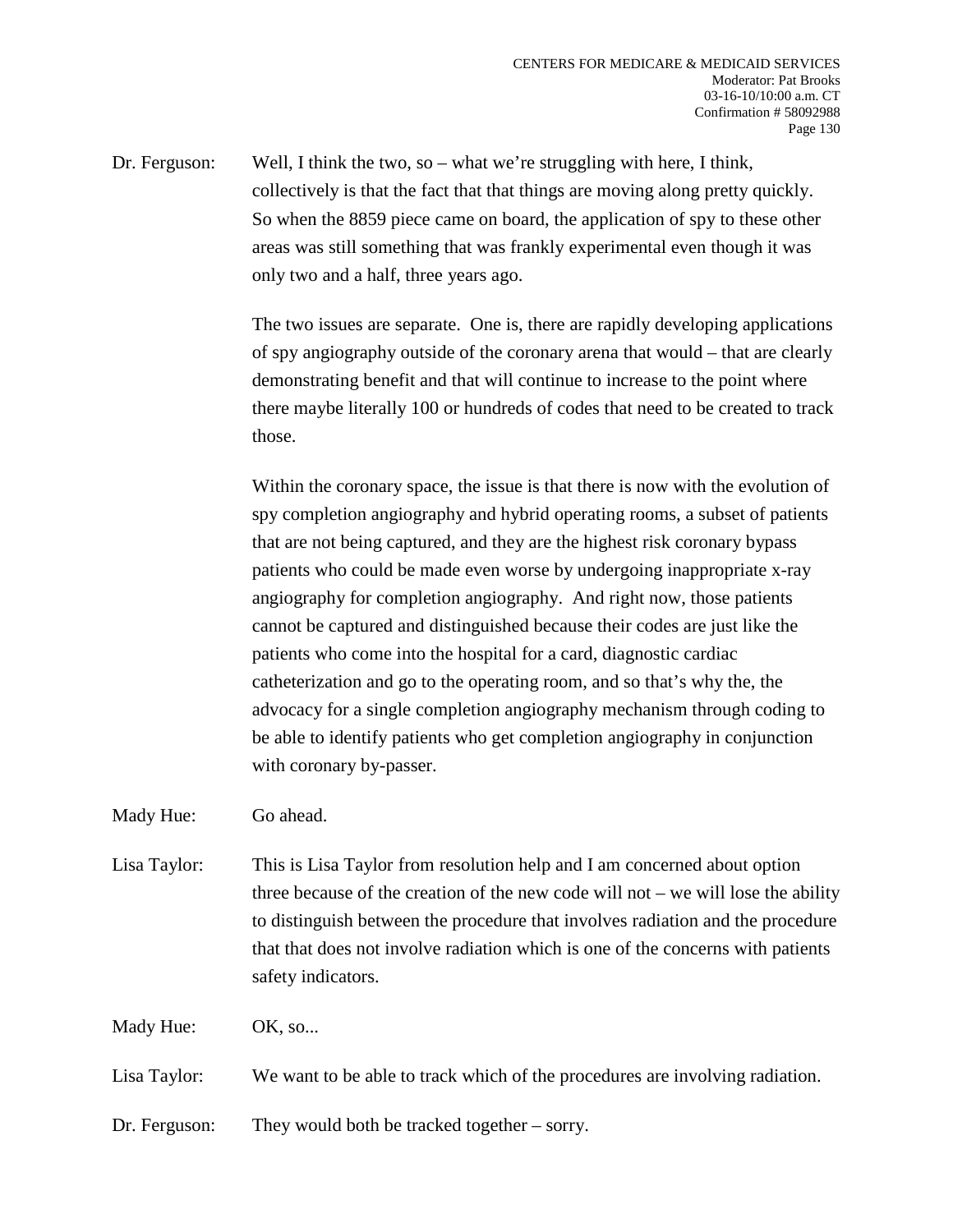- Lisa Taylor: You don't have to. Right. So we wouldn't be able to distinguish which of the patients got the coronary completion angiography that involves radiation from those that got the coronary completion angiography that involves the...
- Dr. Ferguson: Well, I'm not a coding expert but, not at this level of coding but there are other things that would occur at the time of the hospitalization where that code was captured that you would be able to distinguish between those two. And that's in come to distinction to the current scenario where you cannot capture those patients and you can't group them together.

So, if you went into the coding data to look for all the patients that got completion angiography is not possible to put that data set together.

- Lisa Taylor: Right. But option three has a new code (xx.xx) that includes both the intraoperative coronary angiography and the intraoperative fluorescence coronary angiography. So you wouldn't be able to distinguish the ones that are having the coronary completion angiography, which ones got radiation and which ones did not, am I reading this correctly?
- Mady Hue: You are. I don't think that was their concern, that's why their request was just to have one code for all, but we certainly appreciate the comments. And if, you'd like to submit more extensive comments in writing, we'd be glad to review them.
- Lori Swalm: (Inaudible), from Novadaq, I just wanted to clarify a couple of things. Originally, we had code 8890 which was a nonspecific imaging code. So it was important at that time, in 2007, to establish a code that would distinguish patients that had this angiography from other nonspecific imaging technologies.

And secondly, at this time, the reason we favor option two or option three over one is that what we're seeking is to have a distinction between diagnostic coronary angiography and completion coronary angiography by either technique. And then, secondly, in terms of the plastic and reconstructive procedures, those are procedures where angiography is not currently used. We would like to establish coding for that.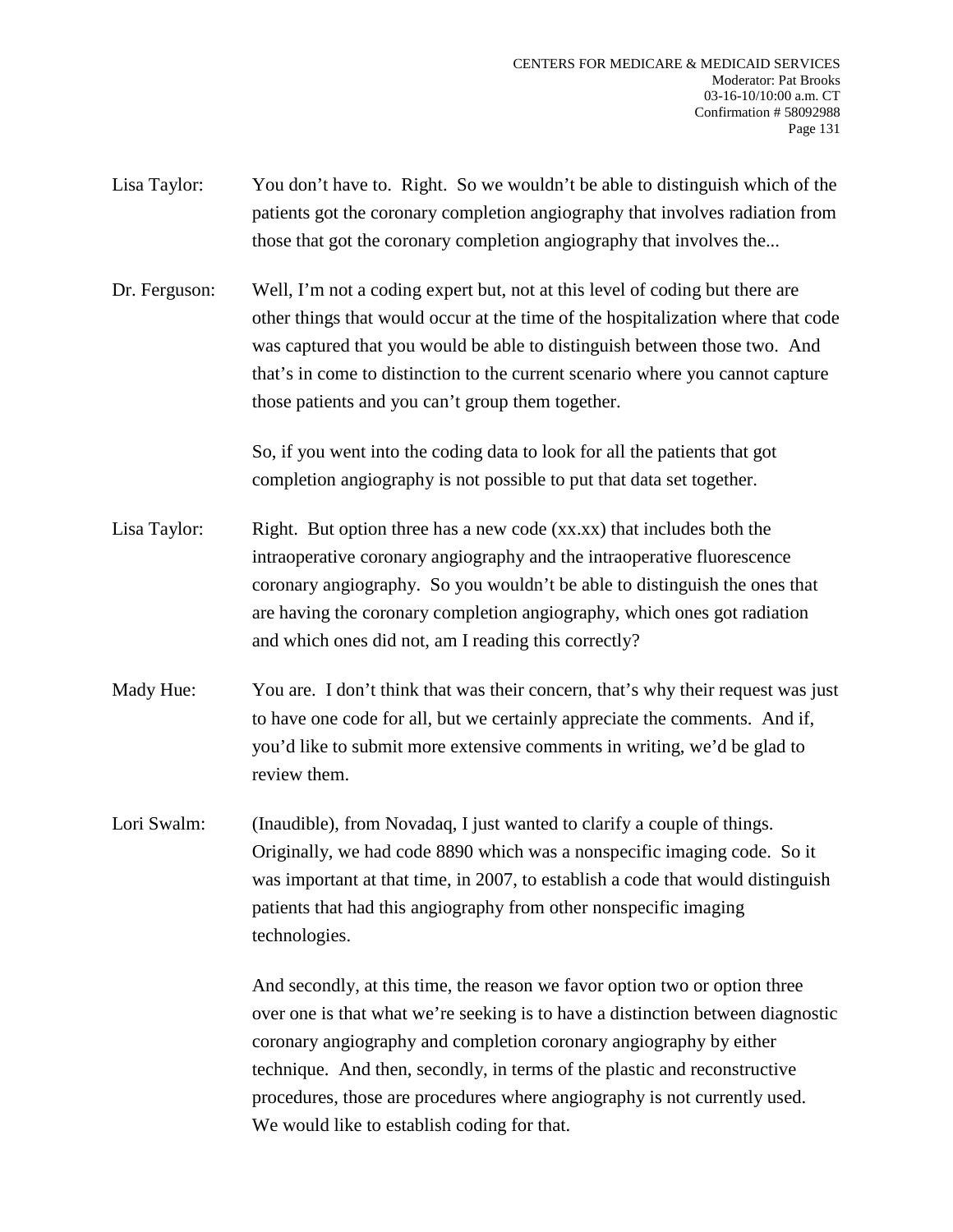Female: I'm sorry, but I'm still confused because I think I heard the doctor say that 8859 at that time, it was only being done on coronary. And so, I guess my question is, why is 8859 being proposed as non-coronary. It seems like that should stay as coronary because that's how it started and for the most part, it's probably coronary that's being reported with that code.

> And that's – and Mady, you know, that's probably a question for the requestors because I'm not sure – I mean, I don't really have a strong feeling about whether, you know, you need two codes, three codes, however many, but it seems like for the sake of data integrity, 8859 – if you're going to split, you know, coronary and non-coronary, that the 8859 should stay coronary.

- Dr. Ferguson: Again, I'm not a coding expert, but it's my understanding that there's no way to capture the hybrid operating room setting with conventional angiography in the descriptor that currently exists for 8859. And, again, that's the subset of patients in completion angiography that we are missing under the current coding circumstance.
- Mady Hue: Yes no, I just took that from that coding part. I think you're right, when we initially discussed it as a proposal (inaudible), the application was more for coronary but, through discussion I don't remember exactly, but, I think we made a decision not to specifically include coronary in the title because there was the potential for non-coronary application. So, I don't know if that helps or not.
- Mady Hue: One more clarification on the request. I think the reason that came out the way it did is because there were already – there are existing coronary angiography codes to identify both techniques when used for completion angiography. And 8859 which was specific to fluorescence angiography could then exclude the coronary procedures, so that was the thought process.

Female: Yes.

Mady Hue: I think with this topic, and it wouldn't be the first time, it is possible that it could be brought back for another meeting to discuss. We can go ahead and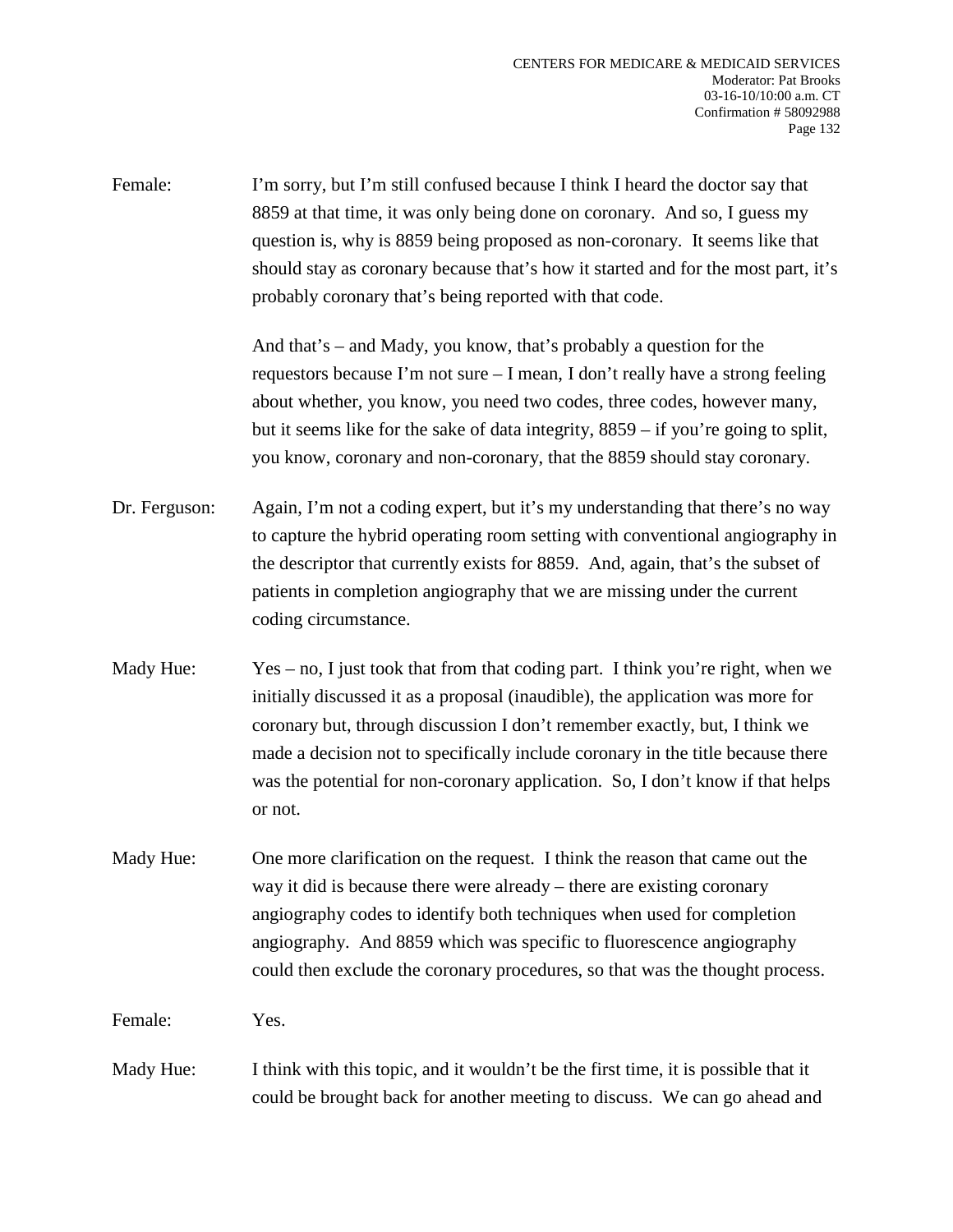try the phone lines again to see if there's any other comments before I wrap it up. Operator?

Operator: At this time, I would like to remind everyone in order to make a comment; press star then the number one on your telephone keypad. At this time, there are no comments in the queue.

Mady Hue: OK, thank you. OK, what I would encourage you to do, like I usually do, is to submit your written comments and we will carefully review them. Thank you.

> OK. We're going to go ahead and move to the addenda, it's on page 47. And I'm going to go over a few things and then invite Ann to come up and go over a couple of her things.

> OK. So at code 3762, the proposal is to delete the two inclusion terms of that code and – for most of you, you know the history with that. And then, we'll move to spinal fusion. This is brought back from the September meeting. And I'm happy to report that there are only a couple minor revisions that we were asked to propose. One of them is  $-$  as you see, right under there; the note.

> We had some proposed language revisions received. So, this is just to further define what a spine fusion is, it throws out a couple more terms than what the original proposal had. So, I'm not going to read through all that. And again, the proposal for the spinal fusion, all of this would apply to the re-fusion codes as well at 81.3.

> OK, so moving down 81.02 the revision would be to include the anterior column, and the newer revision would be to replace the word technique with fusion. For the remainder, I'll just make a general statement about the column. At the last meeting and after the meeting, we received comments that were pretty much in favor of identifying the column being fused so, I'm not going to go through every single code and talk about the column.

> The next code 81.04; we had discussion at that meeting in September to add inclusion term for extracavitary technique. And again, right above that the proposal to replace technique with fusion. Now, for some of these there aren't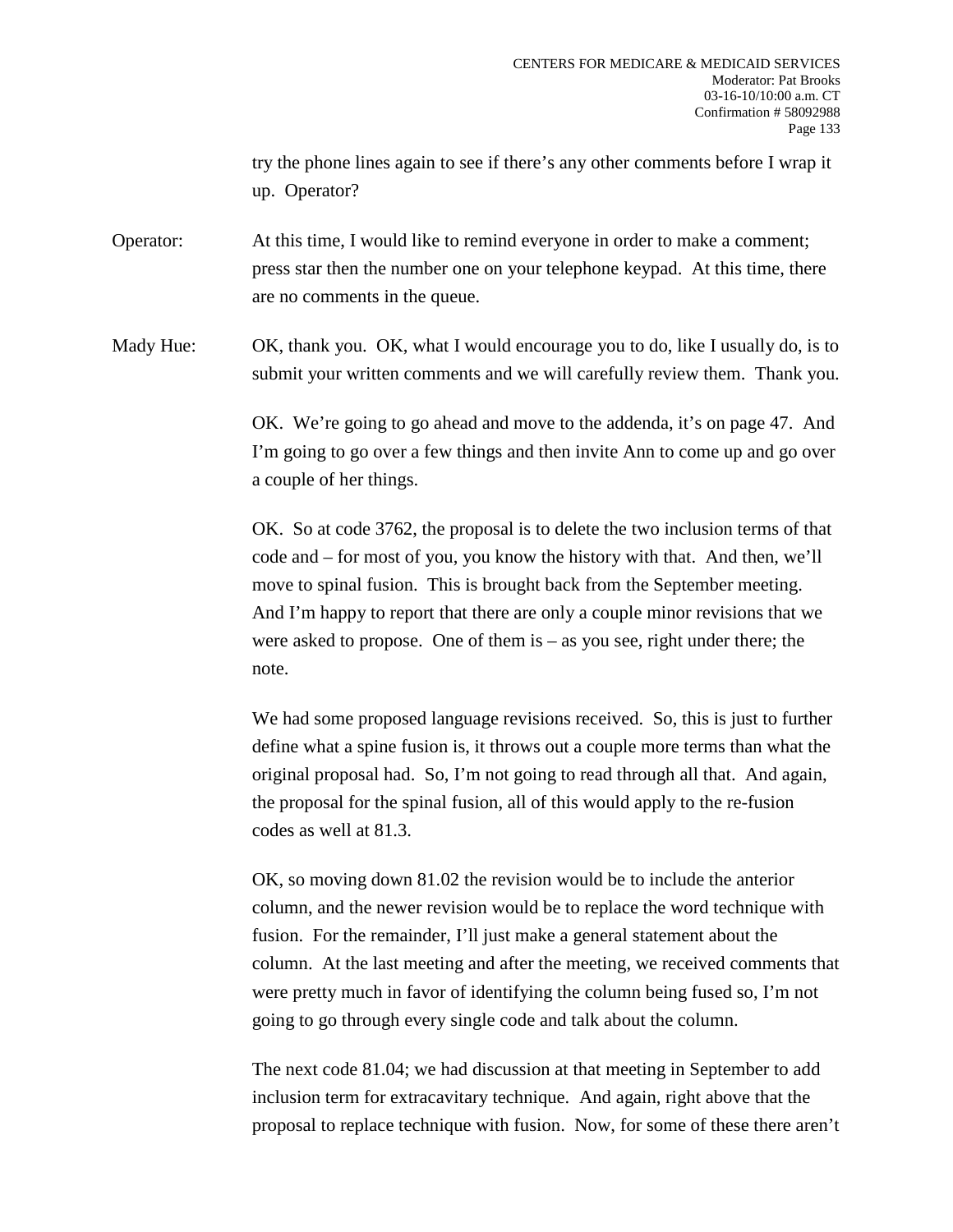any changes from the last meeting but, we also had requests just to see it in full because there was a lot of discussion at that meeting, so it's really just for cosmetic purposes.

OK, moving down at 81.05. The proposal is still to delete the inclusion term of posterior interbody technique. And then we have code 81.06, and this is where the newer revision proposal comes into play. At axial lumbar inter body fusion; the axialif.

At the last meeting, this procedure was proposed to be indexed at code 81.08 and we received comments that similar to the DLIF and XLIF, that the approach to the spine for the axialif is a retroperitoneal approach and that it belongs clinically in 81.06. So that is being proposed.

Code 81.07 that's just – so that you can view what it would look like, most – everybody supported that from the last meeting. And then the 81.08, you would see the change – we would remove technique and then delete the postero-lateral technique, and obviously that actually would – wouldn't be indexed there. We got through fusion. OK, all right. Come on, Linda.

Linda Holtzman: I like it.

Mady Hue: Great.

Linda Holtzman: There's two comments.

Mady Hue: OK.

Linda Holtzman: And they're small.

Mady Hue: All right.

Linda Holtzman: Oh – did I mention I like it?

Mady Hue: Yes, thank you.

Linda Holtzman: On 8104.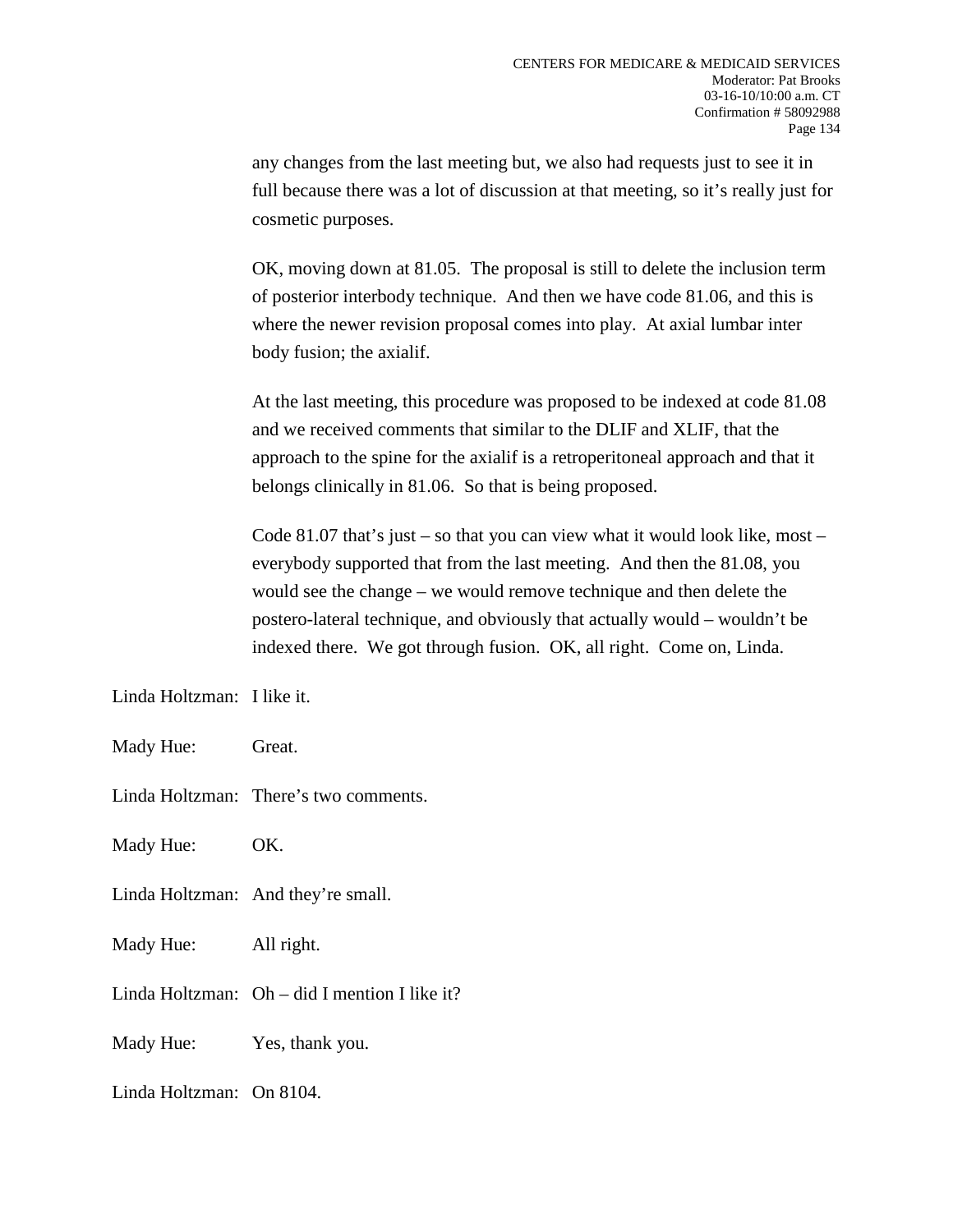Mady Hue: Yes?

Linda Holtzman: Yes. I do agree with putting the extracavitary technique here in 8104. I agree, but, I kind of like to do something with the title because when you come down to it the extracavitary technique; it is a fusion of the anterior column. No question about it, but it's actually coming in more from a posterior direction.

> We don't really have the option to create something in, you know, in this code range for dorsal – anterior column posterior technique, there's no room. And since extracavitary isn't done that often it's – there's no harm in putting it in 8104 but, just to be on the safe side, I'd like to see it say, dorsal and dorsal lumbar fusion of the anterior column, anterior technique or posterior technique.

> And the reason I say that is because on October 1st, 2013, people will have the option to indicate if it's an anterior technique versus the posterior technique for the thoracic or dorsal region. And, I'm a little concerned that if they spend the next two or three years coding it here they'll get that in their heads that's it's an anterior, anterior which it really isn't, it's an anterior posterior. I know I should have thought of that before but, I – it occurred to me recently that they want to do that.

Mady Hue: Thank you.

Linda Holtzman: You know, because 8105 is a posterior column, posterior technique so you'd almost need three codes there, an anterior column, anterior technique, anterior column, posterior column, posterior technique and an anterior column, posterior technique. That's where the problem is.

> We have the room to do that for lumbar and that's where most of the anterior column, posterior technique takes place. So – but we don't have the room to do it in thoracics. So I'd just kind of like to add anterior or posterior technique just to cover it clinically.

The – I said that I only had two comments. I didn't say they were short.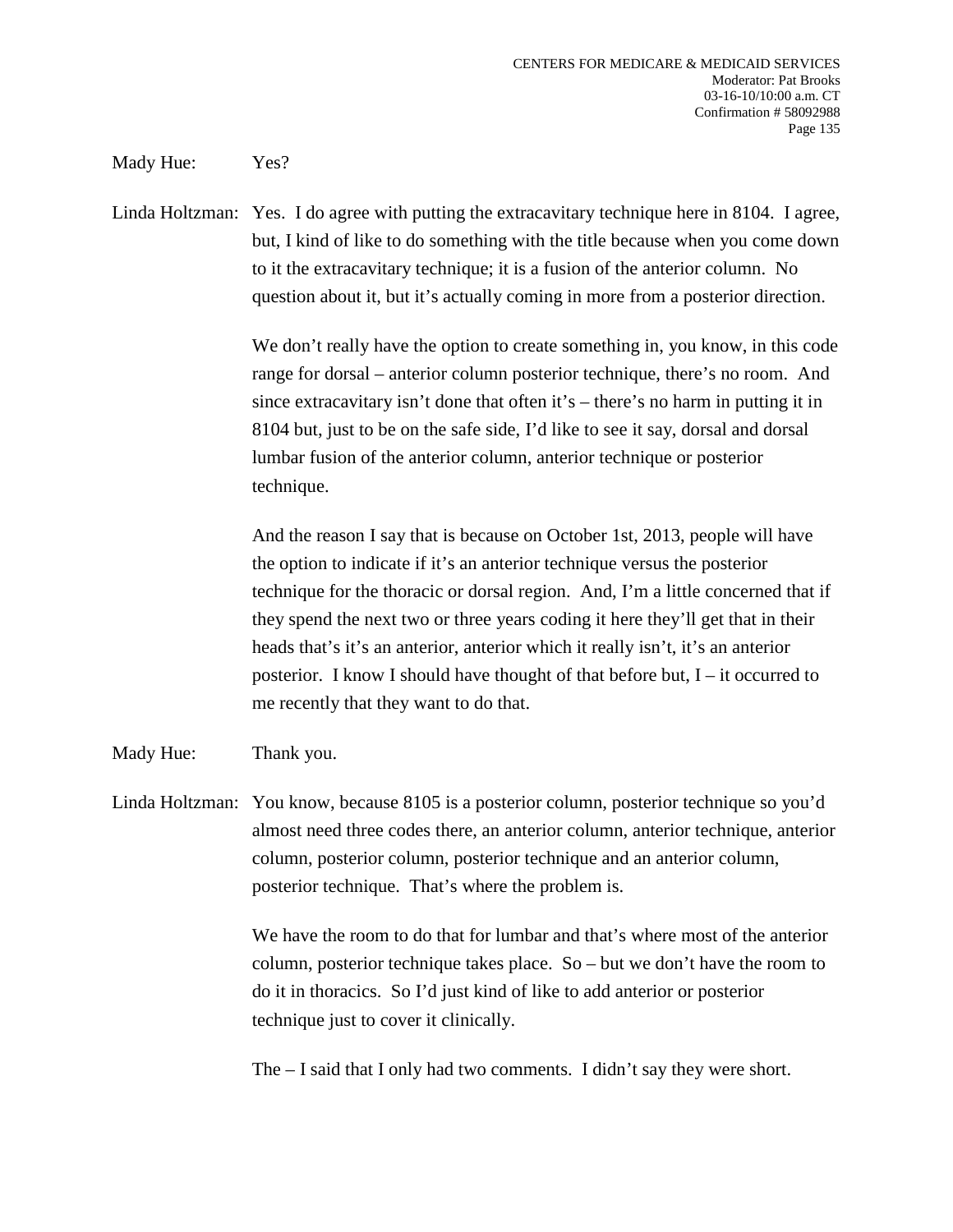About the axialif, I don't have any strong feelings one way or the other if it should be in 8106 or 8108. But I will just mention that if people aren't – well, what I usually teach people when I'm giving in-services on spine fusion is if you can't tell whether they're doing a posterior technique or an anterior technique, in other words if they're coming in from the back or they're coming in from the front, how is the patient positioned?

If the patient is belly down, it's a posterior approach, OK? If the patient is belly up, it's – well, maybe I shouldn't use that terminology – if the patient is lying on their back – the patient with belly up's got a bigger problem than that but if the patient is lying on their back then it's an anterior approach.

The thing with axialif is that these are patients who are lying on their bellies. And I know we all just had lunch and everything, but you're going to prop up their butt basically and then drill in from behind. So you're kind of – they're lying on their belly so you're coming in sort from behind but then you're going under and up.

So I was kind of perceiving that as a posterior approach because they're lying on their belly. Can you speak more to how people came to see this as an anterior approach or do you have any pictures or anything?

Mady Hue: I don't have any pictures.

Linda Holtzman: Thank God.

- Mady Hue: If you remember the September meeting, it was proposed for 8108 but we did receive a comment after that from a source, I'll say. And they did indicate that to access the column, which is what we clarified at that meeting is we're identifying how the column is being approached because of the whole discussion between technique and approach that we had and that it is the retroperitoneal approach. So that's why we brought it back. And I'm happy to listen to more comments.
- John: Well, I won't use the same terminology that Linda was using. But I don't remember the difference between prone and supine. So, how the patient is positioned and where you're going through does have a big impact on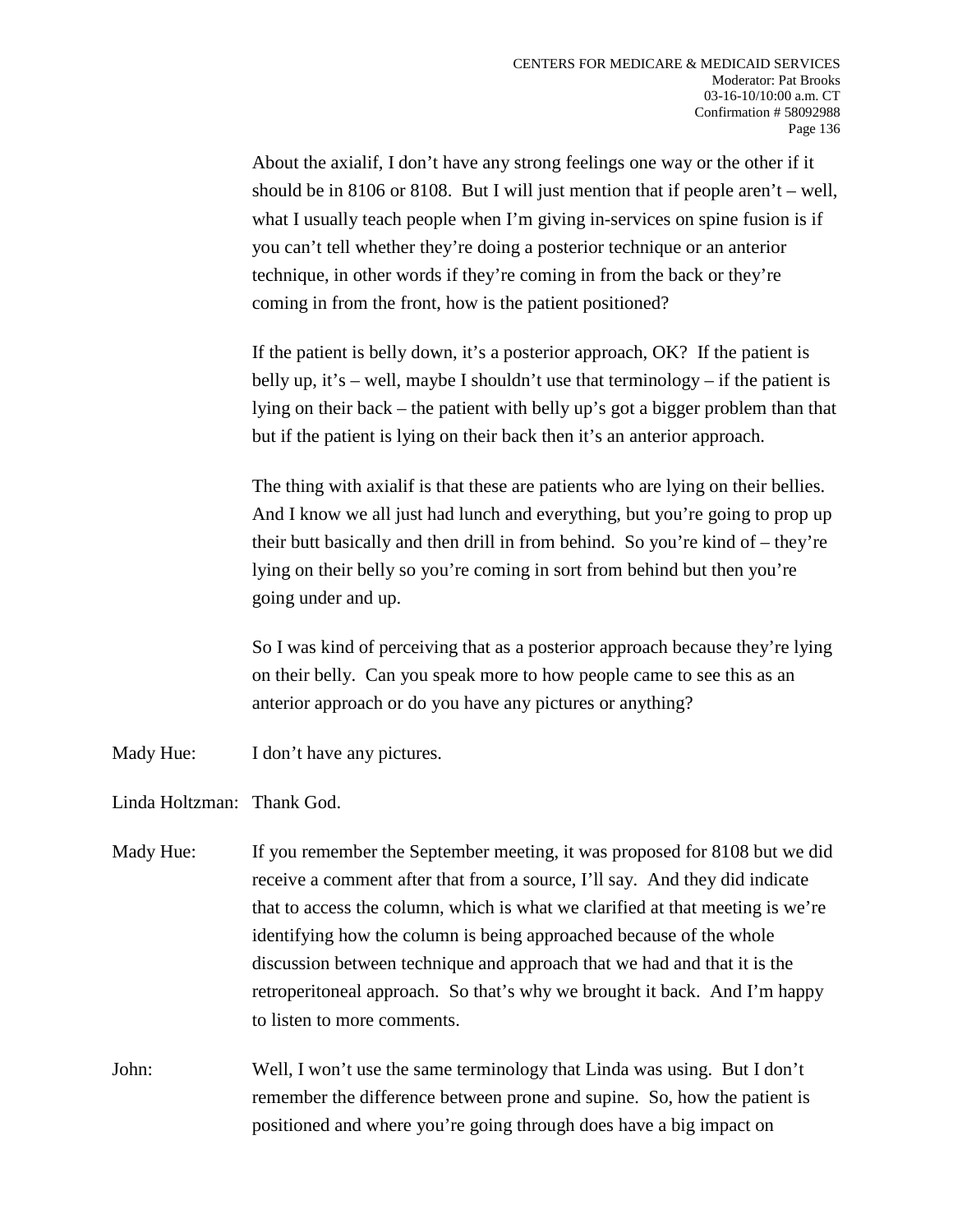outcomes. Anywhere where you're going through any of the anterior organs and moving them aside to get to where you're going has big implications for length of stay and outcomes and so on.

And so I'm not comfortable having an anterior code used for someone who is getting an approach from behind. I know we're not supposed to use the R word but you may have people that look anterior-posterior that are only in one position on the table and I'm not sure I'm comfortable with that either.

Mady Hue: Thank you.

Linda Holtzman: Just to follow up on that. Thank you for articulating it that way, John because when somebody is coming in from a posterior approach, you don't have to move, for example the aorta out of the way. I mean that's one of the great advantages of doing a posterior, that you don't have to mess around with the abdominal contents or the major blood vessels that are through there.

> It's true. I mean in axialif, they're – they're lying on their belly and it's true you're coming up and around but one of the selling points so to speak of an axialif is that – is that you're just going to drill up through the spine and you don't have to touch any of that stuff in the belly or the aorta or anything like that. I mean that's – that's one of the things that they say is a benefit of this procedure. So it – yes, there might be an issue in putting it as an anterioranterior as opposed to an anterior-posterior.

Mady Hue: Thank you. Any other comments from the floor regarding the spinal fusion?

Operator: At this time...

Linda Holtzman: I have another one, which is real quick. Whatever you decide, thank you for deciding it. Let's get this in for October 1st.

Mady Hue: OK. Operator, did you have somebody on the line?

Operator: No, there's no comment. There's none at this time.

Mady Hue: OK. All, right. Now, we'll move on to the index and I'll just start off with – we had a discussion at EAB, a case that we decided we needed to have a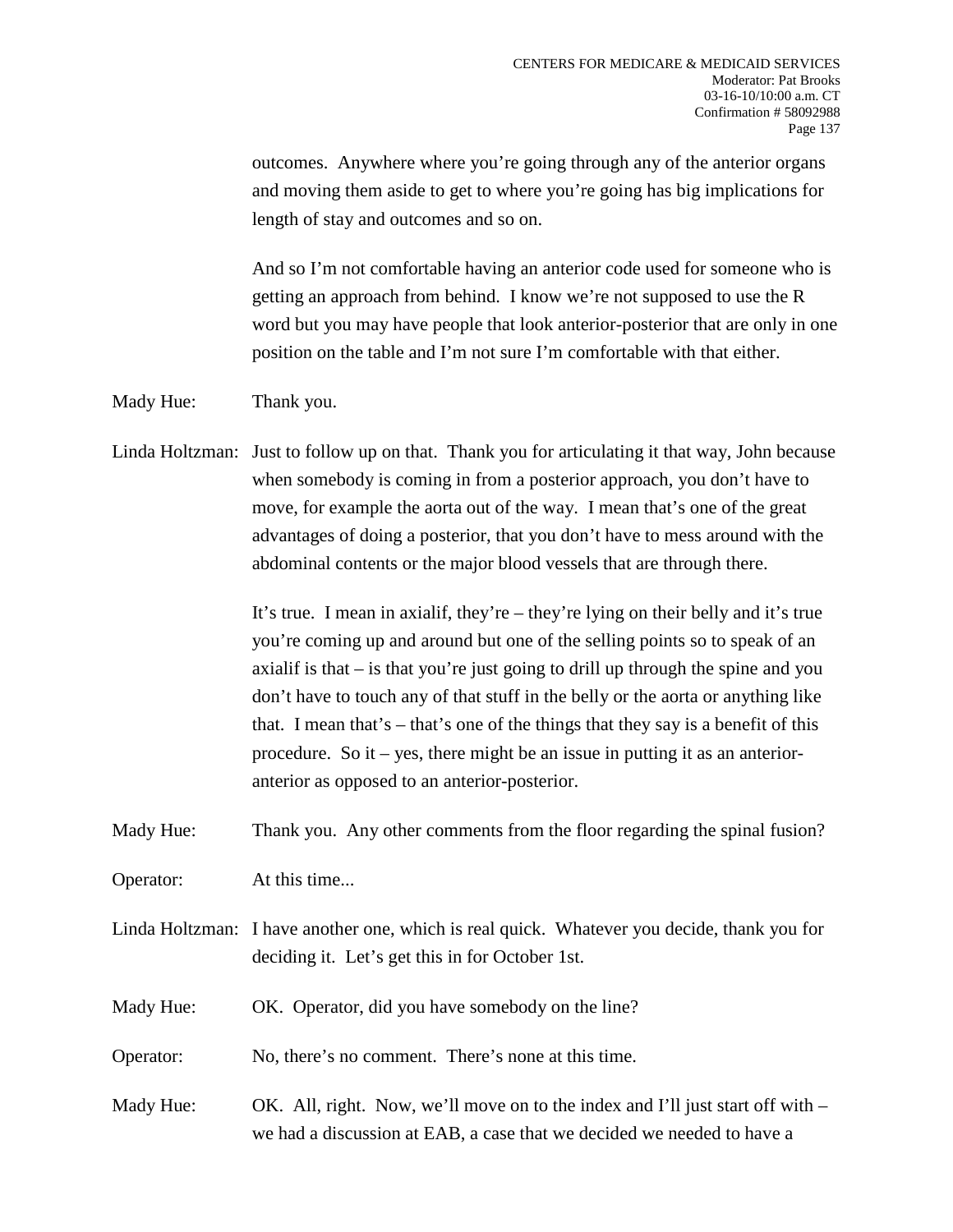better index than there is for angiography of all things by magnetic resonance. So we would propose to add that subterm to see imaging then magnetic resonance by sight, OK, because it dealt with a cardiac angiography, was the question, and we definitely want to ensure that coders are instructed to code it to the proper imaging code and not the cardiac cath codes.

OK, now I'm going to invite Ann up to go over some heart addenda things.

Ann Fagan: OK. When we we're talking about maze and what do we want to do with it and all that kind of thing, someone in the room said, "Well, how do you get there?" So I said, "Well, sometimes you just know how to get there." But that really wasn't good enough.

> So we had to actually add some information. And so basically what I've done here is to stick in some place markers and we're clearly not done if we do in fact decide to add a thoracoscopic approach. But under excision, on page 48, then moving to lesion-heart, we made the default 3734, the closed procedure and then added the subterms underneath the Cox-maze, maze modified in the vascular, maze modified-open, open and other closed. And then, of course, if there were the 3337, then those would be folded in appropriately, and then under maze, which is not indicated.

But, you know, you want to make it as easy as possible for the coders to find what they're looking for. So M is logical. That works for me. So under maze, you know, an additional set of instruction about – yes, you're in the right spot. This is what you use. So – are you done – so – oh, Linda. Oh, pardon me. Linda?

Linda Holtzman: Hi Ann.

- Ann Fagan: Hi.
- Linda Holtzman: I hear that's coming. I really of course, agree with adding entries in the index. People need to be able to find this. Yes, but not yet. I know that you'll be looking at this again in terms of the thoracoscopic proposal that was earlier today. But I just want to comment that I would – I would like to suggest that you get rid of any default.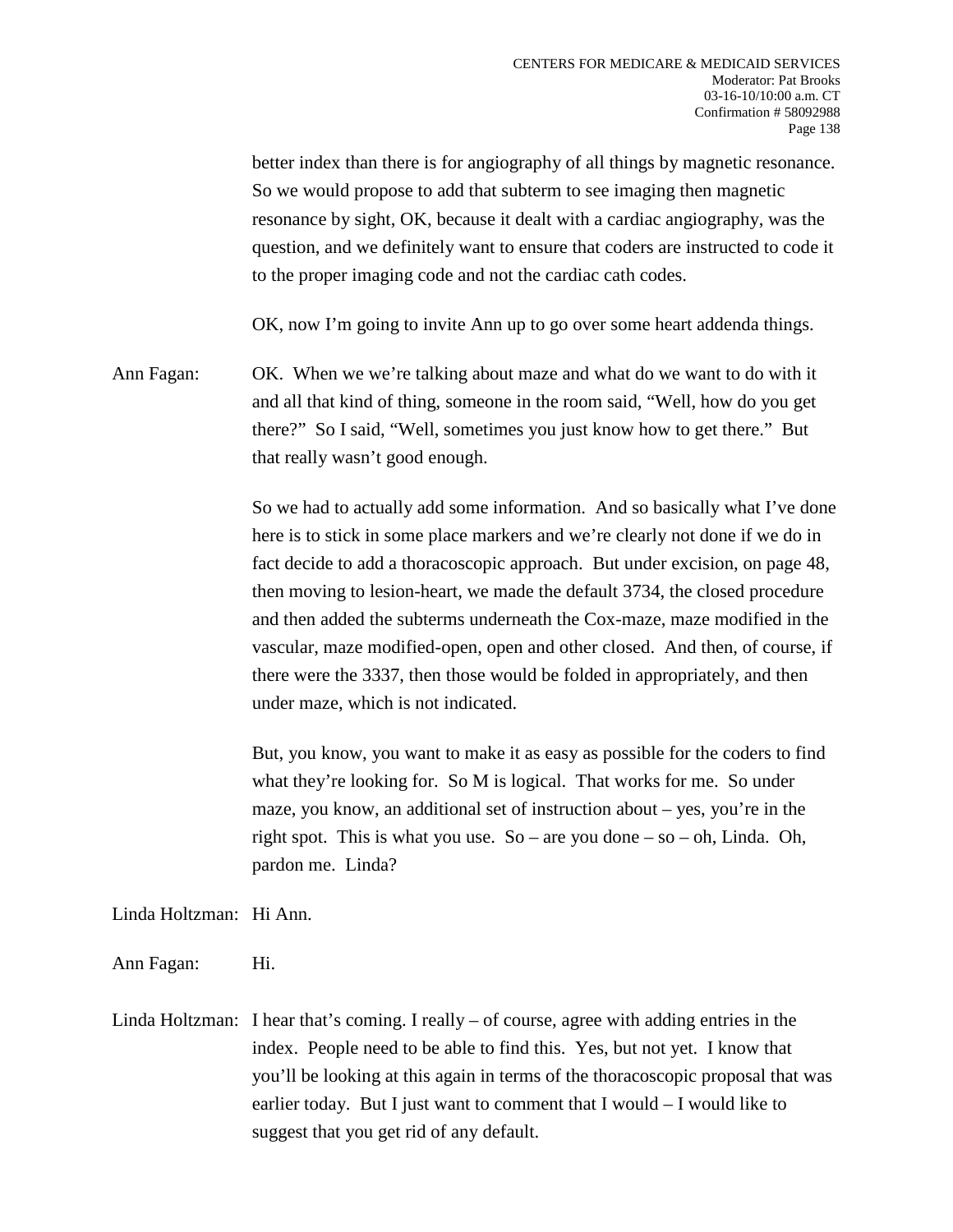| Get rid of what? |
|------------------|
|                  |

- Linda Holtzman: Any default.
- Ann Fagan: Any default? Oh.
- Linda Holtzman: So in other words, excision lesion-heart is defaulted into 3734. I wouldn't default it at all.
- Ann Fagan: OK.

Linda Holtzman: If you can't tell the difference between a median sternotomy, a procedure in the EPS lab, and a thoracoscope, then you need to send a query or get another job. And – I mean, you should be able to tell. And those – those are the approaches. Those are the only ones that exist.

> So – and the same thing with having other approach or using the word closed. I mean, there shouldn't be any other at this point. So that's kind of a default too. And with using the word closed, then you get into issues – do you mean vascular or thoracoscopic? So I just like to suggest that you avoid that term too.

- Ann Fagan: OK. Well, Marge Zernott, who is not here, likes defaults. So I will take that under advisement.
- Ann Fagan: OK. Any other comments from the floor? Any comments from our phone listeners?

Operator: Not at this time.

Ann Fagan: Thank you very much. Pat, do you have some conclusion remark – concluding remarks?

Pat Brooks: Well, thank you everyone for sticking it out and I'll just state one more time, on April 2nd, we want things in writing. And particularly for the ones where you weren't too talkative or where you were confused and confused thoughts, we really need to hear firm suggestions about how we should proceed. And if